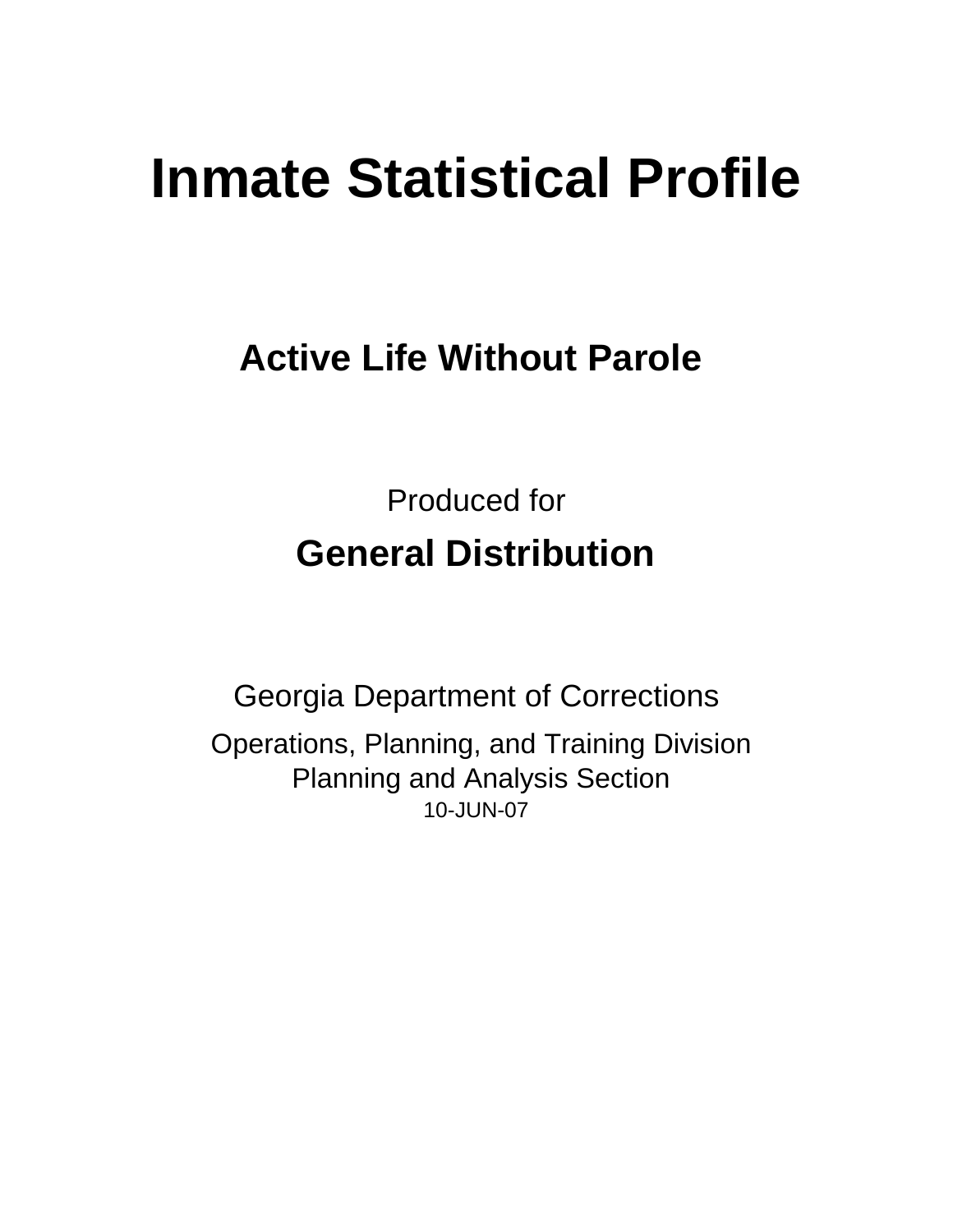**Contents** 

**Active Life Without Parole** 

Produced for **General Distribution**

# Table of Contents

| <b>Demographic information</b>                                       |
|----------------------------------------------------------------------|
| 5 Current age, broken out in ten year age groups                     |
| 6 Race group                                                         |
| 7 Hispanic Origin                                                    |
| 8 Marital status, self-reported at entry to prison                   |
| 9 Number of children, self-reported at entry to prison               |
| 10 Religious affiliation, self-reported at entry to prison           |
| 11 Home county - self-reported at entry to prison                    |
| 14 Socioeconomic class, self-reported at entry to prison             |
| 15 Environment to age 16, self-reported at entry to prison           |
| 16 Guardian status to age 16, self-reported at entry to prison       |
| 17 Employment status before prison, self-reported at entry to prison |
| 18 Age at admission                                                  |
| 20 Age at release                                                    |
| 21 Height, measured at entry to prison                               |
| 22 Weight, measured at entry to prison                               |
| 23 Military service                                                  |
| <b>Correctional information</b>                                      |
| 24 Type of admission to prison                                       |
| 25 Current / last security status                                    |
| 26 Current / last institution type                                   |
| 27 Institution type - transitional centers                           |
| 28 Institution type - mental hospitals                               |
| 29 Institution type - county prisons                                 |
| 30 Institution type - state prisons                                  |
| 31 Institution type - private prisons                                |
| 32 Institution type - prison annexes                                 |
| 33 Institution type - pre-release centers                            |
| 34 Institution type - inmate boot camp                               |
| 35 Number of disciplinary reports                                    |
| 36 Number of transfers                                               |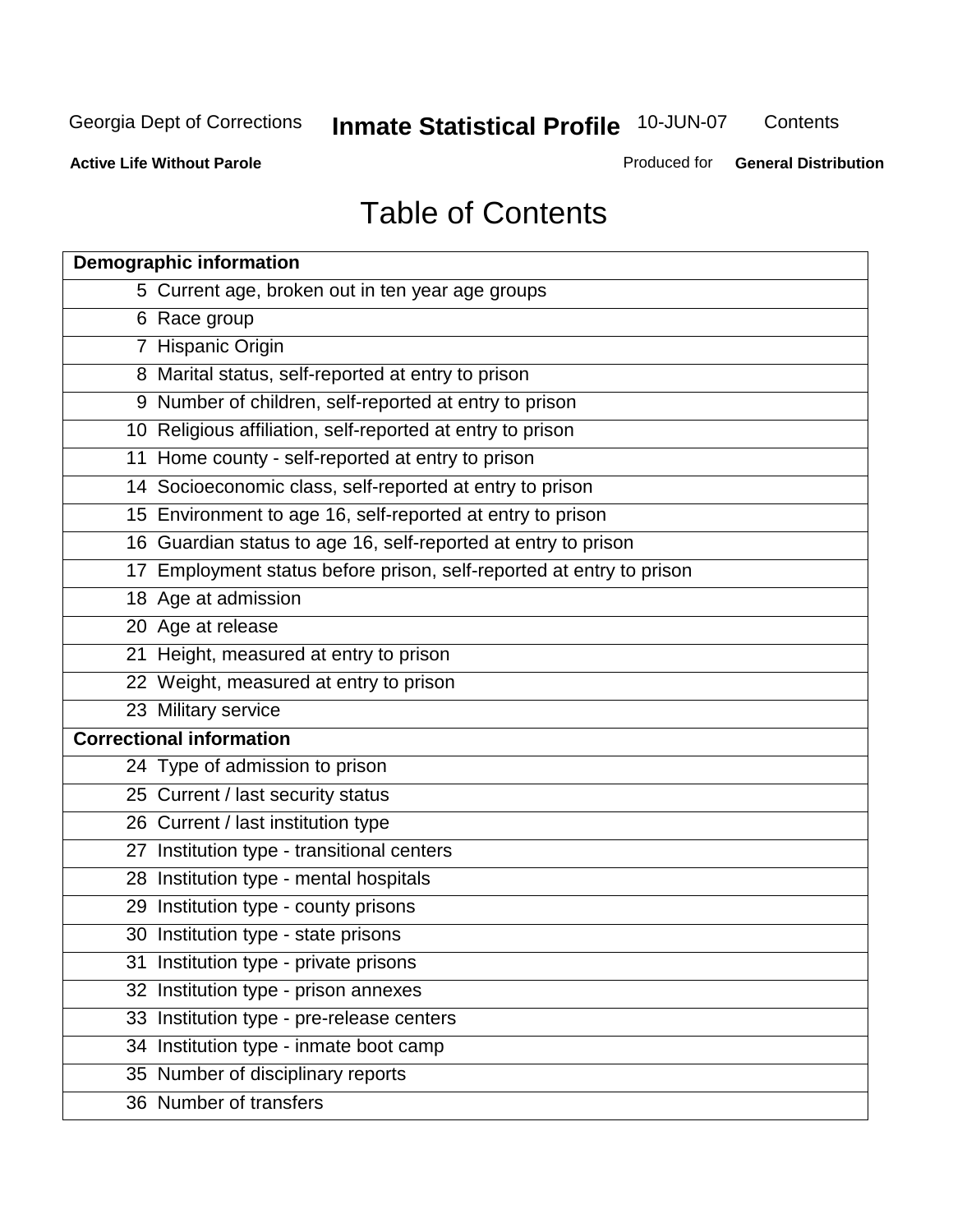**Contents** 

**Active Life Without Parole** 

Produced for **General Distribution**

# Table of Contents

| <b>Correctional information</b>                                  |
|------------------------------------------------------------------|
| 37 Number of escapes                                             |
| 38 Probable future release type                                  |
| 39 Actual release type                                           |
| 40 Time served in current (or last) institution                  |
| Educational, psychological and physical information              |
| 41 Highest grade level attained                                  |
| 42 Culture fair IQ scores                                        |
| 43 Wide Range Achievement Test (WRAT) reading score              |
| 44 Wide Range Achievement Test (WRAT) math score                 |
| 45 Wide Range Achievement Test (WRAT) spelling score             |
| 46 Scope of substance abuse - summary                            |
| 47 Scope of substance abuse - detail                             |
| 48 Current / last mental health treatment level                  |
| 49 PULHESDWIT medical scale - 'P' overall condition ('P'hysical) |
| 50 PULHESDWIT medical scale - 'U' upper body                     |
| 51 PULHESDWIT medical scale - 'L' lower body                     |
| 52 PULHESDWIT medical scale - 'H' hearing                        |
| 53 PULHESDWIT medical scale - 'E' vision                         |
| 54 PULHESDWIT medical scale -'S' psychiatric                     |
| 55 PULHESDWIT medical scale - 'D' dental                         |
| 56 PULHESDWIT medical scale - 'W' work ability                   |
| 57 PULHESDWIT medical scale - 'I' impairment                     |
| 58 PULHESDWIT medical scale - 'T' transportability               |
| 59 Criminality in family, self-reported                          |
| 60 Alcoholism in family, self-reported                           |
| 61 Drug abuse in family, self-reported                           |
| 62 Subjected to frequent beatings, self-reported                 |
| 63 Father absent during inmate's childhood                       |
| 64 Mother absent during inmate's childhood                       |
| <b>Crimes and criminal history information</b>                   |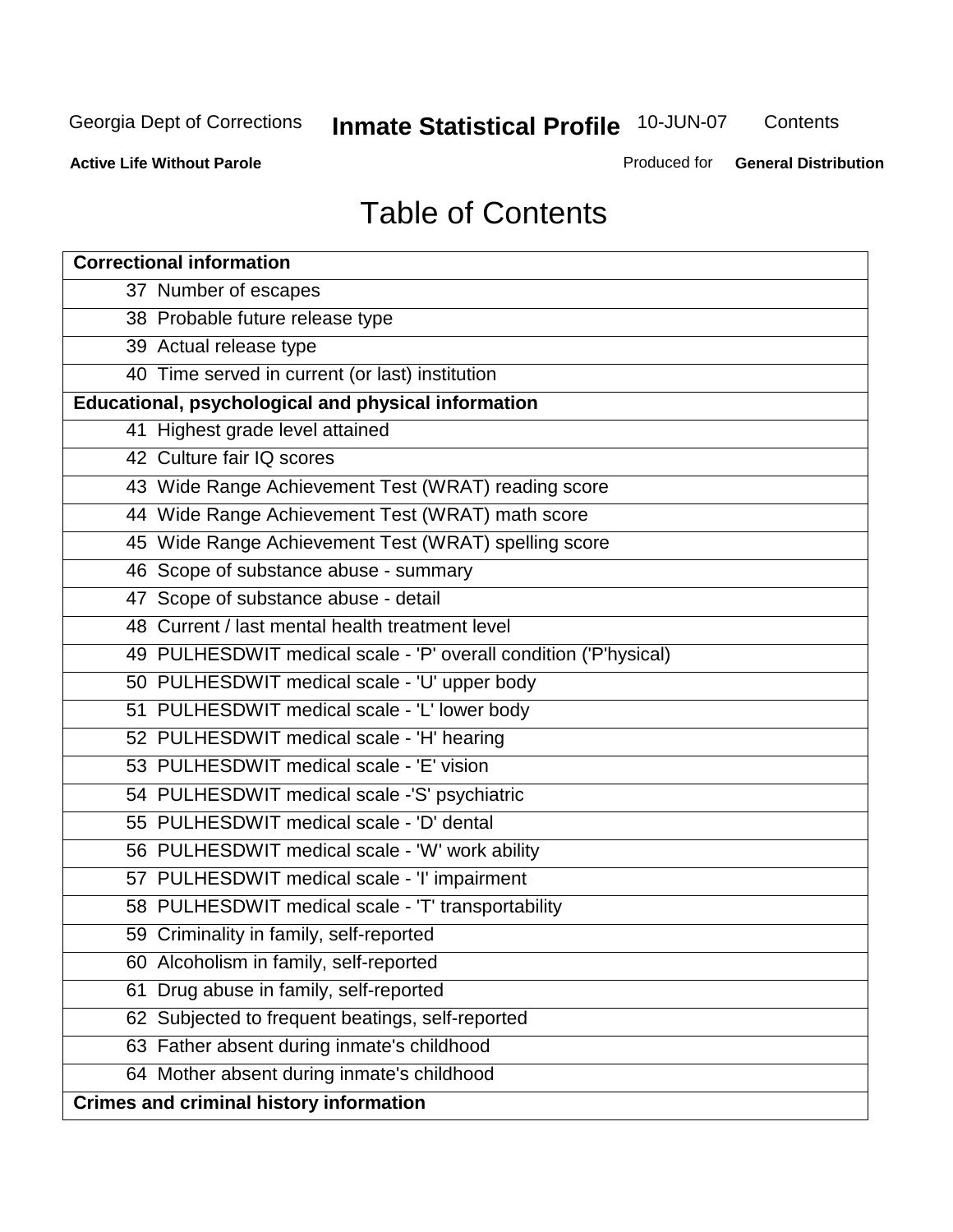**Contents** 

**Active Life Without Parole** 

Produced for **General Distribution**

# Table of Contents

| <b>Crimes and criminal history information</b>                 |
|----------------------------------------------------------------|
| 65 Number of prior Georgia incarcerations                      |
| 66 Prison sentence in years                                    |
| 67 Primary offense, broken out into felonies vs misdemeanors   |
| 68 Primary offense, broken out into six broad crime categories |
| 69 Primary offense, detailed offense code                      |
| 70 County of conviction of primary offense                     |
| 73 Circuit of conviction of primary offense                    |
| 75 Years served (jail + prison) in this incarceration          |
| <b>Medical information</b>                                     |
|                                                                |
| 76 Results of most recent HIV test                             |
| 77 Results of most recent tuberculosis test                    |
| 78 Results of most recent syphilis test                        |
| 79 Results of most recent Hepatitis-C test                     |
| 80 Results of most recent pregnancy test                       |
| 81 Results of most recent diabetes test                        |
| 82 Results of most recent hypertension test                    |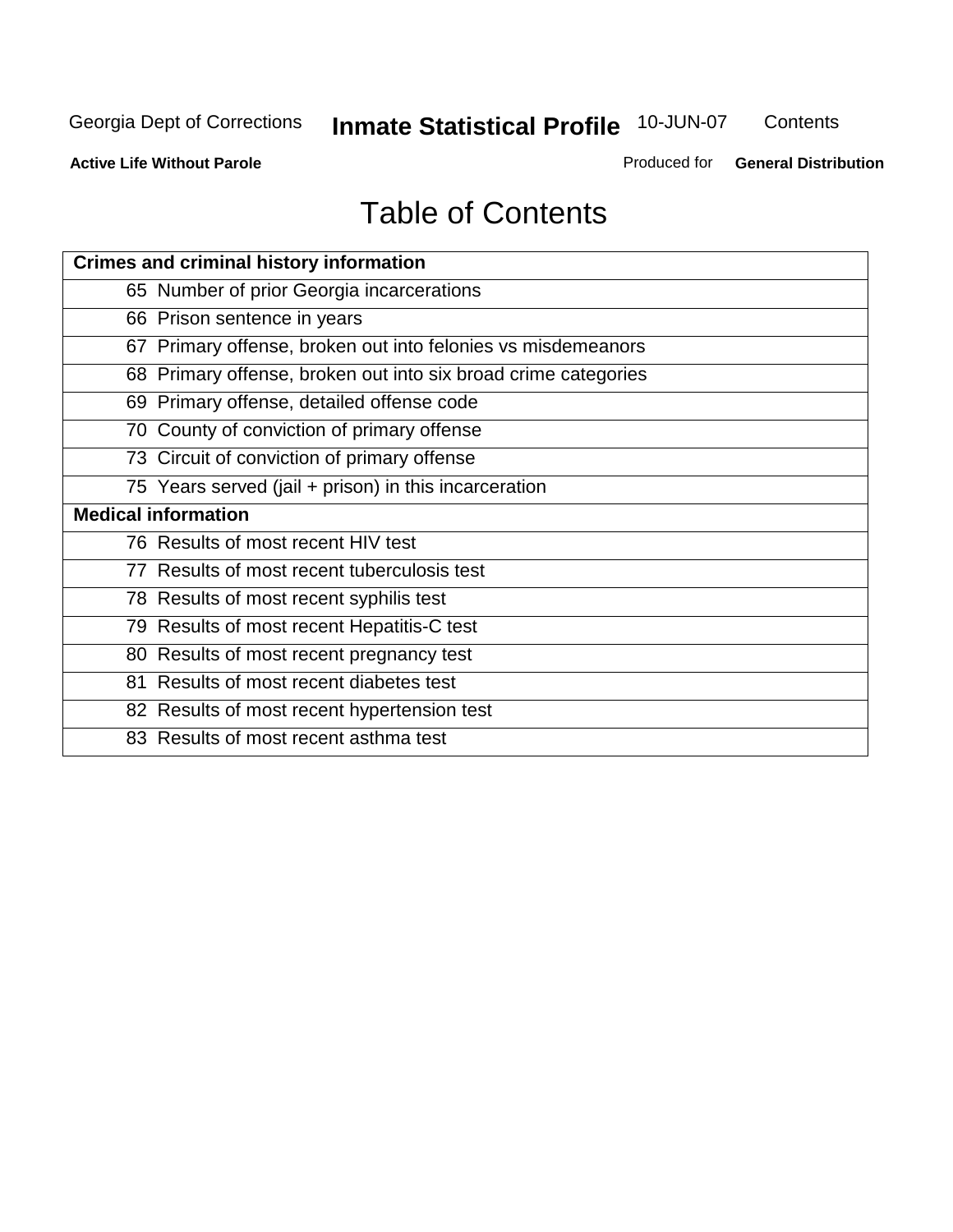#### **Active Life Without Parole**

#### Produced for **General Distribution**

### Current age, broken out in ten-year age groups

|                       |              | <b>Male</b> |         |              | <b>Female</b> |       |                 | <b>Total</b> |
|-----------------------|--------------|-------------|---------|--------------|---------------|-------|-----------------|--------------|
| <b>Current Age</b>    | <b>Count</b> | Col %       | Row %   | <b>Count</b> | Col %         | Row % | <b>Total</b>    | Col %        |
| <b>Twenties</b>       | 69           | 15.03%      | 98.57%  |              | 16.67%        | 1.43% | 70 I            | 15.05%       |
| <b>Thirties</b>       | 168          | 36.60%      | 99.41%  |              | 16.67%        | 0.59% |                 | 169 36.34%   |
| <b>Forties</b>        | 143          | 31.15%      | 97.95%  | $\mathbf{3}$ | 50.00%        | 2.05% |                 | 146 31.40%   |
| <b>Fifties</b>        | 58           | $12.64\%$   | 98.31%  |              | 16.67%        | 1.69% | 59              | 12.69%       |
| <b>Sixties</b>        | 16           | 3.49%       | 100.00% |              |               |       | 16 <sup>1</sup> | 3.44%        |
| Seventy +             | 5            | 1.09%       | 100.00% |              |               |       | 5               | 1.08%        |
| <b>Total Reported</b> | 459          | 100%        | 98.71%  | 6            | 100%          | 1.29% | 465             | 100%         |

| <b>Not Reported</b>                     |              |            |
|-----------------------------------------|--------------|------------|
| <b>Total</b><br>$C$ ror<br><b>Grand</b> | $\mathbf{A}$ | "~~<br>40J |

| <b>Mean</b><br>(average)       | 41.21 | 40.67 | 41.21 |
|--------------------------------|-------|-------|-------|
| <b>Median (middle)</b>         | 40    | 43.5  | 40    |
| <b>Mode</b><br>(most frequent) | 38    |       | 38    |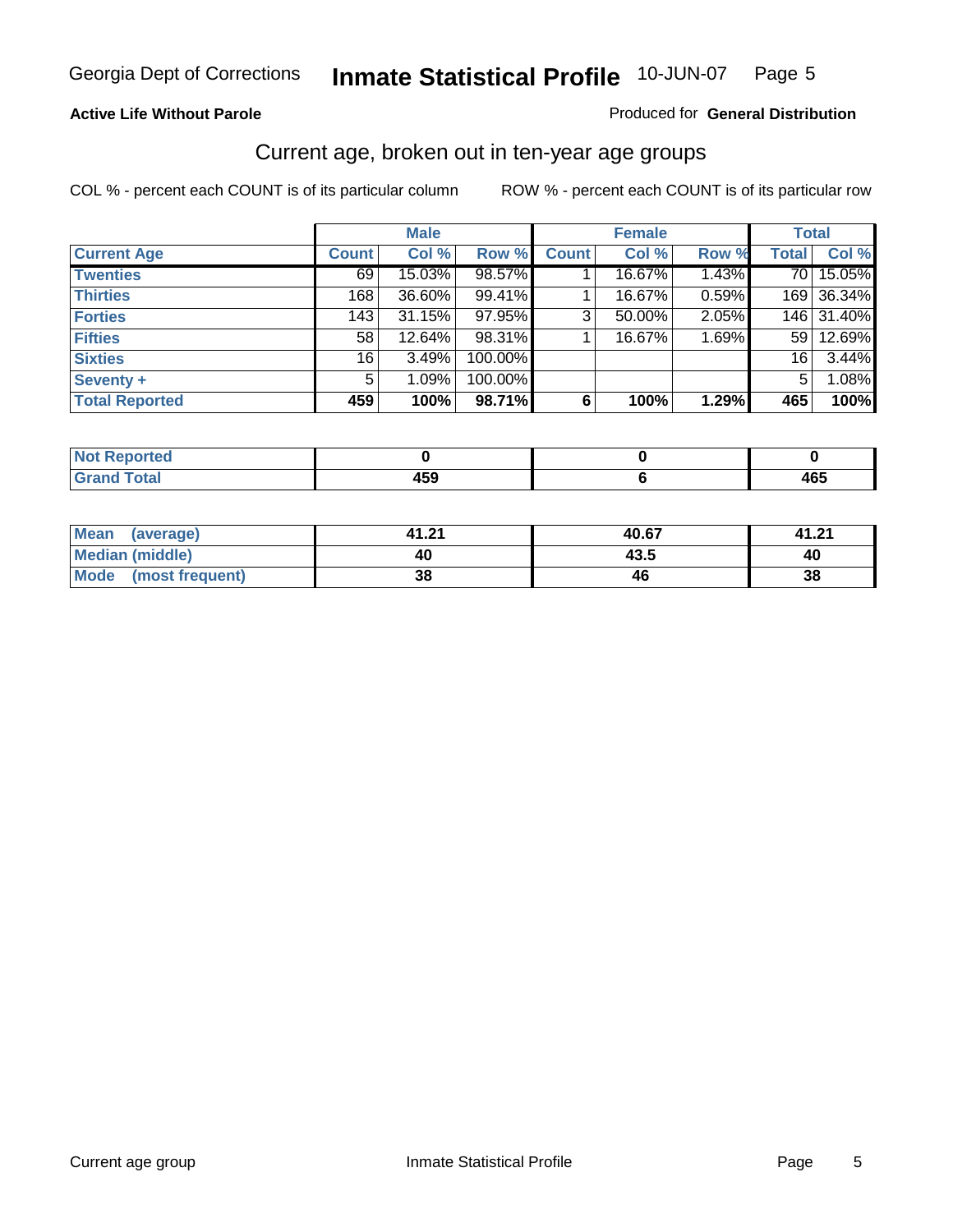**Active Life Without Parole** 

Produced for **General Distribution**

### Race group

|                       |              | <b>Male</b> |                    |   | <b>Female</b> |          |       | <b>Total</b> |
|-----------------------|--------------|-------------|--------------------|---|---------------|----------|-------|--------------|
| <b>Race Group</b>     | <b>Count</b> | Col %       | <b>Row % Count</b> |   | Col %         | Row %    | Total | Col %        |
| <b>White</b>          | 121          | 26.36%      | 96.80%             | 4 | 66.67%        | $3.20\%$ | 125   | 26.88%       |
| <b>Black</b>          | 338          | 73.64%      | 99.41%             |   | $33.33\%$     | .59%     | 340   | 73.12%       |
| <b>Total Reported</b> | 459          | 100%        | 98.71%             |   | 100%          | 1.29%    | 465   | 100%         |

| eported<br>.<br>$\cdots$ |     |     |
|--------------------------|-----|-----|
| fota!<br>_____           | 459 | 465 |

| $^1$ Mo. | Rlack | White | 3lack |
|----------|-------|-------|-------|
| .        |       |       |       |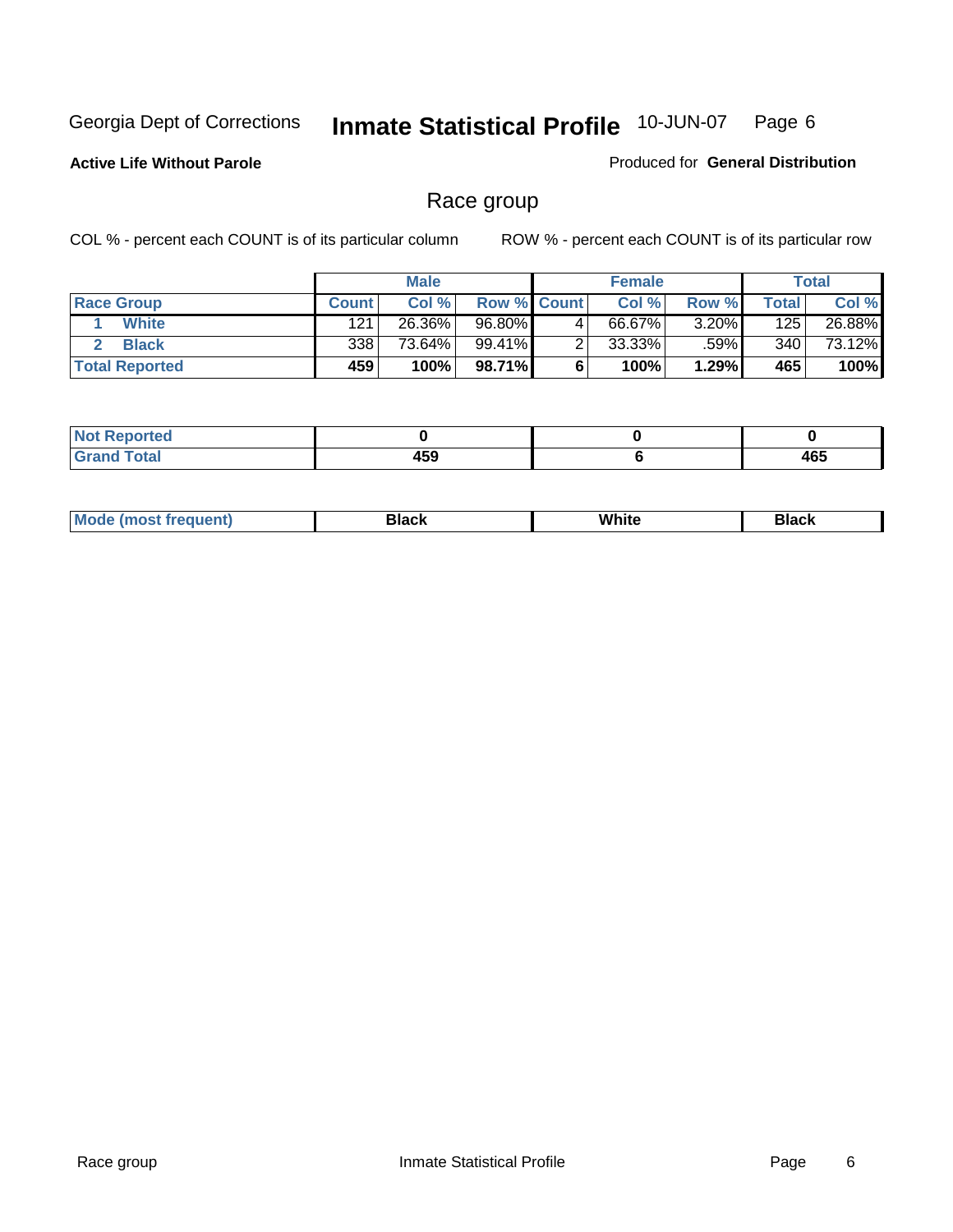**Active Life Without Parole** 

Produced for **General Distribution**

### Hispanic Origin

COL % - percent each COUNT is of its particular column ROW % - percent each COUNT is of its particular row

|                        |              | <b>Male</b> |             |    | <b>Female</b> |       |       | <b>Total</b> |
|------------------------|--------------|-------------|-------------|----|---------------|-------|-------|--------------|
| <b>Hispanic Origin</b> | <b>Count</b> | Col%        | Row % Count |    | Col %         | Row % | Total | Col %        |
| <b>Non Hispanic</b>    | 451          | 98.26%      | 98.69%      | 61 | 100.00%       | 1.31% | 457   | 98.28%       |
| <b>Hispanic</b>        |              | 1.74%       | 100.00%     |    |               |       |       | 1.72%        |
| <b>Total Reported</b>  | 459          | 100%        | 98.71%      |    | 100%          | 1.29% | 465   | 100%         |

**An inmate is counted as Hispanic if** 

**(a) he self-reported as Hispanic during the diagnostic process, or** 

**(b) his primary language is Spanish, or** 

**(c) he claimed birth or citizenship in Spain or a Latin American country, or** 

**(d) he had a common Spanish surname such as Lopez or Garcia**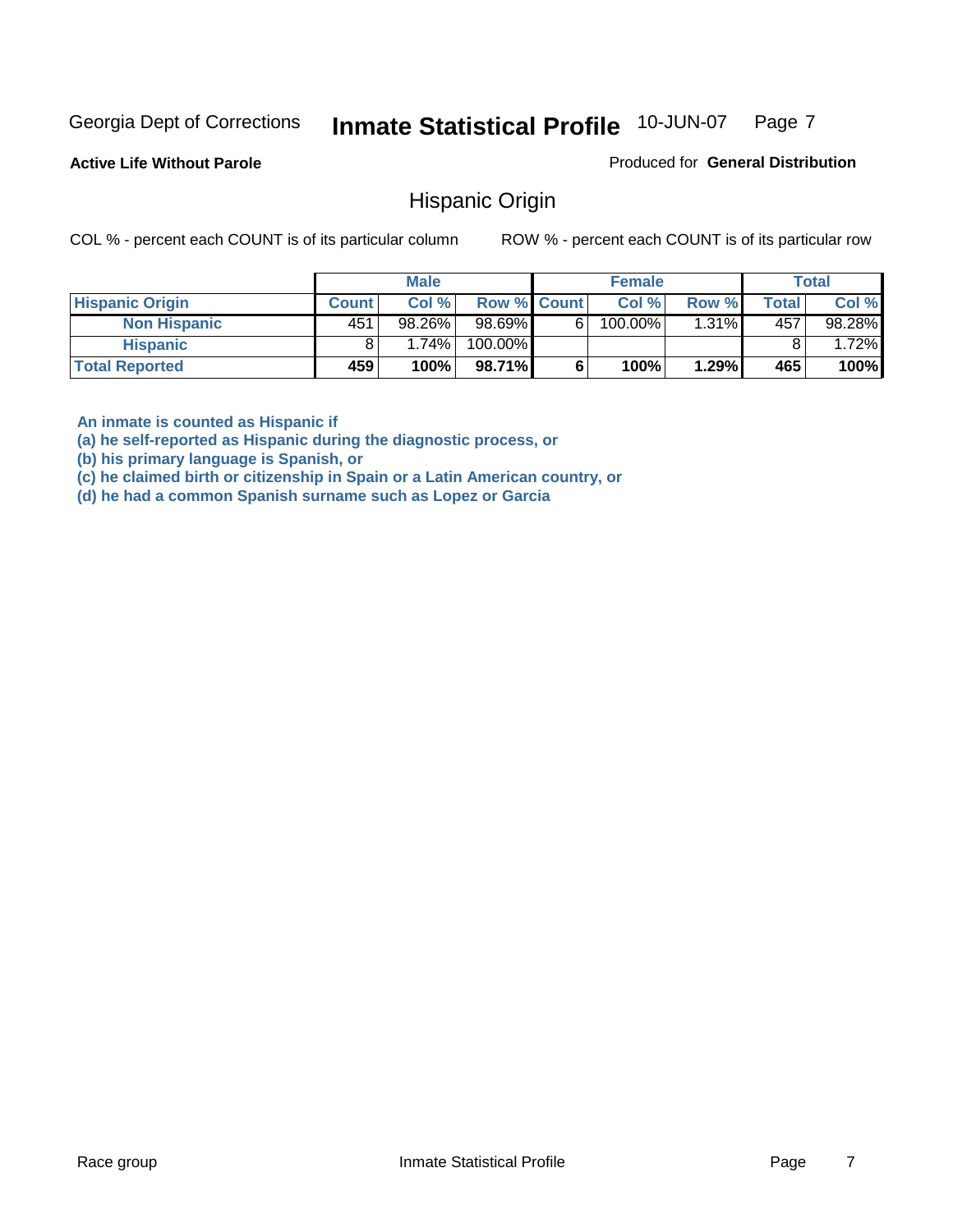**Active Life Without Parole** 

#### Produced for **General Distribution**

### Marital status, self-reported at entry to prison

|                        | <b>Male</b>     |          |         | <b>Female</b> |        |       | <b>Total</b> |        |
|------------------------|-----------------|----------|---------|---------------|--------|-------|--------------|--------|
| <b>Marital Status</b>  | <b>Count</b>    | Col %    | Row %   | <b>Count</b>  | Col %  | Row % | <b>Total</b> | Col %  |
| <b>Single</b>          | 258             | 57.33%   | 98.47%  | 4             | 66.67% | 1.53% | 262          | 57.46% |
| <b>Married</b><br>2.   | 59              | 13.11%   | 100.00% |               |        |       | 59           | 12.94% |
| <b>Separated</b><br>3  | 19              | 4.22%    | 100.00% |               |        |       | 19           | 4.17%  |
| <b>Divorced</b><br>4   | 57              | 12.67%   | 98.28%  |               | 16.67% | 1.72% | 58           | 12.72% |
| <b>Widowed</b><br>5    | 16 <sub>1</sub> | $3.56\%$ | 94.12%  |               | 16.67% | 5.88% | 17           | 3.73%  |
| <b>Common Law</b><br>6 | 41              | 9.11%    | 100.00% |               |        |       | 41           | 8.99%  |
| <b>Total Reported</b>  | 450             | 100%     | 98.68%  | 6             | 100%   | 1.32% | 456          | 100%   |

| ---<br>133<br>__ | 10F<br>. |
|------------------|----------|

| <b>Mode (most frequent)</b><br>Sinale<br>™ale |
|-----------------------------------------------|
|-----------------------------------------------|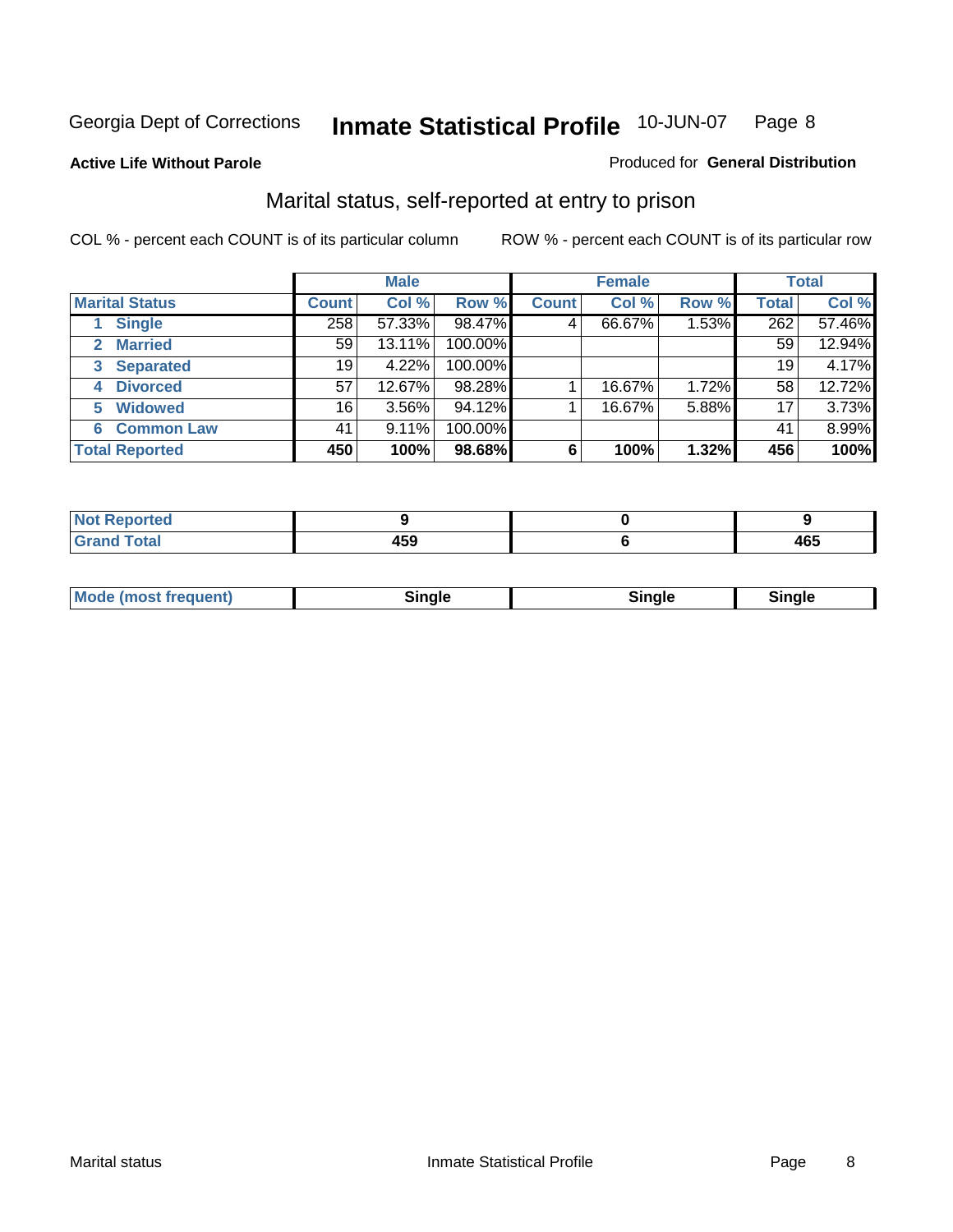#### **Active Life Without Parole**

#### Produced for **General Distribution**

### Number of children, self reported at entry to prison

|                           |              | <b>Male</b> |         |              | <b>Female</b> |       | <b>Total</b>   |        |
|---------------------------|--------------|-------------|---------|--------------|---------------|-------|----------------|--------|
| <b>Number of Children</b> | <b>Count</b> | Col %       | Row %   | <b>Count</b> | Col %         | Row % | <b>Total</b>   | Col %  |
| $\bf{0}$                  | 164          | 35.89%      | 99.39%  |              | 16.67%        | 0.61% | 165            | 35.64% |
|                           | 122          | 26.70%      | 96.83%  | 4            | 66.67%        | 3.17% | 126            | 27.21% |
| $\overline{2}$            | 79           | 17.29%      | 98.75%  |              | 16.67%        | 1.25% | 80             | 17.28% |
| 3                         | 47           | 10.28%      | 100.00% |              |               |       | 47             | 10.15% |
| 4                         | 22           | 4.81%       | 100.00% |              |               |       | 22             | 4.75%  |
| 5                         | 12           | 2.63%       | 100.00% |              |               |       | 12             | 2.59%  |
| 6                         | 2            | 0.44%       | 100.00% |              |               |       | 2              | 0.43%  |
|                           |              | 0.22%       | 100.00% |              |               |       |                | 0.22%  |
| 8                         |              | 0.22%       | 100.00% |              |               |       |                | 0.22%  |
| $\boldsymbol{9}$          | 2            | 0.44%       | 100.00% |              |               |       | $\overline{2}$ | 0.43%  |
| 10                        |              | 0.22%       | 100.00% |              |               |       |                | 0.22%  |
| Over 10                   | 4            | 0.88%       | 100.00% |              |               |       | 4              | 0.86%  |
| <b>Total Reported</b>     | 457          | 100%        | 98.70%  | 6            | 100%          | 1.30% | 463            | 100%   |

| ™rteu<br>$\sim$  |     |                 |
|------------------|-----|-----------------|
| <b>otal</b>      | .   | $\overline{10}$ |
| $\mathbf{v}$ and | rJJ | 403             |

| <b>Mean</b><br>(average) | . 47 | 1.46 |
|--------------------------|------|------|
| <b>Median (middle)</b>   |      |      |
| Mode (most frequent)     |      |      |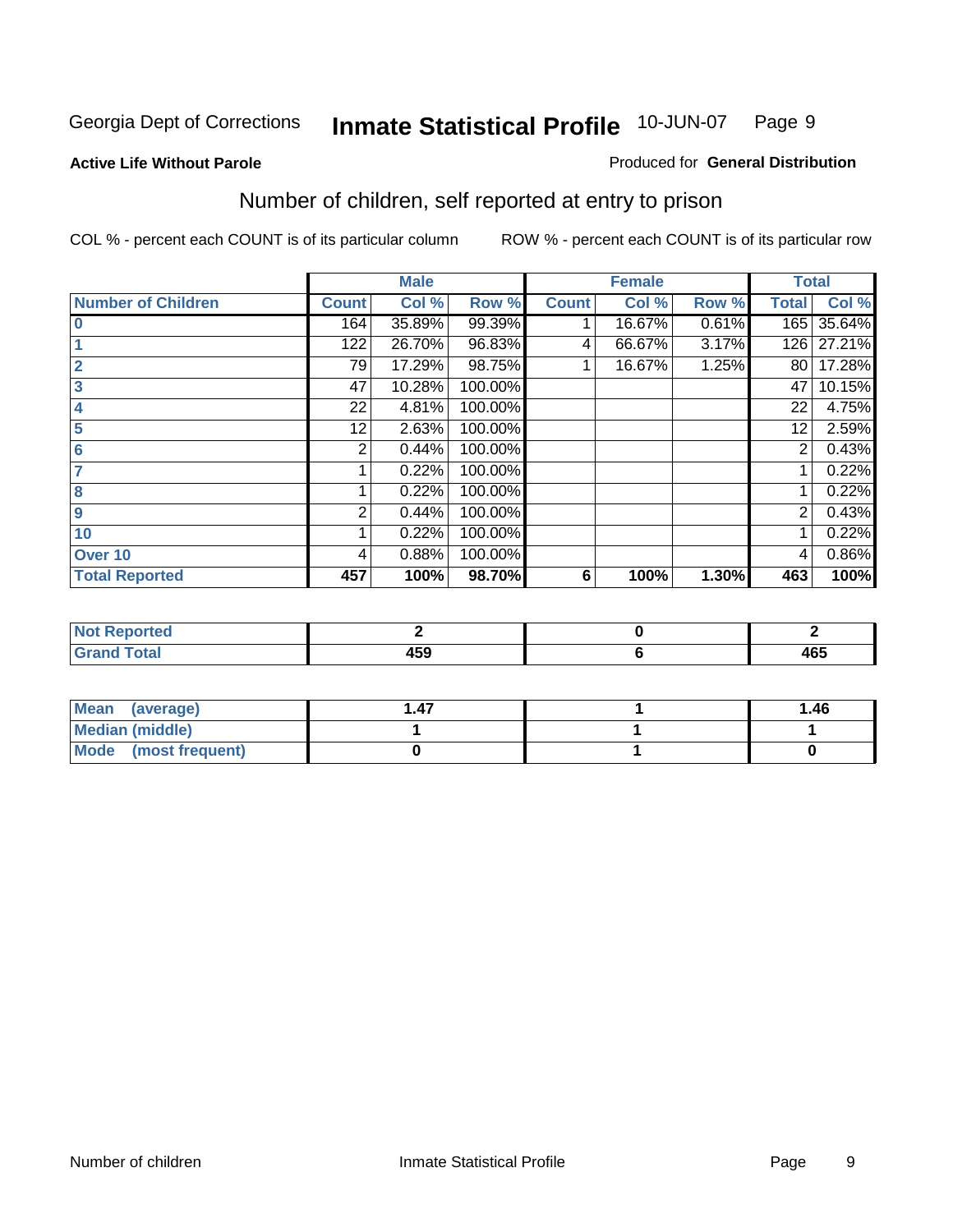#### **Active Life Without Parole**

#### Produced for **General Distribution**

### Religious affiliation, self-reported at entry to prison

|              |                              |              | <b>Male</b> |         |              | <b>Female</b> |        |              | <b>Total</b> |
|--------------|------------------------------|--------------|-------------|---------|--------------|---------------|--------|--------------|--------------|
|              | <b>Religious Affiliation</b> | <b>Count</b> | Col %       | Row %   | <b>Count</b> | Col %         | Row %  | <b>Total</b> | Col %        |
|              | <b>Islam</b>                 | 29           | 7.29%       | 100.00% |              |               |        | 29           | 7.18%        |
| $\mathbf{2}$ | <b>Catholic</b>              | 12           | 3.02%       | 100.00% |              |               |        | 12           | 2.97%        |
| 3            | <b>Baptist</b>               | 179          | 44.97%      | 98.35%  | 3            | 50.00%        | 1.65%  | 182          | 45.05%       |
| 4            | <b>Methodist</b>             | 5            | 1.26%       | 100.00% |              |               |        | 5            | 1.24%        |
| 7            | <b>Chc Of God</b>            |              | .25%        | 100.00% |              |               |        |              | .25%         |
| 8            | <b>Holiness</b>              | 9            | 2.26%       | 90.00%  |              | 16.67%        | 10.00% | 10           | 2.48%        |
| 9            | <b>Jewish</b>                |              | .25%        | 100.00% |              |               |        |              | .25%         |
| 16           | <b>Seven D Ad</b>            | 4            | 1.01%       | 100.00% |              |               |        | 4            | .99%         |
| 17           | <b>Jehovah Wt</b>            | 6            | 1.51%       | 100.00% |              |               |        | 6            | 1.49%        |
| 18           | <b>Latr Day S</b>            |              | .25%        | 100.00% |              |               |        |              | .25%         |
| 20           | <b>Other Prot</b>            | 58           | 14.57%      | 96.67%  | 2            | 33.33%        | 3.33%  | 60           | 14.85%       |
| 96           | <b>None</b>                  | 93           | 23.37%      | 100.00% |              |               |        | 93           | 23.02%       |
|              | <b>Total Reported</b>        | 398          | 100%        | 98.51%  | 6            | 100%          | 1.49%  | 404          | 100%         |

| <b>ported</b> |          | u   |
|---------------|----------|-----|
| <b>otal</b>   | .<br>れつこ | 465 |

| ' Mo<br>went | <b>}aptist</b> | Baptist<br>$ -$ | <b>Baptist</b> |
|--------------|----------------|-----------------|----------------|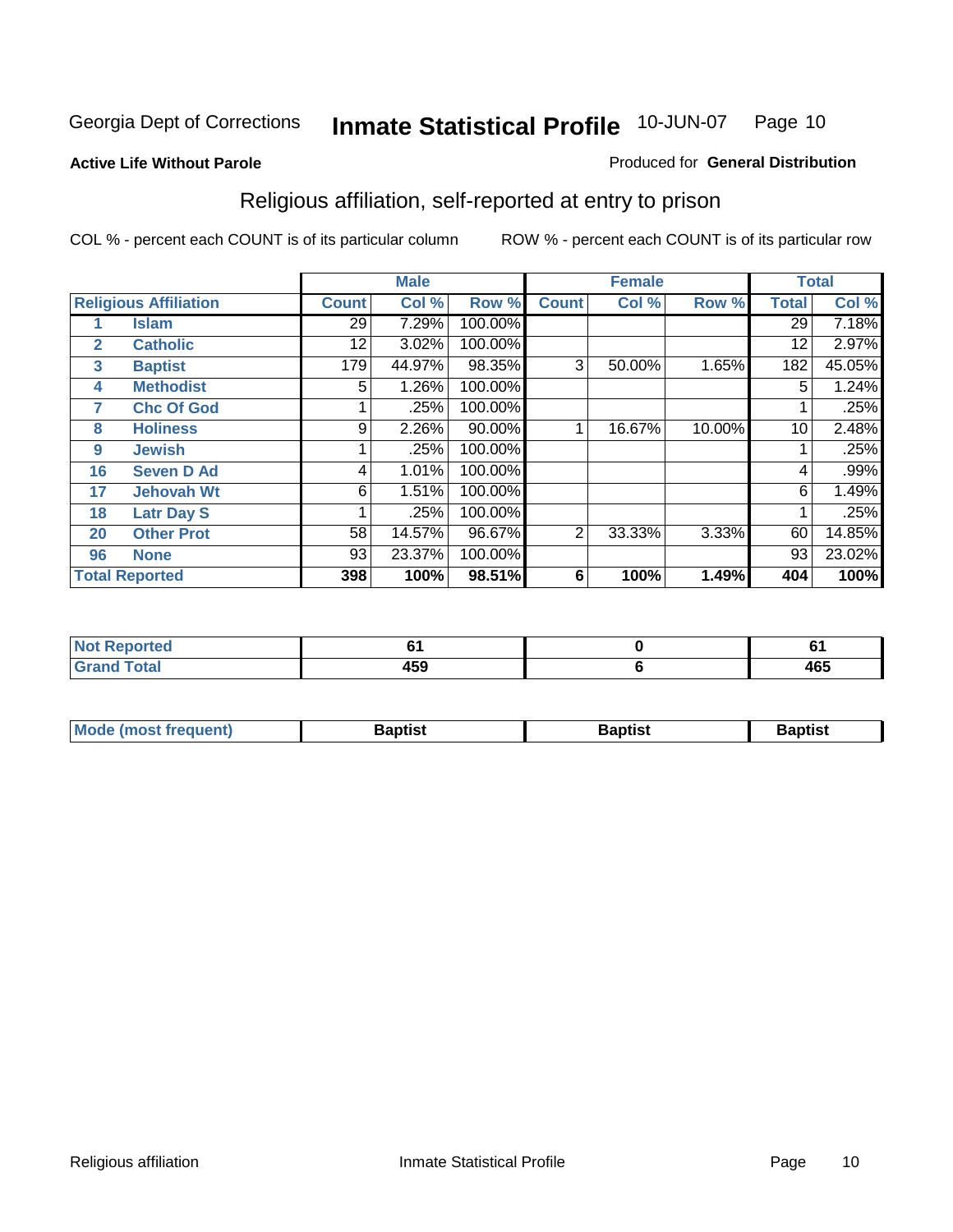#### **Active Life Without Parole**

#### Produced for **General Distribution**

### Home county, self-reported at entry to prison

|                |                      |                         | <b>Male</b> |         |              | <b>Female</b> |        | <b>Total</b>    |        |
|----------------|----------------------|-------------------------|-------------|---------|--------------|---------------|--------|-----------------|--------|
|                | <b>Home County</b>   | <b>Count</b>            | Col %       | Row %   | <b>Count</b> | Col %         | Row %  | <b>Total</b>    | Col %  |
| 1              | <b>Appling</b>       | $\overline{2}$          | .46%        | 100.00% |              |               |        | $\overline{2}$  | .45%   |
| $\overline{2}$ | <b>Atkinson</b>      | 1                       | .23%        | 100.00% |              |               |        | 1               | .23%   |
| 5              | <b>Baldwin</b>       | 4                       | .92%        | 100.00% |              |               |        | 4               | .91%   |
| 7              | <b>Barrow</b>        | $\overline{3}$          | .69%        | 100.00% |              |               |        | 3               | .68%   |
| 8              | <b>Bartow</b>        | 4                       | .92%        | 100.00% |              |               |        | 4               | .91%   |
| 9              | <b>Ben Hill</b>      | $\overline{3}$          | .69%        | 100.00% |              |               |        | $\overline{3}$  | .68%   |
| 11             | <b>Bibb</b>          | 9                       | 2.07%       | 100.00% |              |               |        | 9               | 2.04%  |
| 12             | <b>Bleckley</b>      | $\overline{3}$          | .69%        | 100.00% |              |               |        | 3               | .68%   |
| 14             | <b>Brooks</b>        | 1                       | .23%        | 100.00% |              |               |        | 1               | .23%   |
| 16             | <b>Bulloch</b>       | $\overline{2}$          | .46%        | 100.00% |              |               |        | $\overline{2}$  | .45%   |
| 17             | <b>Burke</b>         | 4                       | .92%        | 100.00% |              |               |        | 4               | .91%   |
| 18             | <b>Butts</b>         | 1                       | .23%        | 100.00% |              |               |        | 1               | .23%   |
| 20             | <b>Camden</b>        | 4                       | .92%        | 100.00% |              |               |        | 4               | .91%   |
| 22             | <b>Carroll</b>       | $\overline{2}$          | .46%        | 100.00% |              |               |        | $\overline{2}$  | .45%   |
| 25             | <b>Chatham</b>       | $\overline{20}$         | 4.60%       | 100.00% |              |               |        | $\overline{20}$ | 4.54%  |
| 26             | <b>Chattahoochee</b> | 1                       | .23%        | 100.00% |              |               |        | 1               | .23%   |
| 28             | <b>Cherokee</b>      | $\overline{2}$          | .46%        | 100.00% |              |               |        | $\overline{2}$  | .45%   |
| 29             | <b>Clarke</b>        | $\overline{10}$         | 2.30%       | 100.00% |              |               |        | $\overline{10}$ | 2.27%  |
| 31             | <b>Clayton</b>       | $\overline{11}$         | 2.53%       | 91.67%  | 1            | 16.67%        | 8.33%  | $\overline{12}$ | 2.72%  |
| 33             | <b>Cobb</b>          | 16                      | 3.68%       | 100.00% |              |               |        | 16              | 3.63%  |
| 34             | <b>Coffee</b>        | $\overline{3}$          | .69%        | 100.00% |              |               |        | $\overline{3}$  | .68%   |
| 35             | <b>Colquitt</b>      | $\overline{2}$          | .46%        | 100.00% |              |               |        | $\overline{2}$  | .45%   |
| 36             | <b>Columbia</b>      | $\overline{3}$          | .69%        | 100.00% |              |               |        | $\overline{3}$  | .68%   |
| 37             | <b>Cook</b>          | $\overline{2}$          | .46%        | 100.00% |              |               |        | $\overline{2}$  | .45%   |
| 38             | <b>Coweta</b>        | 1                       | .23%        | 100.00% |              |               |        | 1               | .23%   |
| 40             | <b>Crisp</b>         | $\overline{\mathbf{c}}$ | .46%        | 100.00% |              |               |        | $\overline{2}$  | .45%   |
| 43             | <b>Decatur</b>       | 1                       | .23%        | 100.00% |              |               |        | 1               | .23%   |
| 44             | <b>Dekalb</b>        | $\overline{31}$         | 7.13%       | 100.00% |              |               |        | $\overline{31}$ | 7.03%  |
| 46             | <b>Dooly</b>         | 1                       | .23%        | 100.00% |              |               |        | 1               | .23%   |
| 47             | <b>Dougherty</b>     | 14                      | 3.22%       | 100.00% |              |               |        | $\overline{14}$ | 3.17%  |
| 48             | <b>Douglas</b>       | $\overline{6}$          | 1.38%       | 85.71%  | $\mathbf 1$  | 16.67%        | 14.29% | 7               | 1.59%  |
| 51             | <b>Effingham</b>     | 1                       | .23%        | 100.00% |              |               |        | 1               | .23%   |
| 52             | <b>Elbert</b>        | $\overline{2}$          | .46%        | 100.00% |              |               |        | $\overline{2}$  | .45%   |
| 56             | <b>Fayette</b>       | $\overline{3}$          | .69%        | 100.00% |              |               |        | $\overline{3}$  | .68%   |
| 57             | <b>Floyd</b>         | 4                       | .92%        | 100.00% |              |               |        | 4               | .91%   |
| 59             | <b>Franklin</b>      | $\overline{3}$          | .69%        | 100.00% |              |               |        | 3               | .68%   |
| 60             | <b>Fulton</b>        | $\overline{54}$         | 12.41%      | 100.00% |              |               |        | $\overline{54}$ | 12.24% |
| 61             | <b>Gilmer</b>        | 1                       | .23%        | 100.00% |              |               |        | 1               | .23%   |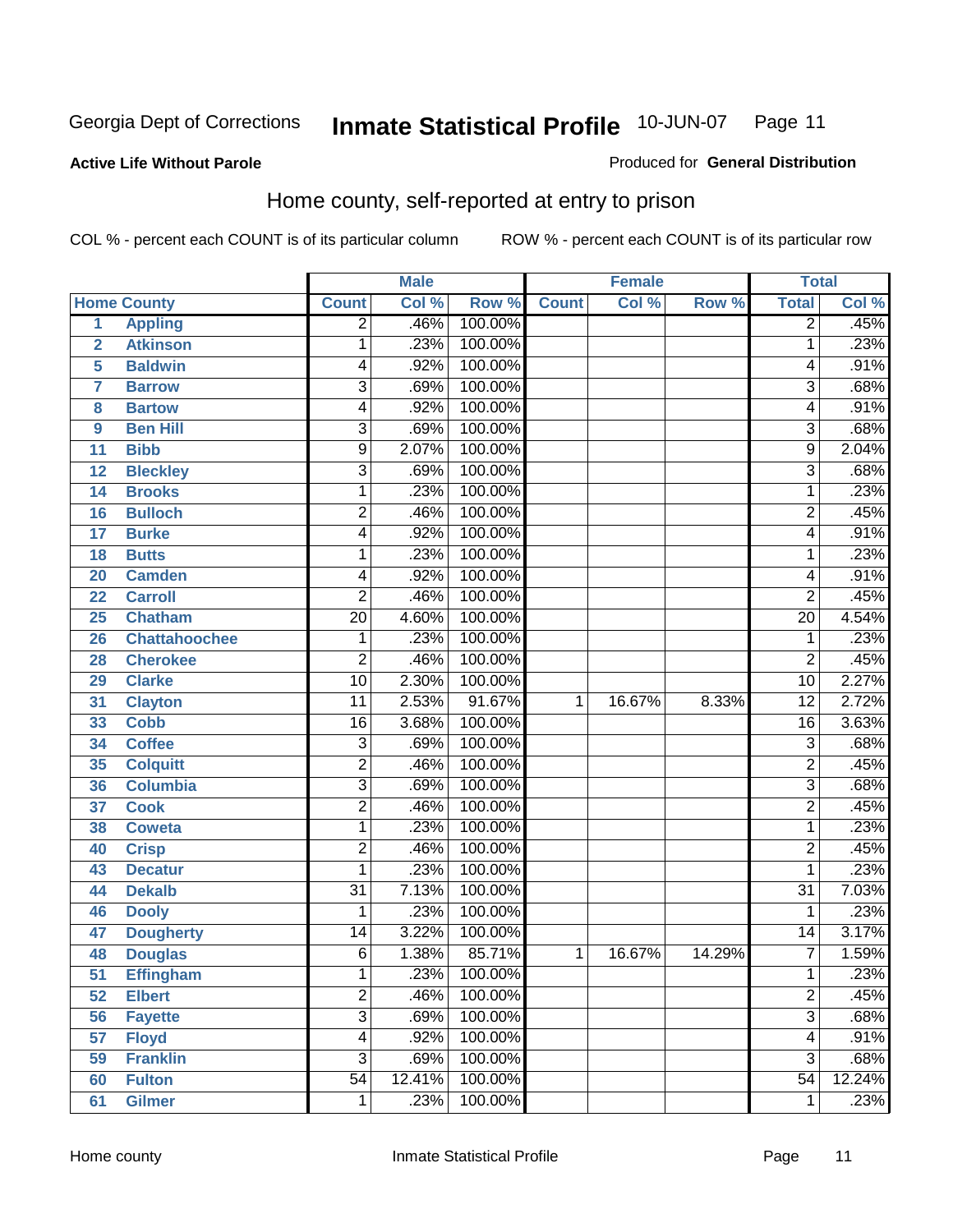#### **Active Life Without Parole**

### Produced for **General Distribution**

### Home county, self-reported at entry to prison

|     |                    |                 | <b>Male</b> |         |              | <b>Female</b> |        | <b>Total</b>    |       |
|-----|--------------------|-----------------|-------------|---------|--------------|---------------|--------|-----------------|-------|
|     | <b>Home County</b> | <b>Count</b>    | Col %       | Row %   | <b>Count</b> | Col %         | Row %  | <b>Total</b>    | Col % |
| 63  | <b>Glynn</b>       | $\overline{8}$  | 1.84%       | 100.00% |              |               |        | $\overline{8}$  | 1.81% |
| 65  | Grady              | 1               | .23%        | 100.00% |              |               |        | 1               | .23%  |
| 66  | <b>Greene</b>      | 1               | .23%        | 100.00% |              |               |        | 1               | .23%  |
| 67  | <b>Gwinnett</b>    | 9               | 2.07%       | 100.00% |              |               |        | 9               | 2.04% |
| 68  | <b>Habersham</b>   | $\mathbf{1}$    | .23%        | 100.00% |              |               |        | 1               | .23%  |
| 69  | <b>Hall</b>        | $\overline{7}$  | 1.61%       | 100.00% |              |               |        | $\overline{7}$  | 1.59% |
| 70  | <b>Hancock</b>     | $\overline{2}$  | .46%        | 100.00% |              |               |        | $\overline{2}$  | .45%  |
| 72  | <b>Harris</b>      | 1               | .23%        | 100.00% |              |               |        | 1               | .23%  |
| 73  | <b>Hart</b>        | $\overline{c}$  | .46%        | 100.00% |              |               |        | $\overline{2}$  | .45%  |
| 75  | <b>Henry</b>       | 3               | .69%        | 100.00% |              |               |        | $\overline{3}$  | .68%  |
| 76  | <b>Houston</b>     | $\overline{6}$  | 1.38%       | 100.00% |              |               |        | $\overline{6}$  | 1.36% |
| 78  | <b>Jackson</b>     | 4               | .92%        | 100.00% |              |               |        | 4               | .91%  |
| 80  | <b>Jeff Davis</b>  | 1               | .23%        | 100.00% |              |               |        | 1               | .23%  |
| 82  | <b>Jenkins</b>     | 2               | .46%        | 100.00% |              |               |        | $\overline{2}$  | .45%  |
| 87  | <b>Laurens</b>     | $\overline{2}$  | .46%        | 100.00% |              |               |        | $\overline{2}$  | .45%  |
| 89  | <b>Liberty</b>     | 4               | .92%        | 100.00% |              |               |        | 4               | .91%  |
| 90  | Lincoln            | 1               | .23%        | 100.00% |              |               |        | 1               | .23%  |
| 91  | Long               | 1               | .23%        | 100.00% |              |               |        | 1               | .23%  |
| 92  | <b>Lowndes</b>     | 4               | .92%        | 100.00% |              |               |        | 4               | .91%  |
| 96  | <b>Marion</b>      | 1               | .23%        | 100.00% |              |               |        | 1               | .23%  |
| 97  | <b>Mcduffie</b>    | 1               | .23%        | 100.00% |              |               |        | 1               | .23%  |
| 98  | <b>Mcintosh</b>    | $\overline{2}$  | .46%        | 100.00% |              |               |        | $\overline{2}$  | .45%  |
| 100 | <b>Miller</b>      | $\mathbf{1}$    | .23%        | 100.00% |              |               |        | 1               | .23%  |
| 101 | <b>Mitchell</b>    | 1               | .23%        | 100.00% |              |               |        | 1               | .23%  |
| 102 | <b>Monroe</b>      | 1               | .23%        | 100.00% |              |               |        | 1               | .23%  |
| 104 | <b>Morgan</b>      | 1               | .23%        | 100.00% |              |               |        | 1               | .23%  |
| 106 | <b>Muscogee</b>    | $\overline{11}$ | 2.53%       | 100.00% |              |               |        | $\overline{11}$ | 2.49% |
| 107 | <b>Newton</b>      | 2               | .46%        | 66.67%  | 1            | 16.67%        | 33.33% | 3               | .68%  |
| 109 | <b>Oglethorpe</b>  | $\overline{2}$  | .46%        | 100.00% |              |               |        | $\overline{2}$  | .45%  |
| 110 | <b>Paulding</b>    | 1               | .23%        | 100.00% |              |               |        | 1               | .23%  |
| 113 | <b>Pierce</b>      | 1               | .23%        | 100.00% |              |               |        | 1               | .23%  |
| 114 | <b>Pike</b>        | 2               | .46%        | 66.67%  | 1            | 16.67%        | 33.33% | 3               | .68%  |
| 115 | <b>Polk</b>        | $\mathbf{1}$    | .23%        | 100.00% |              |               |        | 1               | .23%  |
| 117 | <b>Putnam</b>      | $\overline{2}$  | .46%        | 100.00% |              |               |        | $\overline{2}$  | .45%  |
| 119 | <b>Rabun</b>       | $\mathbf 1$     | .23%        | 100.00% |              |               |        | 1               | .23%  |
| 120 | <b>Randolph</b>    | $\overline{2}$  | .46%        | 100.00% |              |               |        | $\overline{2}$  | .45%  |
| 121 | <b>Richmond</b>    | $\overline{16}$ | 3.68%       | 94.12%  | 1            | 16.67%        | 5.88%  | $\overline{17}$ | 3.85% |
| 122 | <b>Rockdale</b>    | 1               | .23%        | 100.00% |              |               |        | 1               | .23%  |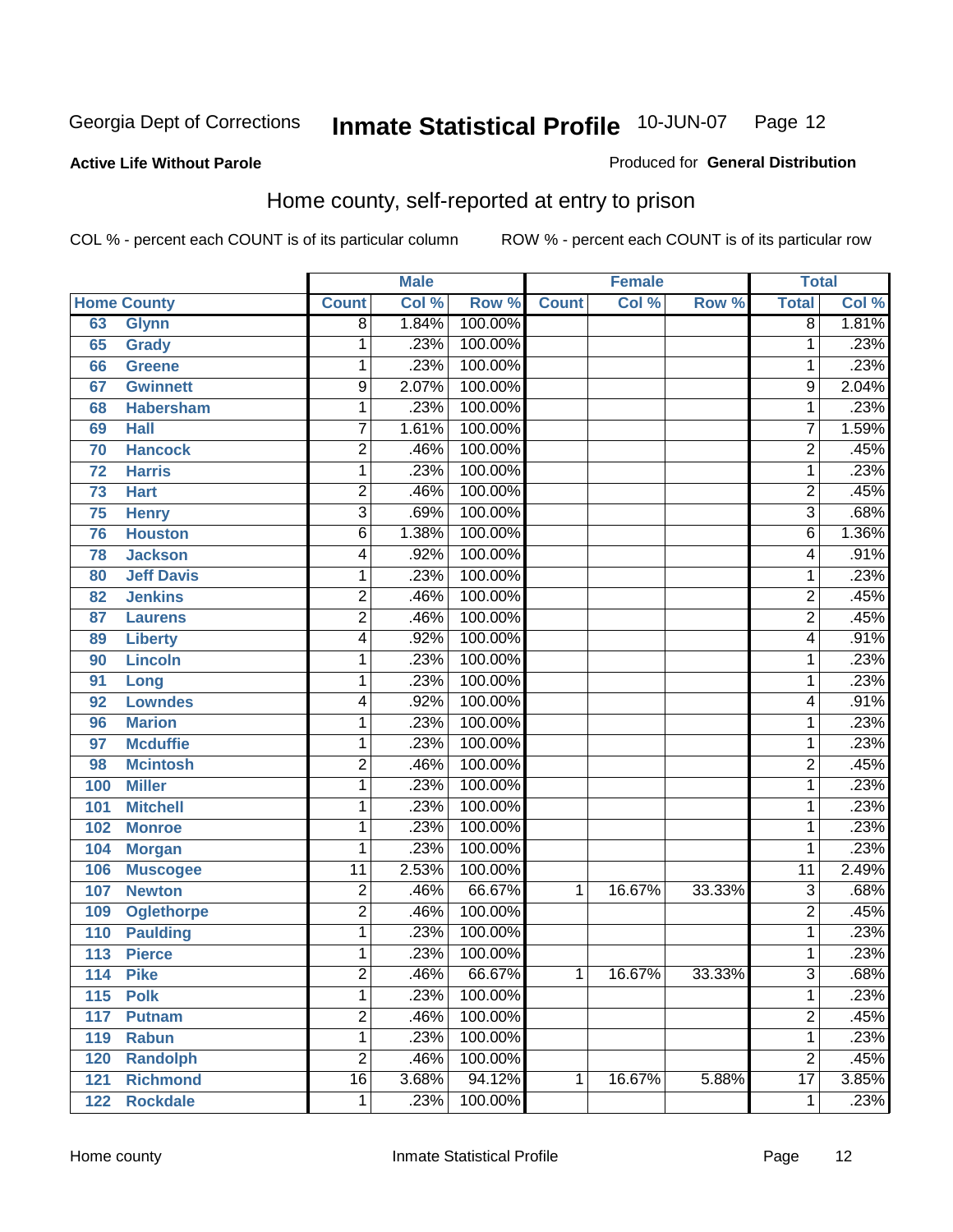#### **Active Life Without Parole**

#### Produced for **General Distribution**

### Home county, self-reported at entry to prison

|     |                      |                | <b>Male</b> |         |              | <b>Female</b> |        | <b>Total</b>   |        |
|-----|----------------------|----------------|-------------|---------|--------------|---------------|--------|----------------|--------|
|     | <b>Home County</b>   | <b>Count</b>   | Col %       | Row %   | <b>Count</b> | Col %         | Row %  | <b>Total</b>   | Col %  |
| 125 | <b>Seminole</b>      |                | .23%        | 100.00% |              |               |        |                | .23%   |
| 126 | <b>Spalding</b>      | $\overline{5}$ | 1.15%       | 100.00% |              |               |        | 5              | 1.13%  |
| 127 | <b>Stephens</b>      | 2              | .46%        | 100.00% |              |               |        | 2              | .45%   |
| 129 | <b>Sumter</b>        | 1              | .23%        | 100.00% |              |               |        |                | .23%   |
| 132 | <b>Tattnall</b>      | 1              | .23%        | 100.00% |              |               |        |                | .23%   |
| 136 | <b>Thomas</b>        | $\overline{3}$ | .69%        | 100.00% |              |               |        | 3              | .68%   |
| 137 | <b>Tift</b>          | 3              | .69%        | 100.00% |              |               |        | 3              | .68%   |
| 138 | <b>Toombs</b>        | 3              | .69%        | 100.00% |              |               |        | 3              | .68%   |
| 141 | <b>Troup</b>         |                | .23%        | 100.00% |              |               |        |                | .23%   |
| 144 | <b>Union</b>         | 1              | .23%        | 100.00% |              |               |        |                | .23%   |
| 145 | <b>Upson</b>         | 1              | .23%        | 100.00% |              |               |        |                | .23%   |
| 146 | <b>Walker</b>        | 2              | .46%        | 66.67%  | 1            | 16.67%        | 33.33% | 3              | .68%   |
| 147 | <b>Walton</b>        | 3              | .69%        | 100.00% |              |               |        | 3              | .68%   |
| 148 | <b>Ware</b>          | 6              | 1.38%       | 100.00% |              |               |        | 6              | 1.36%  |
| 150 | <b>Washington</b>    | 3              | .69%        | 100.00% |              |               |        | 3              | .68%   |
| 151 | <b>Wayne</b>         | 3              | .69%        | 100.00% |              |               |        | 3              | .68%   |
| 155 | <b>Whitfield</b>     | 2              | .46%        | 100.00% |              |               |        | $\overline{2}$ | .45%   |
| 158 | <b>Wilkinson</b>     |                | .23%        | 100.00% |              |               |        |                | .23%   |
| 160 | <b>Unknown</b>       | 46             | 10.57%      | 100.00% |              |               |        | 46             | 10.43% |
|     | <b>Total Rported</b> | 435            | 100%        | 98.64%  | 6            | 100%          | 1.36%  | 441            | 100%   |

| rtea<br>.                           |                      | 44  |
|-------------------------------------|----------------------|-----|
| otal<br>$\sim$ $\sim$ $\sim$ $\sim$ | 1 P A<br>ເວນ<br>$ -$ | 465 |

| $^{\circ}$ M <sub>c</sub><br>w | __________ |
|--------------------------------|------------|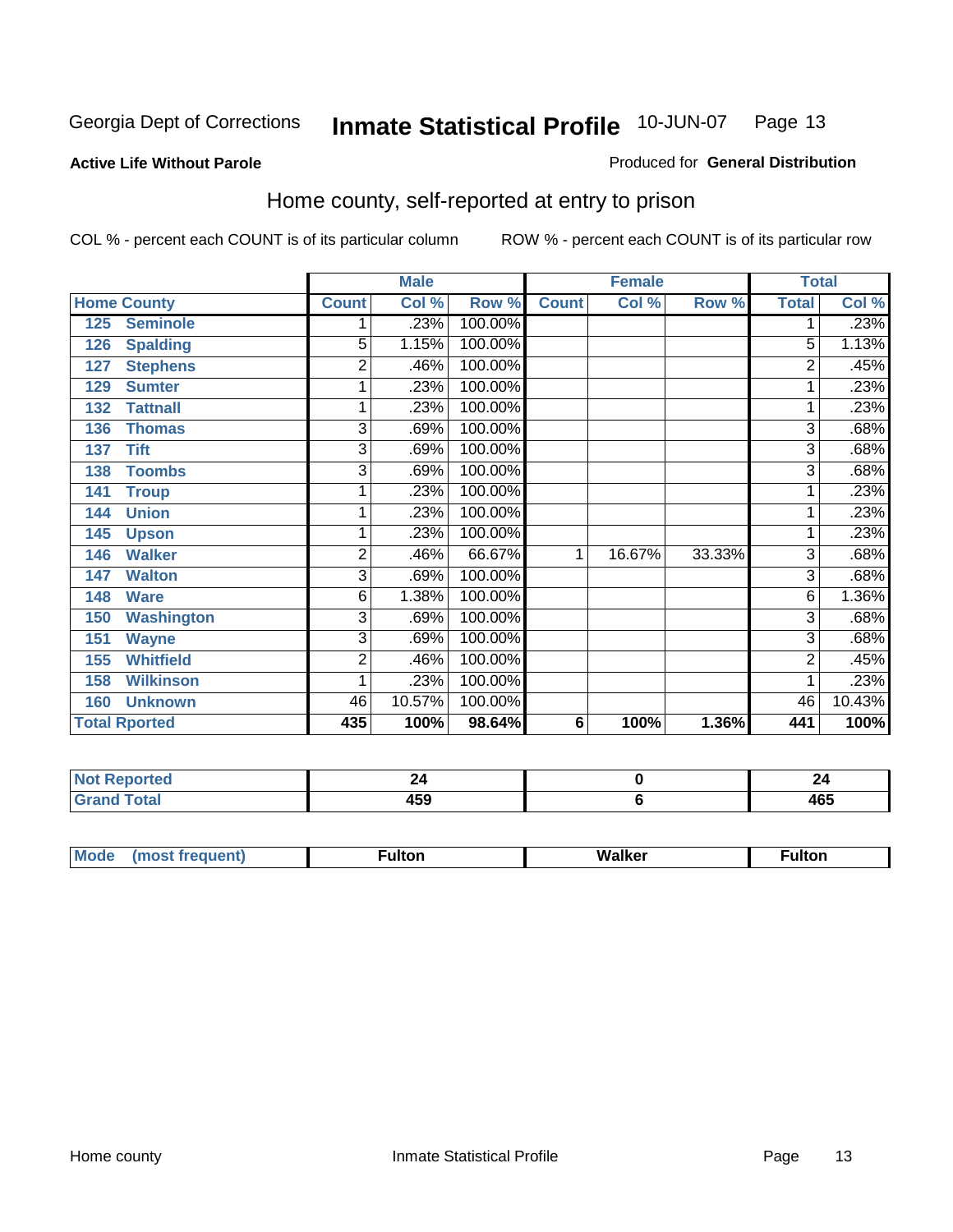#### **Active Life Without Parole**

#### Produced for **General Distribution**

### Socioeconomic class, self-reported at entry to prison

|                            | <b>Male</b>  |          |         | <b>Female</b> |           |       | <b>Total</b> |        |
|----------------------------|--------------|----------|---------|---------------|-----------|-------|--------------|--------|
| <b>Socioeconomic Class</b> | <b>Count</b> | Col %    | Row %   | <b>Count</b>  | Col %     | Row % | Total        | Col %  |
| <b>Welfare</b>             | 26           | 5.99%    | 100.00% |               |           |       | 26           | 5.92%  |
| <b>Occ Employ</b>          | 20           | $4.61\%$ | 100.00% |               |           |       | 20           | 4.56%  |
| <b>Minimum Std</b>         | 233          | 53.69%   | 99.57%  |               | $20.00\%$ | .43%  | 234          | 53.30% |
| <b>Middle</b>              | 155          | 35.71%   | 97.48%I |               | 80.00%    | 2.52% | 159          | 36.22% |
| <b>Total Reported</b>      | 434          | 100%     | 98.86%  |               | 100%      | 1.14% | 439          | 100%   |

| وتعارضها والمسار | - -                      | $\sim$                 |
|------------------|--------------------------|------------------------|
| тес              | $\overline{\phantom{a}}$ | $\epsilon$             |
| Coto"            | 459                      | $\overline{10}$<br>40J |

| M<br>Mir<br>Mil<br><b>Middle</b><br><b>C</b> ta<br>Sta<br>oτu<br>.<br>the contract of the contract of the contract of the contract of the contract of the contract of the contract of<br>___ |
|----------------------------------------------------------------------------------------------------------------------------------------------------------------------------------------------|
|----------------------------------------------------------------------------------------------------------------------------------------------------------------------------------------------|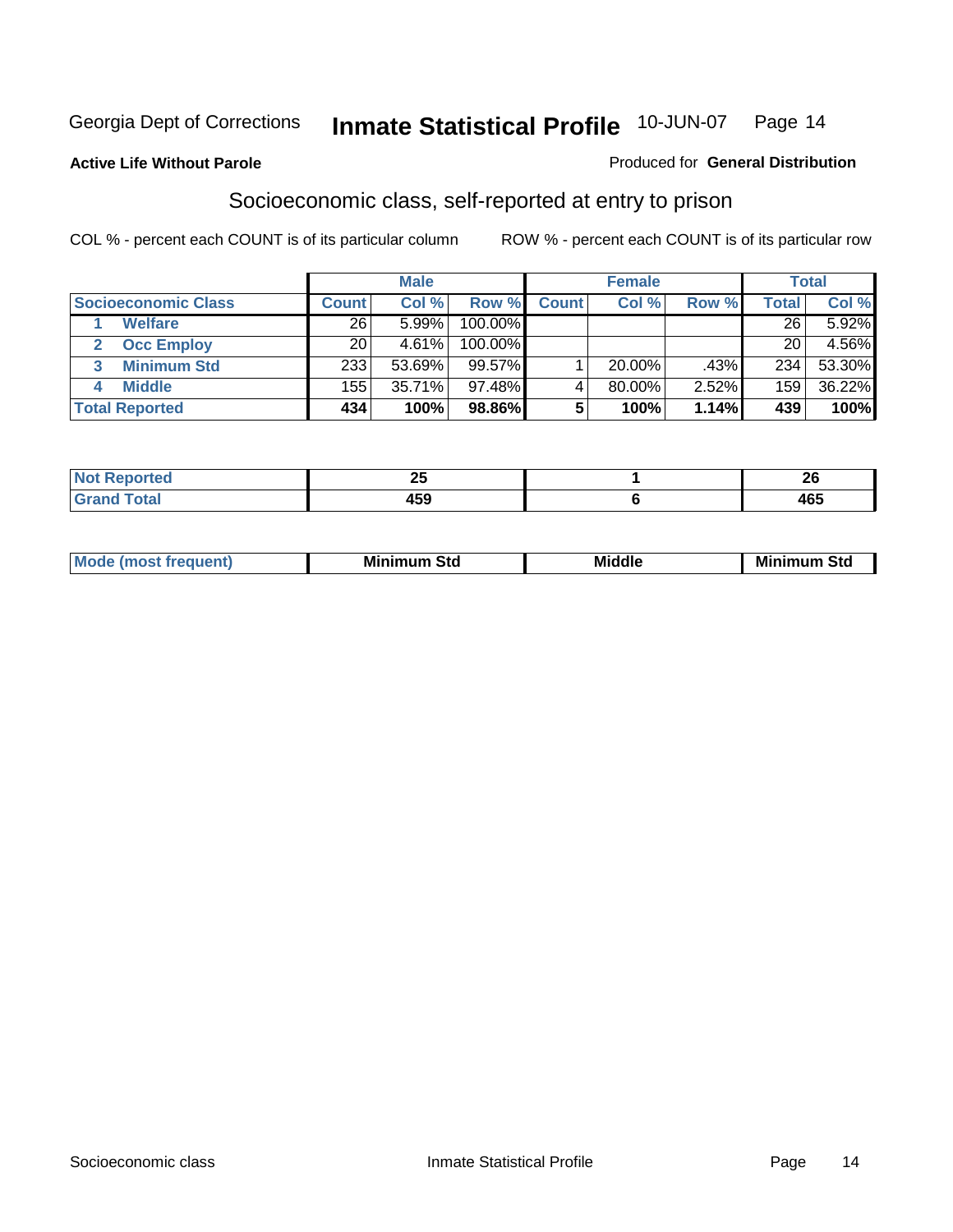#### **Active Life Without Parole**

#### Produced for **General Distribution**

### Environment to age 16, self-reported at entry to prison

|                                      |              | <b>Male</b> |           |                | <b>Female</b> |        |              | <b>Total</b> |
|--------------------------------------|--------------|-------------|-----------|----------------|---------------|--------|--------------|--------------|
| <b>Environment to age 16</b>         | <b>Count</b> | Col %       | Row %     | <b>Count</b>   | Col %         | Row %  | <b>Total</b> | Col %        |
| <b>Rural/Farm</b>                    | 9            | 2.03%       | 100.00%   |                |               |        |              | 2.00%        |
| <b>Rural/Nfarm</b><br>$\overline{2}$ | 20           | 4.50%       | 86.96%    | 3 <sub>1</sub> | 50.00%        | 13.04% | 23           | 5.11%        |
| <b>S.M.S.A</b><br>3                  | 183          | 41.22%      | 100.00%   |                |               |        | 183          | 40.67%       |
| <b>Urban</b>                         | 94           | 21.17%      | $97.92\%$ |                | 33.33%        | 2.08%  | 96           | 21.33%       |
| <b>Small Town</b>                    | 138          | 31.08%      | 99.28%    |                | 16.67%        | .72%   | 139          | 30.89%       |
| <b>Total Reported</b>                | 444          | 100%        | 98.67%    | 6              | 100%          | 1.33%  | 450          | 100%         |

| Reported<br>Not       |     | . .      |
|-----------------------|-----|----------|
| <b>Total</b><br>Grand | 459 | .<br>40ა |

| Mo<br><b>CONTRACTOR</b><br>. M S<br>M<br>---<br>Nfarn<br>.<br>_____<br>______ |  |  |
|-------------------------------------------------------------------------------|--|--|
|                                                                               |  |  |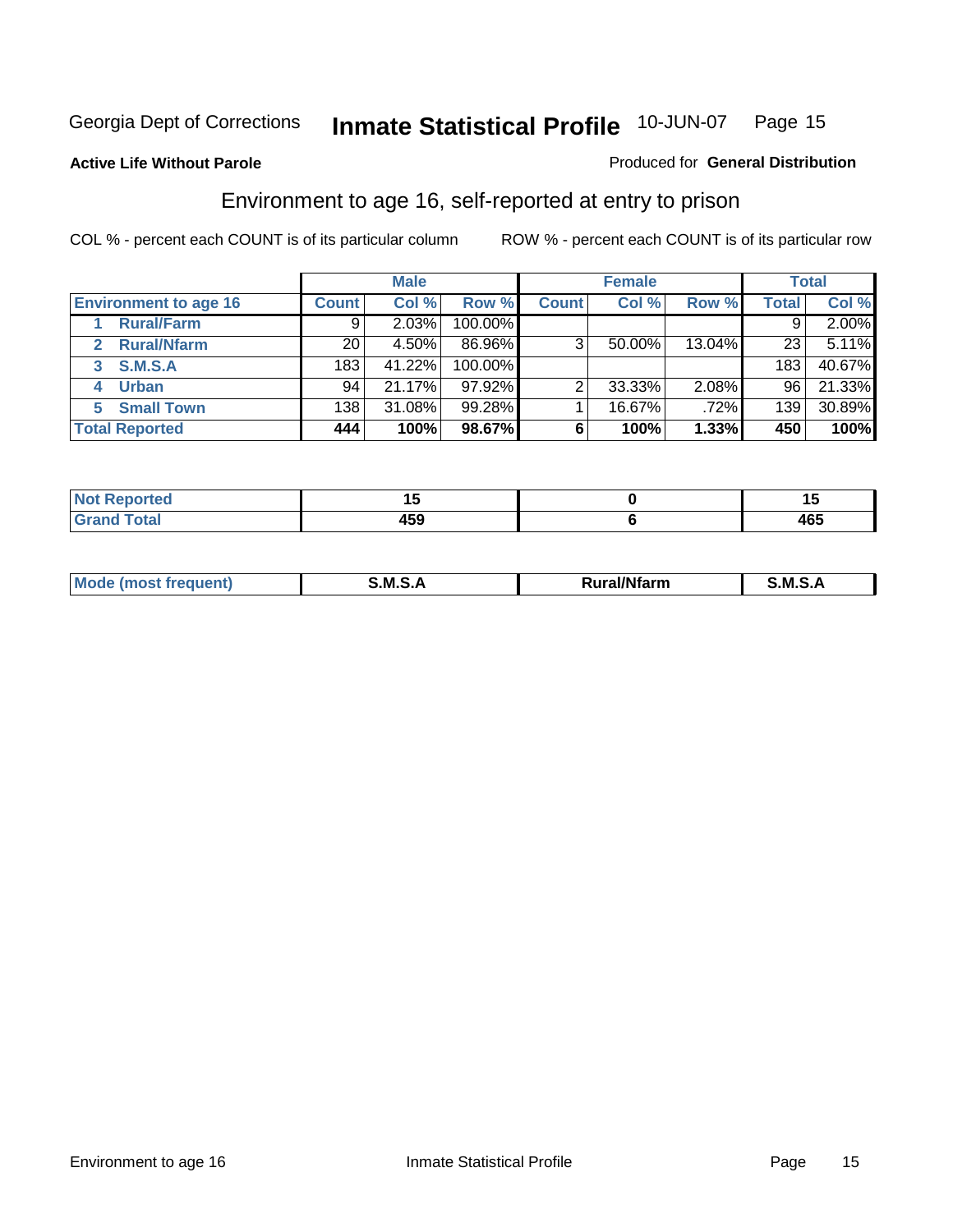Produced for **General Distribution**

#### **Active Life Without Parole**

### Guardian status to age 16, self-reported at entry to prison

|                                  |              | <b>Male</b> |           |              | <b>Female</b> |       |              | <b>Total</b> |
|----------------------------------|--------------|-------------|-----------|--------------|---------------|-------|--------------|--------------|
| <b>Guardian Status To Age 16</b> | <b>Count</b> | Col %       | Row %     | <b>Count</b> | Col %         | Row % | <b>Total</b> | Col %        |
| 2 Father Only                    | 9            | 2.24%       | 100.00%   |              |               |       | 9            | 2.21%        |
| 3 Ftr Mtr Hd                     | 32           | 7.98%       | 100.00%   |              |               |       | 32           | 7.86%        |
| <b>4 Mother Only</b>             | 159          | 39.65%      | 99.38%    |              | 16.67%        | .63%  | 160          | 39.31%       |
| 5 Mtr Ftr Hd                     | 137          | 34.16%      | $97.16\%$ | 4            | 66.67%        | 2.84% | 141          | 34.64%       |
| <b>6 Oth Female</b>              | 14           | 3.49%       | 100.00%   |              |               |       | 14           | 3.44%        |
| <b>7 Oth Male</b>                | 3            | .75%        | 100.00%   |              |               |       | 3            | .74%         |
| 8 Step-Parnts                    | 11           | 2.74%       | 100.00%   |              |               |       | 11           | 2.70%        |
| 9 Foster Home                    | 9            | 2.24%       | 100.00%   |              |               |       | 9            | 2.21%        |
| <b>10 Grand Prnts</b>            | 27           | 6.73%       | 96.43%    |              | 16.67%        | 3.57% | 28           | 6.88%        |
| <b>Total Reported</b>            | 401          | 100%        | 98.53%    | 6            | 100%          | 1.47% | 407          | 100%         |

| ,,   | ວເ                     |
|------|------------------------|
| $ -$ | $\overline{10}$<br>400 |

| <b>Mou</b> | Mother<br>Onlv | Hd<br>Mtr<br>E4w | M<br>Only<br>. |
|------------|----------------|------------------|----------------|
|            |                |                  |                |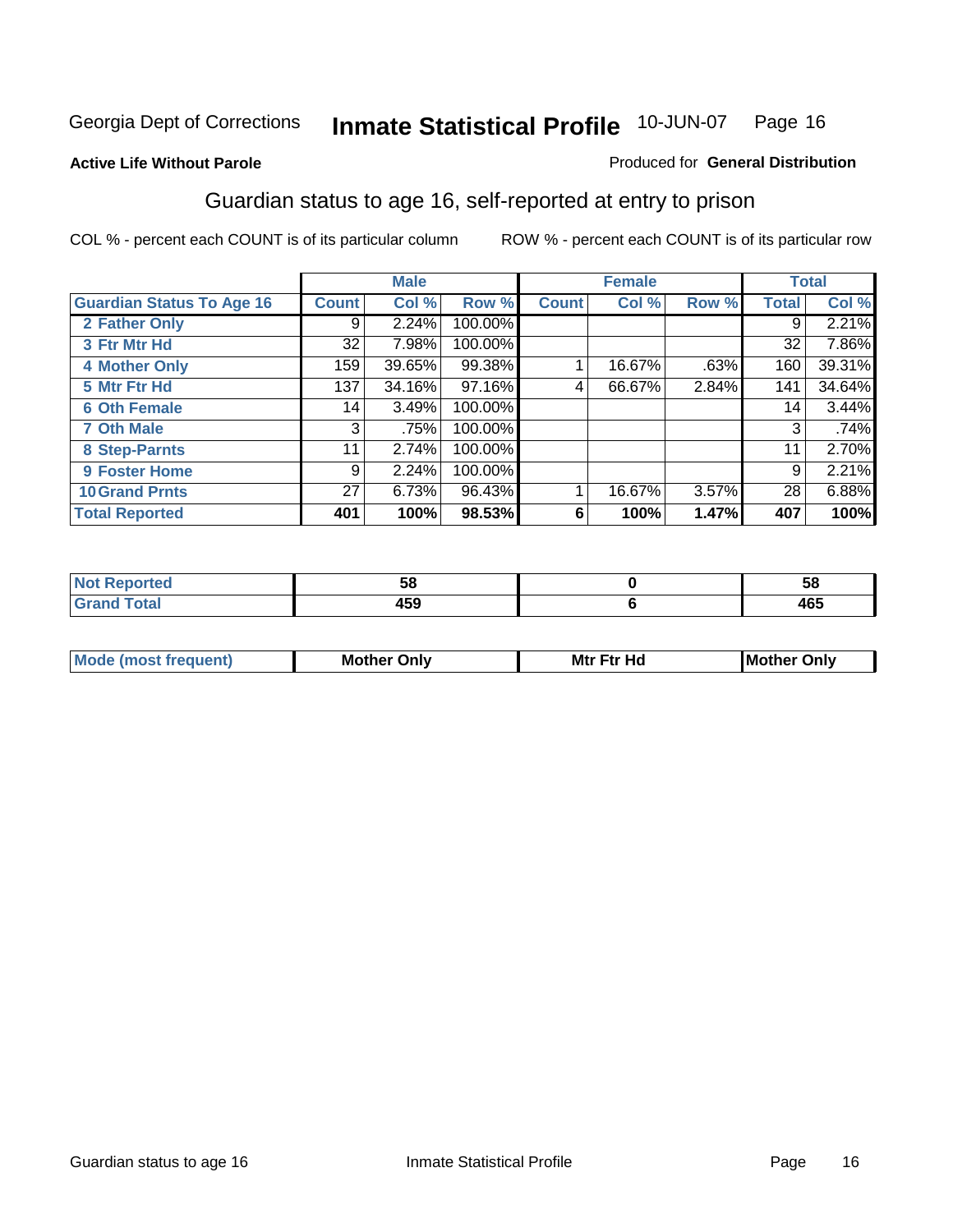#### **Active Life Without Parole**

#### Produced for **General Distribution**

### Employment status before prison, self-reported at entry to prison

|                       |                          |       | <b>Male</b> |         |              | <b>Female</b> |       |       | <b>Total</b> |
|-----------------------|--------------------------|-------|-------------|---------|--------------|---------------|-------|-------|--------------|
|                       | <b>Employment Status</b> | Count | Col %       | Row %   | <b>Count</b> | Col %         | Row % | Total | Col %        |
|                       | <b>Full Time</b>         | 228   | 56.58%      | 98.28%  | 4            | 80.00%        | 1.72% | 232   | 56.86%       |
| $\mathbf{2}$          | <b>Part Time</b>         | 20    | 4.96%       | 100.00% |              |               |       | 20    | 4.90%        |
| 3                     | Unempl $<$ 6m            | 41    | 10.17%      | 97.62%  |              | 20.00%        | 2.38% | 42    | 10.29%       |
| 4                     | Unempl $> 6m$            | 65    | 16.13%      | 100.00% |              |               |       | 65    | 15.93%       |
| 5                     | <b>Never Workd</b>       | 29    | 7.20%       | 100.00% |              |               |       | 29    | 7.11%        |
| 6                     | <b>Student</b>           |       | .25%        | 100.00% |              |               |       |       | .25%         |
|                       | <b>Incapable</b>         | 19    | 4.71%       | 100.00% |              |               |       | 19    | 4.66%        |
| <b>Total Reported</b> |                          | 403   | 100%        | 98.77%  | 5            | 100%          | 1.23% | 408   | 100%         |

| ver. | უი    | v                 |
|------|-------|-------------------|
| $ -$ | 1 E N | $\sqrt{2}$<br>465 |

| Mo | 'me<br>uн<br>the contract of the contract of the contract of the contract of the contract of the contract of the contract of the contract of the contract of the contract of the contract of the contract of the contract of the contract o | ïme<br>uı.<br>the contract of the contract of the contract of the contract of the contract of the contract of the contract of |
|----|---------------------------------------------------------------------------------------------------------------------------------------------------------------------------------------------------------------------------------------------|-------------------------------------------------------------------------------------------------------------------------------|
|    |                                                                                                                                                                                                                                             |                                                                                                                               |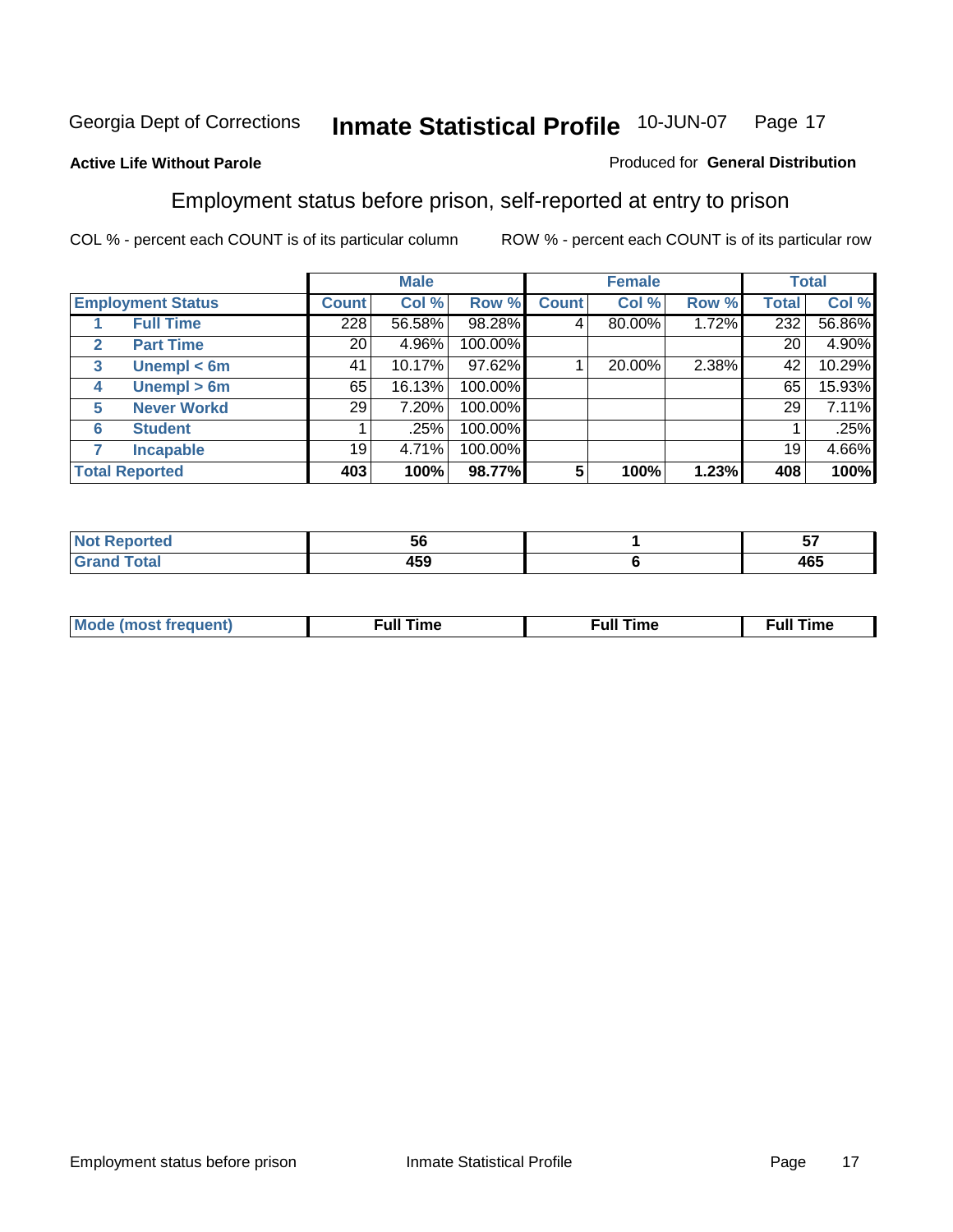#### **Active Life Without Parole**

Produced for **General Distribution**

### Age at admission

|                         |                 | <b>Male</b> |         |              | <b>Female</b> |        | <b>Total</b>    |       |
|-------------------------|-----------------|-------------|---------|--------------|---------------|--------|-----------------|-------|
| <b>Age At Admission</b> | <b>Count</b>    | Col %       | Row %   | <b>Count</b> | Col %         | Row %  | <b>Total</b>    | Col % |
| 17                      | $\overline{2}$  | 0.44%       | 100.00% |              |               |        | 2               | 0.43% |
| 18                      | $\overline{3}$  | 0.65%       | 100.00% |              |               |        | $\overline{3}$  | 0.65% |
| 19                      | $\overline{11}$ | 2.40%       | 100.00% |              |               |        | $\overline{11}$ | 2.37% |
| 20                      | 6               | 1.31%       | 85.71%  | 1            | 16.67%        | 14.29% | 7               | 1.51% |
| 21                      | $\overline{16}$ | 3.49%       | 100.00% |              |               |        | 16              | 3.44% |
| 22                      | $\overline{24}$ | 5.23%       | 100.00% |              |               |        | $\overline{24}$ | 5.16% |
| 23                      | $\overline{15}$ | 3.27%       | 100.00% |              |               |        | $\overline{15}$ | 3.23% |
| 24                      | $\overline{15}$ | 3.27%       | 100.00% |              |               |        | 15              | 3.23% |
| 25                      | $\overline{17}$ | 3.70%       | 94.44%  | 1            | 16.67%        | 5.56%  | $\overline{18}$ | 3.87% |
| 26                      | 19              | 4.14%       | 100.00% |              |               |        | 19              | 4.09% |
| 27                      | $\overline{15}$ | 3.27%       | 100.00% |              |               |        | $\overline{15}$ | 3.23% |
| 28                      | $\overline{18}$ | 3.92%       | 100.00% |              |               |        | 18              | 3.87% |
| 29                      | $\overline{16}$ | 3.49%       | 100.00% |              |               |        | $\overline{16}$ | 3.44% |
| 30                      | $\overline{12}$ | 2.61%       | 100.00% |              |               |        | $\overline{12}$ | 2.58% |
| 31                      | $\overline{14}$ | 3.05%       | 100.00% |              |               |        | $\overline{14}$ | 3.01% |
| 32                      | $\overline{16}$ | 3.49%       | 94.12%  | 1            | 16.67%        | 5.88%  | 17              | 3.66% |
| 33                      | 15              | 3.27%       | 100.00% |              |               |        | 15              | 3.23% |
| 34                      | 9               | 1.96%       | 100.00% |              |               |        | 9               | 1.94% |
| 35                      | 15              | 3.27%       | 100.00% |              |               |        | $\overline{15}$ | 3.23% |
| 36                      | $\overline{21}$ | 4.58%       | 100.00% |              |               |        | $\overline{21}$ | 4.52% |
| 37                      | $\overline{17}$ | 3.70%       | 100.00% |              |               |        | $\overline{17}$ | 3.66% |
| 38                      | $\overline{14}$ | 3.05%       | 100.00% |              |               |        | 14              | 3.01% |
| 39                      | $\overline{13}$ | 2.83%       | 100.00% |              |               |        | $\overline{13}$ | 2.80% |
| 40                      | 9               | 1.96%       | 100.00% |              |               |        | 9               | 1.94% |
| 41                      | $\overline{17}$ | 3.70%       | 100.00% |              |               |        | $\overline{17}$ | 3.66% |
| 42                      | $\overline{12}$ | 2.61%       | 100.00% |              |               |        | 12              | 2.58% |
| 43                      | $\overline{13}$ | 2.83%       | 100.00% |              |               |        | $\overline{13}$ | 2.80% |
| 44                      | 10              | 2.18%       | 90.91%  | 1            | 16.67%        | 9.09%  | 11              | 2.37% |
| 45                      | $\overline{15}$ | 3.27%       | 100.00% |              |               |        | $\overline{15}$ | 3.23% |
| 46                      | $\overline{8}$  | 1.74%       | 88.89%  | 1            | 16.67%        | 11.11% | 9               | 1.94% |
| 47                      | 4               | 0.87%       | 100.00% |              |               |        | $\overline{4}$  | 0.86% |
| 48                      | 8               | 1.74%       | 88.89%  | 1            | 16.67%        | 11.11% | 9               | 1.94% |
| 49                      | 9               | 1.96%       | 100.00% |              |               |        | 9               | 1.94% |
| 50                      | 4               | 0.87%       | 100.00% |              |               |        | 4               | 0.86% |
| 51                      | 3               | 0.65%       | 100.00% |              |               |        | $\overline{3}$  | 0.65% |
| 52                      | 6               | 1.31%       | 100.00% |              |               |        | 6               | 1.29% |
| 54                      | 1               | 0.22%       | 100.00% |              |               |        | 1               | 0.22% |
| 56                      | 3               | 0.65%       | 100.00% |              |               |        | $\overline{3}$  | 0.65% |
| 57                      | $\overline{3}$  | 0.65%       | 100.00% |              |               |        | $\overline{3}$  | 0.65% |
| 58                      | $\overline{2}$  | 0.44%       | 100.00% |              |               |        | $\overline{2}$  | 0.43% |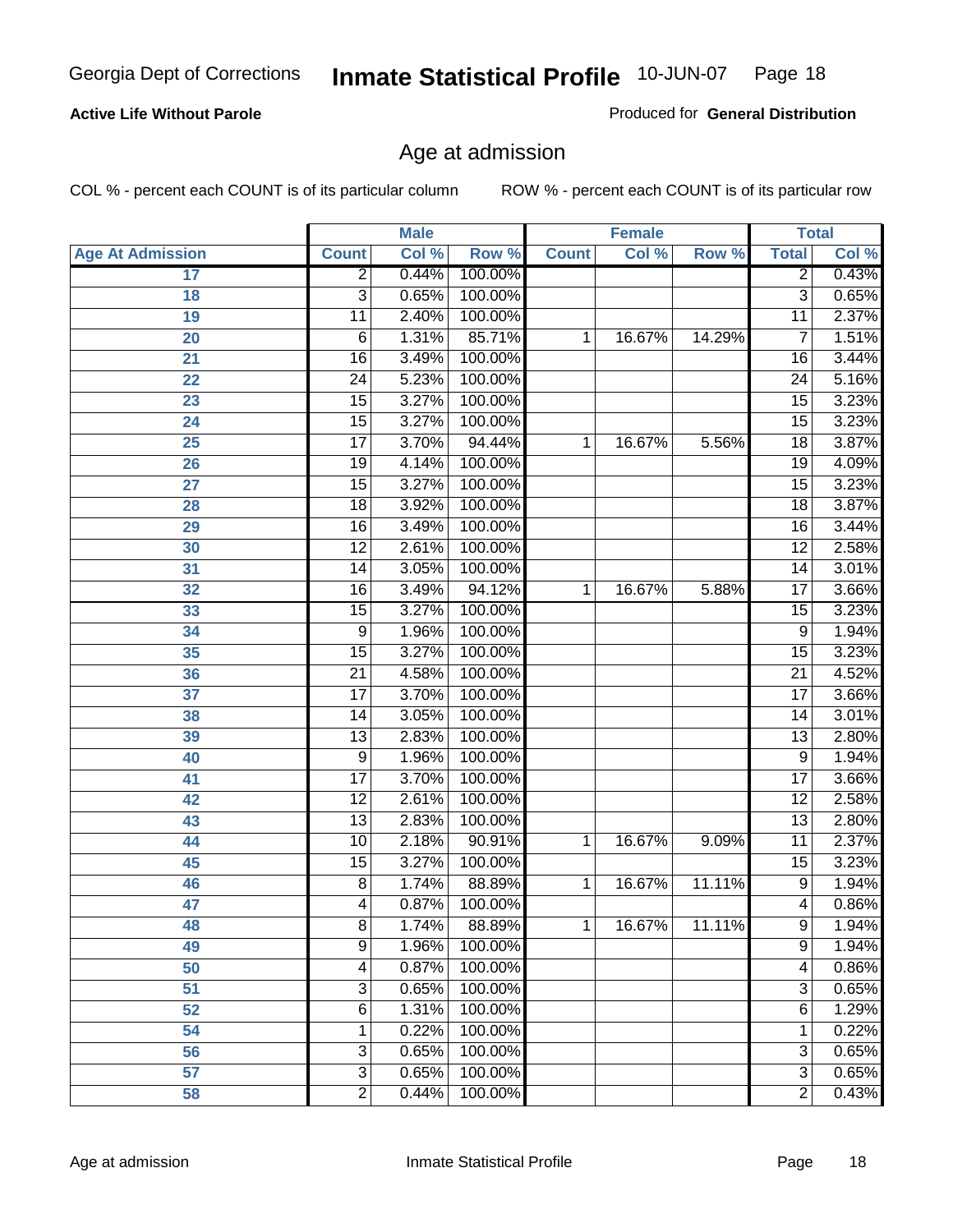#### **Active Life Without Parole**

Produced for **General Distribution**

### Age at admission

|                         |              | <b>Male</b> |         |              | <b>Female</b> |       |              | <b>Total</b> |
|-------------------------|--------------|-------------|---------|--------------|---------------|-------|--------------|--------------|
| <b>Age At Admission</b> | <b>Count</b> | Col %       | Row %   | <b>Count</b> | Col %         | Row % | <b>Total</b> | Col %        |
| 62                      |              | 0.22%       | 100.00% |              |               |       |              | 0.22%        |
| 63                      |              | 0.22%       | 100.00% |              |               |       |              | 0.22%        |
| 64                      | 3            | 0.65%       | 100.00% |              |               |       | 3            | 0.65%        |
| 65                      |              | 0.22%       | 100.00% |              |               |       |              | 0.22%        |
| 66                      |              | 0.22%       | 100.00% |              |               |       |              | 0.22%        |
| 67                      |              | 0.22%       | 100.00% |              |               |       |              | 0.22%        |
| 71                      |              | 0.22%       | 100.00% |              |               |       |              | 0.22%        |
| <b>Total Reported</b>   | 459          | 100%        | 98.71%  | 6            | 100%          | 1.29% | 465          | 100%         |

| 1 F A<br>- - -<br>__ | $\sqrt{2}$<br>יטי |
|----------------------|-------------------|

| <b>Mean</b><br>(average)       | 34.23 | 35.83 | 34.25     |
|--------------------------------|-------|-------|-----------|
| Median (middle)                | აა    | 38    | 33        |
| <b>Mode</b><br>(most frequent) | LL    | 25    | nn.<br>LL |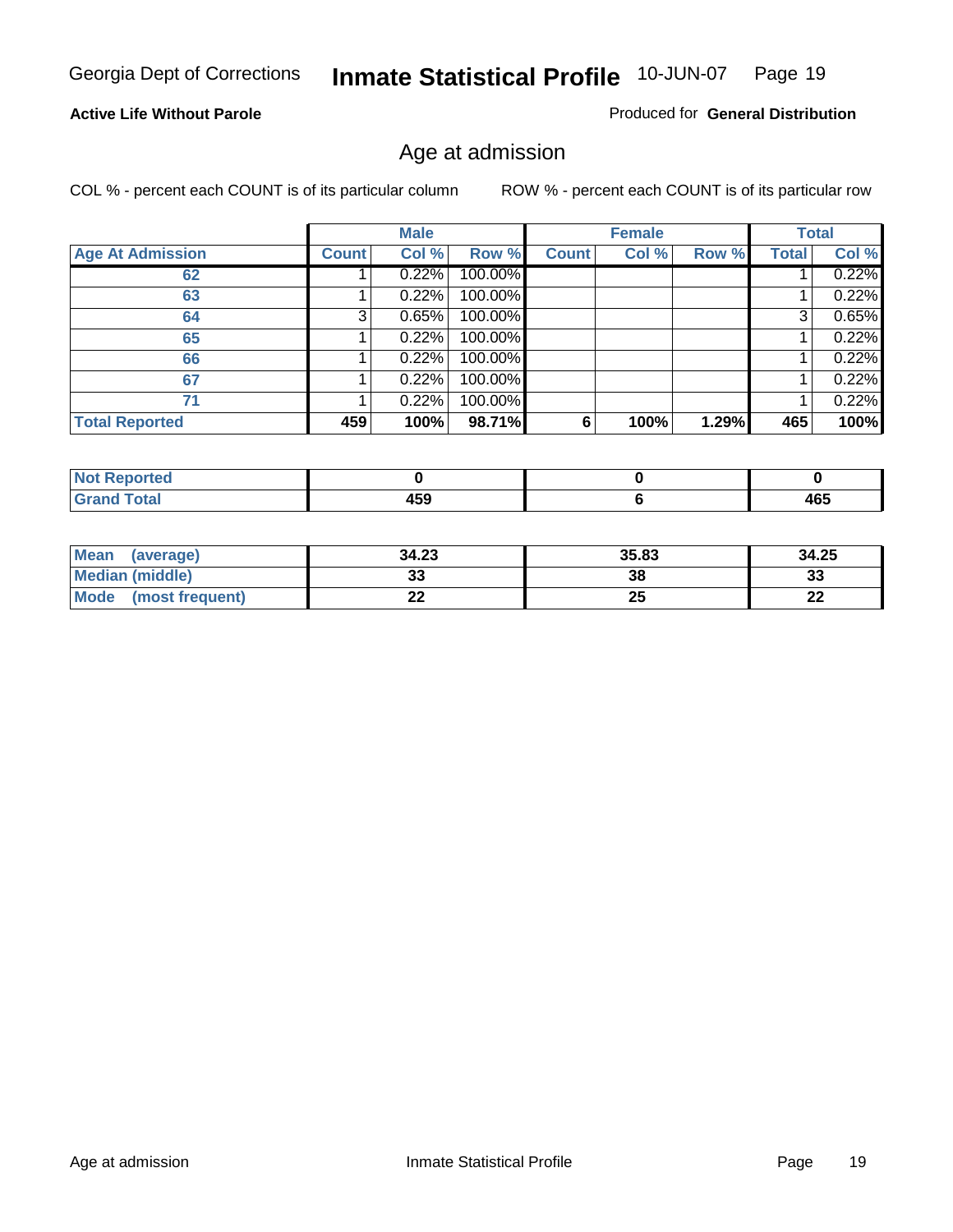**Active Life Without Parole** 

Produced for **General Distribution**

### Age at release

Georgia Dept of Corrections **Inmate Statistical Profile** 10-JUN-07 Page 20

|                       |              | <b>Male</b> |       |       | <b>Female</b> |       |              | <b>Total</b> |
|-----------------------|--------------|-------------|-------|-------|---------------|-------|--------------|--------------|
| <b>Age At Release</b> | <b>Count</b> | Col%        | Row % | Count | Col%          | Row % | <b>Total</b> | $ $ Col $%$  |
| <b>Total Reported</b> |              |             |       |       |               |       |              |              |

| <b>Still Active</b> | 459 | 465 |
|---------------------|-----|-----|
| <b>Not Reported</b> |     |     |
| <b>Grand Total</b>  | 459 | 465 |

| Mean<br>(average)      | N/A | N/A | N/A |
|------------------------|-----|-----|-----|
| <b>Median (middle)</b> | N/A | N/A | N/A |
| Mode (most frequent)   | N/A | N/A | N/A |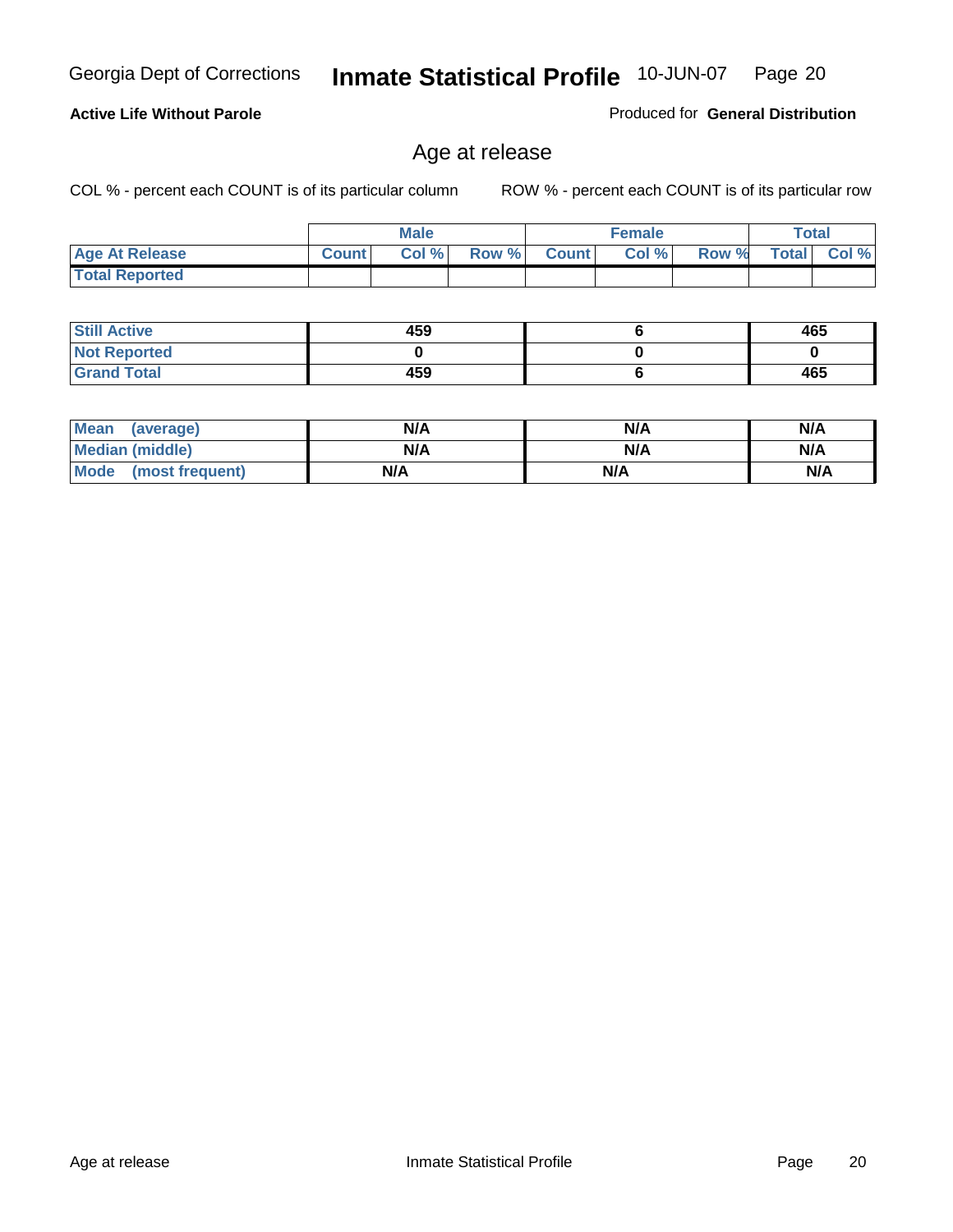#### **Active Life Without Parole**

#### Produced for **General Distribution**

### Height, measured at entry to prison

|                       |                | <b>Male</b> |         |                | <b>Female</b> |        |                 | <b>Total</b> |
|-----------------------|----------------|-------------|---------|----------------|---------------|--------|-----------------|--------------|
| <b>Height</b>         | <b>Count</b>   | Col %       | Row %   | <b>Count</b>   | Col %         | Row %  | <b>Total</b>    | Col %        |
| 5'01''                | 2              | 0.44%       | 100.00% |                |               |        | 2               | 0.43%        |
| 5'02"                 | $\overline{2}$ | 0.44%       | 100.00% |                |               |        | 2               | 0.43%        |
| 5'03"                 | 2              | 0.44%       | 50.00%  | $\overline{2}$ | 33.33%        | 50.00% | 4               | 0.86%        |
| 5'04"                 | 4              | 0.87%       | 80.00%  | 1              | 16.67%        | 20.00% | 5               | 1.08%        |
| 5'05"                 | 15             | 3.27%       | 93.75%  | 1              | 16.67%        | 6.25%  | 16              | 3.44%        |
| 5'06"                 | 31             | 6.75%       | 100.00% |                |               |        | $\overline{31}$ | 6.67%        |
| 5'07''                | 30             | 6.54%       | 96.77%  | 1              | 16.67%        | 3.23%  | 31              | 6.67%        |
| 5'08''                | 48             | 10.46%      | 97.96%  | 1              | 16.67%        | 2.04%  | 49              | 10.54%       |
| 5'09"                 | 54             | 11.76%      | 100.00% |                |               |        | 54              | 11.61%       |
| 5'10''                | 66             | 14.38%      | 100.00% |                |               |        | 66              | 14.19%       |
| 5'11''                | 60             | 13.07%      | 100.00% |                |               |        | 60              | 12.90%       |
| 6'00"                 | 54             | 11.76%      | 100.00% |                |               |        | 54              | 11.61%       |
| 6'01''                | 34             | 7.41%       | 100.00% |                |               |        | 34              | 7.31%        |
| 6'02''                | 22             | 4.79%       | 100.00% |                |               |        | 22              | 4.73%        |
| 6'03"                 | 18             | 3.92%       | 100.00% |                |               |        | 18              | 3.87%        |
| 6'04"                 | 11             | 2.40%       | 100.00% |                |               |        | 11              | 2.37%        |
| 6'05"                 | 4              | 0.87%       | 100.00% |                |               |        | 4               | 0.86%        |
| 6'06"                 | $\overline{2}$ | 0.44%       | 100.00% |                |               |        | $\overline{2}$  | 0.43%        |
| <b>Total Reported</b> | 459            | 100%        | 98.71%  | 6              | 100%          | 1.29%  | 465             | 100%         |

| ported<br>N          |     |            |
|----------------------|-----|------------|
| $\sim$ form<br>_____ | 459 | ACF<br>403 |

| Mean<br>(average)              | 5'10" | 5'05" | 5'10" |
|--------------------------------|-------|-------|-------|
| Median (middle)                | 5'10" |       | 5'10" |
| <b>Mode</b><br>(most frequent) | 5'10" | 5'03" | 5'10" |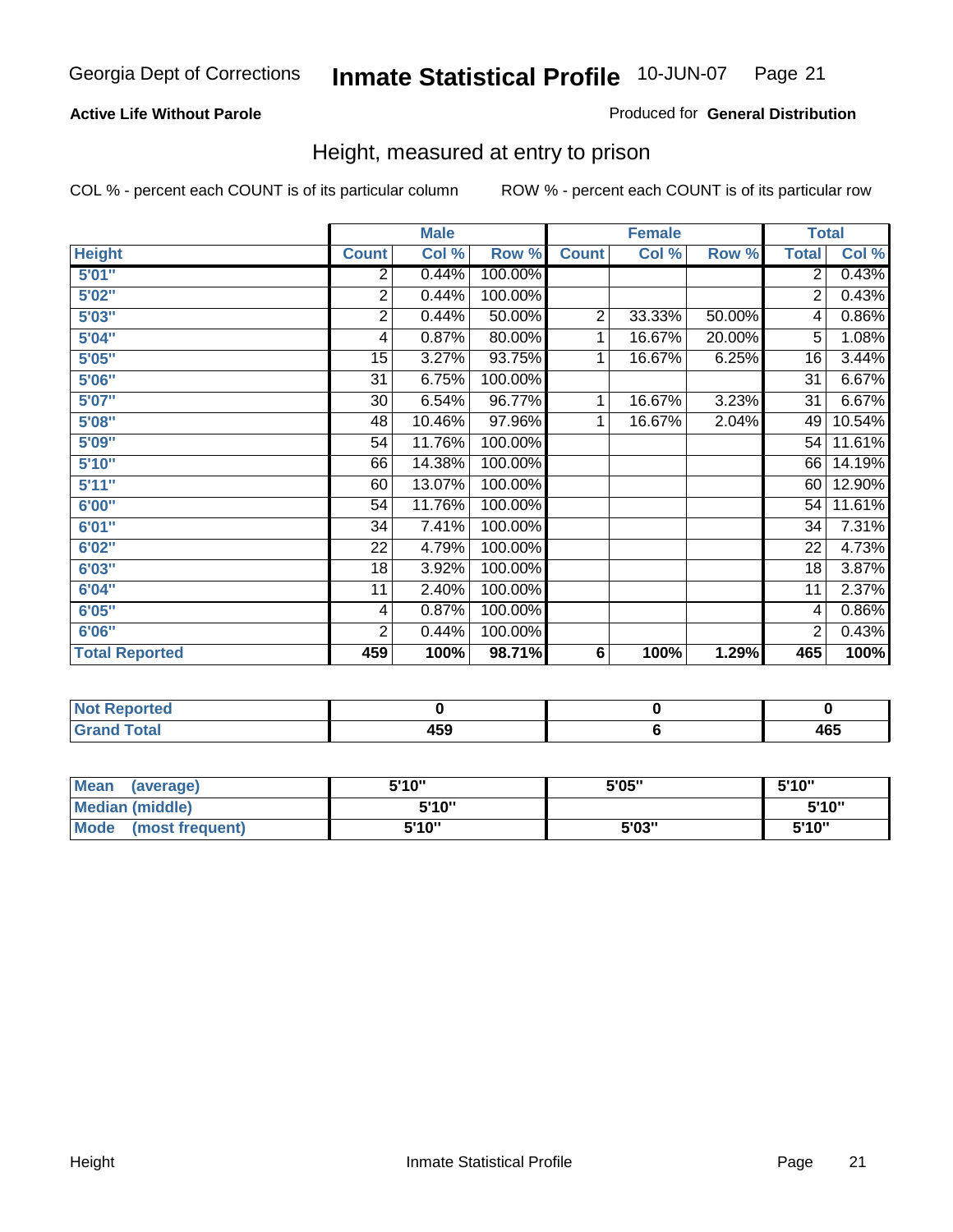#### **Active Life Without Parole**

#### Produced for **General Distribution**

### Weight, measured at entry to prison

|                       |                 | <b>Male</b>         |         |                | <b>Female</b> |         | <b>Total</b>    |        |
|-----------------------|-----------------|---------------------|---------|----------------|---------------|---------|-----------------|--------|
| <b>Weight</b>         | <b>Count</b>    | Col %               | Row %   | <b>Count</b>   | Col %         | Row %   | <b>Total</b>    | Col %  |
| 110 - 119 pounds      |                 |                     |         | $\mathbf 1$    | 16.67%        | 100.00% | 1               | 0.22%  |
| 120 - 129 pounds      | 4               | 0.87%               | 80.00%  | $\mathbf 1$    | 16.67%        | 20.00%  | 5               | 1.08%  |
| 130 - 139 pounds      | $\overline{13}$ | 2.83%               | 100.00% |                |               |         | $\overline{13}$ | 2.80%  |
| 140 - 149 pounds      | 27              | 5.88%               | 100.00% |                |               |         | 27              | 5.81%  |
| 150 - 159 pounds      | 32              | 6.97%               | 96.97%  | 1              | 16.67%        | 3.03%   | 33              | 7.10%  |
| 160 - 169 pounds      | 69              | 15.03%              | 98.57%  | 1              | 16.67%        | 1.43%   | 70              | 15.05% |
| 170 - 179 pounds      | $\overline{57}$ | 12.42%              | 96.61%  | $\overline{2}$ | 33.33%        | 3.39%   | 59              | 12.69% |
| 180 - 189 pounds      | 66              | 14.38%              | 100.00% |                |               |         | 66              | 14.19% |
| 190 - 199 pounds      | 50              | 10.89%              | 100.00% |                |               |         | 50              | 10.75% |
| 200 - 209 pounds      | 30              | 6.54%               | 100.00% |                |               |         | 30              | 6.45%  |
| 210 - 219 pounds      | 30              | 6.54%               | 100.00% |                |               |         | 30              | 6.45%  |
| 220 - 229 pounds      | 27              | 5.88%               | 100.00% |                |               |         | $\overline{27}$ | 5.81%  |
| 230 - 239 pounds      | $\overline{24}$ | $\overline{5.2}3\%$ | 100.00% |                |               |         | 24              | 5.16%  |
| 240 - 249 pounds      | 7               | 1.53%               | 100.00% |                |               |         | 7               | 1.51%  |
| 250 - 259 pounds      | 7               | 1.53%               | 100.00% |                |               |         | 7               | 1.51%  |
| 260 - 269 pounds      | 6               | 1.31%               | 100.00% |                |               |         | 6               | 1.29%  |
| 270 - 279 pounds      | 1               | 0.22%               | 100.00% |                |               |         | 1               | 0.22%  |
| 280 - 289 pounds      | $\overline{3}$  | 0.65%               | 100.00% |                |               |         | $\overline{3}$  | 0.65%  |
| 290 - 299 pounds      | $\overline{2}$  | 0.44%               | 100.00% |                |               |         | $\overline{2}$  | 0.43%  |
| 310 - 319 pounds      | $\overline{2}$  | 0.44%               | 100.00% |                |               |         | $\overline{2}$  | 0.43%  |
| 330 - 339 pounds      | 1               | 0.22%               | 100.00% |                |               |         | 1               | 0.22%  |
| 400 pounds and over   | 1               | 0.22%               | 100.00% |                |               |         | 1               | 0.22%  |
| <b>Total Reported</b> | 459             | 100%                | 98.71%  | 6              | 100%          | 1.29%   | 465             | 100.0% |

| Reported<br>NO. |     |     |
|-----------------|-----|-----|
| <b>Total</b>    | 459 | 465 |

| <b>Mean</b><br>(average)       | 189 | 150   | 188 |
|--------------------------------|-----|-------|-----|
| Median (middle)                | 184 | 161.5 | 184 |
| <b>Mode</b><br>(most frequent) | 170 | 123   | 170 |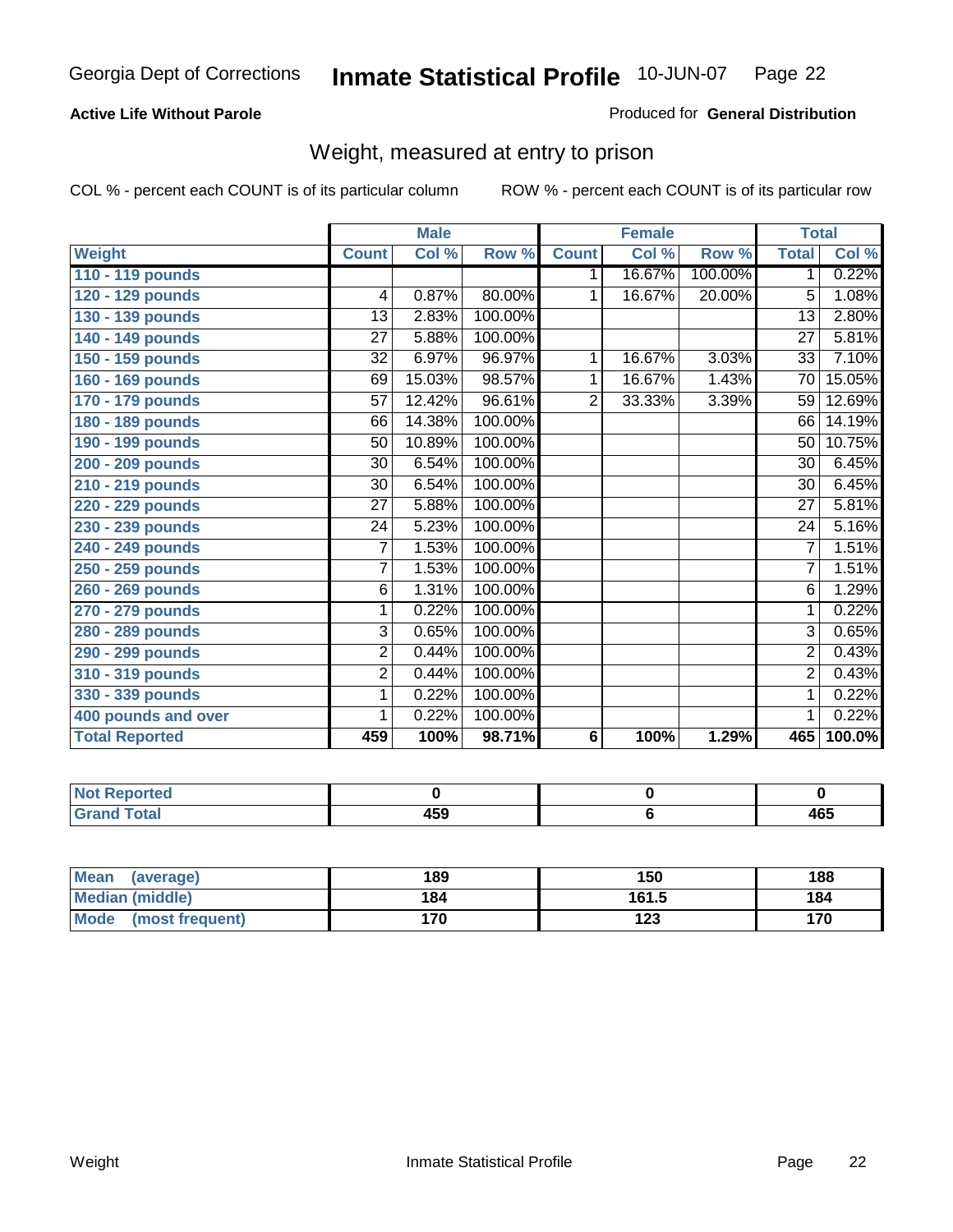**Active Life Without Parole** 

Produced for **General Distribution**

### Military service

|                             |              | <b>Male</b> |             |   | <b>Female</b> |       |       | <b>Total</b> |
|-----------------------------|--------------|-------------|-------------|---|---------------|-------|-------|--------------|
| <b>Race Group</b>           | <b>Count</b> | Col %       | Row % Count |   | Col %         | Row % | Total | Col %        |
| <b>Air Force</b>            | 5            | $1.66\%$    | 100.00%     |   |               |       |       | 1.62%        |
| <b>Army</b><br>$\mathbf{2}$ | 31           | $10.26\%$   | 100.00%     |   |               |       | 31    | 10.06%       |
| <b>Navy</b><br>3            |              | ا%99.       | 100.00%     |   |               |       | 3     | .97%         |
| <b>Marines</b><br>4         | 3            | .99%        | 100.00%     |   |               |       | 3     | .97%         |
| <b>None</b><br>96           | 260          | 86.09%      | 97.74%      | 6 | 100.00%       | 2.26% | 266   | 86.36%       |
| <b>Total Reported</b>       | 302          | 100%        | 98.05%      | 6 | 100%          | 1.95% | 308   | 100%         |

| the confidence and the<br>тес. | $\overline{\phantom{a}}$<br>. J .<br>$\sim$ | ---<br>וטו<br>$\sim$ |
|--------------------------------|---------------------------------------------|----------------------|
| Coto!                          | 150<br>າວອ                                  | 465                  |

| M<br><b>IVUII</b><br>.<br>. |
|-----------------------------|
|-----------------------------|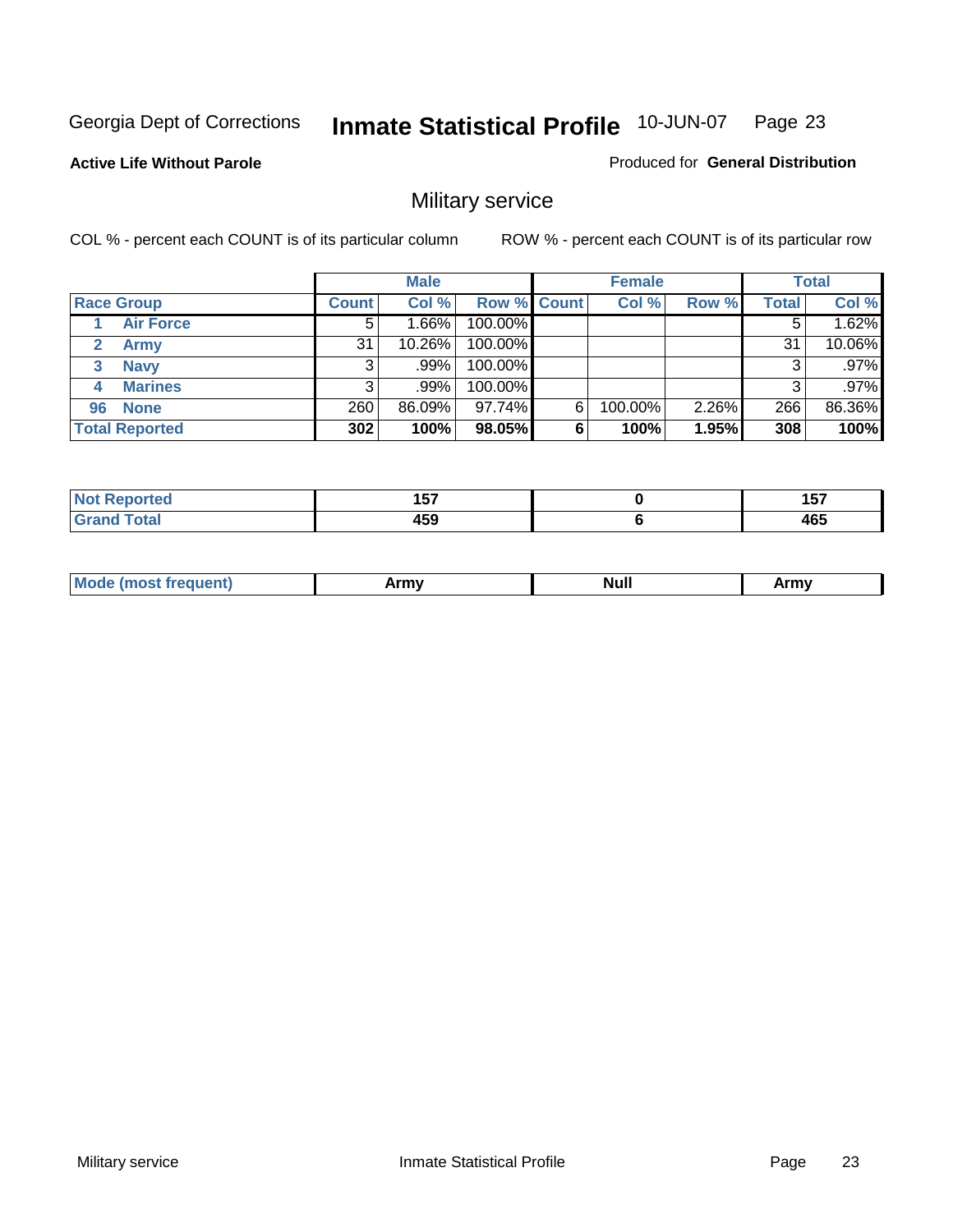#### **Active Life Without Parole**

#### Produced for **General Distribution**

### Type of admission to prison

|    |                             |              | <b>Male</b> |                    |   | <b>Female</b> |          |              | <b>Total</b> |
|----|-----------------------------|--------------|-------------|--------------------|---|---------------|----------|--------------|--------------|
|    | <b>Type of Admission</b>    | <b>Count</b> | Col %       | <b>Row % Count</b> |   | Col %         | Row %    | <b>Total</b> | Col %        |
|    | <b>Committed From Court</b> | 123          | 26.80%      | $97.62\%$          | 3 | 50.00%        | 2.38%    | 126          | 27.10%       |
| 3  | <b>Parole Rev/New Sent</b>  | 34           | 7.41%       | 100.00%            |   |               |          | 34           | 7.31%        |
| 4  | <b>Par Rev/No New Sent</b>  | 7            | 1.53%       | 100.00%            |   |               |          |              | 1.51%        |
| 6  | <b>Prob Viol/Partial</b>    | 3            | .65%        | 100.00%            |   |               |          | 3            | .65%         |
| 9  | <b>Prob Rev/Remainder</b>   | 11           | 2.40%       | 100.00%            |   |               |          | 11           | 2.37%        |
| 10 | <b>New Sent/Par Rev Pnd</b> |              | .22%        | 100.00%            |   |               |          |              | .22%         |
| 11 | <b>Life W/O Parole</b>      | 279          | 60.78%      | 98.94%             | 3 | 50.00%        | $1.06\%$ | 282          | 60.65%       |
| 30 | <b>Par Rev/Rsn Unknown</b>  |              | .22%        | 100.00%            |   |               |          |              | .22%         |
|    | <b>Total Reported</b>       | 459          | 100%        | 98.71%             | 6 | 100%          | 1.29%    | 465          | 100%         |

| eported<br>-NIA                  |                       |     |
|----------------------------------|-----------------------|-----|
| <b>cotal</b><br>$\mathbf{v}$ and | $\overline{ }$<br>700 | 465 |

| <b>Mode (most frequent)</b> | <b>W/O Par</b> | <b>Court Cmmt</b> | M/O Par |
|-----------------------------|----------------|-------------------|---------|
|                             |                |                   |         |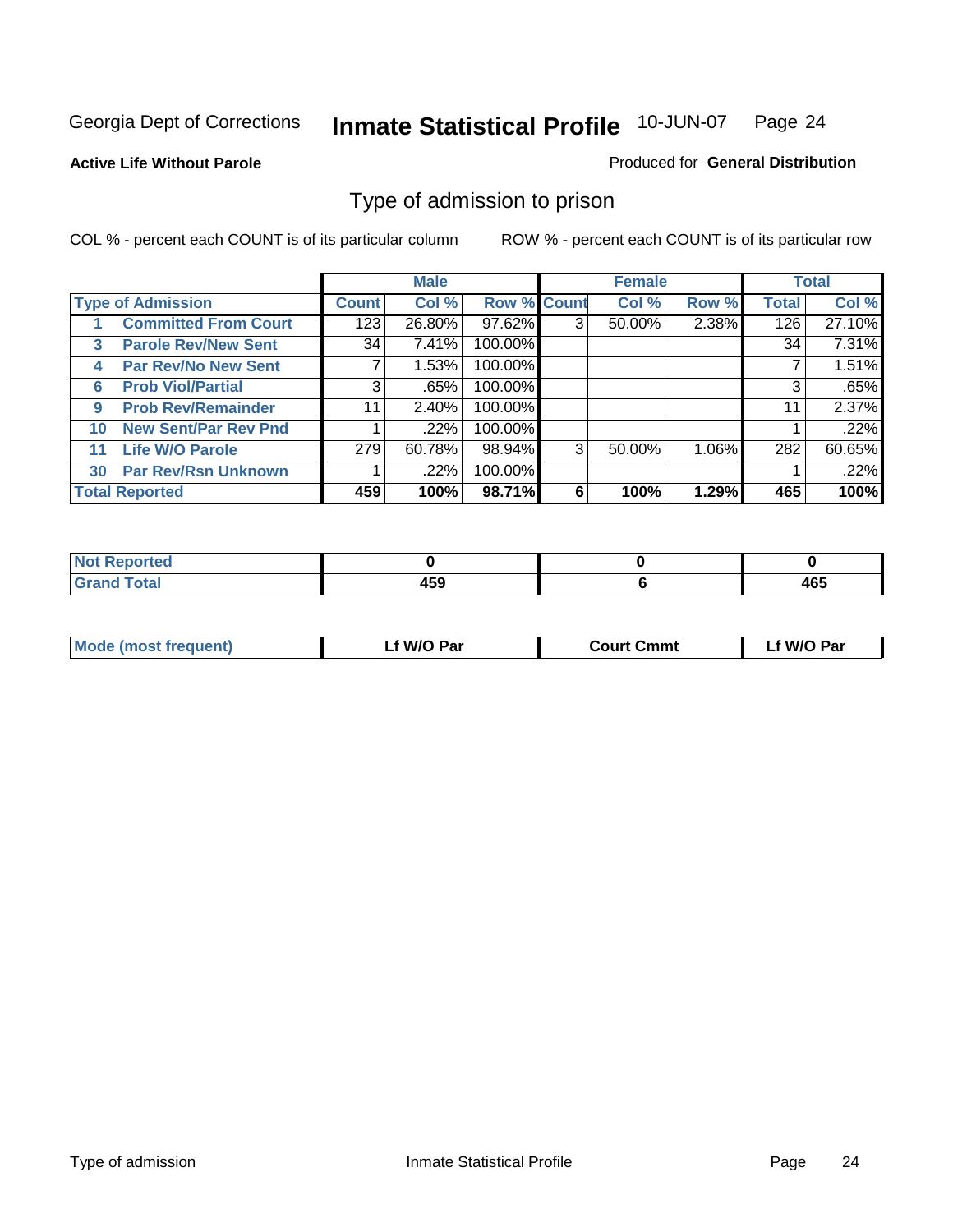**Active Life Without Parole** 

Produced for **General Distribution**

### Current / last security status

|                        |              | <b>Male</b> |                    |   | <b>Female</b> |       |       | <b>Total</b> |
|------------------------|--------------|-------------|--------------------|---|---------------|-------|-------|--------------|
| <b>Security Status</b> | <b>Count</b> | Col %       | <b>Row % Count</b> |   | Col %         | Row % | Total | Col %        |
| 3 Minimum              |              | $.88\%$     | $100.00\%$         |   | .00%          |       |       | $.87\%$      |
| 4 Medium               | 43           | 9.43%       | $100.00\%$         |   | $.00\%$       |       | 43    | 9.31%        |
| 5 Close                | 387          | 84.87%      | 98.47%             | 6 | 100.00%       | 1.53% | 393   | 85.06%       |
| 6 Maximum              | 22           | 4.82%       | 100.00%            |   | .00%          |       | 22    | 4.76%        |
| <b>Total Reported</b>  | 456          | 100%        | 98.7%              | 6 | 100%          | 1.3%  | 462   | 100%         |

| <b>Still being diagnosed</b> |     |     |
|------------------------------|-----|-----|
| <b>Not Reported</b>          |     |     |
| <b>Grand Total</b>           | 459 | 465 |

|  | Mo<br>frequent)<br>יצניות ו | Close<br>. | ∵lose<br>. | <b>OSE</b><br>. |
|--|-----------------------------|------------|------------|-----------------|
|--|-----------------------------|------------|------------|-----------------|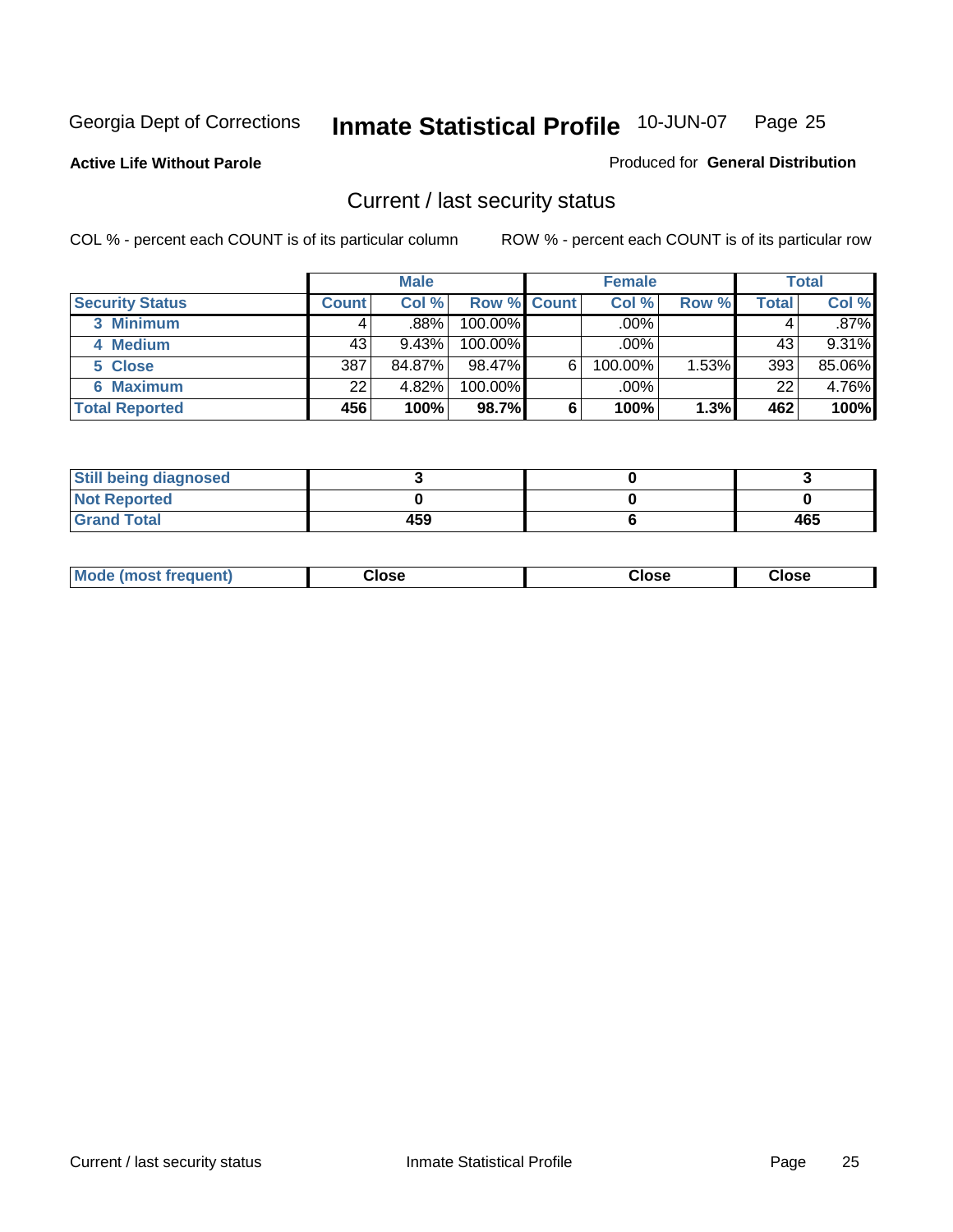**Active Life Without Parole** 

Produced for **General Distribution**

### Current / last type of institution

|                            |              | <b>Male</b> |                    | <b>Female</b> |          |       | Total   |
|----------------------------|--------------|-------------|--------------------|---------------|----------|-------|---------|
| <b>Type of Institution</b> | <b>Count</b> | Col%        | <b>Row % Count</b> | Col %         | Row %I   | Total | Col %   |
| <b>State Prison</b>        | 459          | 100.00%     | 98.71%             | $100.00\%$    | $1.29\%$ | 465   | 100.00% |
| <b>Total Reported</b>      | 459          | 100%        | 98.71%             | 100%          | 1.29%    | 465   | 100%    |

| Reported    |              |     |
|-------------|--------------|-----|
| <b>otal</b> | 1 F A<br>403 | 465 |

|  | <b>Mode (most frequent)</b> | State Prison | <b>State Prison</b> | <b>State Prison</b> |
|--|-----------------------------|--------------|---------------------|---------------------|
|--|-----------------------------|--------------|---------------------|---------------------|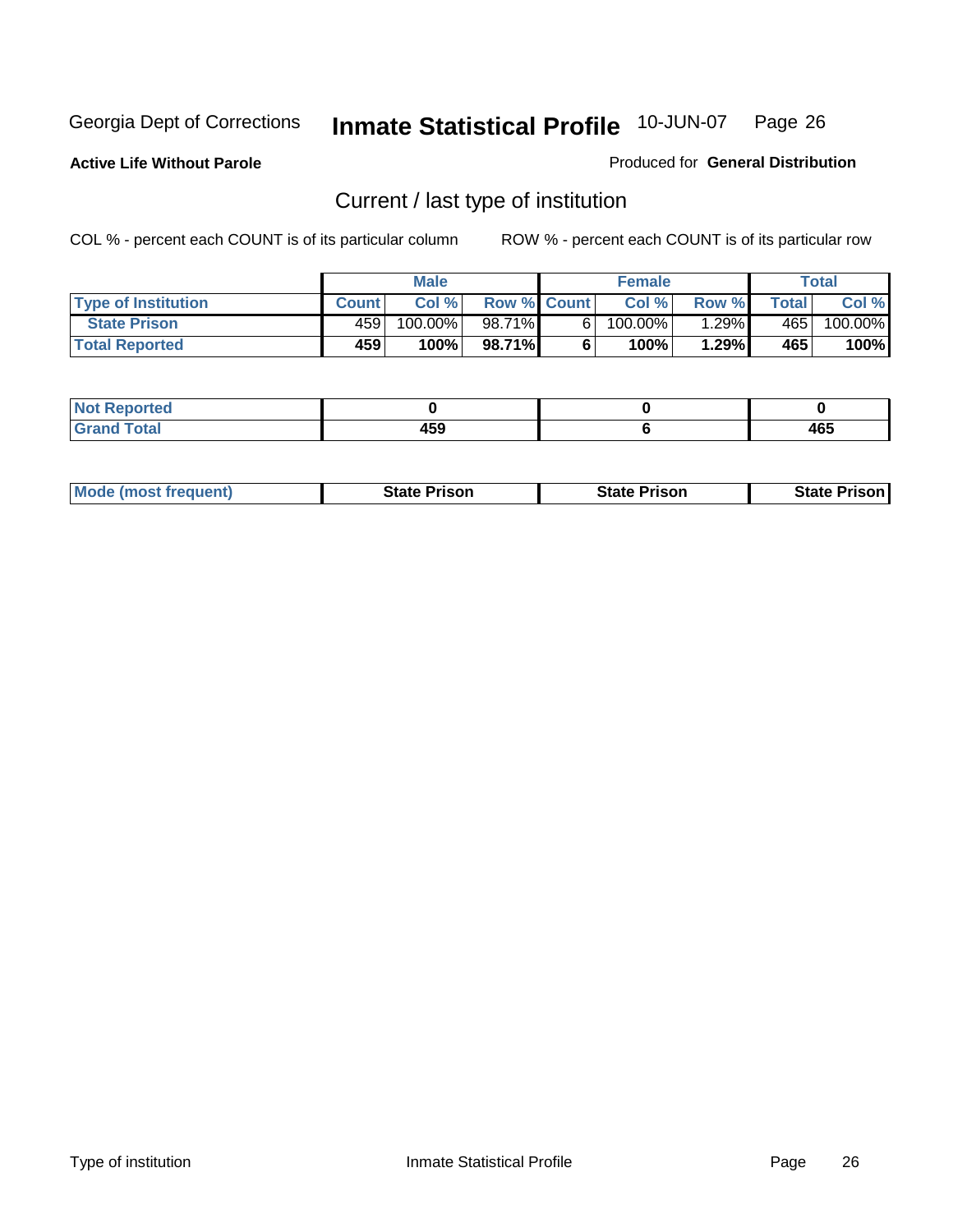**Active Life Without Parole** 

Produced for **General Distribution**

### Institution type - transitional centers

|                                                | Male  |                    | <b>Female</b> |             | <b>Total</b> |
|------------------------------------------------|-------|--------------------|---------------|-------------|--------------|
| <b>Institution Type - Trans. Centers Count</b> | Col % | <b>Row % Count</b> | Col %         | Row % Total | Col %        |
| <b>Total Reported</b>                          |       |                    |               |             |              |

| rtea<br>20 NGL 2<br>  |  |  |
|-----------------------|--|--|
| into!<br>---<br>_____ |  |  |

| Mode (most frequent) | <b>Null</b> | <b>Null</b> | <b>Null</b> |
|----------------------|-------------|-------------|-------------|
|                      |             |             |             |
|                      |             |             |             |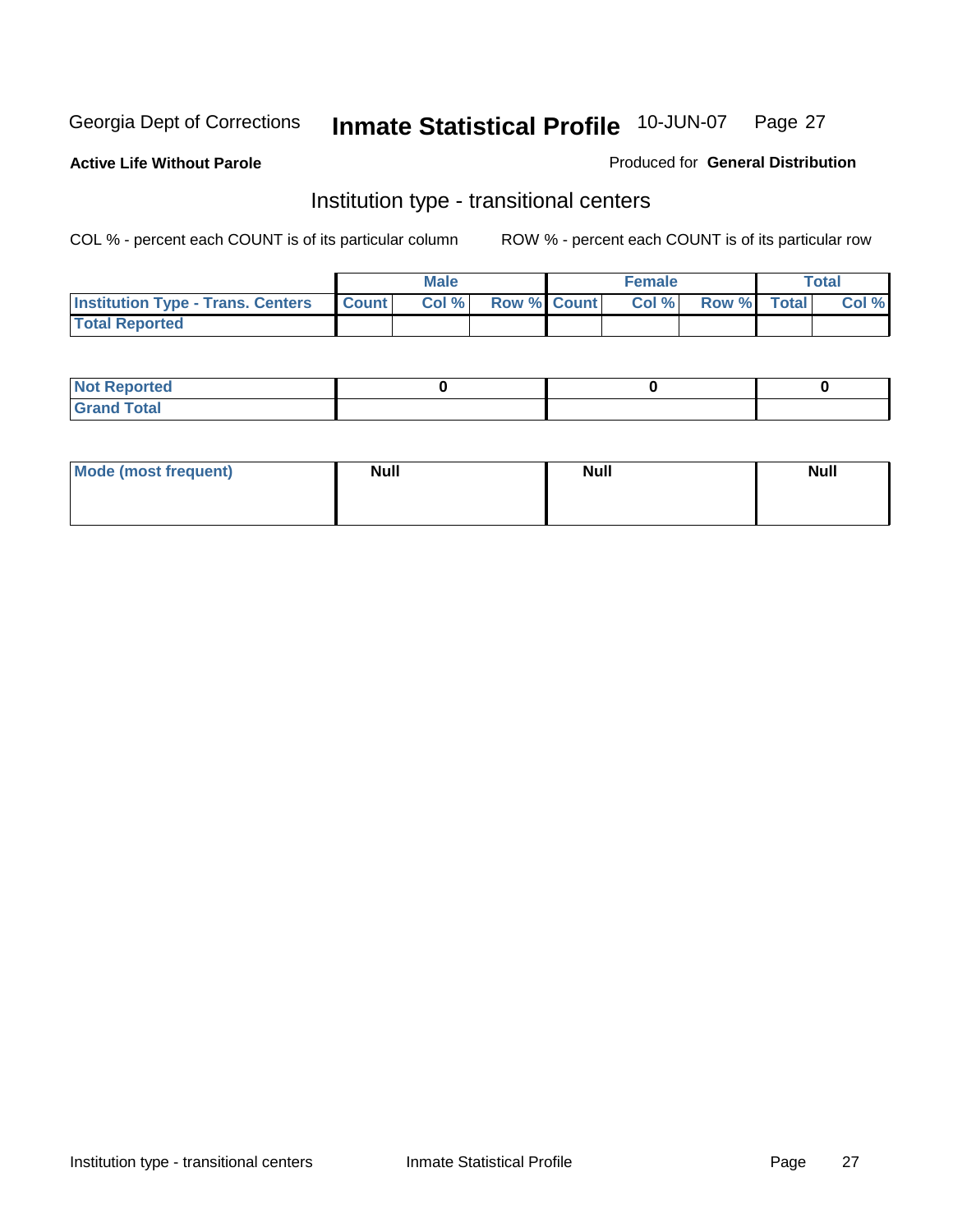**Active Life Without Parole** 

Produced for **General Distribution**

### Institution type - mental hospitals

|                                                    | Male |                    | <b>Female</b> |                    | <b>Total</b> |
|----------------------------------------------------|------|--------------------|---------------|--------------------|--------------|
| <b>Institution Type - Mental Hospitals Count  </b> | Col% | <b>Row % Count</b> | Col%          | <b>Row % Total</b> | Col %        |
| <b>Total Reported</b>                              |      |                    |               |                    |              |

| <b>Not Reported</b> |  |  |
|---------------------|--|--|
| <b>Total</b><br>Cro |  |  |

| Mode (most frequent) | <b>Null</b> | <b>Null</b> | <b>Null</b> |
|----------------------|-------------|-------------|-------------|
|                      |             |             |             |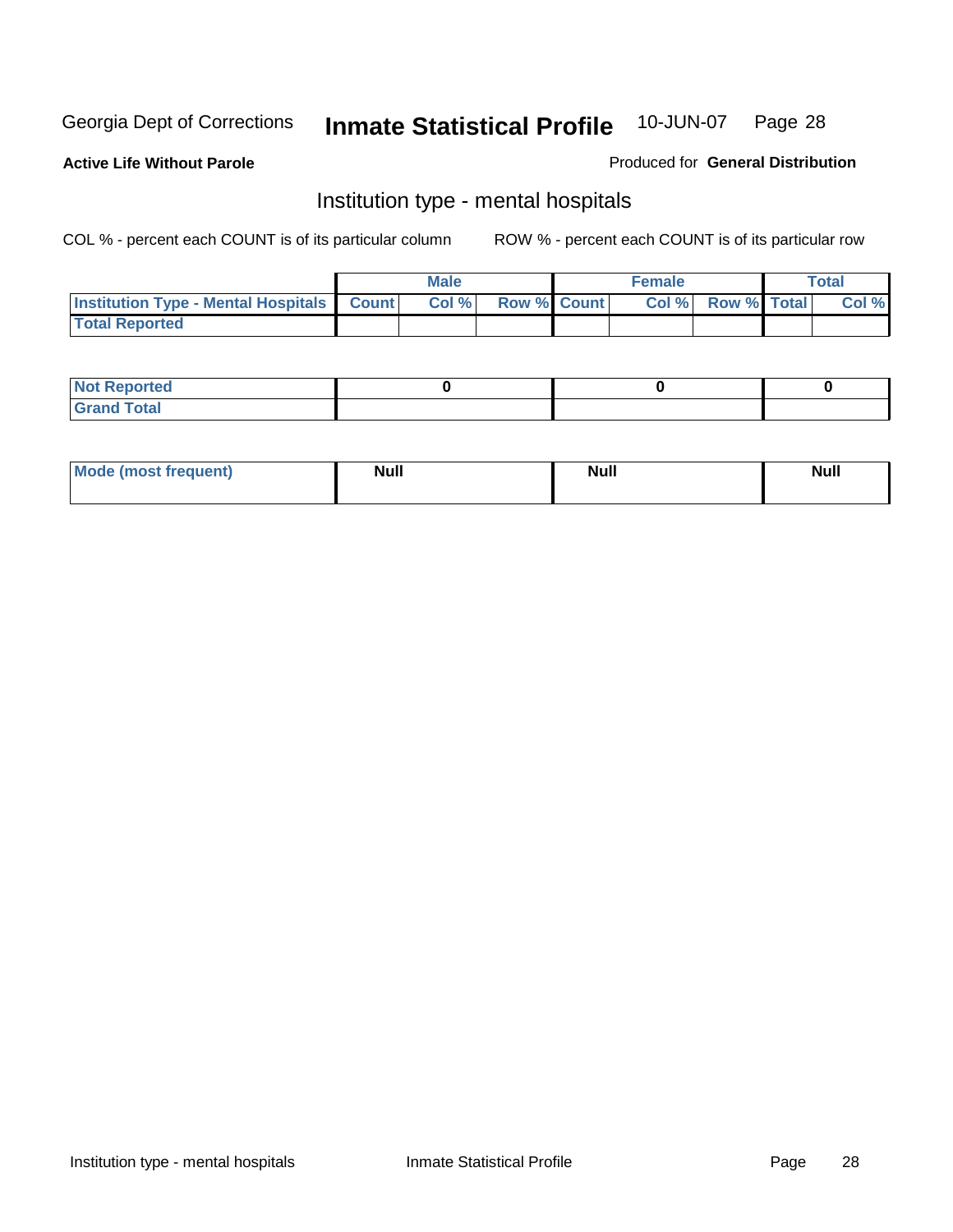**Active Life Without Parole** 

Produced for **General Distribution**

### Institution type - county prisons

|                                                    | <b>Male</b> |  | <b>Female</b>            |              |       | Total |
|----------------------------------------------------|-------------|--|--------------------------|--------------|-------|-------|
| <b>Institution Type - County Prisons   Count  </b> | Col %       |  | <b>Row % Count Col %</b> | <b>Row %</b> | Total | Col % |
| <b>Total Reported</b>                              |             |  |                          |              |       |       |

| <b>Not</b><br><b>Reported</b> |  |  |
|-------------------------------|--|--|
| <b>Grand Total</b>            |  |  |

| <b>Mo</b><br>frequent) | NI. . II<br>1u 11 | <b>Moll</b> | <b>Null</b> |
|------------------------|-------------------|-------------|-------------|
|                        |                   |             |             |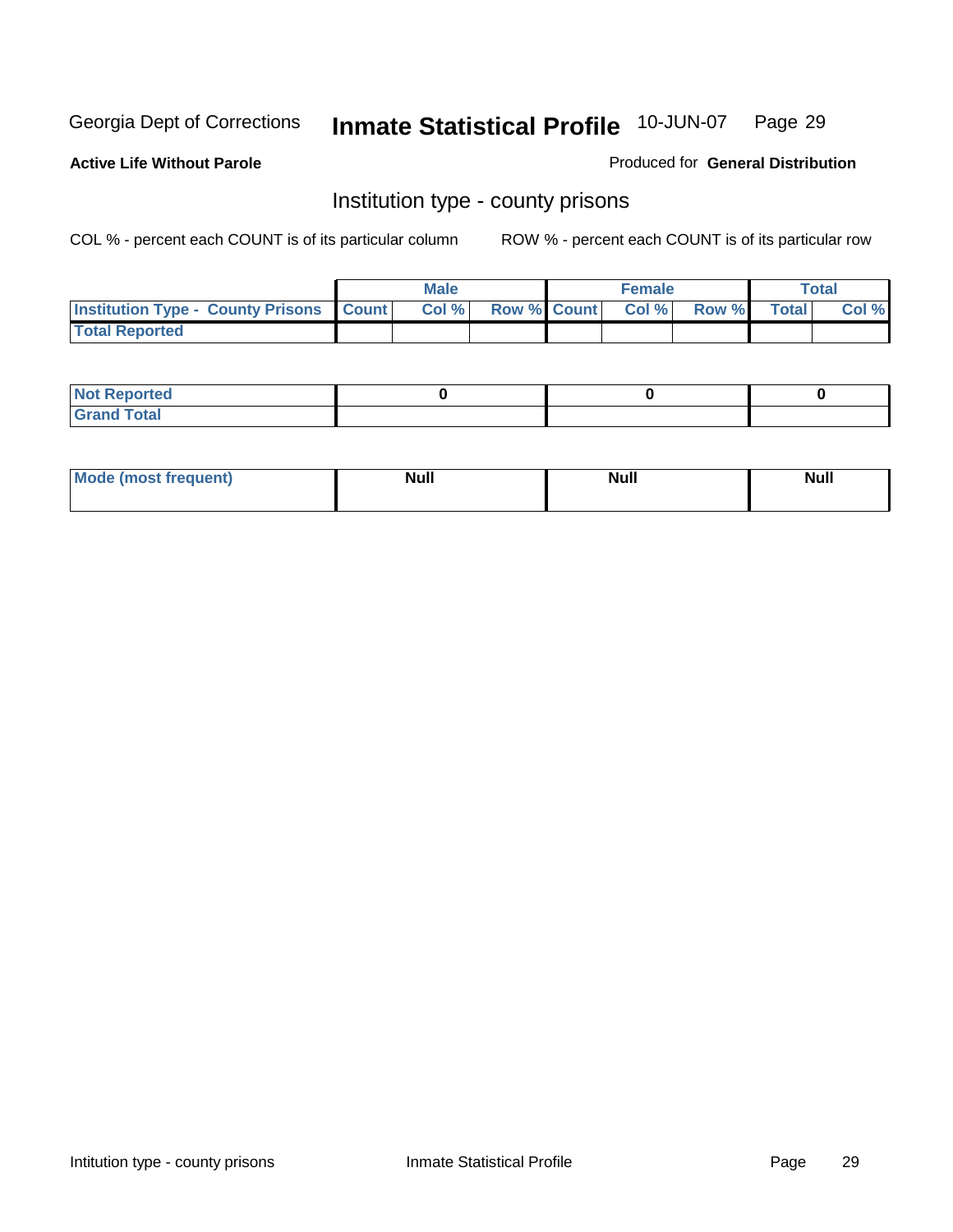**Active Life Without Parole** 

Produced for **General Distribution**

### Institution type - state prisons

|     |                                         | <b>Male</b><br><b>Female</b> |        |         |              | <b>Total</b> |         |                 |        |
|-----|-----------------------------------------|------------------------------|--------|---------|--------------|--------------|---------|-----------------|--------|
|     | <b>Institution Type - State Prisons</b> | <b>Count</b>                 | Col %  | Row %   | <b>Count</b> | Col %        | Row %   | <b>Total</b>    | Col %  |
| 508 | <b>Arrendale State Prison</b>           |                              |        |         | 3            | 50.00%       | 100.00% | 3               | .65%   |
| 532 | <b>Augusta State Med.</b>               | 20                           | 4.36%  | 100.00% |              |              |         | 20              | 4.30%  |
|     | <b>Prison</b>                           |                              |        |         |              |              |         |                 |        |
| 543 | <b>Autry State Prison</b>               | 2                            | .44%   | 100.00% |              |              |         | 2               | .43%   |
| 553 | <b>Baldwin State Prison</b>             | $\overline{2}$               | .44%   | 100.00% |              |              |         | $\overline{2}$  | .43%   |
| 547 | <b>Calhoun State Prison</b>             | 4                            | .87%   | 100.00% |              |              |         | 4               | .86%   |
| 523 | <b>Coastal State Prison</b>             | 7                            | 1.53%  | 100.00% |              |              |         | 7               | 1.51%  |
| 521 | <b>Ga Diag &amp; Class Pris</b>         | 5                            | 1.09%  | 100.00% |              |              |         | 5               | 1.08%  |
| 522 | <b>Ga Diag &amp; Class Pris-</b>        | 6                            | 1.31%  | 100.00% |              |              |         | 6               | 1.29%  |
|     | <b>Perm</b>                             |                              |        |         |              |              |         |                 |        |
| 517 | <b>Ga State Prison</b>                  | 49                           | 10.68% | 100.00% |              |              |         | 49              | 10.54% |
| 541 | <b>Hancock State Prison</b>             | 40                           | 8.71%  | 100.00% |              |              |         | 40              | 8.60%  |
| 540 | <b>Hays State Prison</b>                | 29                           | 6.32%  | 100.00% |              |              |         | 29              | 6.24%  |
| 549 | <b>Macon State Prison</b>               | 80                           | 17.43% | 100.00% |              |              |         | 80              | 17.20% |
| 519 | <b>Men'S State Prison</b>               |                              | .22%   | 100.00% |              |              |         |                 | .22%   |
| 505 | <b>Phillips State Prison</b>            | 26                           | 5.66%  | 100.00% |              |              |         | 26              | 5.59%  |
| 557 | <b>Pulaski State Prison (W)</b>         |                              |        |         | 3            | 50.00%       | 100.00% | 3               | .65%   |
| 550 | <b>Smith State Prison</b>               | 31                           | 6.75%  | 100.00% |              |              |         | $\overline{31}$ | 6.67%  |
| 542 | <b>Telfair State Prison</b>             | 63                           | 13.73% | 100.00% |              |              |         | 63              | 13.55% |
| 537 | <b>Valdosta State Prison</b>            | 51                           | 11.11% | 100.00% |              |              |         | 51              | 10.97% |
| 501 | <b>Ware State Prison</b>                | $\overline{37}$              | 8.06%  | 100.00% |              |              |         | $\overline{37}$ | 7.96%  |
| 552 | <b>Washington Sp</b>                    | 6                            | 1.31%  | 100.00% |              |              |         | 6               | 1.29%  |
|     | <b>Total Reported</b>                   | 459                          | 100%   | 98.71%  | 6            | 100%         | 1.29%   | 465             | 100%   |

| <b>ported</b><br>N<br>. |       |     |
|-------------------------|-------|-----|
| <b>Total</b>            | 1 E O | ACF |
| C <sub>ucu</sub>        | ᠇ᢦᢦ   | 40J |

| Mode (most frequent) | 1549 Macon State Prison | <b>508 Arrendale State Prison</b> | 1549 Macon State 1<br>Prison |
|----------------------|-------------------------|-----------------------------------|------------------------------|
|----------------------|-------------------------|-----------------------------------|------------------------------|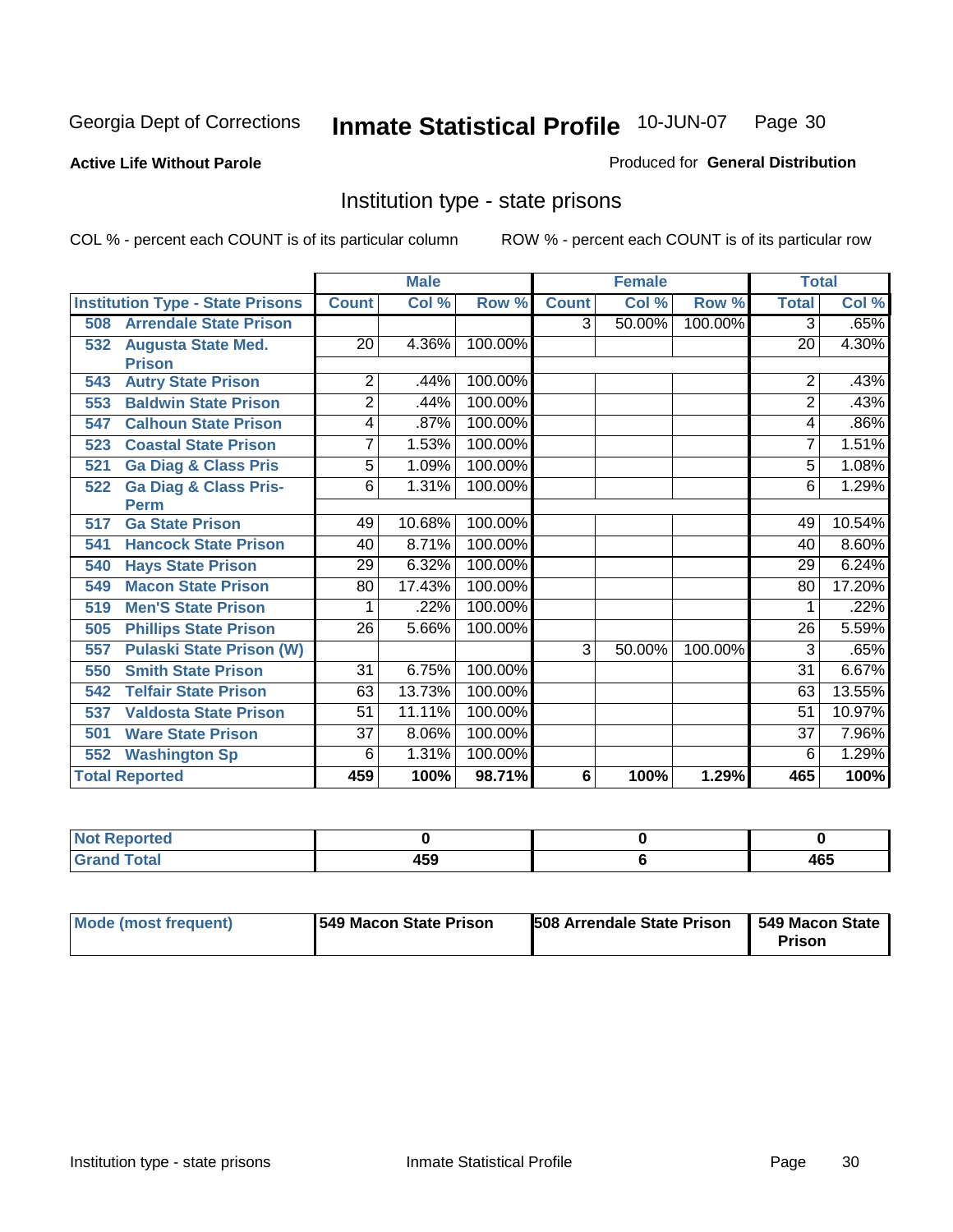**Active Life Without Parole** 

Produced for **General Distribution**

### Institution type - private prisons

|                                                     | <b>Male</b> |                    | <b>Female</b> |             | Total |
|-----------------------------------------------------|-------------|--------------------|---------------|-------------|-------|
| <b>Institution Type - Private Prisons   Count  </b> | Col %       | <b>Row % Count</b> | Col %         | Row % Total | Col % |
| <b>Total Reported</b>                               |             |                    |               |             |       |

| <b>Not Reported</b>        |  |  |
|----------------------------|--|--|
| <b>otal</b><br>. Gror<br>. |  |  |

| Mode (most frequent) | <b>Null</b> | <b>Null</b> | <b>Null</b> |
|----------------------|-------------|-------------|-------------|
|                      |             |             |             |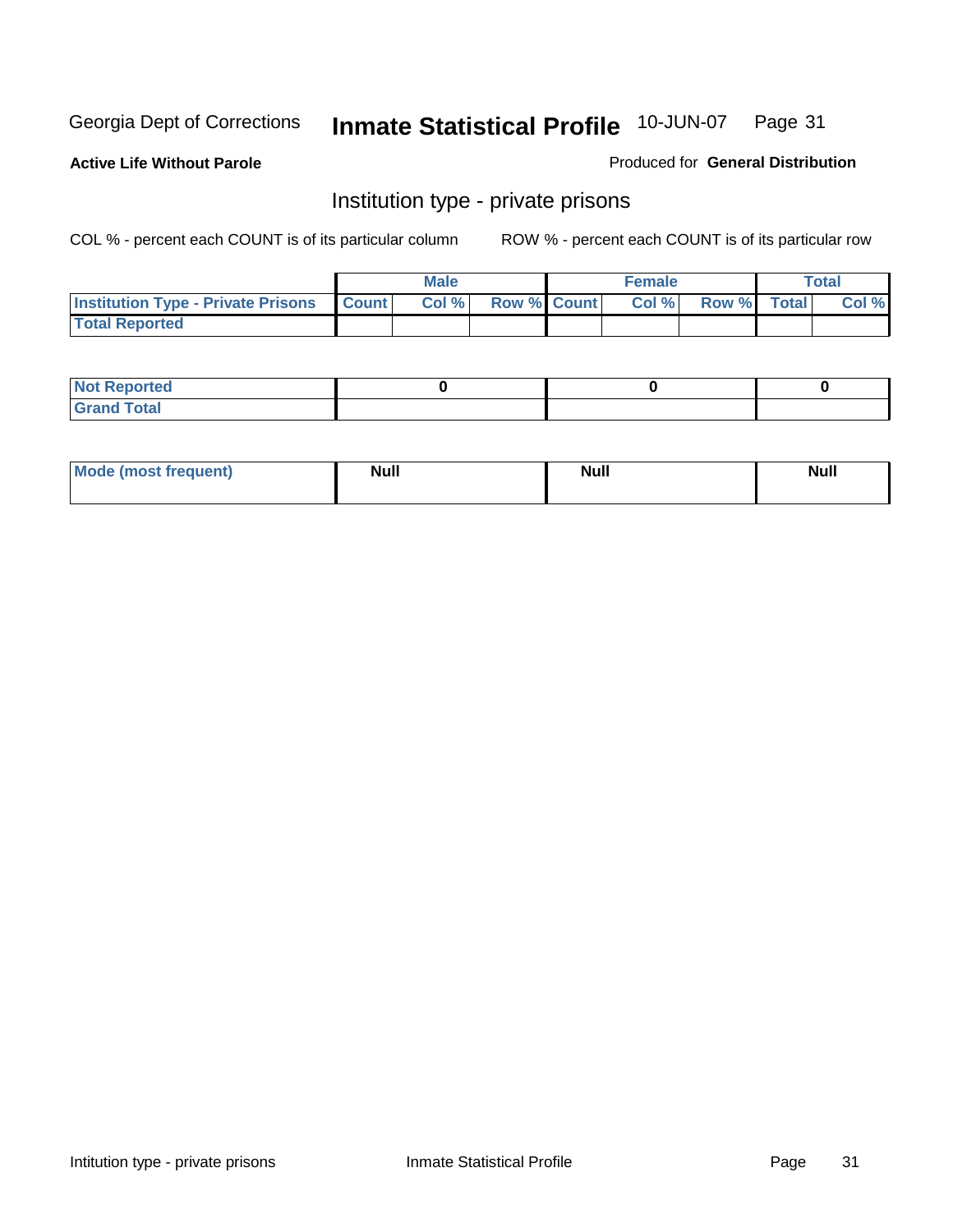**Active Life Without Parole** 

Produced for **General Distribution**

### Institution type - prison annexes

|                                                  | <b>Male</b> |             | <b>Female</b> |             | Total |
|--------------------------------------------------|-------------|-------------|---------------|-------------|-------|
| <b>Institution Type - Prison Annexes Count  </b> | Col %       | Row % Count | Col %         | Row % Total | Col % |
| <b>Total Reported</b>                            |             |             |               |             |       |

| <b>Not Reported</b>        |  |  |
|----------------------------|--|--|
| <b>Total</b><br>-<br>_____ |  |  |

| Mode (most frequent) | <b>Null</b> | <b>Null</b> | <b>Null</b> |
|----------------------|-------------|-------------|-------------|
|                      |             |             |             |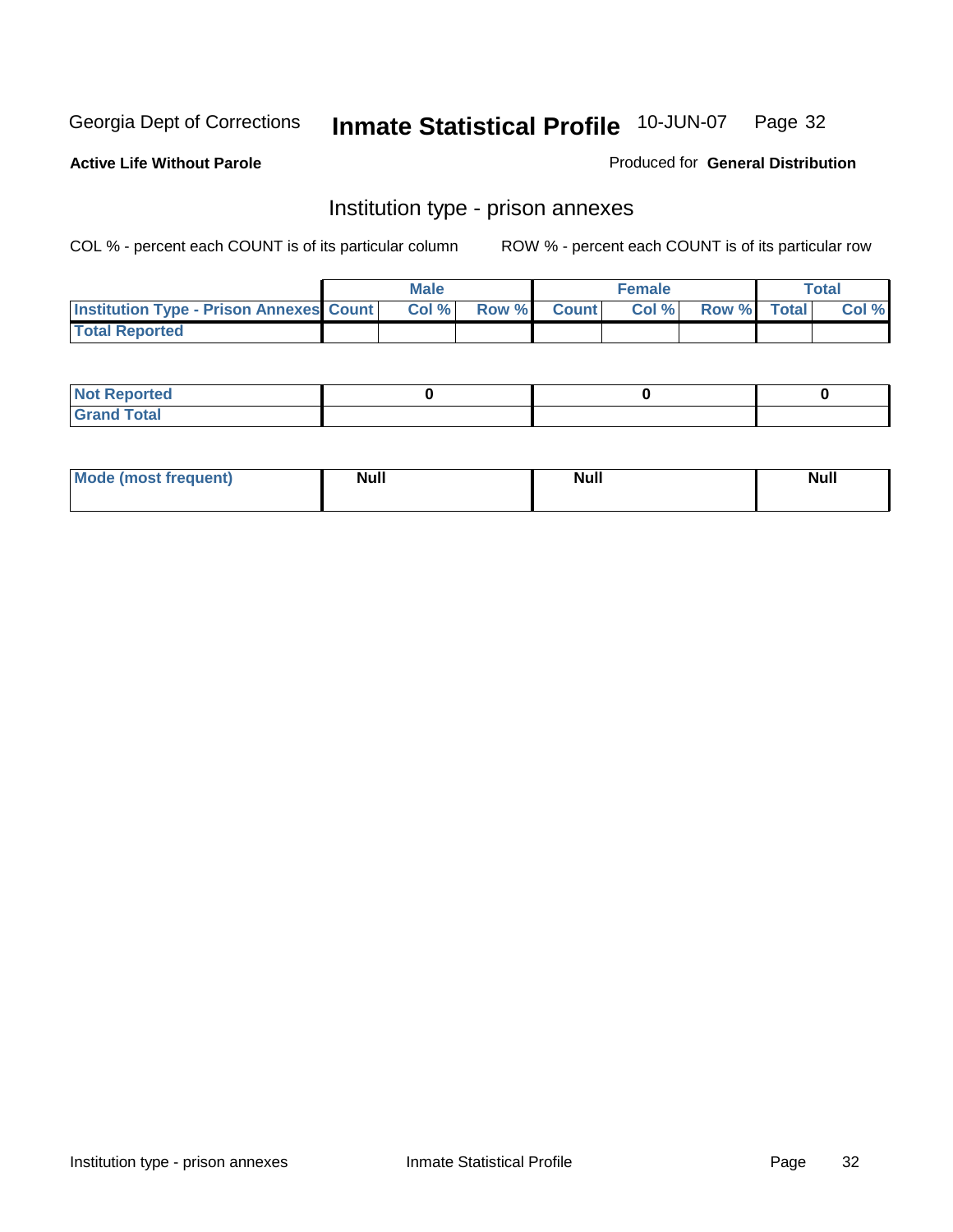**Active Life Without Parole** 

Produced for **General Distribution**

### Institution type - pre-release centers

|                                                | <b>Male</b> |       |              | Female |             | <b>Total</b> |
|------------------------------------------------|-------------|-------|--------------|--------|-------------|--------------|
| <b>Institution Type - Prison Annexes Count</b> | Col %       | Row % | <b>Count</b> | Col%   | Row % Total | Col %        |
| <b>Total Reported</b>                          |             |       |              |        |             |              |

| <b>Not</b><br><b>Reported</b>    |  |  |
|----------------------------------|--|--|
| <b>Total</b><br>Gran<br>$\sim$ . |  |  |

| Mode (most frequent) | <b>Null</b> | <b>Null</b> | <b>Null</b> |
|----------------------|-------------|-------------|-------------|
|                      |             |             |             |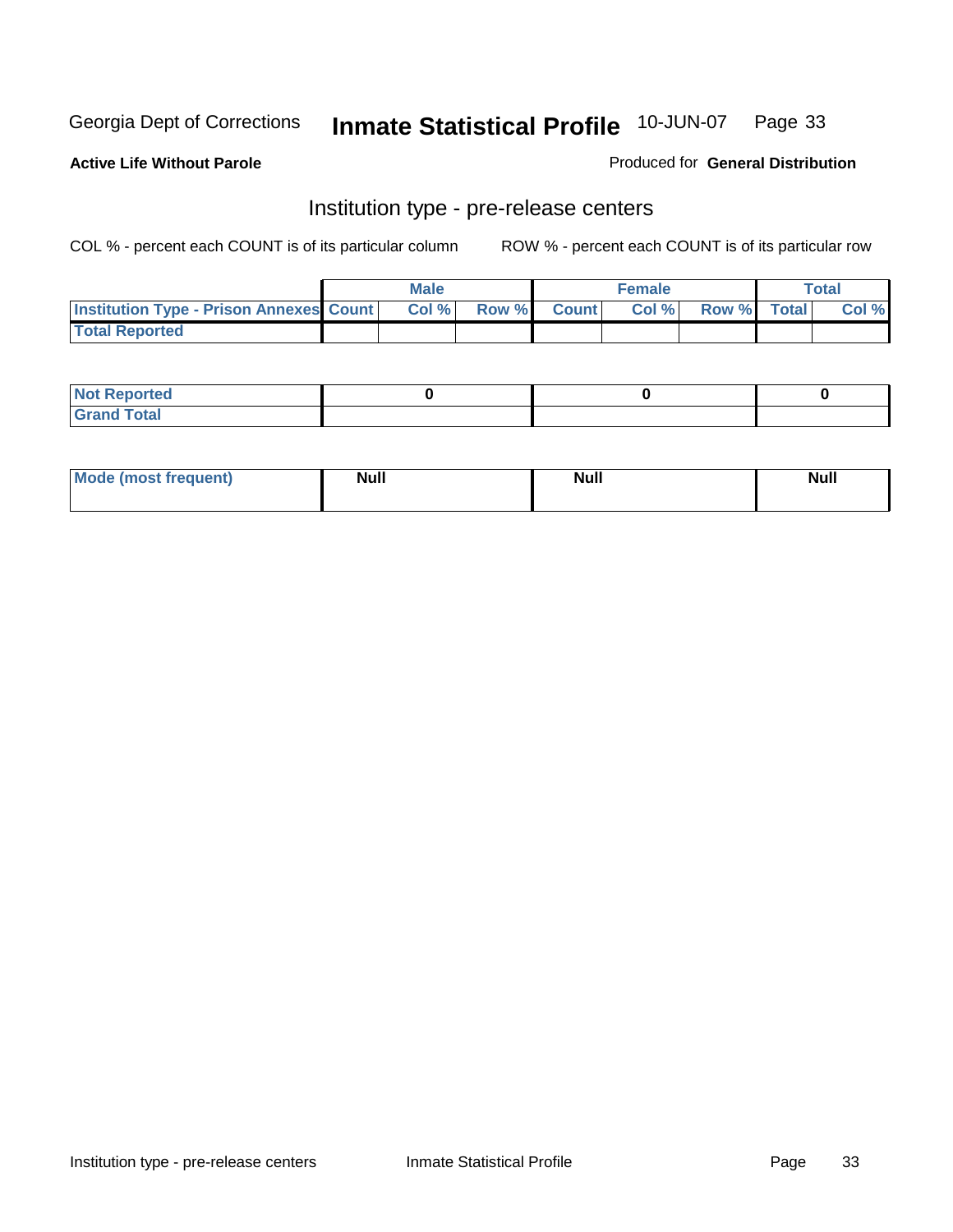**Active Life Without Parole** 

Produced for **General Distribution**

### Institution type - inmate boot camp

|                                      |              | Male  |             | <b>Female</b> |             | <b>Total</b> |
|--------------------------------------|--------------|-------|-------------|---------------|-------------|--------------|
| <b>Institution Type - Boot Camps</b> | <b>Count</b> | Col % | Row % Count | Col %         | Row % Total | Col %        |
| <b>Total Rported</b>                 |              |       |             |               |             |              |

| <b>Not Reported</b>  |  |  |
|----------------------|--|--|
| <b>Total</b><br>Croy |  |  |

| Mode (most frequent) | <b>Null</b> | <b>Null</b> | <b>Null</b> |
|----------------------|-------------|-------------|-------------|
|                      |             |             |             |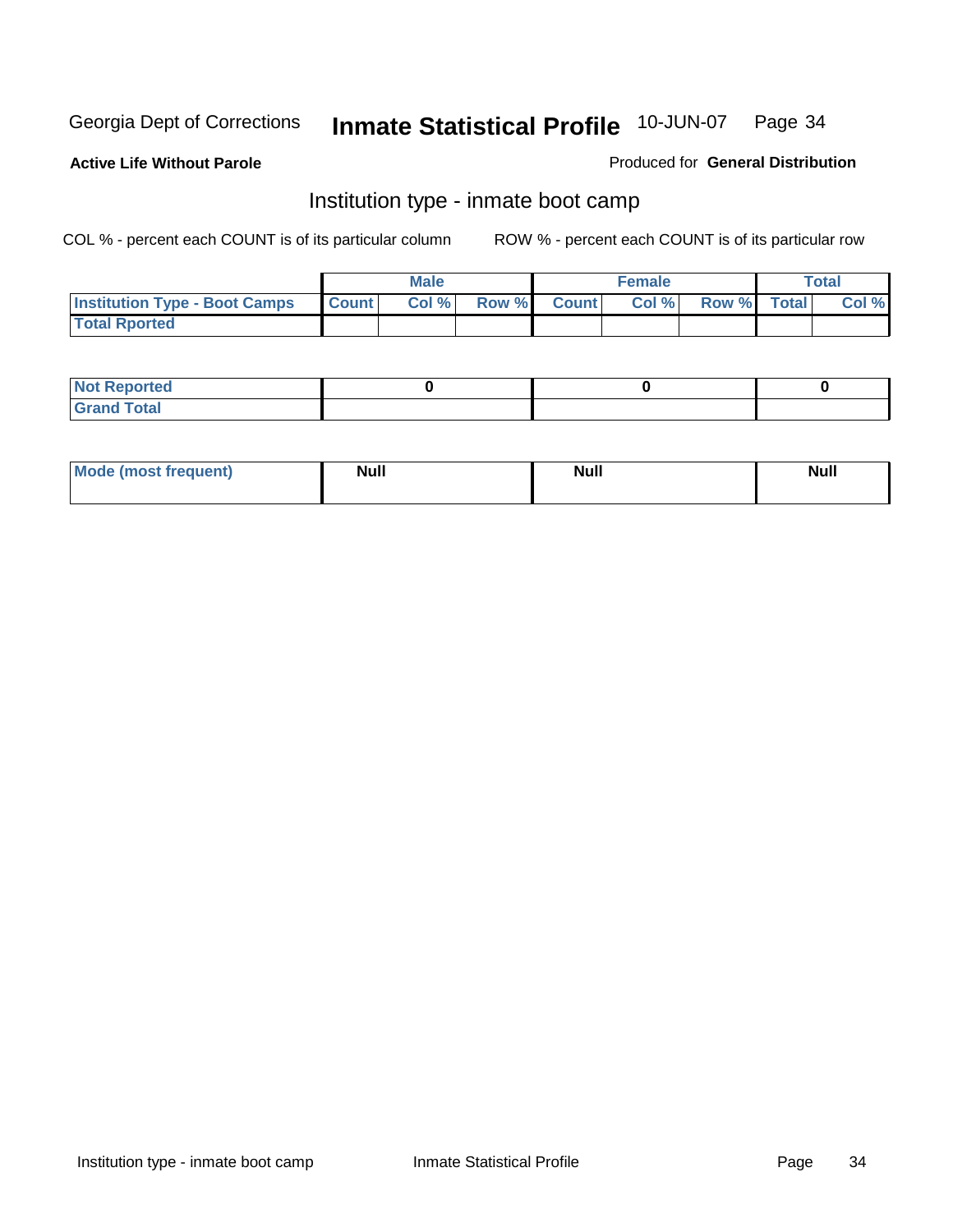**Active Life Without Parole** 

Produced for **General Distribution**

### Number of disciplinary reports

|                                       |              | <b>Male</b> |             |                | <b>Female</b> |       |              | <b>Total</b> |
|---------------------------------------|--------------|-------------|-------------|----------------|---------------|-------|--------------|--------------|
| <b>Number of Disciplinary Reports</b> | <b>Count</b> | Col %       | Row % Count |                | Col %         | Row % | <b>Total</b> | Col %        |
|                                       | 108          | 23.53%      | 98.18%      | 2              | 33.33%        | 1.82% | 110          | 23.66%       |
|                                       | 58           | 12.64%      | 100.00%     |                |               |       | 58           | 12.47%       |
|                                       | 38           | 8.28%       | 97.44%      |                | 16.67%        | 2.56% | 39           | 8.39%        |
|                                       | 36           | 7.84%       | 97.30%      |                | 16.67%        | 2.70% | 37           | 7.96%        |
|                                       | 28           | 6.10%       | 100.00%     |                |               |       | 28           | 6.02%        |
|                                       | 26           | 5.66%       | 100.00%     |                |               |       | 26           | 5.59%        |
| <b>More Than 5</b>                    | 165          | 35.95%      | 98.80%      | $\overline{2}$ | 33.33%        | 1.20% | 167          | 35.91%       |
| <b>Total Reported</b>                 | 459          | 100%        | 98.71%      | 6              | 100%          | 1.29% | 465          | 100%         |

| <b>Collaboration</b><br>N<br>тес. |                 |                        |
|-----------------------------------|-----------------|------------------------|
| $\sim$                            | ---<br><br>$ -$ | .<br>. .<br>ຯບູ<br>- - |

| Mean (average)       | 7.40 | 8.67 | 7.42 |
|----------------------|------|------|------|
| Median (middle)      |      | 2.J  |      |
| Mode (most frequent) |      |      |      |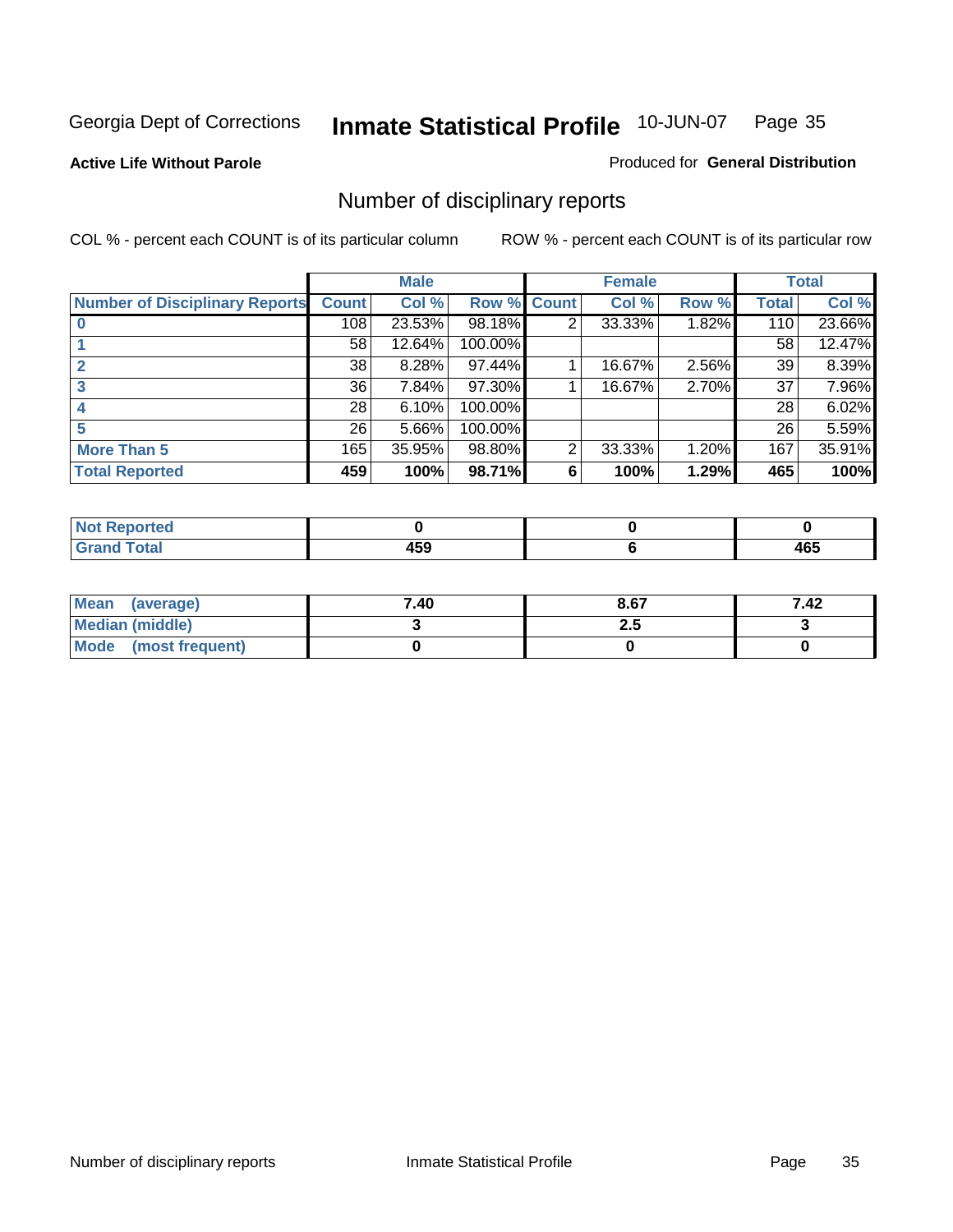#### **Active Life Without Parole**

#### Produced for **General Distribution**

### Number of transfers

|                            |                 | <b>Male</b> |         |              | <b>Female</b> |       |              | <b>Total</b> |
|----------------------------|-----------------|-------------|---------|--------------|---------------|-------|--------------|--------------|
| <b>Number of Transfers</b> | Count l         | Col %       | Row %   | <b>Count</b> | Col %         | Row % | <b>Total</b> | Col %        |
|                            |                 | 1.53%       | 100.00% |              |               |       |              | 1.51%        |
|                            | 126             | 27.45%      | 97.67%  | 3            | 50.00%        | 2.33% | 129          | 27.74%       |
| $\mathbf{c}$               | 113             | 24.62%      | 97.41%  | 3            | 50.00%        | 2.59% | 116          | 24.95%       |
| 3                          | 90              | 19.61%      | 100.00% |              |               |       | 90           | 19.35%       |
|                            | 50              | 10.89%      | 100.00% |              |               |       | 50           | 10.75%       |
|                            | 20 <sub>1</sub> | 4.36%       | 100.00% |              |               |       | 20           | 4.30%        |
| <b>More Than 5</b>         | 53              | 11.55%      | 100.00% |              |               |       | 53           | 11.40%       |
| <b>Total Reported</b>      | 459             | 100%        | 98.71%  | 6            | 100%          | 1.29% | 465          | 100%         |

| N<br>TER.                                |                    |          |
|------------------------------------------|--------------------|----------|
| $T$ ntori<br>$\sim$ $\sim$ $\sim$ $\sim$ | $- - -$<br>.<br>__ | .<br>40J |

| Mean (average)       | 2.88 |   | 2.86 |
|----------------------|------|---|------|
| Median (middle)      |      | . |      |
| Mode (most frequent) |      |   |      |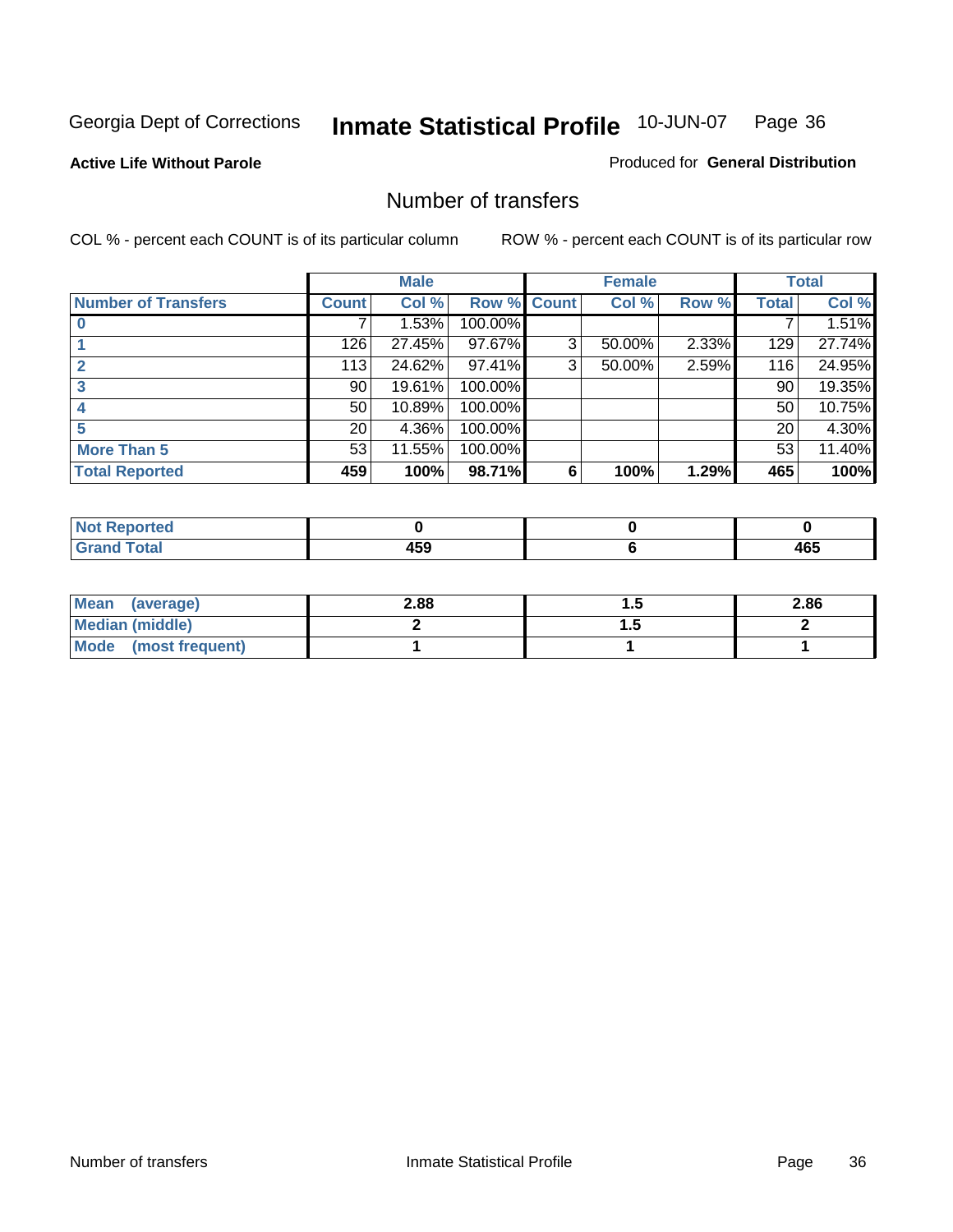**Active Life Without Parole** 

Produced for **General Distribution**

# Number of escapes

|                       |         | <b>Male</b> |                    |    | <b>Female</b> |       |         | <b>Total</b> |
|-----------------------|---------|-------------|--------------------|----|---------------|-------|---------|--------------|
| Number of Escapes     | Count l | Col %       | <b>Row % Count</b> |    | Col %         | Row % | Total . | Col %        |
|                       | 458'    | 99.78%      | $98.71\%$          | 6' | 100.00%       | .29%  | 464     | 99.78%       |
|                       |         | 0.22%       | 100.00%            |    |               |       |         | 0.22%        |
| <b>Total Reported</b> | 459     | 100%        | 98.71%             |    | 100%          | 1.29% | 465     | 100%         |

| n eo                            |              |     |
|---------------------------------|--------------|-----|
| <b>otal</b><br>$\mathbf{v}$ and | 1 E C<br>rv. | 465 |

| Mean (average)       |  |  |
|----------------------|--|--|
| Median (middle)      |  |  |
| Mode (most frequent) |  |  |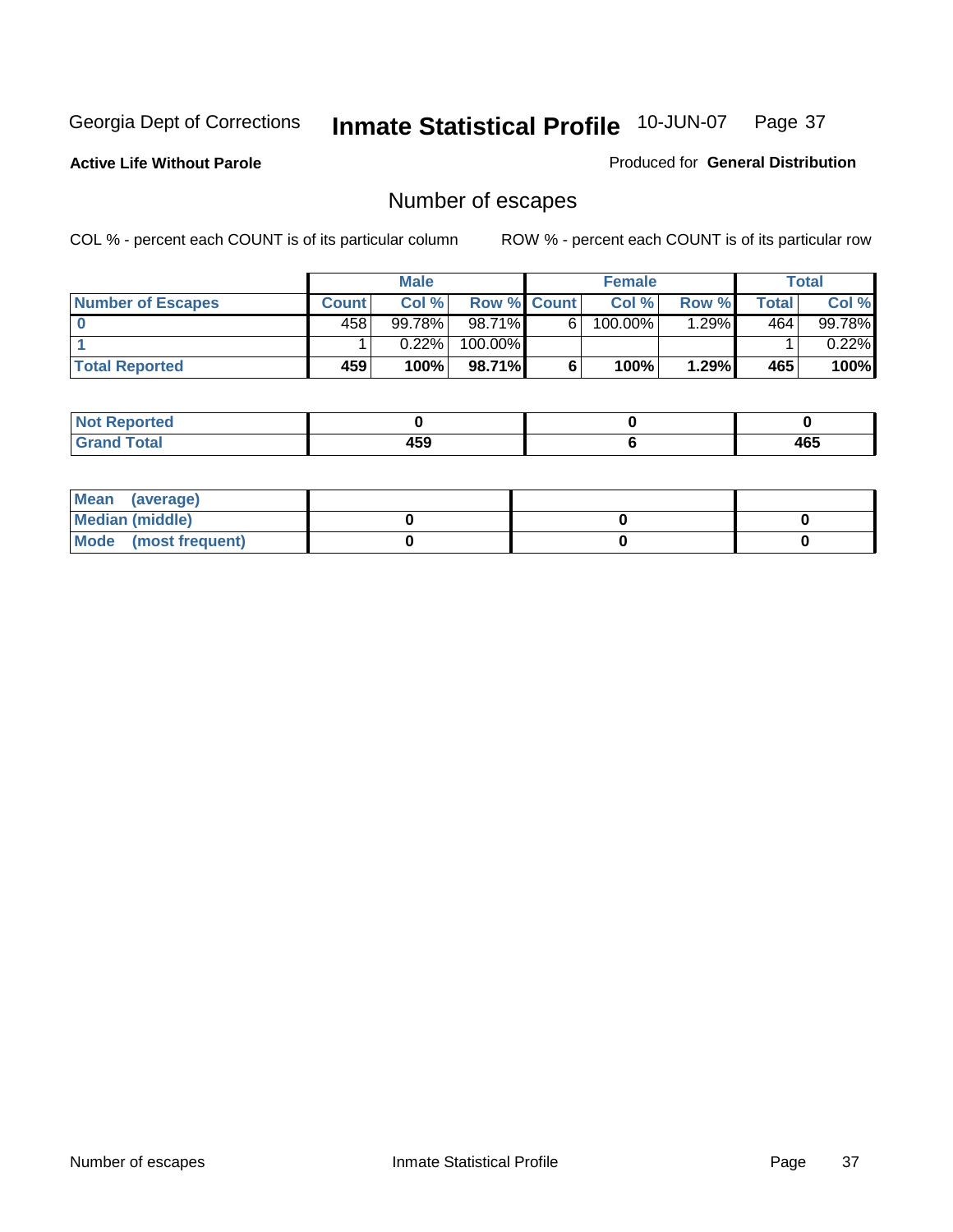**Active Life Without Parole** 

Produced for **General Distribution**

# Probable future release type

|                                     |              | <b>Male</b> |                    |   | <b>Female</b> |                 |              | Total   |
|-------------------------------------|--------------|-------------|--------------------|---|---------------|-----------------|--------------|---------|
| <b>Probable Future Release Type</b> | <b>Count</b> | Col%        | <b>Row % Count</b> |   |               | $Col %$ Row $%$ | <b>Total</b> | Col %   |
| Life, LWOP or death sentence        | 459          | $100.00\%$  | 98.71%             | 6 | 100.00%       | $1.29\%$        | 465          | 100.00% |
| <b>Total Reported</b>               | 459          | 100%        | 98.71%             | 6 | 100%          | 1.29%           | 465          | 100%    |

| <b>Reported</b> |              |     |     |
|-----------------|--------------|-----|-----|
| 'otal           | 1 E O<br>4ວອ | 459 | 465 |

| <b>Mode (most frequent)</b> | Life, LWOP or death | Life, LWOP or death | Life, LWOP or death |
|-----------------------------|---------------------|---------------------|---------------------|
|-----------------------------|---------------------|---------------------|---------------------|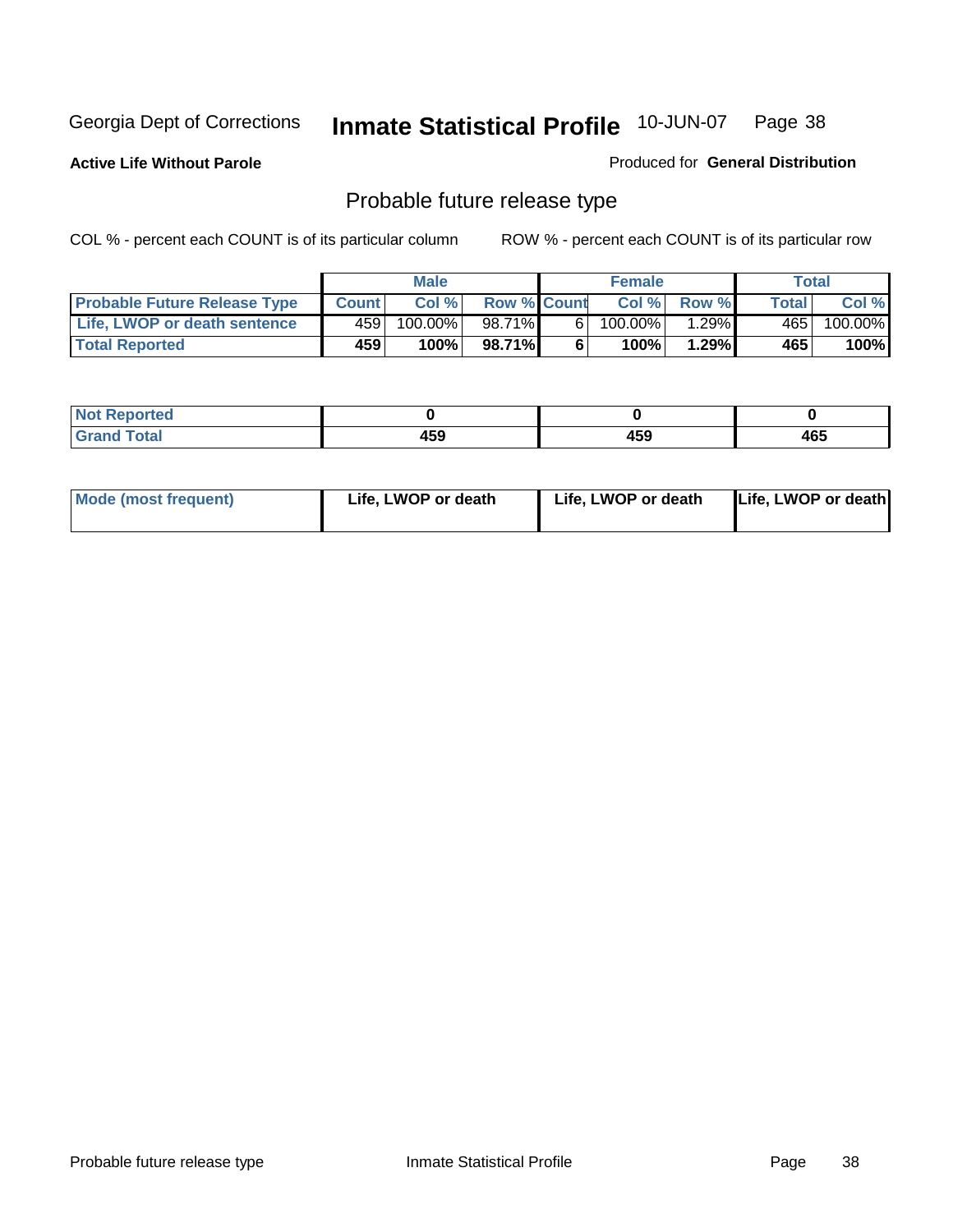**Active Life Without Parole** 

Produced for **General Distribution**

## Actual release type

|                            |              | <b>Male</b> |                    | <b>Female</b> |        |       | $\tau$ otal |
|----------------------------|--------------|-------------|--------------------|---------------|--------|-------|-------------|
| <b>Actual Release Type</b> | <b>Count</b> | Col %       | <b>Row % Count</b> | Col %         | Row %I | Total | Col %       |
| <b>Total Reported</b>      |              | $\%$        | %                  | %             | %      |       | %           |

| <b>Still Active</b> | 459 | 465 |
|---------------------|-----|-----|
| <b>Not Reported</b> |     |     |
| <b>Grand Total</b>  | 459 | 465 |

| M<br>_____<br>_____ | NI | Null | $\cdots$ |
|---------------------|----|------|----------|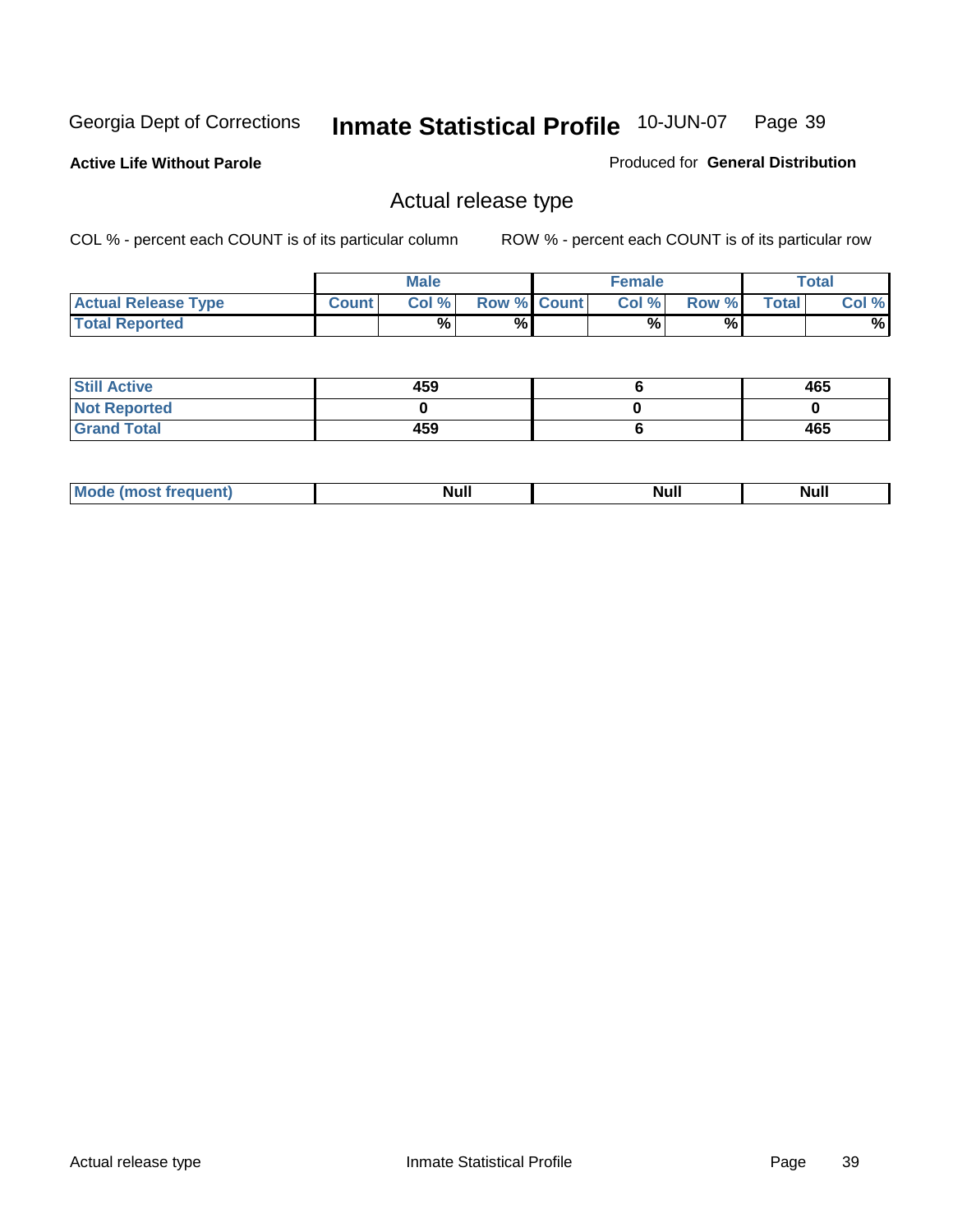### **Active Life Without Parole**

### Produced for **General Distribution**

## Time served in current (or last) institution

|                            |              | <b>Male</b> |         |              | <b>Female</b> |        |              | <b>Total</b> |
|----------------------------|--------------|-------------|---------|--------------|---------------|--------|--------------|--------------|
| <b>Time In Institution</b> | <b>Count</b> | Col %       | Row %   | <b>Count</b> | Col %         | Row %  | <b>Total</b> | Col %        |
| 0 to 3 months              | 40           | 8.71%       | 100.00% |              |               |        | 40           | 8.60%        |
| 3.01 to 6 months           | 35           | 7.63%       | 100.00% |              |               |        | 35           | 7.53%        |
| 6.01 to 9 months           | 28           | 6.10%       | 100.00% |              |               |        | 28           | 6.02%        |
| 9.01 to 12 months          | 31           | 6.75%       | 100.00% |              |               |        | 31           | 6.67%        |
| 12.01 to 18 months         | 57           | 12.42%      | 98.28%  | 1            | 16.67%        | 1.72%  | 58           | 12.47%       |
| 18.01 to 24 months         | 44           | 9.59%       | 100.00% |              |               |        | 44           | 9.46%        |
| 2.01 to 3 years            | 63           | 13.73%      | 94.03%  | 4            | 66.67%        | 5.97%  | 67           | 14.41%       |
| 3.01 to 4 years            | 26           | 5.66%       | 100.00% |              |               |        | 26           | 5.59%        |
| 4.01 to 5 years            | 42           | 9.15%       | 100.00% |              |               |        | 42           | 9.03%        |
| 5.01 to 6 years            | 32           | 6.97%       | 100.00% |              |               |        | 32           | 6.88%        |
| 6.01 to 7 years            | 19           | 4.14%       | 100.00% |              |               |        | 19           | 4.09%        |
| $7.01$ to 8 years          | 15           | 3.27%       | 100.00% |              |               |        | 15           | 3.23%        |
| 8.01 to 9 years            | 9            | 1.96%       | 100.00% |              |               |        | 9            | 1.94%        |
| 9.01 to 10 years           | 8            | 1.74%       | 88.89%  | 1            | 16.67%        | 11.11% | 9            | 1.94%        |
| Over 10 years              | 10           | 2.18%       | 100.00% |              |               |        | 10           | 2.15%        |
| <b>Total Reported</b>      | 459          | 100%        | 98.71%  | 6            | 100%          | 1.29%  | 465          | 100.0%       |

| <b>Not Reported</b> |              |            |
|---------------------|--------------|------------|
| <b>Total</b>        | 1 F A<br>433 | ACF<br>10J |

| <b>Mean</b><br>(average) | 34 months | 39 months | 35 months |  |
|--------------------------|-----------|-----------|-----------|--|
| Median (middle)          | 23 months | 27 months | 24 months |  |
| Mode (most frequent)     | 24 months | ∣ months  | months    |  |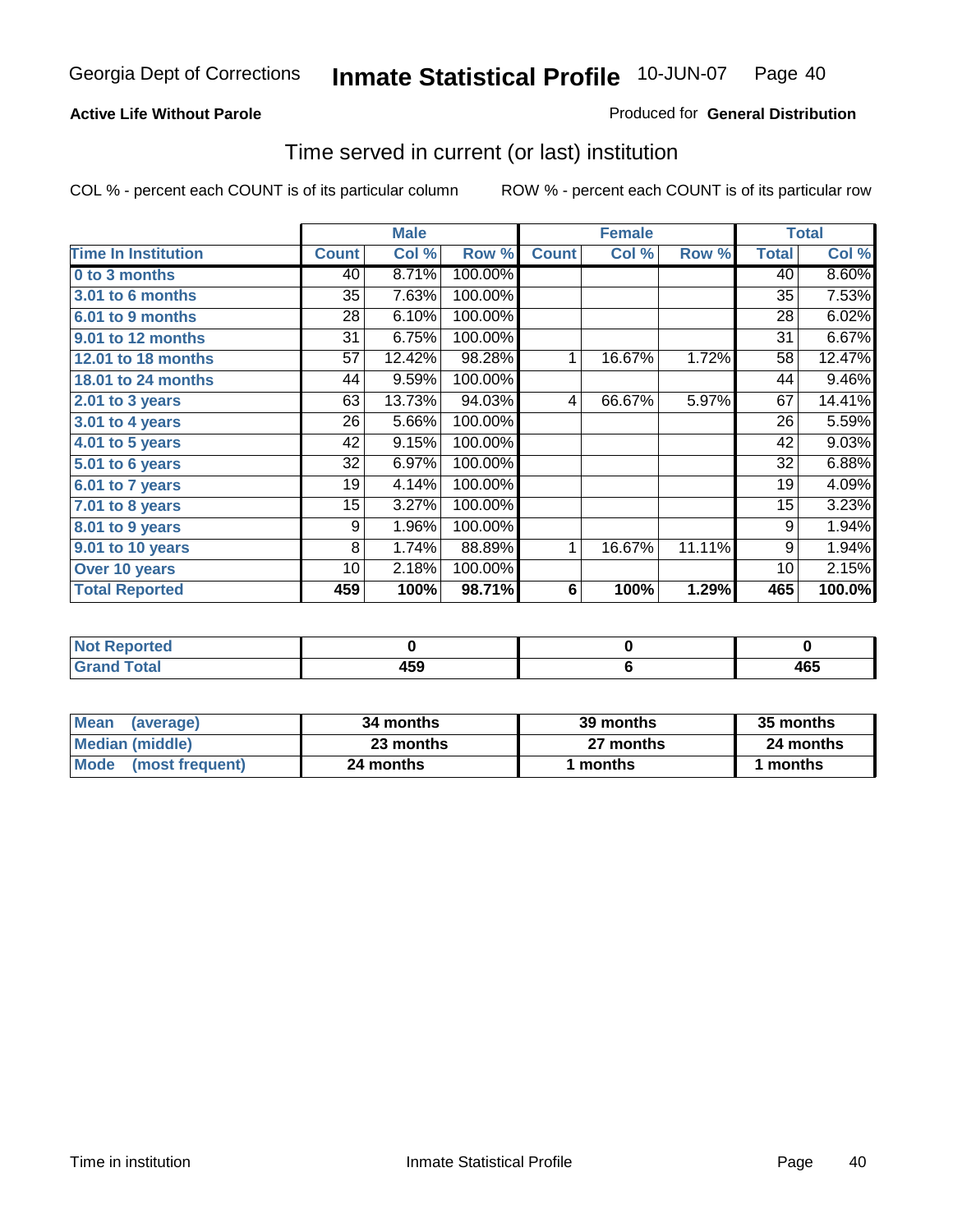**Active Life Without Parole** 

Produced for **General Distribution**

## Highest grade level attained

|                              |                 | <b>Male</b> |         |                | <b>Female</b> |       |                 | <b>Total</b> |
|------------------------------|-----------------|-------------|---------|----------------|---------------|-------|-----------------|--------------|
| <b>Grade Level</b>           | <b>Count</b>    | Col %       | Row %   | <b>Count</b>   | Col %         | Row % | <b>Total</b>    | Col %        |
| <b>Grade 1</b>               | 1               | 0.22%       | 100.00% |                |               |       | 1               | 0.22%        |
| <b>Grade 4</b>               | 3               | 0.67%       | 100.00% |                |               |       | $\overline{3}$  | 0.66%        |
| Grade 5                      | 4               | 0.89%       | 100.00% |                |               |       | 4               | 0.88%        |
| Grade 6                      | 8               | 1.78%       | 100.00% |                |               |       | 8               | 1.76%        |
| <b>Grade 7</b>               | 19              | 4.23%       | 100.00% |                |               |       | $\overline{19}$ | 4.18%        |
| <b>Grade 8</b>               | 45              | 10.02%      | 100.00% |                |               |       | 45              | 9.89%        |
| <b>Grade 9</b>               | 61              | 13.59%      | 98.39%  | 1              | 16.67%        | 1.61% | 62              | 13.63%       |
| Grade 10                     | $\overline{91}$ | 20.27%      | 98.91%  | 1              | 16.67%        | 1.09% | 92              | 20.22%       |
| Grade 11                     | 66              | 14.70%      | 97.06%  | $\overline{2}$ | 33.33%        | 2.94% | 68              | 14.95%       |
| <b>Grade 12 or GED</b>       | 71              | 15.81%      | 98.61%  | 1              | 16.67%        | 1.39% | 72              | 15.82%       |
| <b>Some tech school</b>      | 12              | 2.67%       | 100.00% |                |               |       | 12              | 2.64%        |
| <b>Completed tech school</b> | 12              | 2.67%       | 100.00% |                |               |       | 12              | 2.64%        |
| College, 1 year              | 15              | 3.34%       | 100.00% |                |               |       | 15              | 3.30%        |
| College, 2 year              | 17              | 3.79%       | 94.44%  | 1              | 16.67%        | 5.56% | 18              | 3.96%        |
| College, 3 year              | 7               | 1.56%       | 100.00% |                |               |       | 7               | 1.54%        |
| <b>Bachelor's degree</b>     | 9               | 2.00%       | 100.00% |                |               |       | 9               | 1.98%        |
| <b>Master's degree</b>       | 5               | 1.11%       | 100.00% |                |               |       | $\overline{5}$  | 1.10%        |
| Ph.D. degree                 | 1               | 0.22%       | 100.00% |                |               |       | 1               | 0.22%        |
| Law degree                   | $\overline{2}$  | 0.45%       | 100.00% |                |               |       | $\overline{2}$  | 0.44%        |
| <b>Total Reported</b>        | 449             | 100%        | 98.68%  | 6              | 100.0%        | 1.32% | 455             | 100.0%       |

| المناسب<br>rtea<br>N0<br>. | . w         | יי  |
|----------------------------|-------------|-----|
| $T = 4 - T$                | . רמ<br>᠇ᢦᢦ | 465 |

| <b>Mean</b><br>(average)       | 10.62    | 11.17    | 10.62    |
|--------------------------------|----------|----------|----------|
| Median (middle)                | Grade 10 | Grade 11 | Grade 10 |
| <b>Mode</b><br>(most frequent) | Grade 10 | Grade 11 | Grade 10 |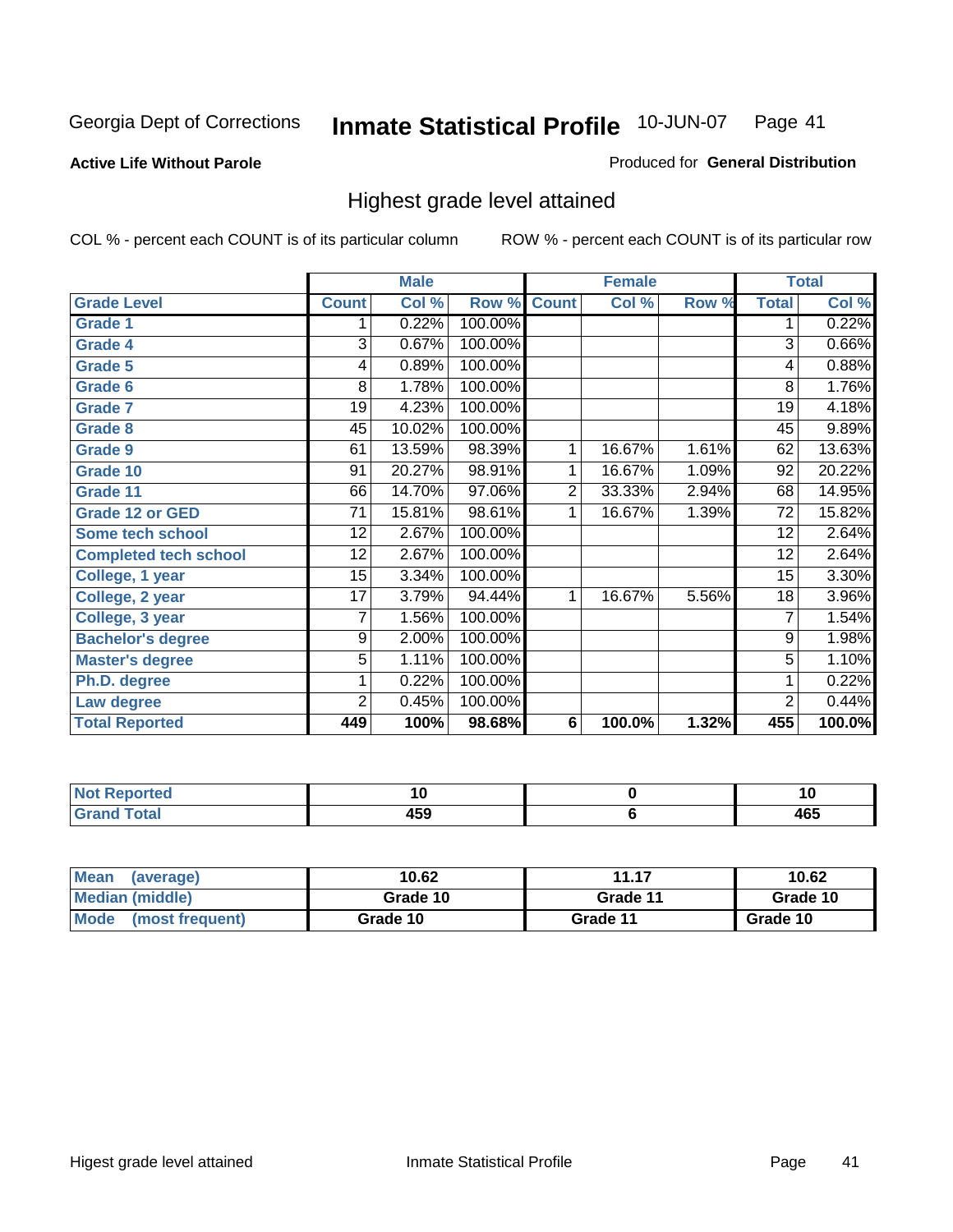**Active Life Without Parole** 

Produced for **General Distribution**

## Culture fair IQ scores

|                       |                 | <b>Male</b> |             |   | <b>Female</b> |          |                 | <b>Total</b> |
|-----------------------|-----------------|-------------|-------------|---|---------------|----------|-----------------|--------------|
| <b>IQ Scores</b>      | <b>Count</b>    | Col %       | Row % Count |   | Col %         | Row %    | <b>Total</b>    | Col %        |
| $60 - 69$             | $\overline{18}$ | 4.44%       | 100.00%     |   |               |          | $\overline{18}$ | 4.38%        |
| $70 - 79$             | 30 <sup>1</sup> | 7.41%       | 100.00%     |   |               |          | 30              | 7.30%        |
| $80 - 89$             | 60              | 14.81%      | 98.36%      |   | 16.67%        | $1.64\%$ | 61              | 14.84%       |
| $90 - 99$             | 68              | 16.79%      | 97.14%      | 2 | 33.33%        | 2.86%    | 70              | 17.03%       |
| $100 - 109$           | 114             | 28.15%      | 99.13%      |   | 16.67%        | 0.87%    | 115             | 27.98%       |
| $110 - 119$           | 95              | 23.46%      | 98.96%      |   | 16.67%        | 1.04%    | 96              | 23.36%       |
| $120 - 129$           | 20 <sup>1</sup> | 4.94%       | 95.24%      |   | 16.67%        | 4.76%    | 21              | 5.11%        |
| <b>Total Reported</b> | 405             | 100%        | 98.54%      | 6 | 100.0%        | 1.46%    | 411             | 100%         |

| <b>Not Reported</b>         |     |     |
|-----------------------------|-----|-----|
| <b>Not Valid (under 60)</b> |     |     |
| <b>Grand Total</b>          | 459 | 465 |

| <b>Mean</b><br>(average) | 99  | 104 | 99  |
|--------------------------|-----|-----|-----|
| <b>Median (middle)</b>   | 102 | 99  | 102 |
| Mode (most frequent)     | 105 | 96  | 105 |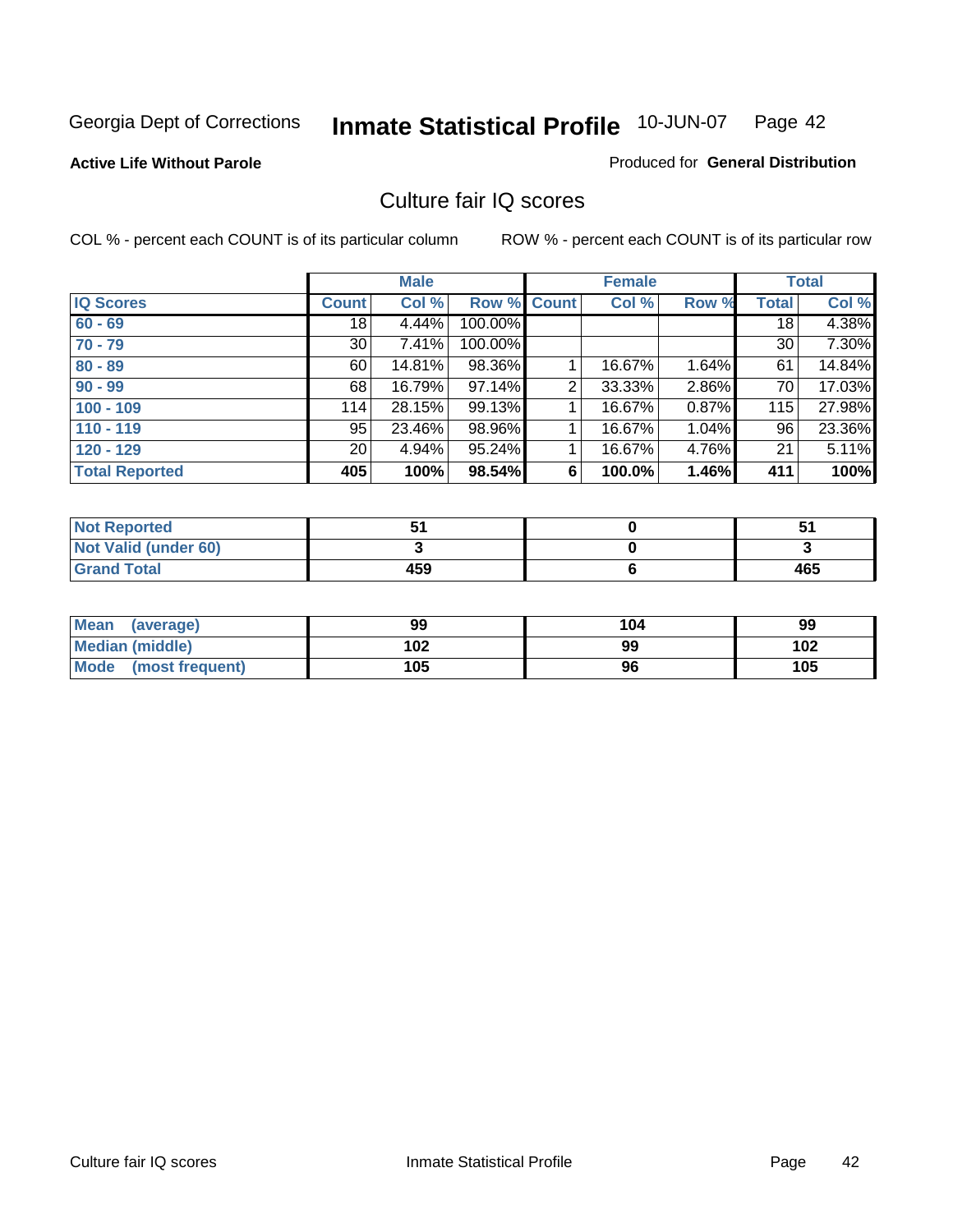### **Active Life Without Parole**

### Produced for **General Distribution**

# Wide Range Achievement Test (WRAT) reading score

|                           |              | <b>Male</b> |         |                | <b>Female</b>  |       |              | <b>Total</b> |
|---------------------------|--------------|-------------|---------|----------------|----------------|-------|--------------|--------------|
| <b>WRAT Reading Score</b> | <b>Count</b> | Col %       | Row %   | <b>Count</b>   | Col %          | Row % | <b>Total</b> | Col %        |
| 0.1 to 0.9                | 8            | 1.94%       | 100.00% |                |                |       | 8            | 1.91%        |
| 1.0 to 1.9                | 12           | 2.91%       | 100.00% |                |                |       | 12           | 2.86%        |
| 2.0 to 2.9                | 24           | 5.81%       | 96.00%  | 1              | 16.67%         | 4.00% | 25           | 5.97%        |
| 3.0 to 3.9                | 21           | 5.08%       | 100.00% |                |                |       | 21           | 5.01%        |
| 4.0 to 4.9                | 35           | 8.47%       | 100.00% |                |                |       | 35           | 8.35%        |
| 5.0 to 5.9                | 42           | 10.17%      | 97.67%  | 1              | 16.67%         | 2.33% | 43           | 10.26%       |
| 6.0 to 6.9                | 35           | 8.47%       | 100.00% |                |                |       | 35           | 8.35%        |
| 7.0 to 7.9                | 16           | 3.87%       | 100.00% |                |                |       | 16           | 3.82%        |
| 8.0 to 8.9                | 31           | 7.51%       | 100.00% |                |                |       | 31           | 7.40%        |
| 9.0 to 9.9                | 35           | 8.47%       | 97.22%  | 1              | 16.67%         | 2.78% | 36           | 8.59%        |
| 10.0 to 10.9              | 11           | 2.66%       | 100.00% |                |                |       | 11           | 2.63%        |
| 11.0 to 11.9              | 23           | 5.57%       | 100.00% |                |                |       | 23           | 5.49%        |
| 12.0 to 12.9              | 70           | 16.95%      | 100.00% |                |                |       | 70           | 16.71%       |
| 13                        | 50           | 12.11%      | 94.34%  | $\overline{3}$ | 50.00%         | 5.66% | 53           | 12.65%       |
| <b>Total Reported</b>     | 413          | 100%        | 98.57%  | 6              | 100.0%         | 1.43% | 419          | 100%         |
|                           |              |             |         |                |                |       |              |              |
| <b>Not Reported</b>       |              | 46          |         |                | $\pmb{0}$      |       |              | 46           |
| <b>Grand Total</b>        |              | 459         |         |                | $6\phantom{1}$ |       |              | 465          |

| <b>Mean</b><br>(average) | 8.22       | 9.35 | 8.24 |
|--------------------------|------------|------|------|
| Median (middle)          | ה ה<br>o.z | 111  | U.Z  |
| Mode<br>(most frequent)  | 12.8       | IJ   |      |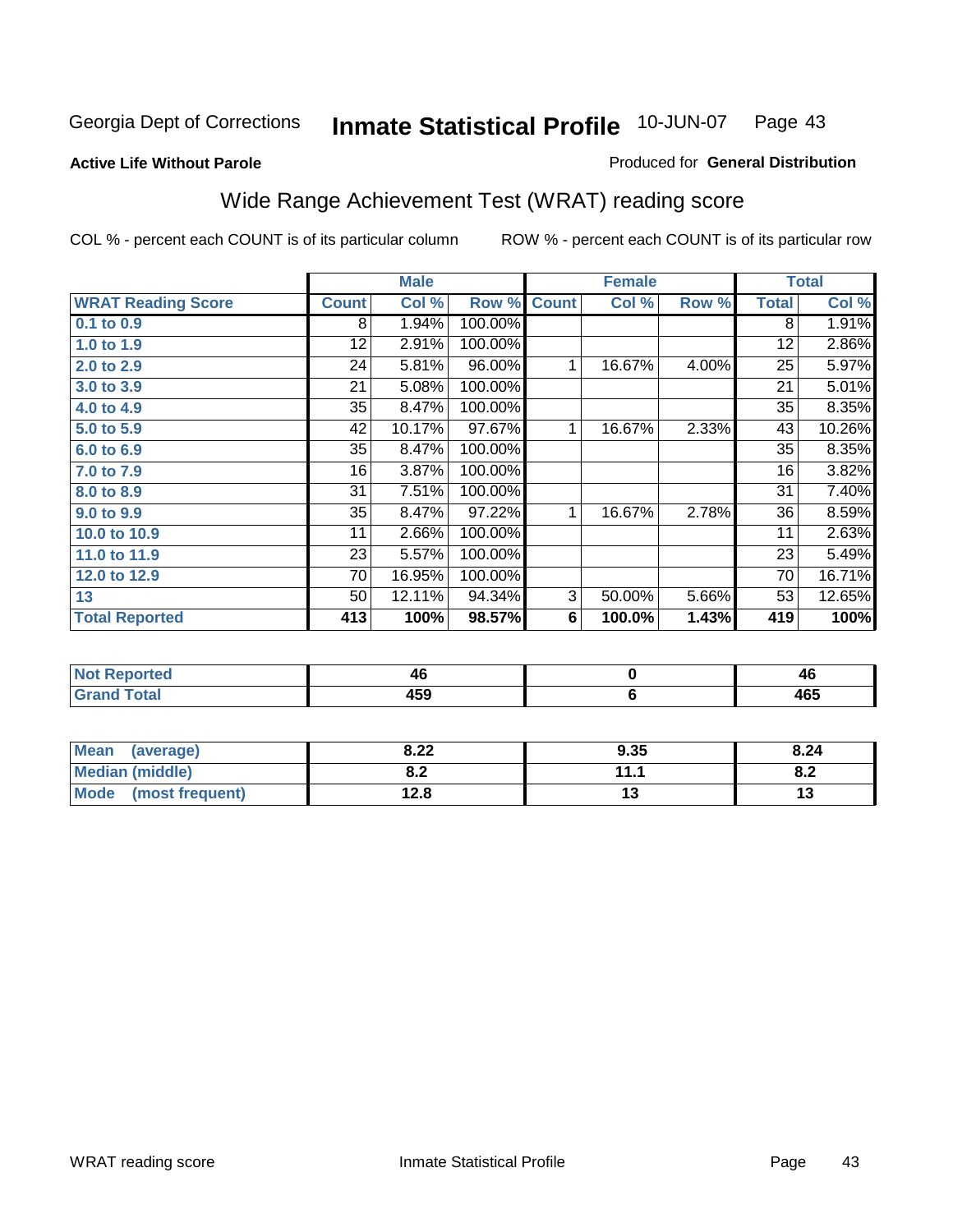**Active Life Without Parole** 

### Produced for **General Distribution**

# Wide Range Achievement Test (WRAT) math score

|                              |                | <b>Male</b> |         |                | <b>Female</b> |        |                | <b>Total</b> |
|------------------------------|----------------|-------------|---------|----------------|---------------|--------|----------------|--------------|
| <b>WRAT Mathematic Score</b> | <b>Count</b>   | Col %       | Row %   | <b>Count</b>   | Col %         | Row %  | <b>Total</b>   | Col %        |
| $0.1$ to $0.9$               | $\overline{2}$ | 0.48%       | 100.00% |                |               |        | $\overline{2}$ | 0.48%        |
| 1.0 to 1.9                   | 4              | 0.97%       | 100.00% |                |               |        | 4              | 0.95%        |
| 2.0 to 2.9                   | 15             | 3.63%       | 100.00% |                |               |        | 15             | 3.58%        |
| 3.0 to 3.9                   | 28             | 6.78%       | 100.00% |                |               |        | 28             | 6.68%        |
| 4.0 to 4.9                   | 42             | 10.17%      | 97.67%  | 1              | 16.67%        | 2.33%  | 43             | 10.26%       |
| 5.0 to 5.9                   | 50             | 12.11%      | 100.00% |                |               |        | 50             | 11.93%       |
| 6.0 to 6.9                   | 93             | 22.52%      | 100.00% |                |               |        | 93             | 22.20%       |
| 7.0 to 7.9                   | 57             | 13.80%      | 98.28%  | 1              | 16.67%        | 1.72%  | 58             | 13.84%       |
| 8.0 to 8.9                   | 27             | 6.54%       | 96.43%  | 1              | 16.67%        | 3.57%  | 28             | 6.68%        |
| 9.0 to 9.9                   | 43             | 10.41%      | 95.56%  | $\overline{2}$ | 33.33%        | 4.44%  | 45             | 10.74%       |
| 10.0 to 10.9                 | 23             | 5.57%       | 100.00% |                |               |        | 23             | 5.49%        |
| 11.0 to 11.9                 | 12             | 2.91%       | 100.00% |                |               |        | 12             | 2.86%        |
| 12.0 to 12.9                 | 9              | 2.18%       | 100.00% |                |               |        | 9              | 2.15%        |
| 13                           | 8              | 1.94%       | 88.89%  | 1              | 16.67%        | 11.11% | 9              | 2.15%        |
| <b>Total Reported</b>        | 413            | 100%        | 98.57%  | 6              | 100.0%        | 1.43%  | 419            | 100%         |
|                              |                |             |         |                |               |        |                |              |

| <b>Not Reported</b> | 40  | 46  |
|---------------------|-----|-----|
| <b>Grand Total</b>  | 459 | 465 |

| Mean (average)         | 6.99 | 8.77 | 7.01 |
|------------------------|------|------|------|
| <b>Median (middle)</b> | 6.9  |      | 6.9  |
| Mode (most frequent)   | 6.9  | 7. O | 6.9  |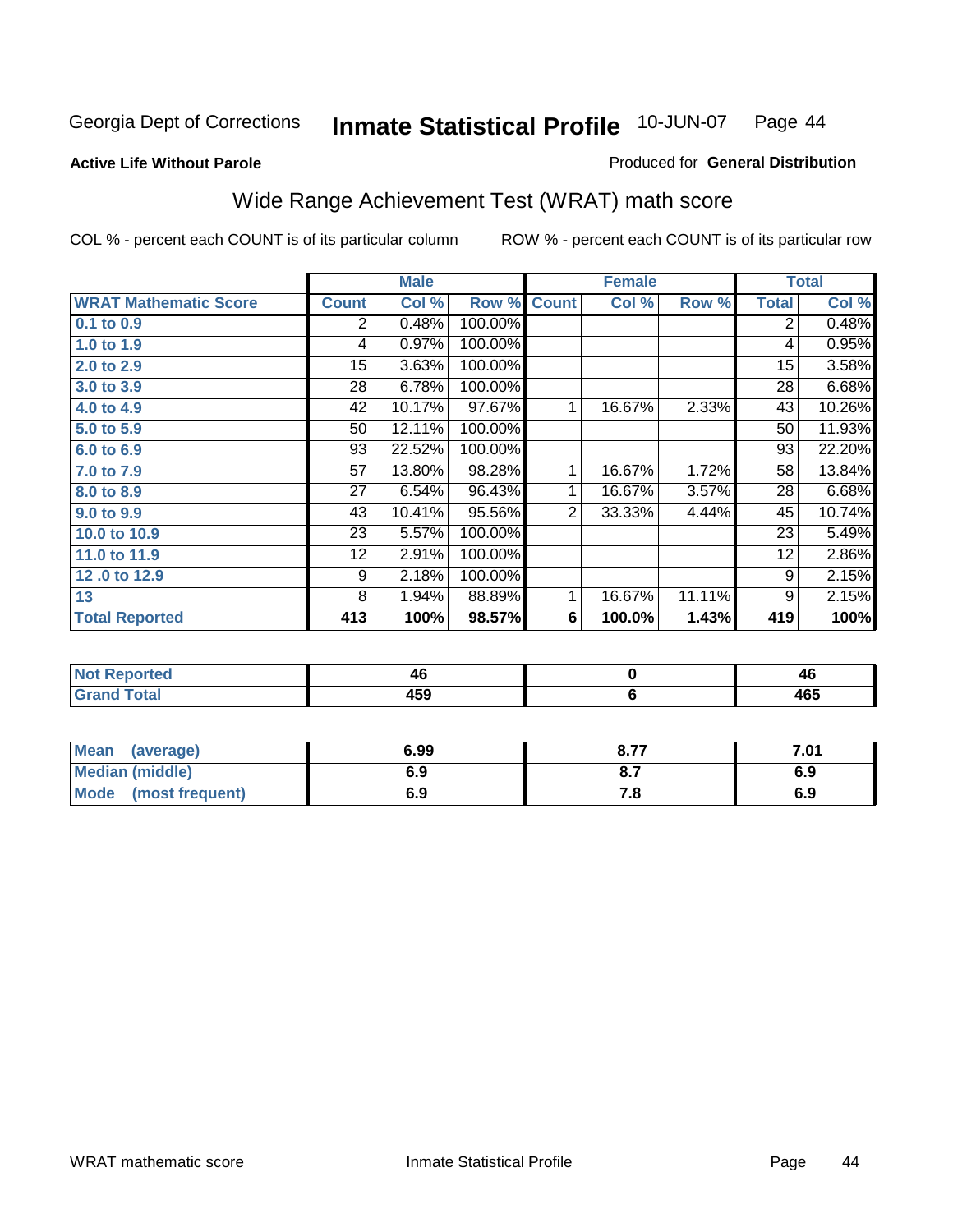### **Active Life Without Parole**

### Produced for **General Distribution**

# Wide Range Achievement Test (WRAT) spelling score

|                            |              | <b>Male</b> |                      |                | <b>Female</b> |       |              | <b>Total</b> |
|----------------------------|--------------|-------------|----------------------|----------------|---------------|-------|--------------|--------------|
| <b>WRAT Spelling Score</b> | <b>Count</b> | Col %       | Row %                | <b>Count</b>   | Col %         | Row % | <b>Total</b> | Col %        |
| $0.1$ to $0.9$             | 4            | 0.97%       | 100.00%              |                |               |       | 4            | 0.96%        |
| 1.0 to 1.9                 | 19           | 4.61%       | 100.00%              |                |               |       | 19           | 4.55%        |
| 2.0 to 2.9                 | 34           | 8.25%       | 100.00%              |                |               |       | 34           | 8.13%        |
| 3.0 to 3.9                 | 23           | 5.58%       | 100.00%              |                |               |       | 23           | 5.50%        |
| 4.0 to 4.9                 | 39           | 9.47%       | 97.50%               | 1              | 16.67%        | 2.50% | 40           | 9.57%        |
| 5.0 to 5.9                 | 37           | 8.98%       | 100.00%              |                |               |       | 37           | 8.85%        |
| 6.0 to 6.9                 | 47           | 11.41%      | 97.92%               | 1              | 16.67%        | 2.08% | 48           | 11.48%       |
| 7.0 to 7.9                 | 36           | 8.74%       | 100.00%              |                |               |       | 36           | 8.61%        |
| 8.0 to 8.9                 | 32           | 7.77%       | 100.00%              |                |               |       | 32           | 7.66%        |
| 9.0 to 9.9                 | 35           | 8.50%       | 100.00%              |                |               |       | 35           | 8.37%        |
| 10.0 to 10.9               | 26           | 6.31%       | 100.00%              |                |               |       | 26           | 6.22%        |
| 11.0 to 11.9               | 23           | 5.58%       | 95.83%               | 1              | 16.67%        | 4.17% | 24           | 5.74%        |
| 12.0 to 12.9               | 32           | 7.77%       | 94.12%               | $\overline{2}$ | 33.33%        | 5.88% | 34           | 8.13%        |
| 13                         | 25           | 6.07%       | $\overline{96.15\%}$ | 1              | 16.67%        | 3.85% | 26           | 6.22%        |
| <b>Total Reported</b>      | 412          | 100%        | 98.56%               | 6              | 100.0%        | 1.44% | 418          | 100%         |
|                            |              |             |                      |                |               |       |              |              |
| <b>Not Reported</b>        |              | 47          |                      |                | $\pmb{0}$     |       |              | 47           |
| <b>Grand Total</b>         |              | 459         |                      |                | $\bf 6$       |       |              | 465          |
| $\overline{1}$             |              |             |                      |                |               |       |              |              |

| <b>Mean</b><br>(average)       | 794<br>ו כ.י | 9.9           | 7.34     |
|--------------------------------|--------------|---------------|----------|
| <b>Median (middle)</b>         | ن ،          | 11.8          | ن. ا     |
| <b>Mode</b><br>(most frequent) | u.j          | 1 ງ ງ<br>12.J | o<br>o.a |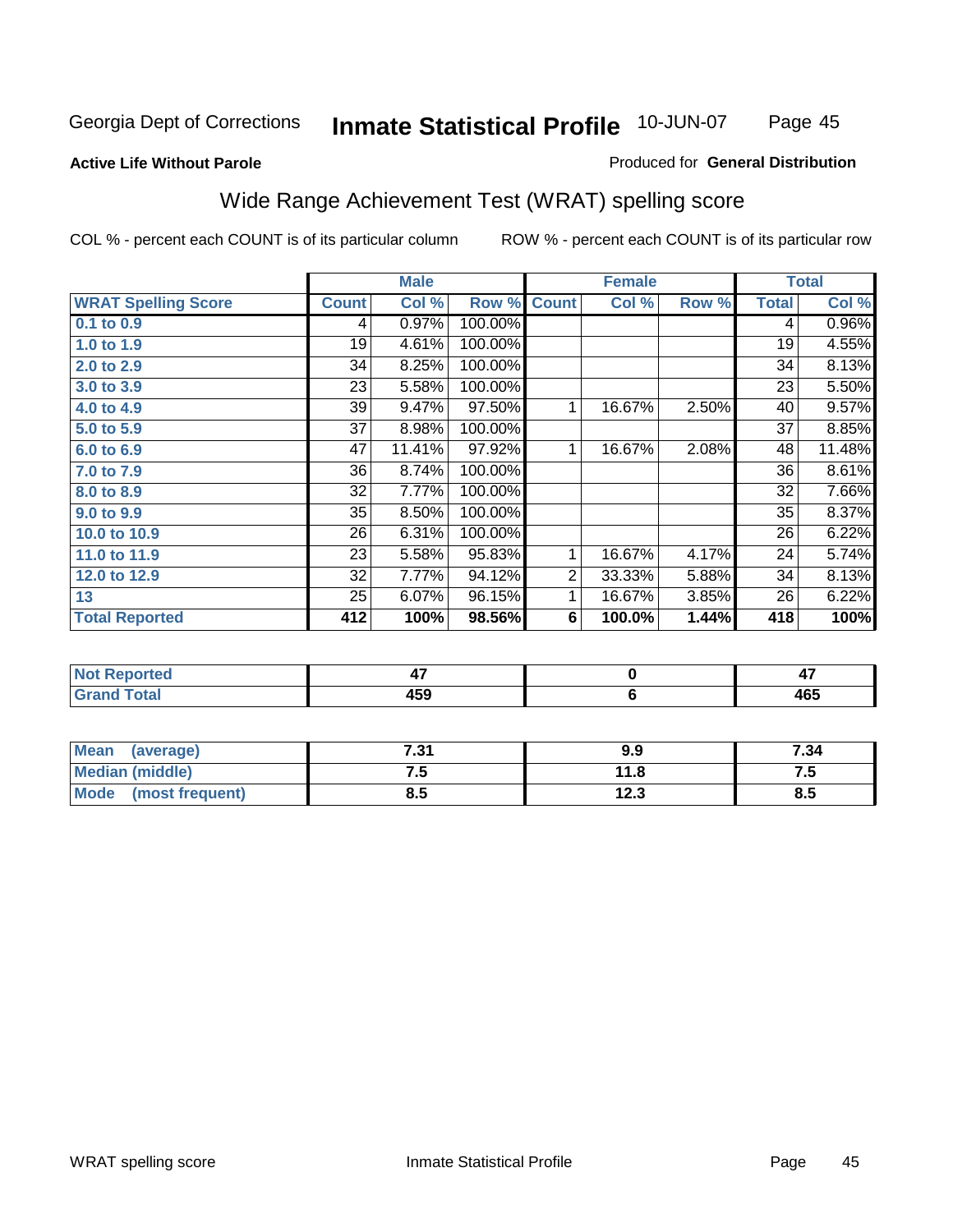### **Active Life Without Parole**

### Produced for **General Distribution**

## Scope of substance abuse - summary

|                        |              | <b>Male</b> |            |              | <b>Female</b> |          |              | <b>Total</b> |
|------------------------|--------------|-------------|------------|--------------|---------------|----------|--------------|--------------|
| <b>Substance Abuse</b> | <b>Count</b> | Col %       | Row %      | <b>Count</b> | Col %         | Row %    | <b>Total</b> | Col %        |
| <b>None</b>            | 151          | 32.90%      | 98.05%     | ◠            | $50.00\%$     | $1.95\%$ | 154          | $33.12\%$    |
| Drugs only             | 177          | 38.56%      | $99.44\%$  |              | 16.67%        | 0.56%    | 178          | 38.28%       |
| <b>Alcohol only</b>    | 33           | 7.19%       | $100.00\%$ |              |               |          | 33           | 7.10%        |
| Drugs and alcohol      | 98           | 21.35%      | $98.00\%$  | ◠            | 33.33%        | $2.00\%$ | 100          | 21.51%       |
| <b>Total Reported</b>  | 459          | 100%        | 98.71%     | 6            | 100%          | 1.29%    | 465          | 100.0%       |

| Reported<br>$\sim$     |   |                    |
|------------------------|---|--------------------|
| <b>Total</b><br>$\sim$ | . | 1 C E<br>TV~<br>__ |

|  | Mode<br>ונוצוווי | Druas onlv | None | only<br>Pruas . |
|--|------------------|------------|------|-----------------|
|--|------------------|------------|------|-----------------|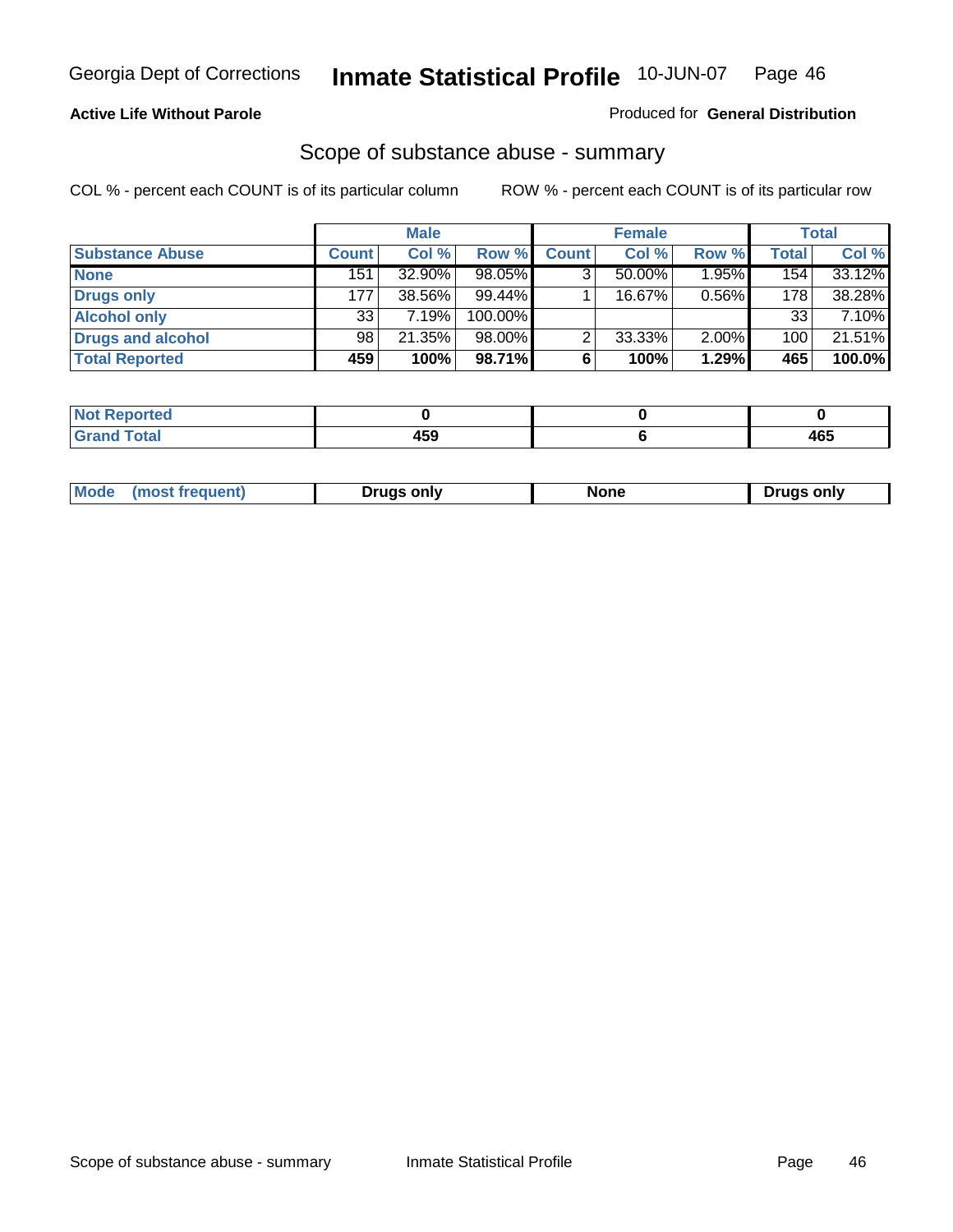## **Active Life Without Parole**

## Produced for **General Distribution**

## Scope of substance abuse - detail

|                                         |              | <b>Male</b> |         |              | <b>Female</b> |       |              | <b>Total</b> |
|-----------------------------------------|--------------|-------------|---------|--------------|---------------|-------|--------------|--------------|
| <b>Substance Abuse</b>                  | <b>Count</b> | Col %       | Row %   | <b>Count</b> | Col %         | Row % | <b>Total</b> | Col %        |
| No drug or alcohol problems             | 151          | 32.90%      | 98.05%  | 3            | 50.00%        | 1.95% | 154          | 33.12%       |
| Drug addiction but no alcohol           | 3            | 0.65%       | 100.00% |              |               |       | 3            | 0.65%        |
| <b>Drug addiction and alcohol</b>       | 3            | 0.65%       | 100.00% |              |               |       | 3            | 0.65%        |
| abuse                                   |              |             |         |              |               |       |              |              |
| <b>Drug addiction and alcoholism</b>    | 2            | 0.44%       | 100.00% |              |               |       | 2            | 0.43%        |
| No drug problem but alcohol             | 27           | 5.88%       | 100.00% |              |               |       | 27           | 5.81%        |
| abuse                                   |              |             |         |              |               |       |              |              |
| No drug problem but alcoholism          | 6            | 1.31%       | 100.00% |              |               |       | 6            | 1.29%        |
| Drug experiment but no alcohol          | 106          | 23.09%      | 99.07%  |              | 16.67%        | 0.93% | 107          | 23.01%       |
| <b>Drug experiment &amp; alcohol</b>    | 13           | 2.83%       | 100.00% |              |               |       | 13           | 2.80%        |
| abuse                                   |              |             |         |              |               |       |              |              |
| <b>Drug experiment &amp; alcoholism</b> | 8            | 1.74%       | 100.00% |              |               |       | 8            | 1.72%        |
| Drug abuse but no alcohol               | 68           | 14.81%      | 100.00% |              |               |       | 68           | 14.62%       |
| Drug abuse and alcohol abuse            | 60           | 13.07%      | 98.36%  |              | 16.67%        | 1.64% | 61           | 13.12%       |
| <b>Drug abuse and alcoholism</b>        | 12           | 2.61%       | 92.31%  |              | 16.67%        | 7.69% | 13           | 2.80%        |
| <b>Total Reported</b>                   | 459          | 100%        | 98.71%  | 6            | 100%          | 1.29% | 465          | 100.0%       |

| <b>Not Reported</b> |     |     |
|---------------------|-----|-----|
| <b>Total</b>        | 459 | 465 |

| Mode (most frequent) | No drug or alcohol problems No drug or alcohol problems No drug or alcohol |          |
|----------------------|----------------------------------------------------------------------------|----------|
|                      |                                                                            | problems |
|                      |                                                                            |          |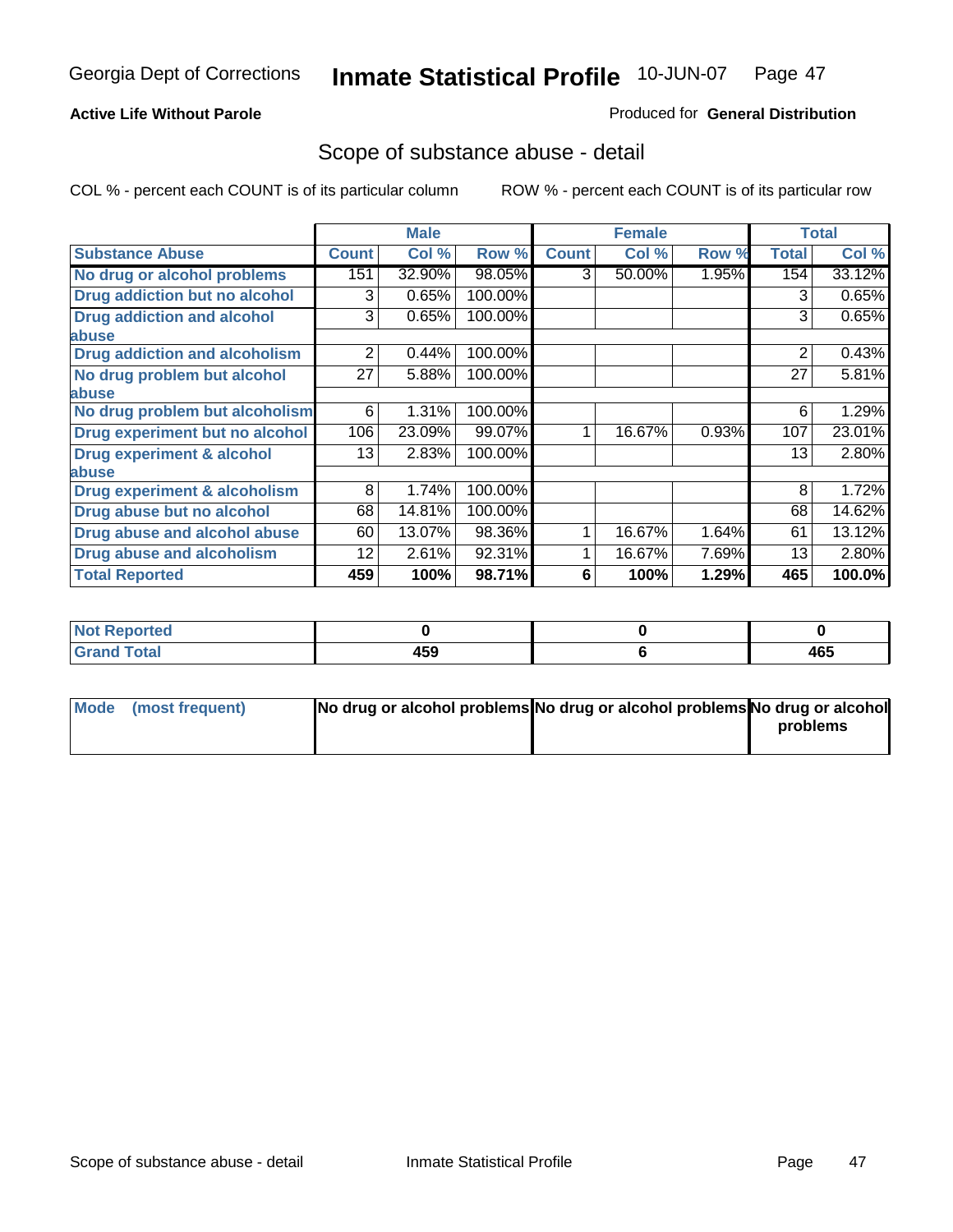### **Active Life Without Parole**

### Produced for **General Distribution**

## Current / last mental health treatment level

|                                    |       | <b>Male</b> |         |              | <b>Female</b> |       |              | <b>Total</b> |
|------------------------------------|-------|-------------|---------|--------------|---------------|-------|--------------|--------------|
| <b>Mental Health Treatment Lev</b> | Count | Col %       | Row %   | <b>Count</b> | Col %         | Row % | <b>Total</b> | Col %        |
| 1 No problem at current time       | 83    | 45.60%      | 98.81%  |              | 20.00%        | 1.19% | 84           | 44.92%       |
| 2 Receiving outpatient             | 68    | 37.36%      | 94.44%  | 4            | 80.00%        | 5.56% | 72           | 38.50%       |
| treatment                          |       |             |         |              |               |       |              |              |
| 3 Inpatient, moderate              | 26    | 14.29%      | 100.00% |              |               |       | 26           | 13.90%       |
| treatment                          |       |             |         |              |               |       |              |              |
| 4 Inpatient, intensive             | 5     | 2.75%       | 100.00% |              |               |       | 5            | 2.67%        |
| treatment                          |       |             |         |              |               |       |              |              |
| <b>Total Evaluated</b>             | 182   | 100%        | 97.33%  | 5            | 100%          | 2.67% | 187          | 100%         |

| Never had MH evaluation | ヘララ | ~-~                  |
|-------------------------|-----|----------------------|
| Total                   | 459 | $\sim$ $\sim$<br>463 |

| <b>Median (middle)</b> | <b>Receiving outpatient</b><br>treatment |                             | <b>Receiving</b><br>outpatient<br>treatment |
|------------------------|------------------------------------------|-----------------------------|---------------------------------------------|
| <b>Mode</b>            | No problem at current time               | <b>Receiving outpatient</b> | No problem at                               |
| (most frequent)        |                                          | treatment                   | current time                                |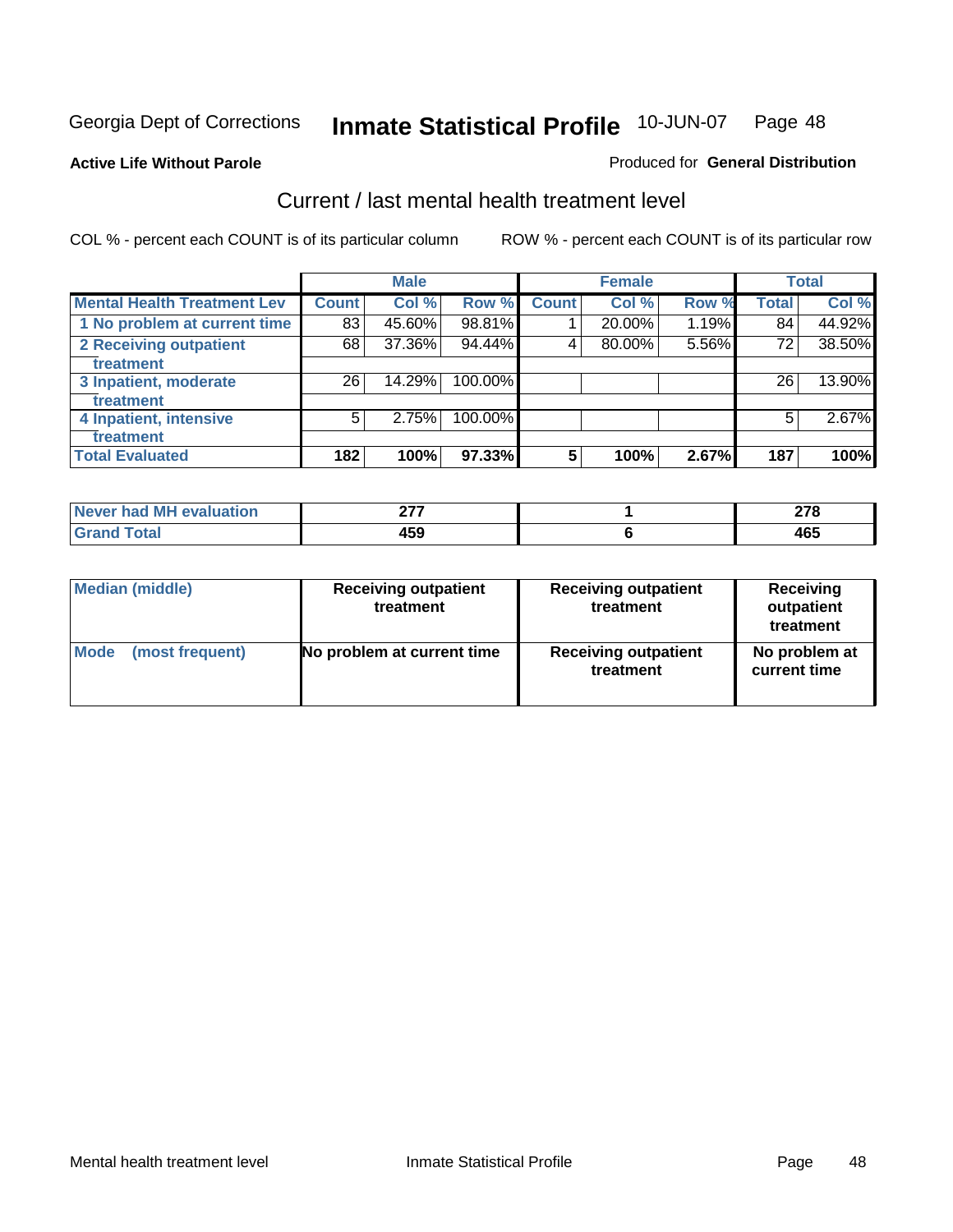## **Active Life Without Parole**

## Produced for **General Distribution**

# PULHESDWIT medical scale - 'P' overall condition ('P'hysical)

|                                   |         | <b>Male</b> |             |   | <b>Female</b> |       |              | <b>Total</b> |
|-----------------------------------|---------|-------------|-------------|---|---------------|-------|--------------|--------------|
| 'P' Overall Condition             | Count l | Col %       | Row % Count |   | Col %         | Row % | <b>Total</b> | Col %        |
| 1 No medical illness              | 312     | 68.12%      | 99.05%      |   | 50.00%        | 0.95% | 315          | 67.89%       |
| 2 Well-controlled chronic illness | 87      | 19.00%      | 96.67%      | 3 | 50.00%        | 3.33% | 90           | 19.40%       |
| 3 Poorly-controlled chronic       | 58      | 12.66%      | 100.00%     |   |               |       | 58           | 12.50%       |
| <b>illness</b>                    |         |             |             |   |               |       |              |              |
| 4 Significant problems requiring  |         | $0.22\%$    | 100.00%     |   |               |       |              | 0.22%        |
| special housing                   |         |             |             |   |               |       |              |              |
| <b>Total Reported</b>             | 458     | 100%        | 98.71%      |   | 100%          | 1.29% | 464          | 100.0%       |

| $\vert$ Not Reported |       |     |
|----------------------|-------|-----|
| <b>Total</b>         | 1 F A | ACE |
| C.r.                 | טו:   | 40J |

| <b>Mode</b>     | ' No medical illness | 2 Well-controlled chronic | 1 No medical |
|-----------------|----------------------|---------------------------|--------------|
| (most frequent) |                      | illness                   | illness      |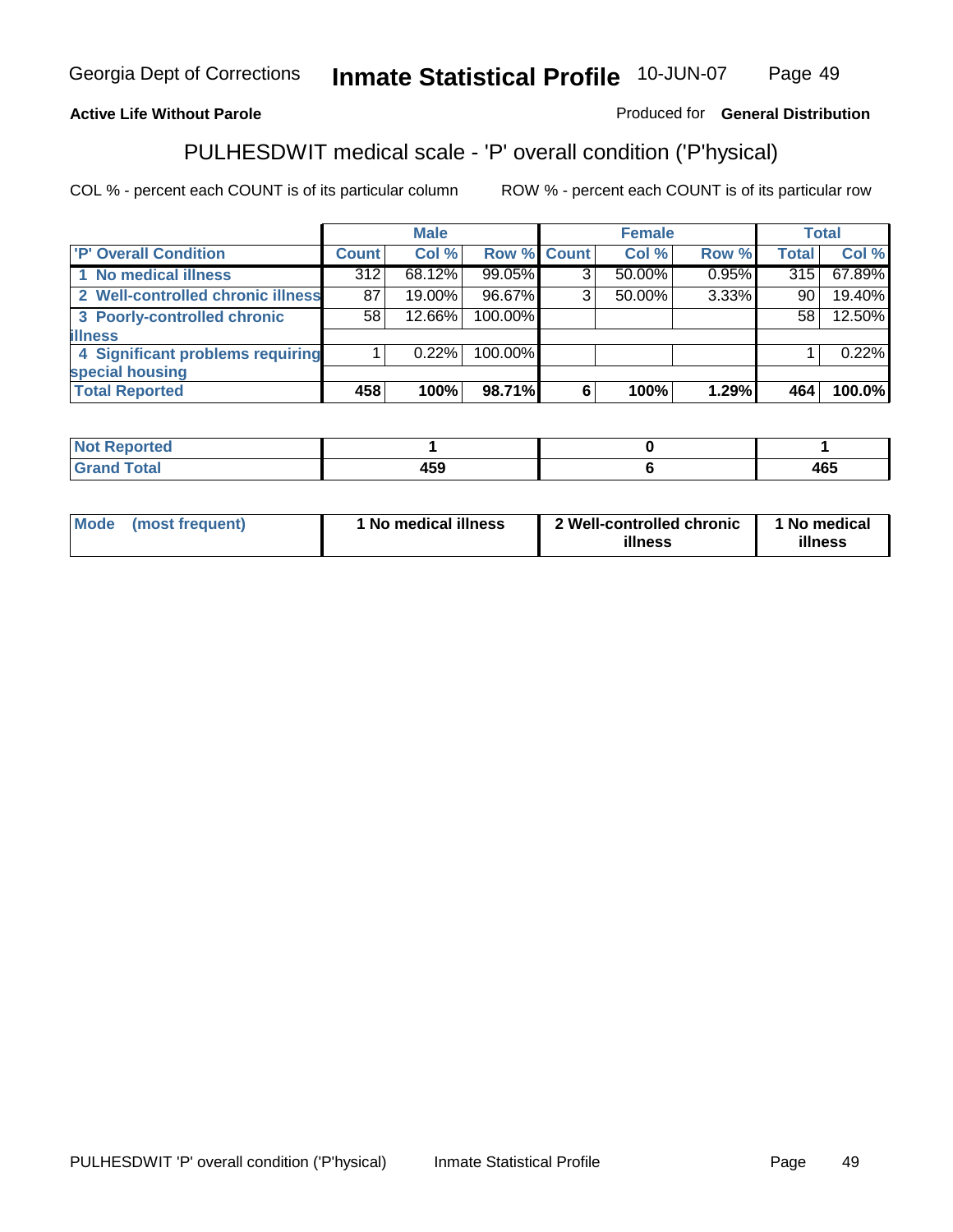### **Active Life Without Parole**

Produced for **General Distribution**

## PULHESDWIT medical scale - 'U' upper body

|                              |              | <b>Male</b> |         |              | <b>Female</b> |       |              | <b>Total</b> |
|------------------------------|--------------|-------------|---------|--------------|---------------|-------|--------------|--------------|
| <b>U' Upper Body</b>         | <b>Count</b> | Col %       | Row %   | <b>Count</b> | Col %         | Row % | <b>Total</b> | Col %        |
| 1 Upper bones, joints,       | 441          | 96.29%      | 98.66%  | 6            | 100.00%       | 1.34% | 447          | 96.34%       |
| muscles all OK               |              |             |         |              |               |       |              |              |
| 2 One or both arms minimally | 11           | $2.40\%$    | 100.00% |              |               |       | 11           | 2.37%        |
| limited                      |              |             |         |              |               |       |              |              |
| 3 One or both arms           | 6            | $1.31\%$    | 100.00% |              |               |       | 6            | 1.29%        |
| moderately limited           |              |             |         |              |               |       |              |              |
| <b>Total Reported</b>        | 458          | 100%        | 98.71%  | 6            | 100%          | 1.29% | 464          | 100%         |

| <b>Not Reported</b> |     |     |
|---------------------|-----|-----|
| <b>d Total</b>      | 459 | 465 |

| Mode | (most frequent) | 1 Upper bones, joints,<br>muscles all OK | 1 Upper bones, joints,<br>muscles all OK | 1 Upper bones,<br>joints, muscles all |
|------|-----------------|------------------------------------------|------------------------------------------|---------------------------------------|
|------|-----------------|------------------------------------------|------------------------------------------|---------------------------------------|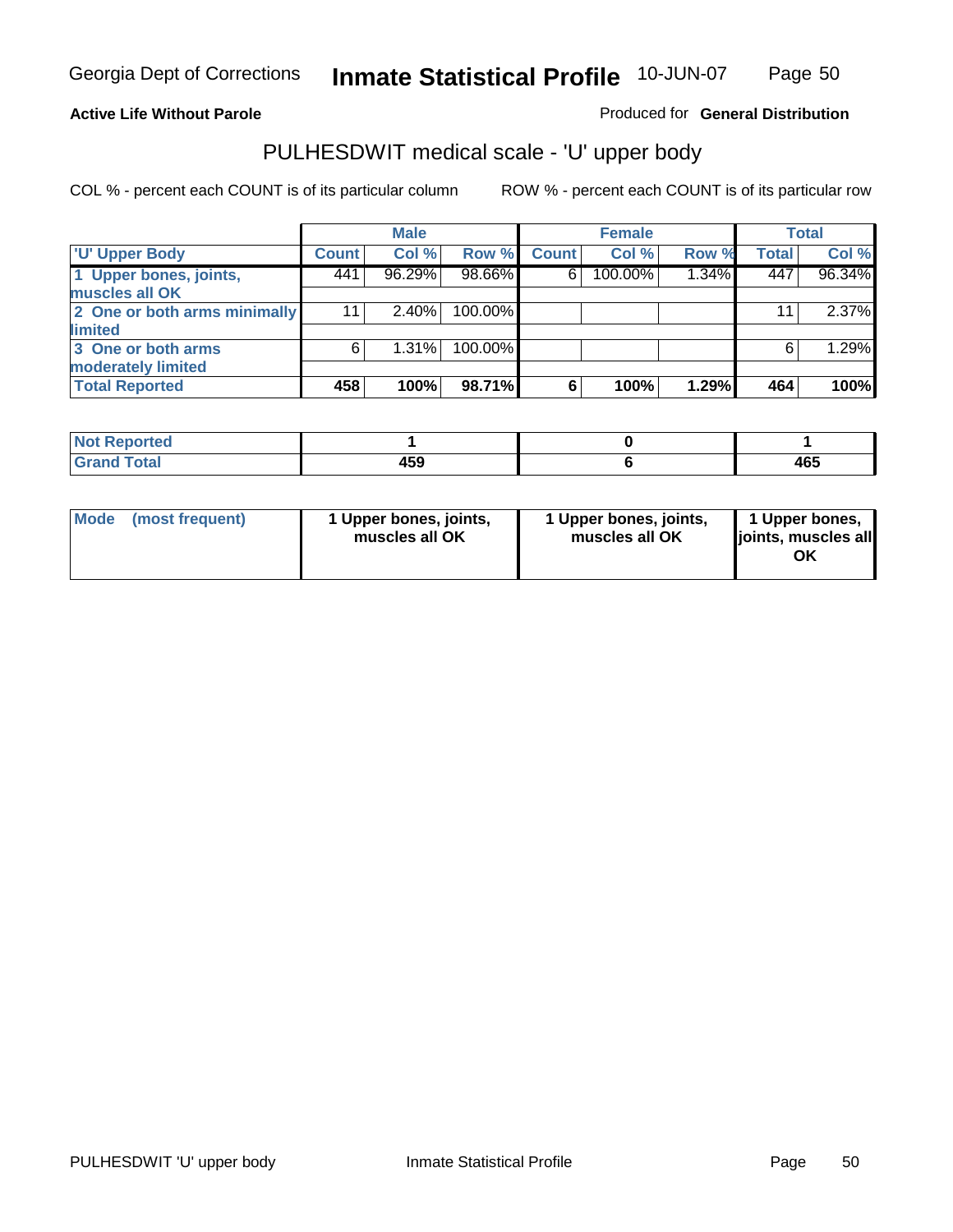### **Active Life Without Parole**

## Produced for **General Distribution**

## PULHESDWIT medical scale - 'L' lower body

|                                |              | <b>Male</b> |         |              | <b>Female</b> |          |              | <b>Total</b> |
|--------------------------------|--------------|-------------|---------|--------------|---------------|----------|--------------|--------------|
| 'L' Lower Body                 | <b>Count</b> | Col %       | Row %   | <b>Count</b> | Col %         | Row %    | <b>Total</b> | Col %        |
| 1 Lower bones, joints,         | 417          | 91.05%      | 98.82%  | 5            | 83.33%        | 1.18%    | 422          | 90.95%       |
| muscles all OK                 |              |             |         |              |               |          |              |              |
| 2 One or both legs minimally   | 32           | 6.99%       | 96.97%  |              | 16.67%        | $3.03\%$ | 33           | 7.11%        |
| limited                        |              |             |         |              |               |          |              |              |
| 3 One or both legs             | 8            | 1.75%       | 100.00% |              |               |          | 8            | 1.72%        |
| moderately limited             |              |             |         |              |               |          |              |              |
| 4 One leg disabled, paralyzed, |              | 0.22%       | 100.00% |              |               |          |              | 0.22%        |
| or amputated                   |              |             |         |              |               |          |              |              |
| <b>Total Reported</b>          | 458          | 100%        | 98.71%  | 6            | 100%          | 1.29%    | 464          | 100%         |

| <b>Anted</b><br>'NH                  |              |     |
|--------------------------------------|--------------|-----|
| $f \wedge f \wedge f$<br>ι υιαι<br>. | 1 E O<br>40J | 465 |

|  | Mode (most frequent) | 1 Lower bones, joints,<br>muscles all OK | 1 Lower bones, joints,<br>muscles all OK | 1 Lower bones,<br>joints, muscles all<br>OK |
|--|----------------------|------------------------------------------|------------------------------------------|---------------------------------------------|
|--|----------------------|------------------------------------------|------------------------------------------|---------------------------------------------|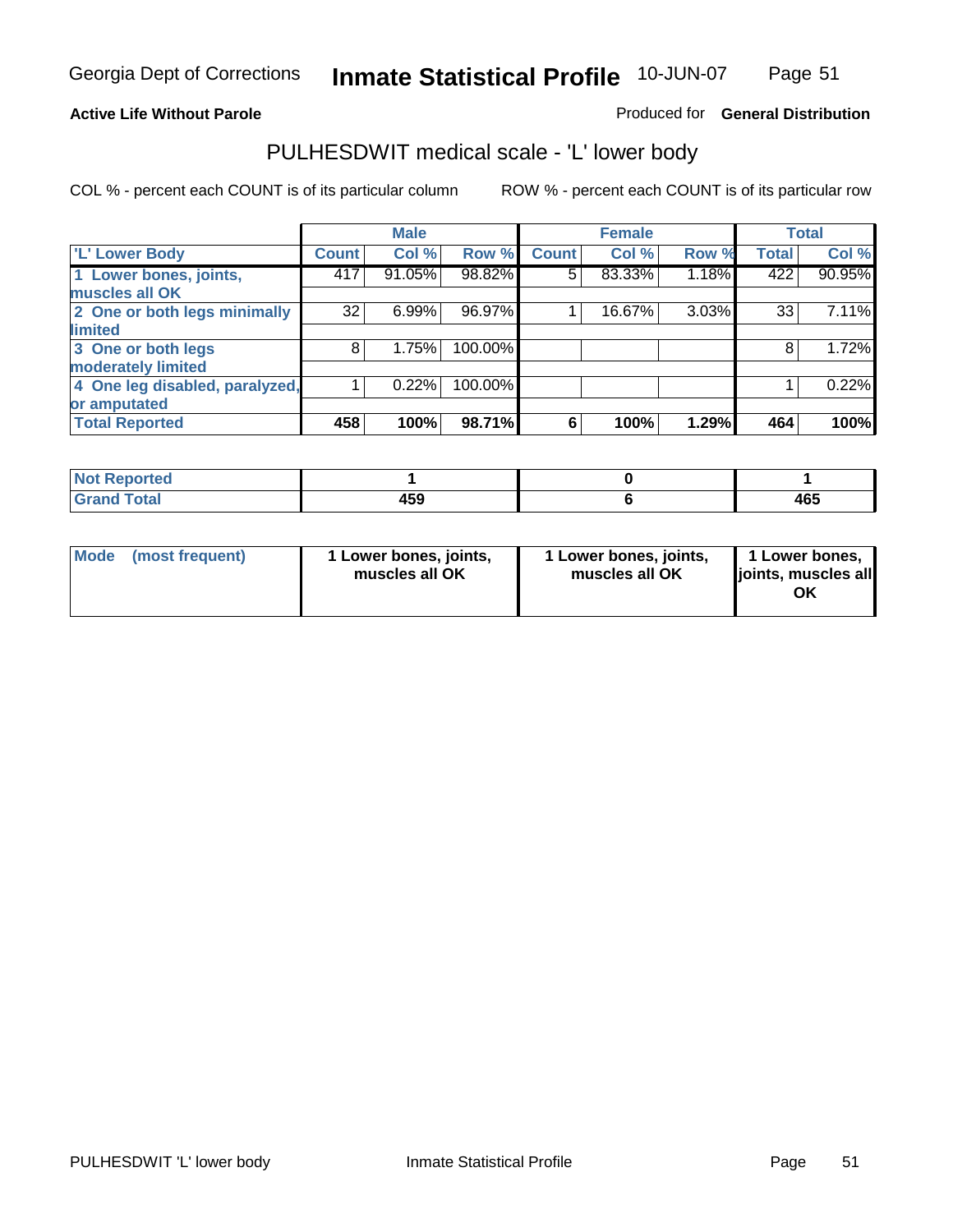Page 52

### **Active Life Without Parole**

Produced for **General Distribution**

## PULHESDWIT medical scale - 'H' hearing

|                                |              | <b>Male</b> |             | <b>Female</b> |         |          | Total        |         |
|--------------------------------|--------------|-------------|-------------|---------------|---------|----------|--------------|---------|
| 'H' Hearing                    | <b>Count</b> | Col%        | Row % Count |               | Col%    | Row %    | <b>Total</b> | Col %   |
| 1 Normal hearing both ears     | 457          | $99.78\%$   | 98.70%      | 61            | 100.00% | $1.30\%$ | 463          | 99.78%  |
| 2 Some loss in one ear with    |              | $0.22\%$    | 100.00%     |               |         |          |              | 0.22%   |
| other OK, or mild loss in both |              |             |             |               |         |          |              |         |
| <b>Total Reported</b>          | 458          | 100%        | 98.71%I     | 6             | 100%    | 1.29%    | 464          | $100\%$ |

| N<br>тео              |             |     |
|-----------------------|-------------|-----|
| ------<br>----- ----- | ---<br>$ -$ | 465 |

| Mode (most frequent) | 1 Normal hearing both ears 1 Normal hearing both ears 1 Normal hearing | both ears |
|----------------------|------------------------------------------------------------------------|-----------|
|                      |                                                                        |           |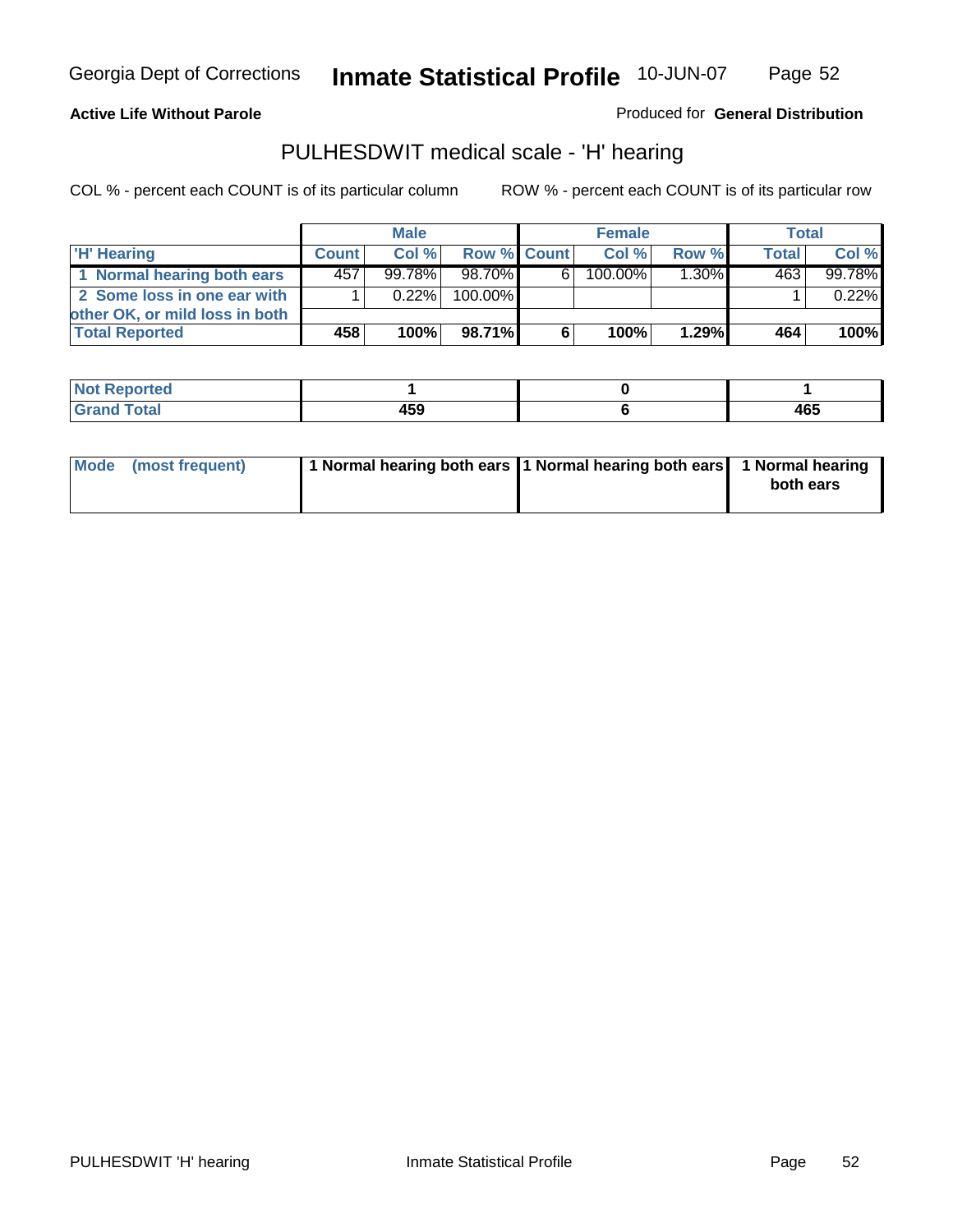Page 53

### **Active Life Without Parole**

### Produced for **General Distribution**

## PULHESDWIT medical scale - 'E' vision

|                                 |                  | <b>Male</b> |                    |   | <b>Female</b> |       |              | <b>Total</b> |
|---------------------------------|------------------|-------------|--------------------|---|---------------|-------|--------------|--------------|
| 'E' Vision                      | <b>Count</b>     | Col %       | <b>Row % Count</b> |   | Col %         | Row % | <b>Total</b> | Col %        |
| 1 Correctable to 20/40 in both  | $\overline{383}$ | 83.62%      | 98.97%             | 4 | 66.67%        | 1.03% | 387          | 83.41%       |
| eyes                            |                  |             |                    |   |               |       |              |              |
| 2 Correctable to 20/70 in one   | 67               | 14.63%      | 97.10%             | 2 | 33.33%        | 2.90% | 69           | 14.87%       |
| eye, may be blind in other      |                  |             |                    |   |               |       |              |              |
| 3 Correctable to 20/200 in one  |                  | 1.53%       | 100.00%            |   |               |       |              | 1.51%        |
| eye, may be blind in other      |                  |             |                    |   |               |       |              |              |
| 5 Blind in both eyes, requiring |                  | 0.22%       | 100.00%            |   |               |       |              | 0.22%        |
| special housing                 |                  |             |                    |   |               |       |              |              |
| <b>Total Reported</b>           | 458              | 100%        | 98.71%             | 6 | 100%          | 1.29% | 464          | 100.0%       |

| <b>Not Reported</b>  |                       |     |
|----------------------|-----------------------|-----|
| <b>Total</b><br>Cror | $\overline{a}$<br>າບວ | 465 |

| Mode (most frequent) | 1 Correctable to 20/40 in<br>both eyes | 1 Correctable to 20/40 in   1 Correctable to<br>both eyes | 20/40 in both eyes |
|----------------------|----------------------------------------|-----------------------------------------------------------|--------------------|
|----------------------|----------------------------------------|-----------------------------------------------------------|--------------------|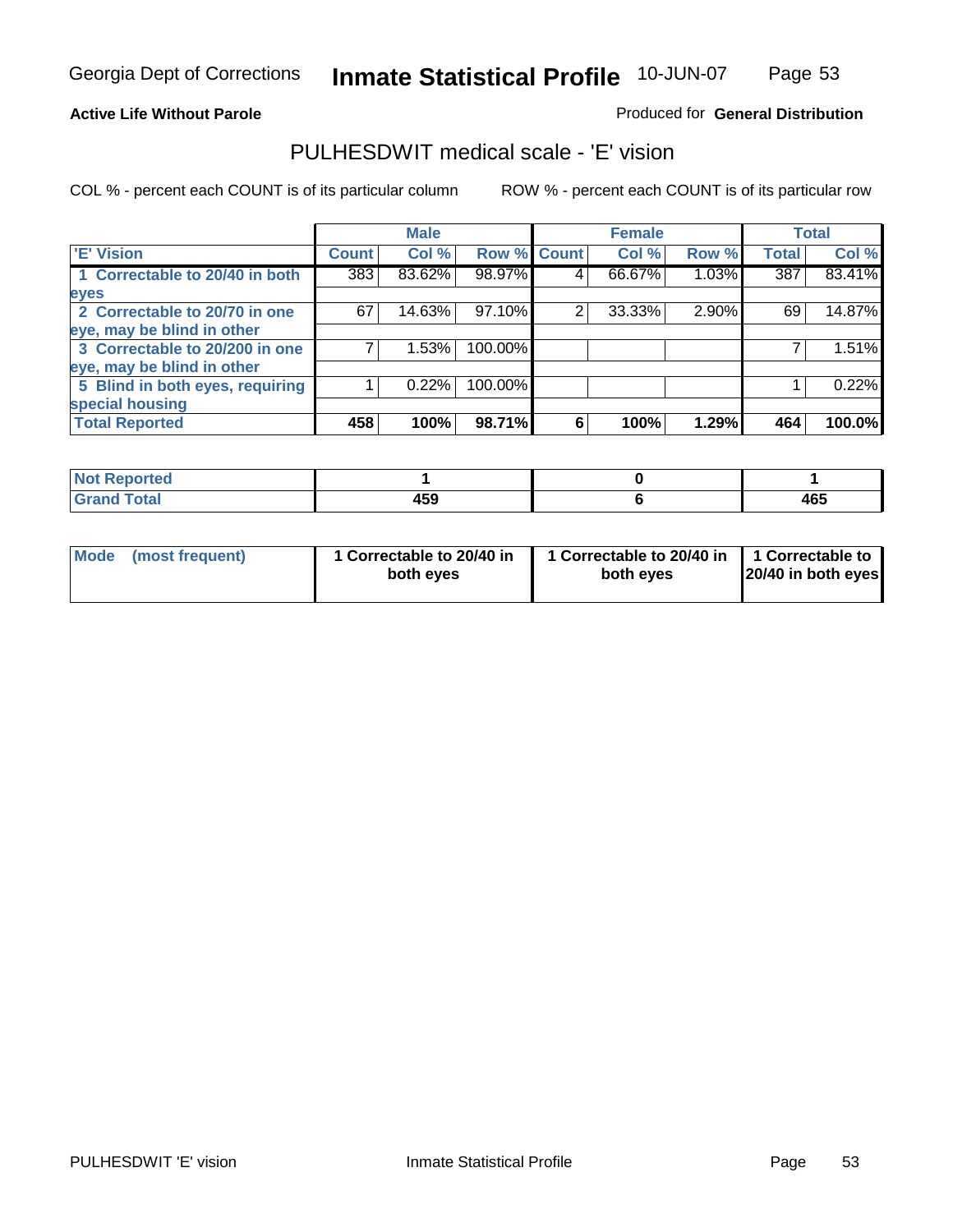### **Active Life Without Parole**

## Produced for **General Distribution**

## PULHESDWIT medical scale - 'S' pSychiatric

|                                |              | <b>Male</b> |             |   | <b>Female</b> |       |              | <b>Total</b> |
|--------------------------------|--------------|-------------|-------------|---|---------------|-------|--------------|--------------|
| 'S' pSychiatric                | <b>Count</b> | Col %       | Row % Count |   | Col %         | Row % | <b>Total</b> | Col %        |
| 1 No impairment or disorders   | 357          | 79.87%      | 99.44%      | 2 | 33.33%        | 0.56% | 359          | 79.25%       |
| 2 Stable, or in remission, or  | 73           | 16.33%      | 94.81%      | 4 | 66.67%        | 5.19% | 77           | 17.00%       |
| mild impairment or retardation |              |             |             |   |               |       |              |              |
| 3 Requires moderate inpatient  | 14           | 3.13%       | 100.00%     |   |               |       | 14           | 3.09%        |
| treatment                      |              |             |             |   |               |       |              |              |
| 4 Requires intensive inpatient | 3            | $0.67\%$    | 100.00%     |   |               |       | 3            | 0.66%        |
| treatment                      |              |             |             |   |               |       |              |              |
| <b>Total Reported</b>          | 447          | 100%        | 98.68%      | 6 | 100%          | 1.32% | 453          | 100%         |

| orted        | . .                  | . . |
|--------------|----------------------|-----|
| <b>Total</b> | $\sim$ $\sim$<br>133 | 465 |

| Mode (most frequent) | 1 No impairment or disorders 2 Stable, or in remission, 11 No impairment or |                       |           |
|----------------------|-----------------------------------------------------------------------------|-----------------------|-----------|
|                      |                                                                             | or mild impairment or | disorders |
|                      |                                                                             | retardation           |           |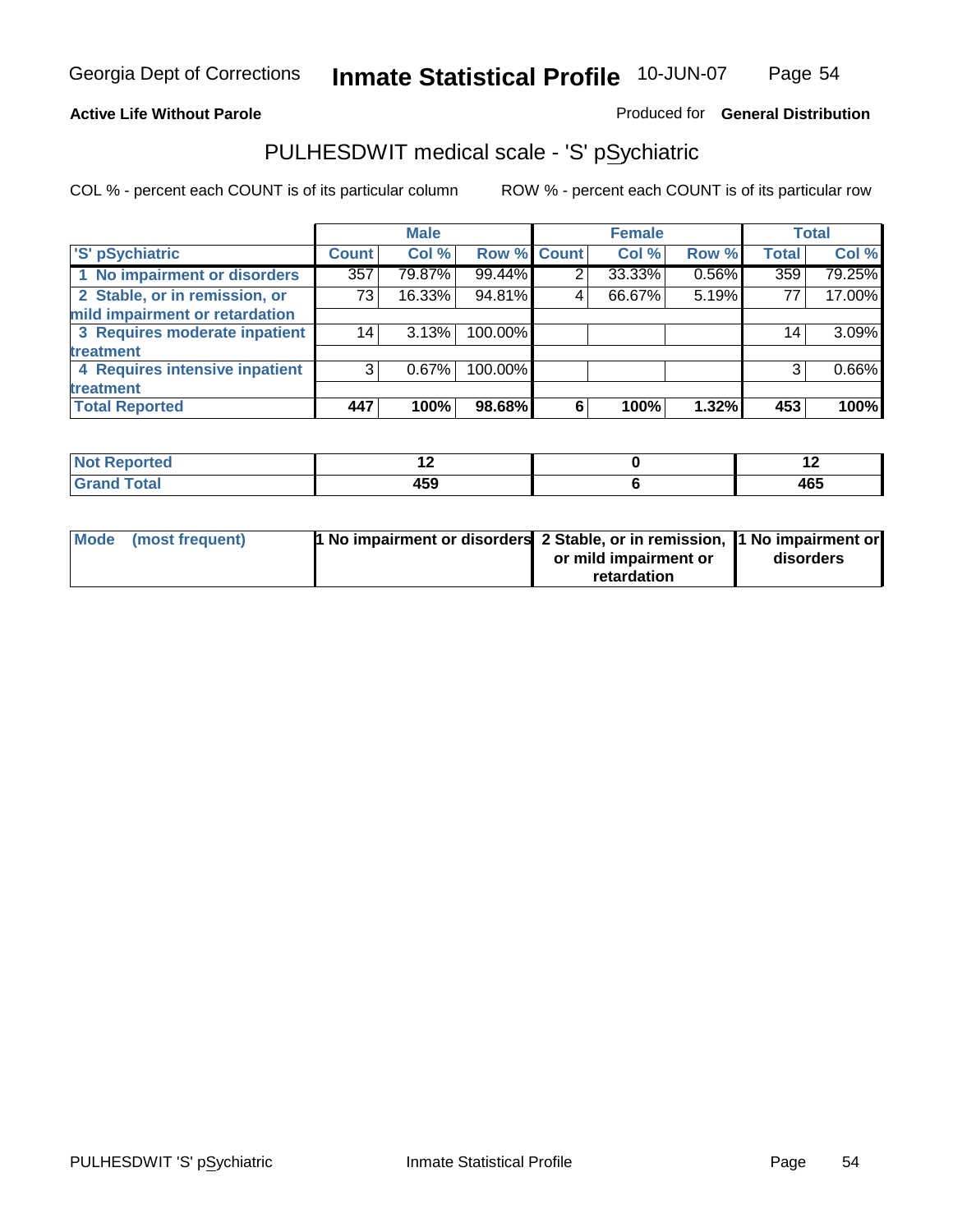Page 55

### **Active Life Without Parole**

Produced for **General Distribution**

## PULHESDWIT medical scale - 'D' dental

|                                 |              | <b>Male</b> |             |   | <b>Female</b> |          |              | <b>Total</b> |
|---------------------------------|--------------|-------------|-------------|---|---------------|----------|--------------|--------------|
| <b>D'</b> Dental                | <b>Count</b> | Col %       | Row % Count |   | Col %         | Row %    | <b>Total</b> | Col %        |
| 1 Minimal routine dental health | 212          | 47.75%      | 98.15%      |   | 66.67%        | 1.85%    | 216          | 48.00%       |
| <b>needs</b>                    |              |             |             |   |               |          |              |              |
| 2 Moderate cavities and/or      | 198          | 44.59%      | 99.00%      |   | 33.33%        | $1.00\%$ | 200          | 44.44%       |
| gum disease                     |              |             |             |   |               |          |              |              |
| 3 Extensive gum disease         | 34           | 7.66%       | 100.00%     |   |               |          | 34           | 7.56%        |
| and/or widespread decay         |              |             |             |   |               |          |              |              |
| <b>Total Reported</b>           | 444          | 100%        | 98.67%      | 6 | 100%          | 1.33%    | 450          | 100%         |

| тео    | $\overline{\phantom{a}}$ | $\cdot$ $\cdot$ |
|--------|--------------------------|-----------------|
| $\sim$ | ---<br>----<br>433       | 465             |

| Mode (most frequent) | <b>Minimal routine dental</b><br>health needs | 1 Minimal routine dental<br>health needs | 1 Minimal routine<br>dental health<br>needs |
|----------------------|-----------------------------------------------|------------------------------------------|---------------------------------------------|
|----------------------|-----------------------------------------------|------------------------------------------|---------------------------------------------|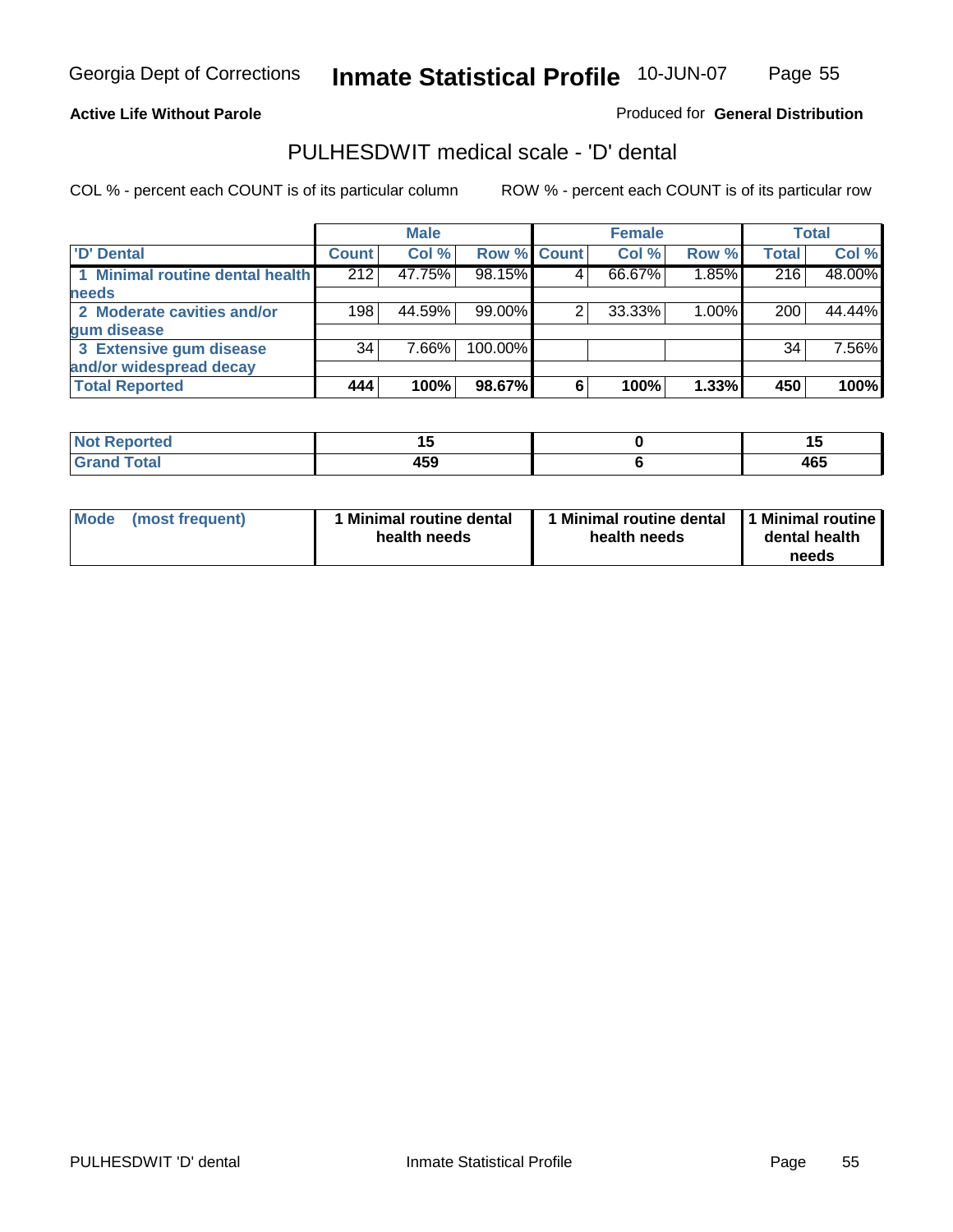**Active Life Without Parole** 

Produced for **General Distribution**

## PULHESDWIT medical scale - 'W' work ability

|                                 |              | <b>Male</b> |             |   | <b>Female</b> |       |              | <b>Total</b> |
|---------------------------------|--------------|-------------|-------------|---|---------------|-------|--------------|--------------|
| <b>W' work ability</b>          | <b>Count</b> | Col %       | Row % Count |   | Col %         | Row % | <b>Total</b> | Col %        |
| 1 Unrestricted work or activity | 364          | 79.48%      | 98.64%      | 5 | 83.33%        | 1.36% | 369          | 79.53%       |
| 2 Minor restrictions on type of | 70 I         | 15.28%      | 98.59%      |   | 16.67%        | 1.41% | 71           | 15.30%       |
| <b>work</b>                     |              |             |             |   |               |       |              |              |
| 3 Moderate restrictions on type | 161          | 3.49%       | 100.00%     |   |               |       | 16           | 3.45%        |
| of work                         |              |             |             |   |               |       |              |              |
| 4 Major restrictions on type of | 8            | 1.75%       | 100.00%     |   |               |       | 8            | 1.72%        |
| <b>work</b>                     |              |             |             |   |               |       |              |              |
| <b>Total Reported</b>           | 458          | 100%        | 98.71%      | 6 | 100%          | 1.29% | 464          | 100%         |

| <b>Reported</b><br><b>NOT</b> |                                 |     |
|-------------------------------|---------------------------------|-----|
| <b>Total</b><br>------        | $\overline{\phantom{a}}$<br>439 | 465 |

| Mode | (most frequent) | 1 Unrestricted work or<br>activity | 1 Unrestricted work or<br>activity | 1 Unrestricted<br>work or activity |
|------|-----------------|------------------------------------|------------------------------------|------------------------------------|
|      |                 |                                    |                                    |                                    |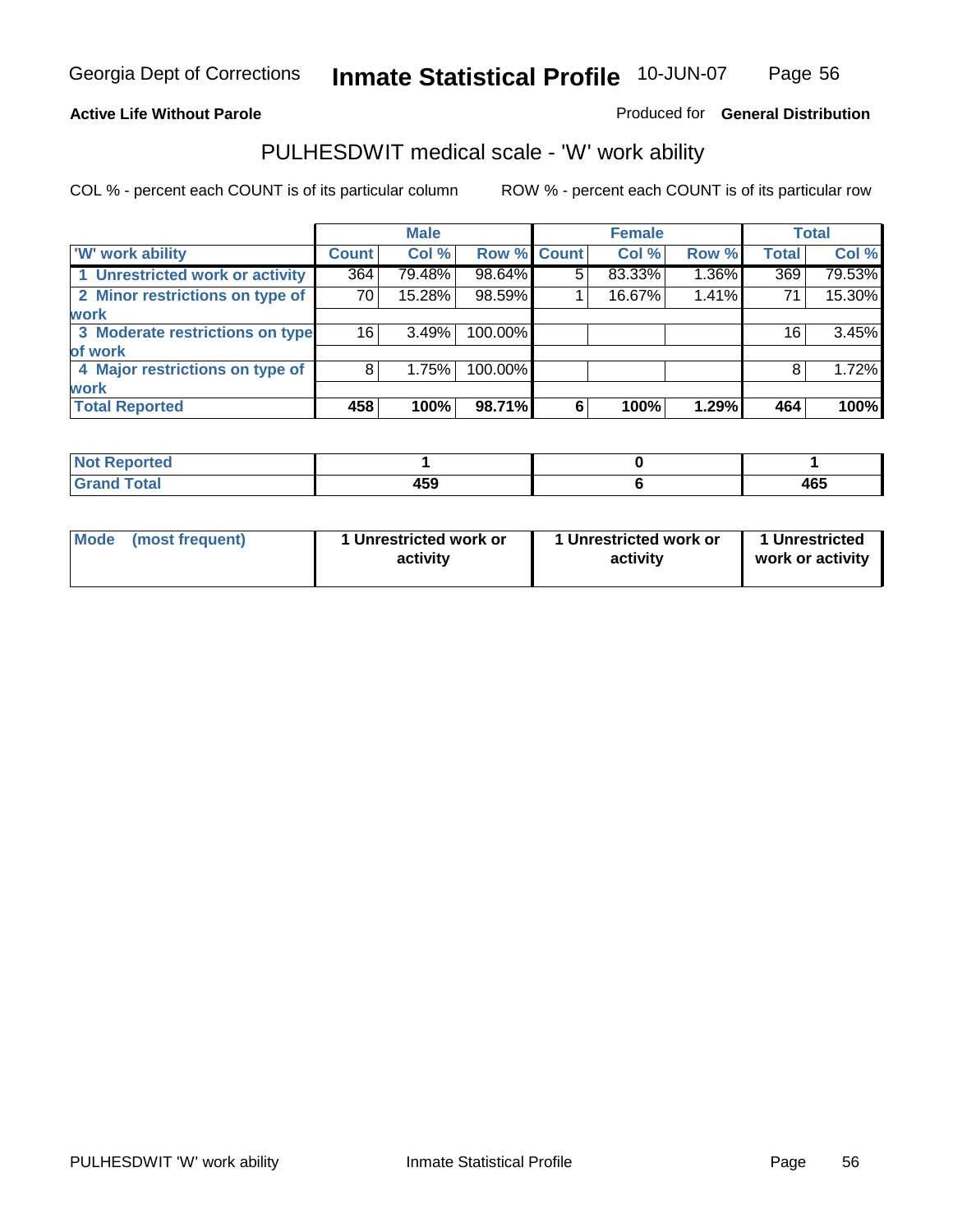Page 57

### **Active Life Without Parole**

### Produced for **General Distribution**

## PULHESDWIT medical scale - 'I' impairment

|                                 |              | <b>Male</b> |                    |   | <b>Female</b> |       |              | <b>Total</b> |
|---------------------------------|--------------|-------------|--------------------|---|---------------|-------|--------------|--------------|
| <b>T' Impairment</b>            | <b>Count</b> | Col %       | <b>Row % Count</b> |   | Col %         | Row % | <b>Total</b> | Col %        |
| 1 No impairments or             | 454          | 99.13%      | 98.70%             | 6 | 100.00%       | 1.30% | 460          | 99.14%       |
| disabilities                    |              |             |                    |   |               |       |              |              |
| 2 Wheelchair-bound but          |              | 0.22%       | 100.00%            |   |               |       |              | 0.22%        |
| otherwise OK                    |              |             |                    |   |               |       |              |              |
| 4 Needs moderate Assisted       |              | 0.22%       | 100.00%            |   |               |       |              | 0.22%        |
| Living (level II)               |              |             |                    |   |               |       |              |              |
| <b>5 Needs maximal Assisted</b> | ⌒            | 0.44%       | 100.00%            |   |               |       |              | 0.43%        |
| <b>Living (level III)</b>       |              |             |                    |   |               |       |              |              |
| <b>Total Reported</b>           | 458          | 100%        | 98.71%             | 6 | 100%          | 1.29% | 464          | 100.0%       |

| <b>Not Reported</b>     |     |     |
|-------------------------|-----|-----|
| <b>Total</b><br>' Grand | 459 | 465 |

| <b>Mode</b> | (most frequent) | 1 No impairments or<br>disabilities | 1 No impairments or<br>disabilities | 1 No impairments  <br>or disabilities |
|-------------|-----------------|-------------------------------------|-------------------------------------|---------------------------------------|
|-------------|-----------------|-------------------------------------|-------------------------------------|---------------------------------------|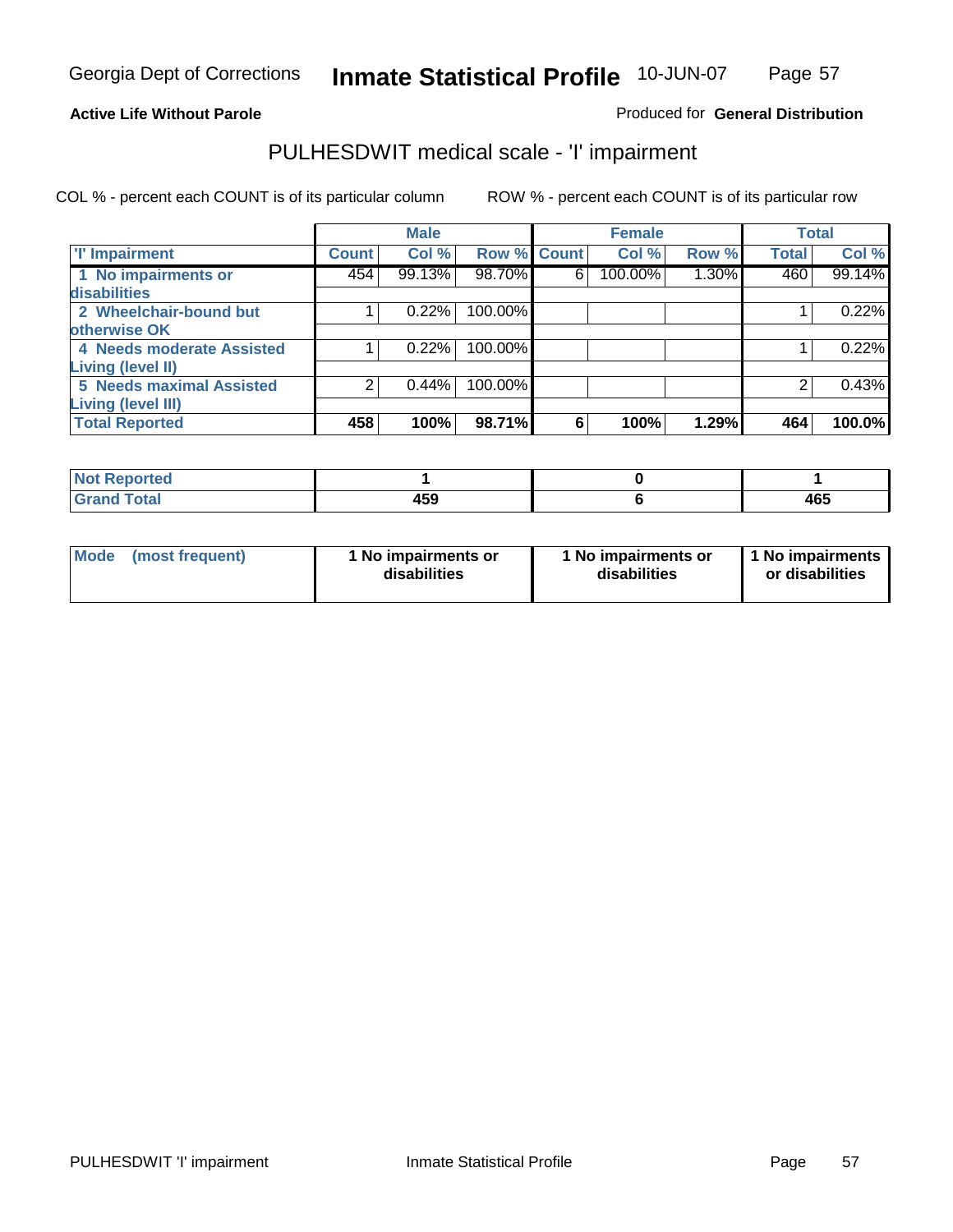### **Inmate Statistical Profile** 10-JUN-07 Page Page 58

## **Active Life Without Parole Produced fo Seneral Distribution**

## PULHESDWIT medical scale - 'T' transportability

|                              |              | <b>Male</b> |             |   | <b>Female</b> |       |              | <b>Total</b> |
|------------------------------|--------------|-------------|-------------|---|---------------|-------|--------------|--------------|
| <b>T' Transportability</b>   | <b>Count</b> | Col %       | Row % Count |   | Col %         | Row % | <b>Total</b> | Col %        |
| 1 Can be transported in any  | 456          | 99.56%      | 98.70%      | 6 | 100.00%       | 1.30% | 462          | 99.57%       |
| ordinary approved vehicle    |              |             |             |   |               |       |              |              |
| 2 Wheelchair-bound, not      |              | 0.22%       | 100.00%     |   |               |       |              | 0.22%        |
| needing special vehicle      |              |             |             |   |               |       |              |              |
| 3 Wheelchair-bound, requires |              | 0.22%       | 100.00%     |   |               |       |              | 0.22%        |
| special vehicle              |              |             |             |   |               |       |              |              |
| <b>Total Reported</b>        | 458          | 100%        | 98.71%      | 6 | 100%          | 1.29% | 464          | 100.0%       |

| <b>Not</b><br><b>Reported</b> |              |            |
|-------------------------------|--------------|------------|
| <b>Total</b>                  | 1 E A<br>433 | ARF<br>40. |

| Mode (most frequent) | 1 Can be transported in any 1 Can be transported in any | ordinary approved vehicle   ordinary approved vehicle   transported in any | 1 Can be<br>  ordinary approved  <br>vehicle |
|----------------------|---------------------------------------------------------|----------------------------------------------------------------------------|----------------------------------------------|
|----------------------|---------------------------------------------------------|----------------------------------------------------------------------------|----------------------------------------------|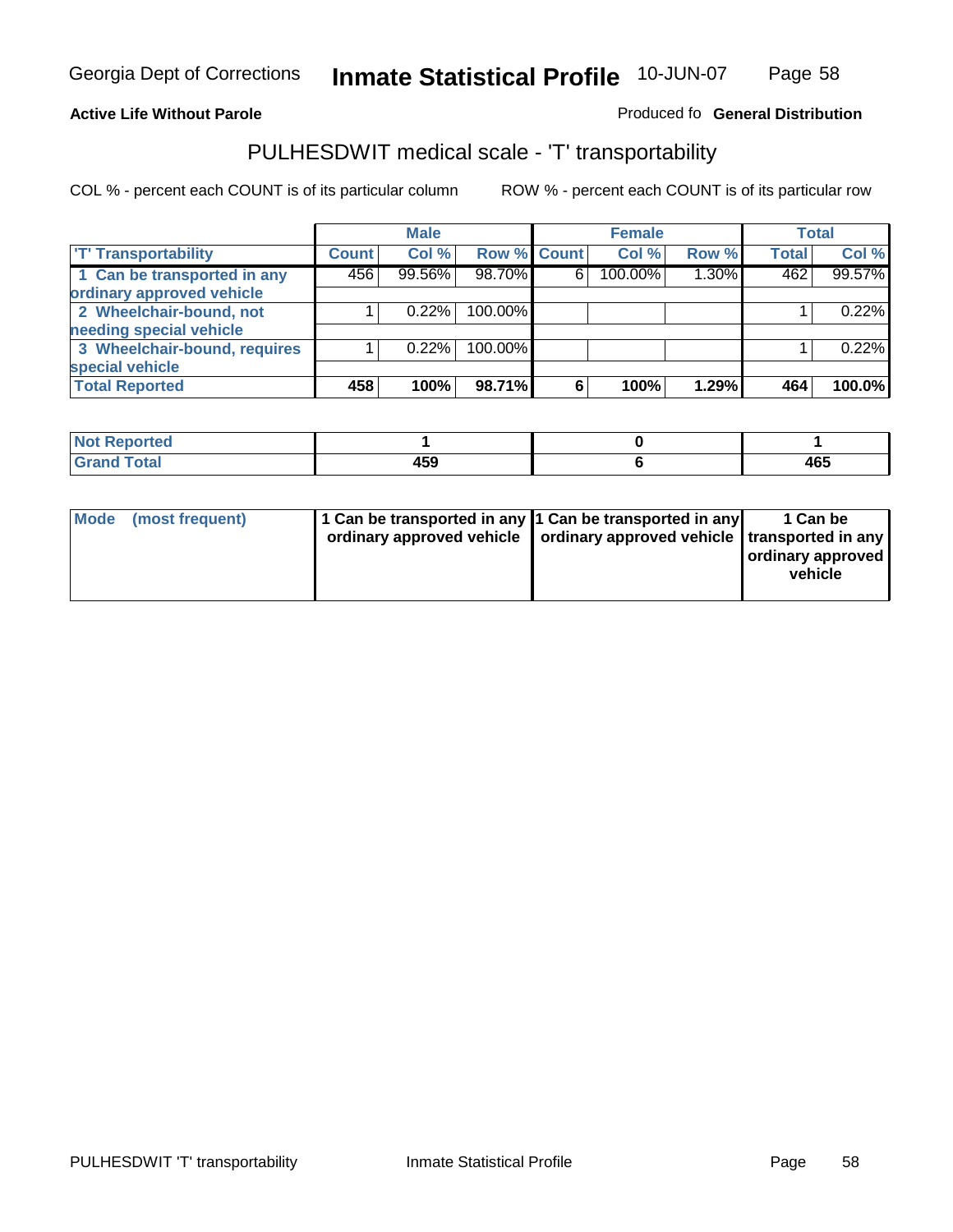### **Active Life Without Parole**

### Produced for **General Distribution**

## Criminality in family, self-reported

|                              |              | <b>Male</b> |        |              | <b>Female</b> |          |       | Total  |
|------------------------------|--------------|-------------|--------|--------------|---------------|----------|-------|--------|
| <b>Criminality In Family</b> | <b>Count</b> | Col %       | Row %  | <b>Count</b> | Col %         | Row %    | Total | Col %  |
| Yes, criminality in family   | 139          | $30.48\%$   | 97.89% | 3            | 50.00%        | $2.11\%$ | 142   | 30.74% |
| No criminality in family     | 317          | 69.52%      | 99.06% | 3            | 50.00%        | $0.94\%$ | 320   | 69.26% |
| <b>Total Reported</b>        | 456          | 100%        | 98.70% | 6            | 100%          | $1.30\%$ | 462   | 100%   |

| ported<br><b>NOT</b><br><b>IJCI</b> |     |     |
|-------------------------------------|-----|-----|
| $\sim$<br>Grar<br>--                | 459 | 465 |

|  | Mode (most frequent) | No criminality in family | Yes, criminality in family | No criminality in<br>family |
|--|----------------------|--------------------------|----------------------------|-----------------------------|
|--|----------------------|--------------------------|----------------------------|-----------------------------|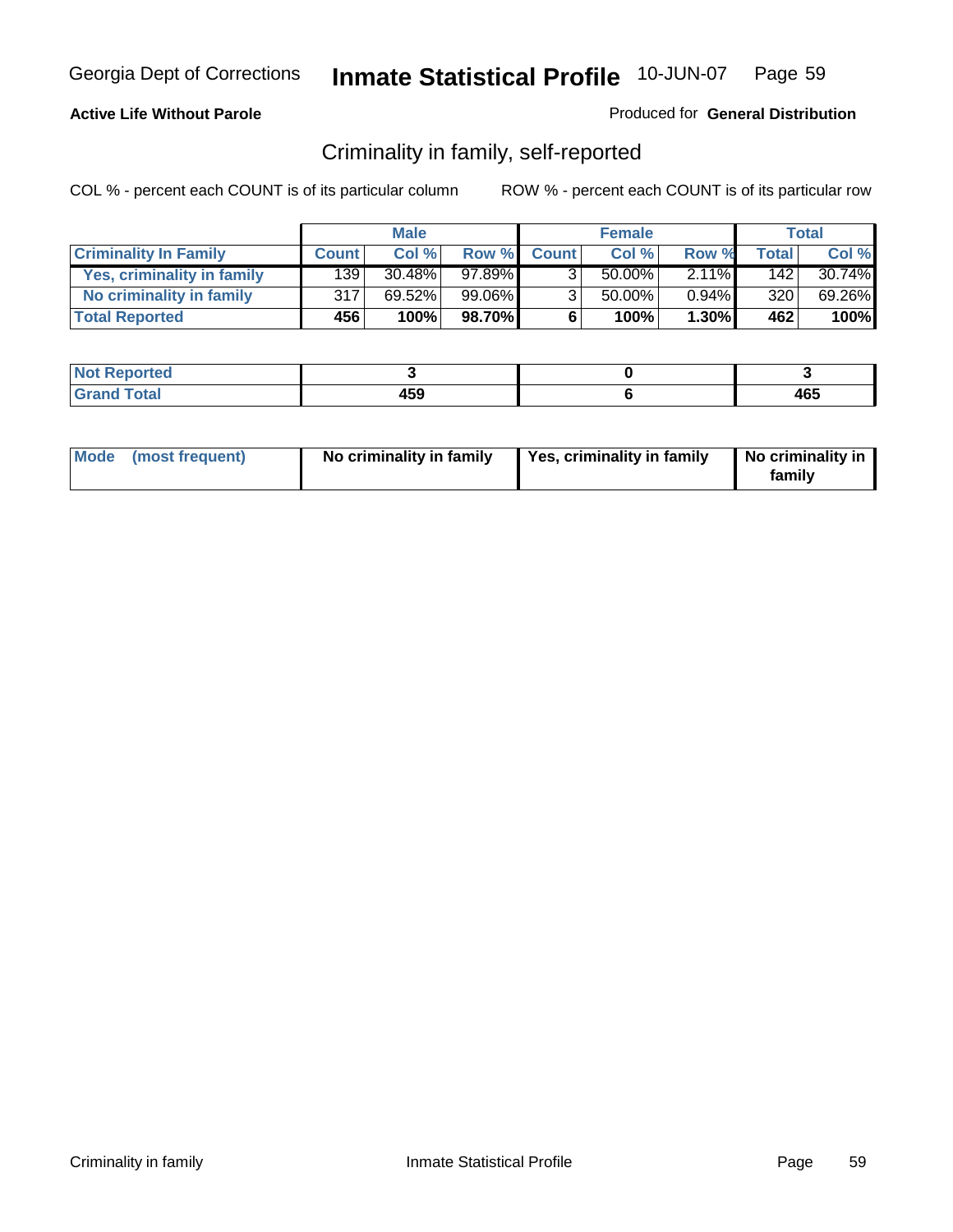### **Active Life Without Parole**

### Produced for **General Distribution**

## Alcoholism in family, self-reported

|                             |              | <b>Male</b> |         |              | <b>Female</b> |          |       | Total     |
|-----------------------------|--------------|-------------|---------|--------------|---------------|----------|-------|-----------|
| <b>Alcoholism In Family</b> | <b>Count</b> | Col %       | Row %   | <b>Count</b> | Col %         | Row %    | Total | Col %     |
| Yes, alcoholism in family   | 93           | 20.39%      | 98.94%  |              | 16.67%        | 1.06%∎   | 94    | $20.35\%$ |
| No alcoholism in family     | 363          | 79.61%      | 98.64%  |              | 83.33%        | $1.36\%$ | 368   | 79.65%    |
| <b>Total Reported</b>       | 456          | 100%        | 98.70%I | 6            | 100%          | $1.30\%$ | 462   | 100%      |

| oorted<br><b>NOT</b><br><b>IVGI</b> |     |     |
|-------------------------------------|-----|-----|
| $\sim$<br>Gran<br>$\sim$            | 459 | 465 |

|  | Mode (most frequent) | No alcoholism in family | No alcoholism in family | No alcoholism in<br>family |
|--|----------------------|-------------------------|-------------------------|----------------------------|
|--|----------------------|-------------------------|-------------------------|----------------------------|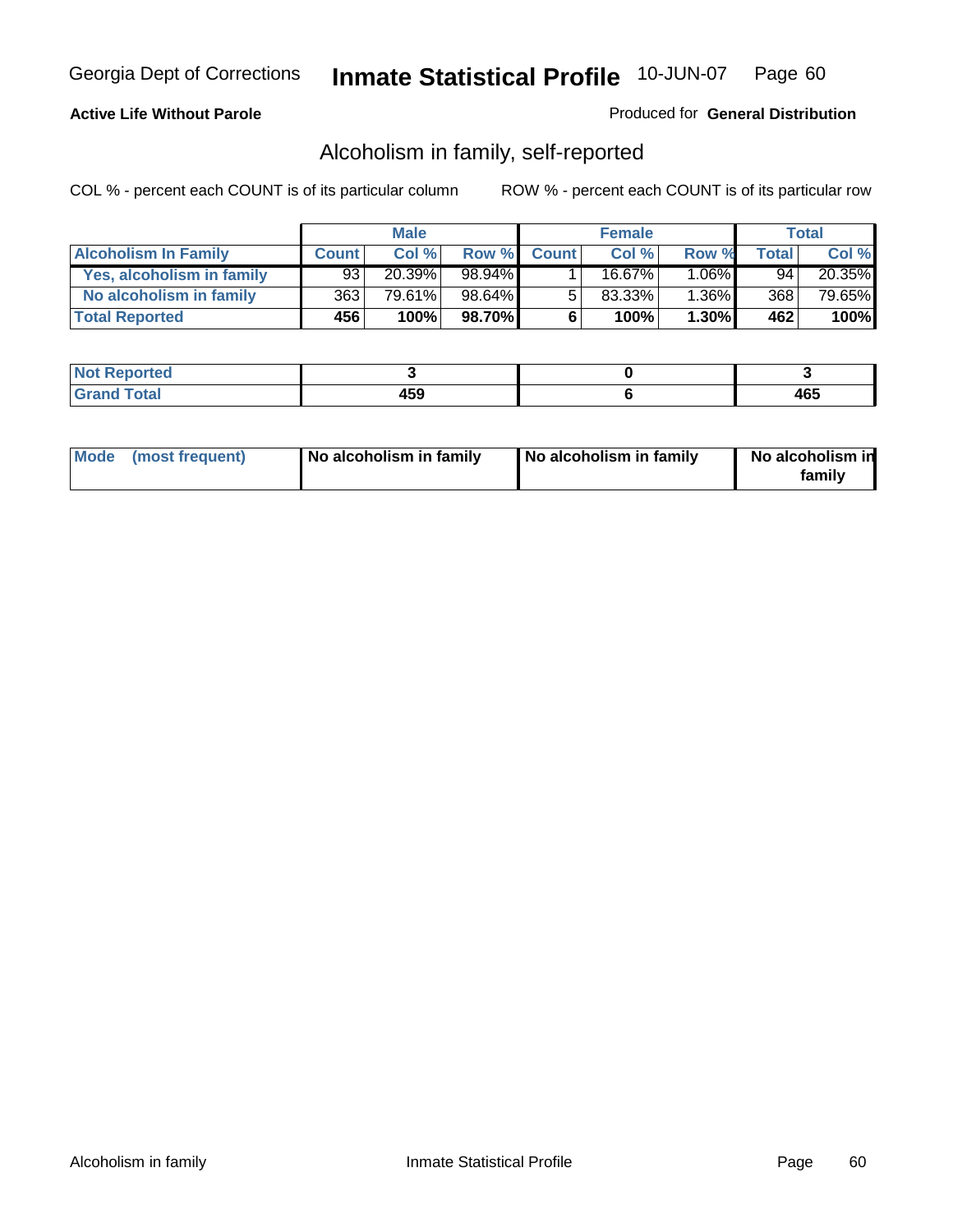### **Active Life Without Parole**

Produced for **General Distribution**

## Drug abuse in family, self-reported

|                           |              | <b>Male</b> |        |              | <b>Female</b> |          |              | Total     |
|---------------------------|--------------|-------------|--------|--------------|---------------|----------|--------------|-----------|
| Drug Abuse In Family      | <b>Count</b> | Col %       | Row %  | <b>Count</b> | Col %         | Row %    | <b>Total</b> | Col %     |
| Yes, drug abuse in family | 55           | 12.06%      | 96.49% |              | $33.33\%$     | $3.51\%$ | 57           | $12.34\%$ |
| No drug abuse in family   | 401          | 87.94%      | 99.01% | 4            | 66.67%        | $0.99\%$ | 405'         | 87.66%    |
| <b>Total Reported</b>     | 456          | 100%        | 98.70% | 6            | 100%          | $1.30\%$ | 462          | 100%      |

| oorted<br><b>NOT</b><br><b>IJCI</b> |              |            |
|-------------------------------------|--------------|------------|
| <b>c</b> otal<br>Gran<br>$\sim$     | 4 E O<br>433 | ARF<br>40. |

|  | Mode (most frequent) | No drug abuse in family | No drug abuse in family | No drug abuse in<br>family |
|--|----------------------|-------------------------|-------------------------|----------------------------|
|--|----------------------|-------------------------|-------------------------|----------------------------|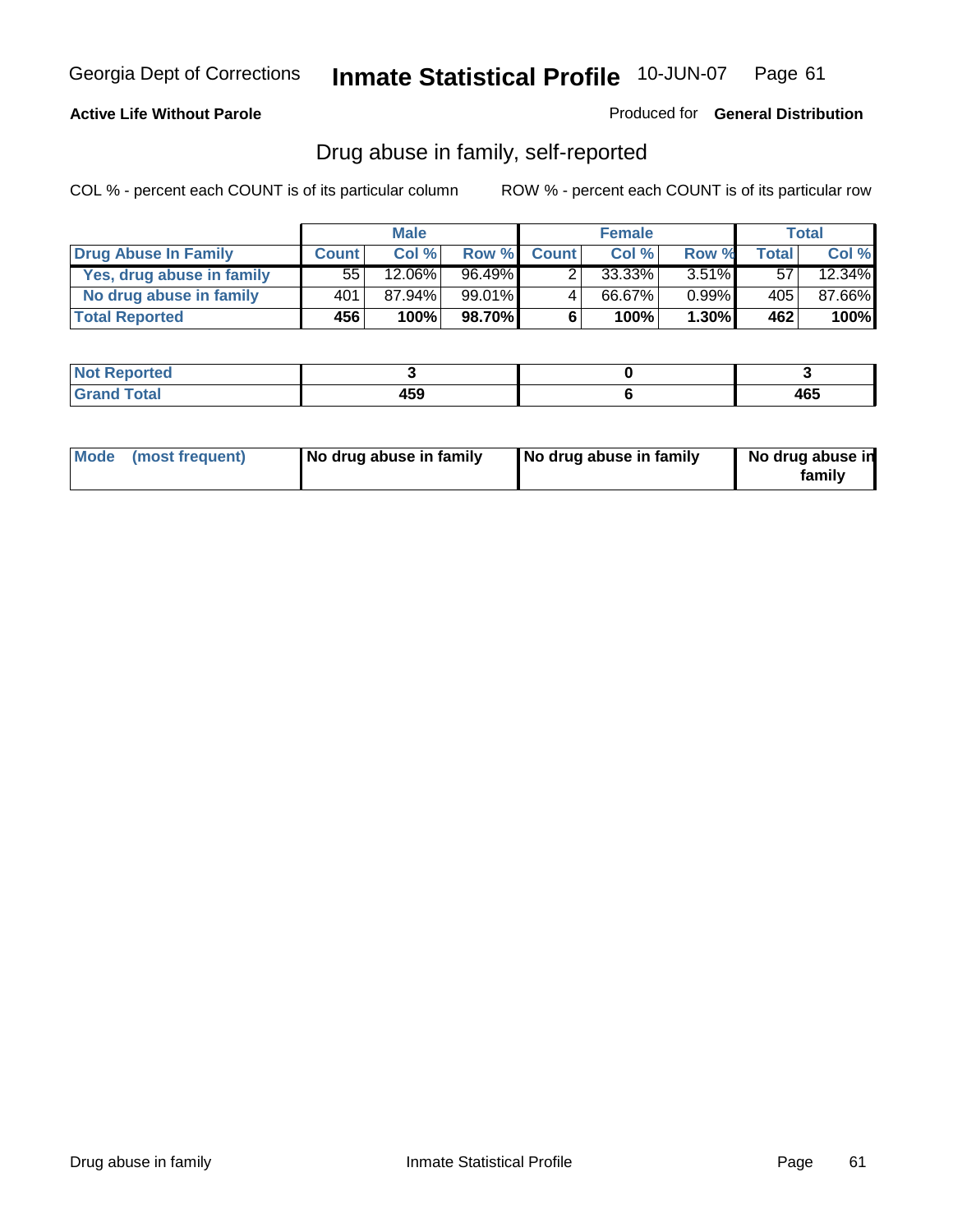### **Active Life Without Parole**

### Produced for **General Distribution**

## Subjected to frequent beatings, self-reported

|                            |              | <b>Male</b> |           |              | <b>Female</b> |       |       | <b>Total</b> |
|----------------------------|--------------|-------------|-----------|--------------|---------------|-------|-------|--------------|
| <b>Frequent beatings</b>   | <b>Count</b> | Col%        | Row %     | <b>Count</b> | Col%          | Row % | Total | Col %        |
| Yes, subjected to frequent | 28           | 6.14%       | $96.55\%$ |              | $16.67\%$     | 3.45% | 29    | 6.28%        |
| beatings                   |              |             |           |              |               |       |       |              |
| Not subjected to frequent  | 428          | 93.86%      | 98.85%    | 5            | 83.33%        | 1.15% | 433   | 93.72%       |
| beatings                   |              |             |           |              |               |       |       |              |
| <b>Total Reported</b>      | 456          | 100%        | 98.70%    | 6            | 100%          | 1.30% | 462   | 100%         |

| : Reported<br>NOT<br>. |              |     |
|------------------------|--------------|-----|
| Total<br>υιαι          | 1 F A<br>-33 | 465 |

| Mode<br>(most frequent) | beatings | Not subjected to frequent | Not subjected to frequent<br>beatings | Not subjected to<br><b>frequent beatings</b> |
|-------------------------|----------|---------------------------|---------------------------------------|----------------------------------------------|
|                         |          |                           |                                       |                                              |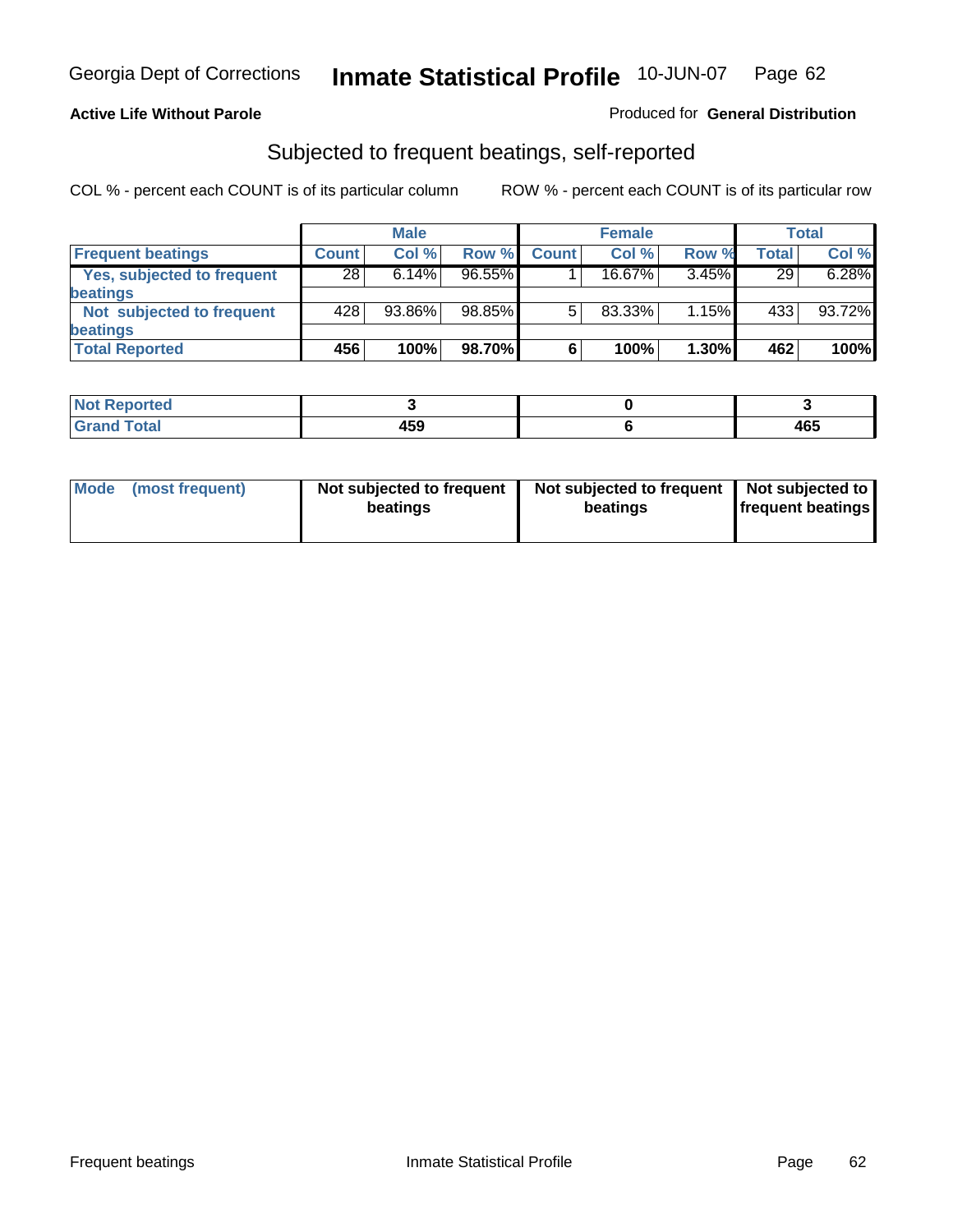### **Active Life Without Parole**

### Produced for **General Distribution**

## Father absent during inmate's childhood

|                           | <b>Male</b>  |        | <b>Female</b> |              |        | Total    |       |        |
|---------------------------|--------------|--------|---------------|--------------|--------|----------|-------|--------|
| <b>Father Absent</b>      | <b>Count</b> | Col%   | Row %         | <b>Count</b> | Col %  | Row %    | Total | Col %  |
| Yes, father was absent    | 227          | 49.78% | $99.13\%$     |              | 33.33% | $0.87\%$ | 229   | 49.57% |
| No, father was not absent | 229          | 50.22% | 98.28%        | 4            | 66.67% | $1.72\%$ | 233   | 50.43% |
| <b>Total Reported</b>     | 456          | 100%   | 98.70%I       | 6            | 100%   | $1.30\%$ | 462   | 100%   |

| <b>Not Reported</b>   |             |     |
|-----------------------|-------------|-----|
| <b>Total</b><br>Grano | 459<br>$ -$ | 465 |

| Mode (most frequent) |  | 「No, father was not absent ┃No, father was not absent ┃No, father was not | absent |
|----------------------|--|---------------------------------------------------------------------------|--------|
|----------------------|--|---------------------------------------------------------------------------|--------|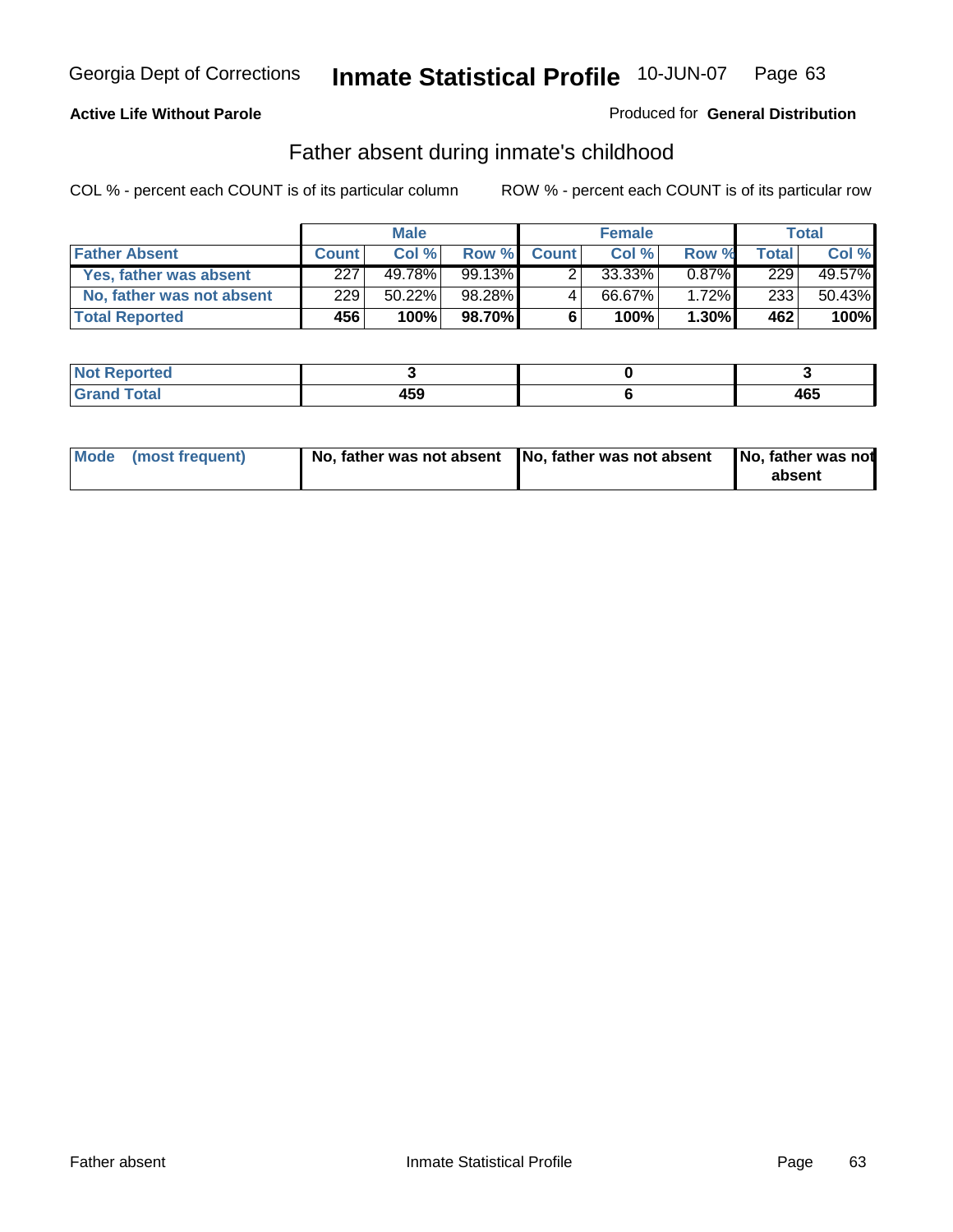### **Active Life Without Parole**

### Produced for **General Distribution**

# Mother absent during inmate's childhood

|                           |              | <b>Male</b> |        |              | <b>Female</b> |          |              | Total  |
|---------------------------|--------------|-------------|--------|--------------|---------------|----------|--------------|--------|
| <b>Mother Absent</b>      | <b>Count</b> | Col %       | Row %  | <b>Count</b> | Col %         | Row %    | <b>Total</b> | Col %  |
| Yes, mother was absent    | 64           | $14.04\%$   | 98.46% |              | 16.67%        | $1.54\%$ | 65           | 14.07% |
| No, mother was not absent | 392          | 85.96%      | 98.74% | 5            | $83.33\%$     | 1.26%    | 397          | 85.93% |
| <b>Total Reported</b>     | 456          | 100%        | 98.70% | 6            | 100%          | $1.30\%$ | 462          | 100%   |

| <b>Reported</b><br><b>NOT</b> |     |     |
|-------------------------------|-----|-----|
| <b>Total</b>                  | 459 | 465 |

| Mode (most frequent) | No, mother was not absent $\vert$ No, mother was not absent $\vert$ No, mother was | not absent |
|----------------------|------------------------------------------------------------------------------------|------------|
|                      |                                                                                    |            |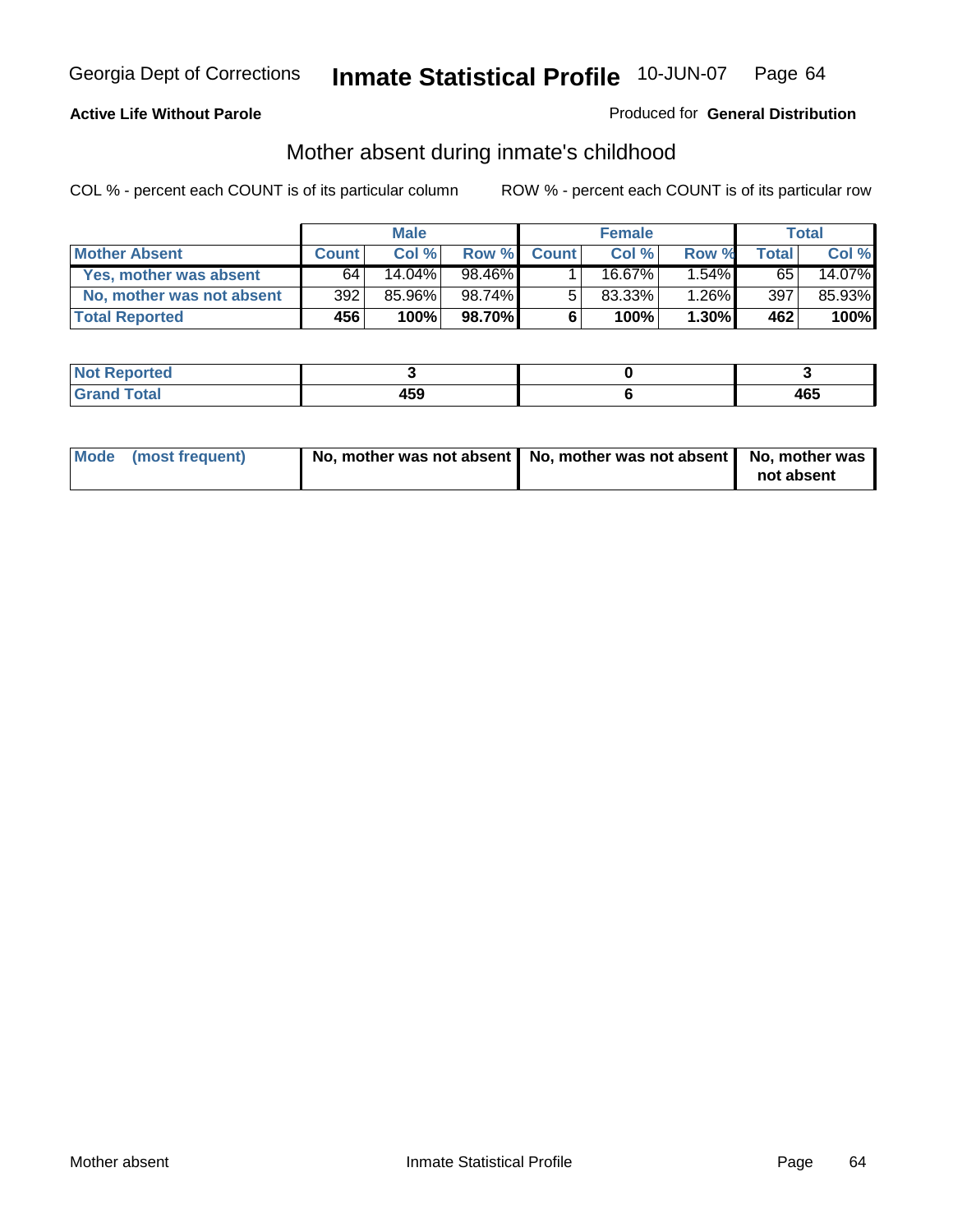**Active Life Without Parole** 

### Produced for **General Distribution**

# Number of prior Georgia incarcerations

|                                       |                 | <b>Male</b> |                    |   | <b>Female</b> |       |       | <b>Total</b> |
|---------------------------------------|-----------------|-------------|--------------------|---|---------------|-------|-------|--------------|
| <b>Num of Prior GA Incarcerations</b> | <b>Count</b>    | Col %       | <b>Row % Count</b> |   | Col %         | Row % | Total | Col %        |
|                                       | 219             | 47.71%      | 97.33%             | 6 | 100.00%       | 2.67% | 225   | 48.39%       |
|                                       | 93              | 20.26%      | 100.00%            |   |               |       | 93    | 20.00%       |
|                                       | 54              | 11.76%      | 100.00%            |   |               |       | 54    | 11.61%       |
|                                       | 46              | 10.02%      | 100.00%            |   |               |       | 46    | 9.89%        |
|                                       | 25              | 5.45%       | 100.00%            |   |               |       | 25    | 5.38%        |
|                                       | 12              | 2.61%       | 100.00%            |   |               |       | 12    | 2.58%        |
| <b>More Than 5</b>                    | 10 <sup>1</sup> | 2.18%       | 100.00%            |   |               |       | 10    | 2.15%        |
| <b>Total Reported</b>                 | 459             | 100%        | 98.71%             | 6 | 100%          | 1.29% | 465   | 100%         |

| ا د د ک<br>≺eported⊦<br><b>NOT</b> |    |                        |
|------------------------------------|----|------------------------|
| <b>otal</b><br>$\sim$ .            | -- | $\overline{10}$<br>40J |

| Mean (average)       | 1.24 | 1.22 |
|----------------------|------|------|
| Median (middle)      |      |      |
| Mode (most frequent) |      |      |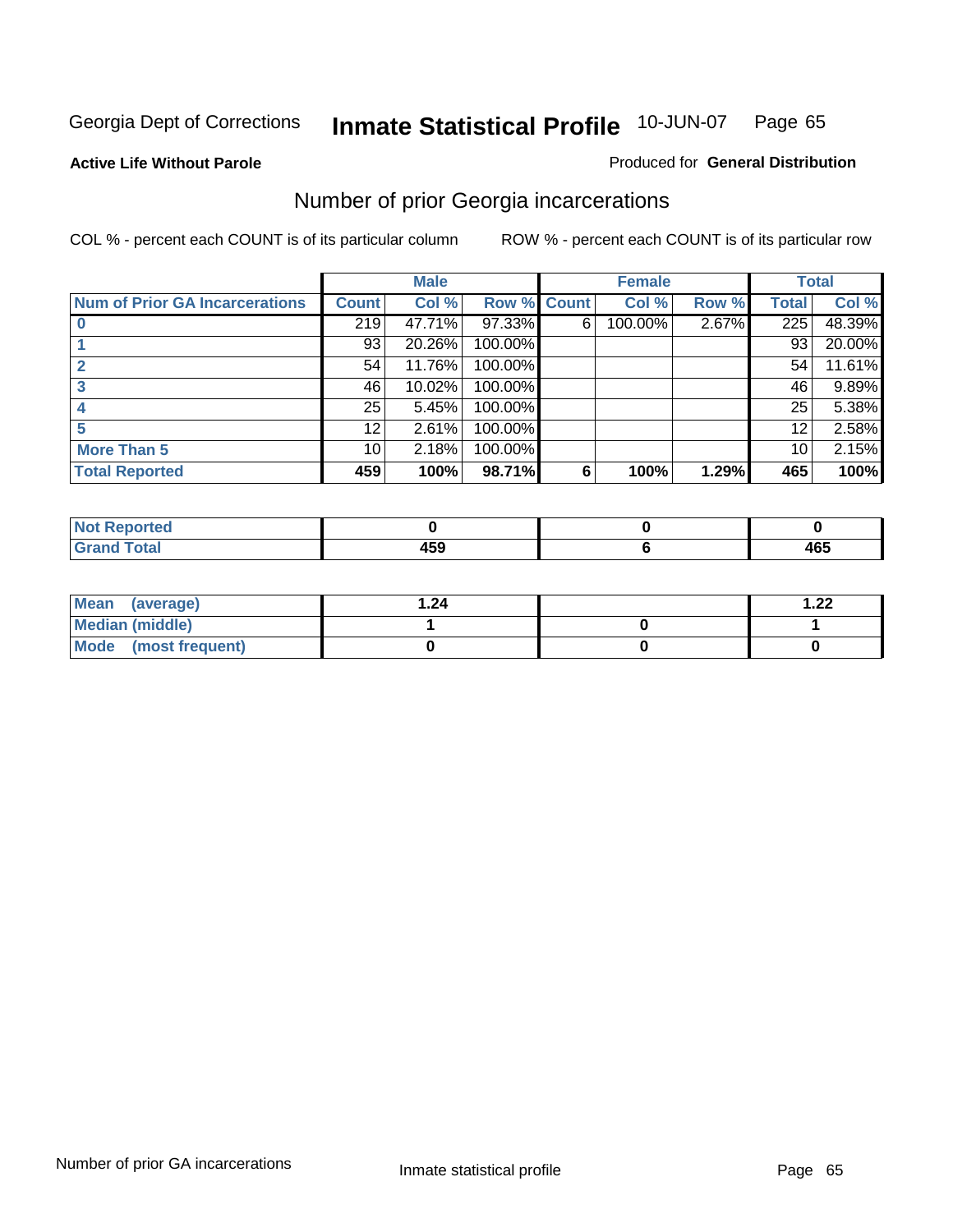**Active Life Without Parole** 

Produced for **General Distribution**

## Prison sentence in years

COL % - percent each COUNT is of its particular column ROW % - percent each COUNT is of its particular row

|                                 | <b>Male</b> |            |                    | <b>Female</b> | Total   |             |         |
|---------------------------------|-------------|------------|--------------------|---------------|---------|-------------|---------|
| <b>Prison Sentence In Years</b> | Count l     | Col %      | <b>Row % Count</b> | Col %         | Row %   | $\tau$ otal | Col %   |
| Life Without Parole             | 459'        | $100.00\%$ | 98.71%             | $100.00\%$    | $.29\%$ | 465         | 100.00% |
| <b>Total Reported</b>           | 459         | 100%       | 98.71%             | 100%          | 1.29%   | 465         | 100%    |

| keported                     |                  |                   |
|------------------------------|------------------|-------------------|
| <b>Total</b><br>$\sim$ ı and | ---<br>cc<br>103 | <b>AGF</b><br>4υ. |

### **Determinate (numeric) sentences only**

| <b>Mean</b> | (average) |  |  |
|-------------|-----------|--|--|

**All sentences (including determinate), with life, life without parole, and death sentences figured at 45 years**

| Me:<br>апет<br>.<br>᠇<br>$\sim$ | -- | т.<br>$\sim$ |
|---------------------------------|----|--------------|
|---------------------------------|----|--------------|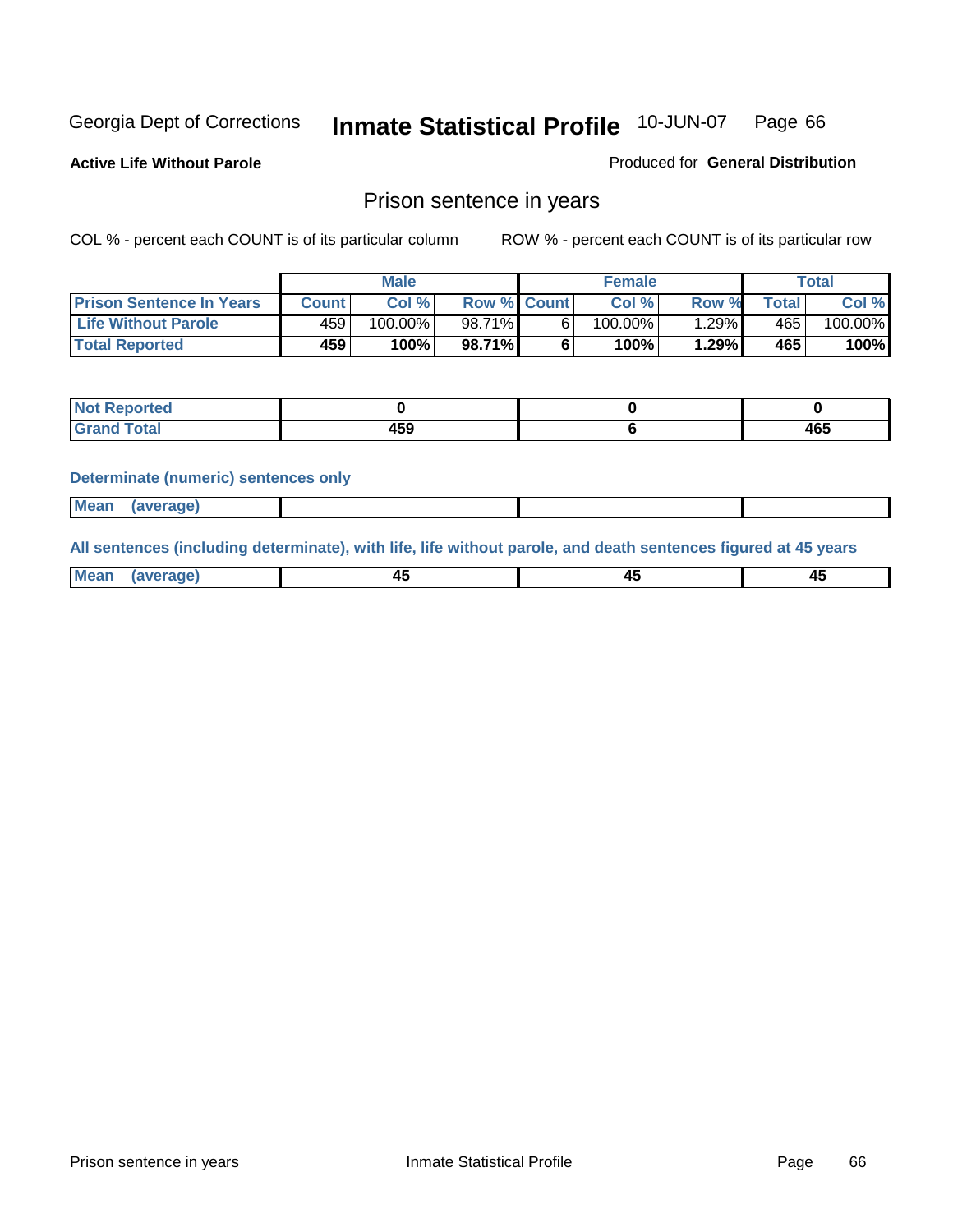### **Active Life Without Parole**

### Produced for **General Distribution**

# Primary offense, broken out into felonies vs misdemeanors

|                                  | <b>Male</b>  |         |                    | <b>Female</b> |            |       | Total  |            |
|----------------------------------|--------------|---------|--------------------|---------------|------------|-------|--------|------------|
| <b>Felonies and Misdemeanors</b> | <b>Count</b> | Col%    | <b>Row % Count</b> |               | Col%       | Row % | Total. | Col %      |
| <b>Felonies</b>                  | 459          | 100.00% | 98.71%             | 61            | $100.00\%$ | .29%  | 465'   | $100.00\%$ |
| <b>Total Reported</b>            | 459          | 100%    | 98.71%I            |               | 100%       | .29%  | 465    | 100%       |

| <b>Not</b><br>$\lceil \cdot \rceil$ nted<br>$\sim$          |                 |              |     |
|-------------------------------------------------------------|-----------------|--------------|-----|
| $\mathcal{L}$ at all<br>Grar<br>$\mathbf{v}$ . $\mathbf{u}$ | $\cdots$<br>7JJ | 1 F A<br>199 | 465 |

| M<br>$\cdots$<br>пю.<br>. | nies<br>. | . |
|---------------------------|-----------|---|
|---------------------------|-----------|---|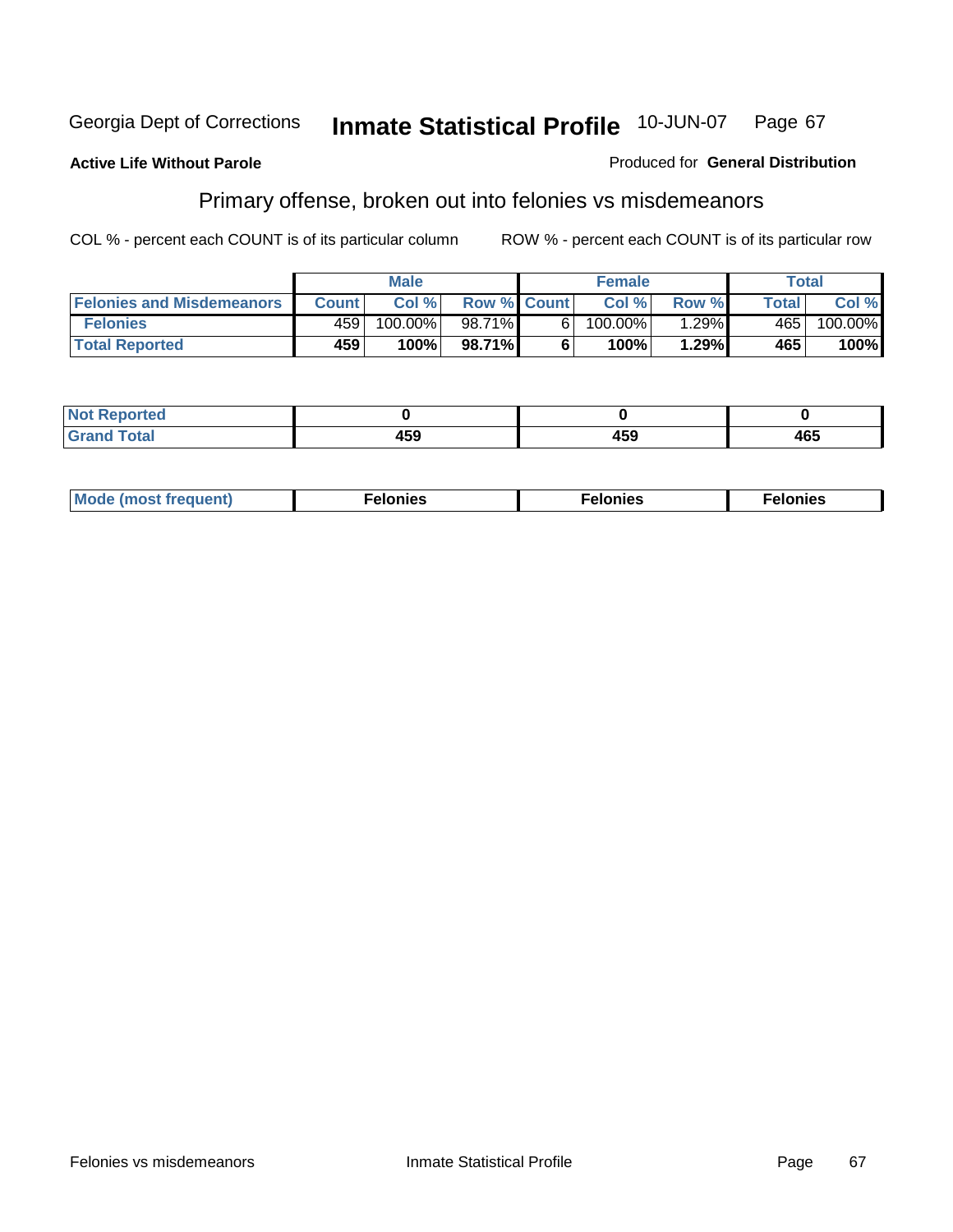### **Active Life Without Parole**

### Produced for **General Distribution**

## Primary offense, broken out into six broad crime categories

|                         | <b>Male</b>  |        |                    | <b>Female</b> |         |       | <b>Total</b> |         |
|-------------------------|--------------|--------|--------------------|---------------|---------|-------|--------------|---------|
| <b>Crime Categories</b> | <b>Count</b> | Col %  | <b>Row % Count</b> |               | Col %   | Row % | <b>Total</b> | Col %   |
| <b>Violent</b>          | 383          | 83.44% | 98.46%             | 6             | 100.00% | 1.54% | 389          | 83.66%  |
| <b>Sex Crime</b>        | 63           | 13.73% | 100.00%            |               | .00%    |       | 63           | 13.55%  |
| 3<br><b>Property</b>    | 2            | .44%   | 100.00%            |               | .00%    |       |              | $.43\%$ |
| <b>Drug</b><br>4        | 10           | 2.18%  | 100.00%            |               | .00%    |       | 10           | 2.15%   |
| <b>Other</b><br>6       |              | .22%   | 100.00%            |               | .00%    |       |              | .22%    |
| <b>Total Reported</b>   | 459          | 100%   | 98.71%             | 6             | 100%    | 1.29% | 465          | 100%    |

| <b>Not Reported</b>   |     |     |
|-----------------------|-----|-----|
| <b>Total</b><br>Granc | 459 | 465 |

| Mo | <u>_</u> | winlor" | ılen' |
|----|----------|---------|-------|
|    |          |         |       |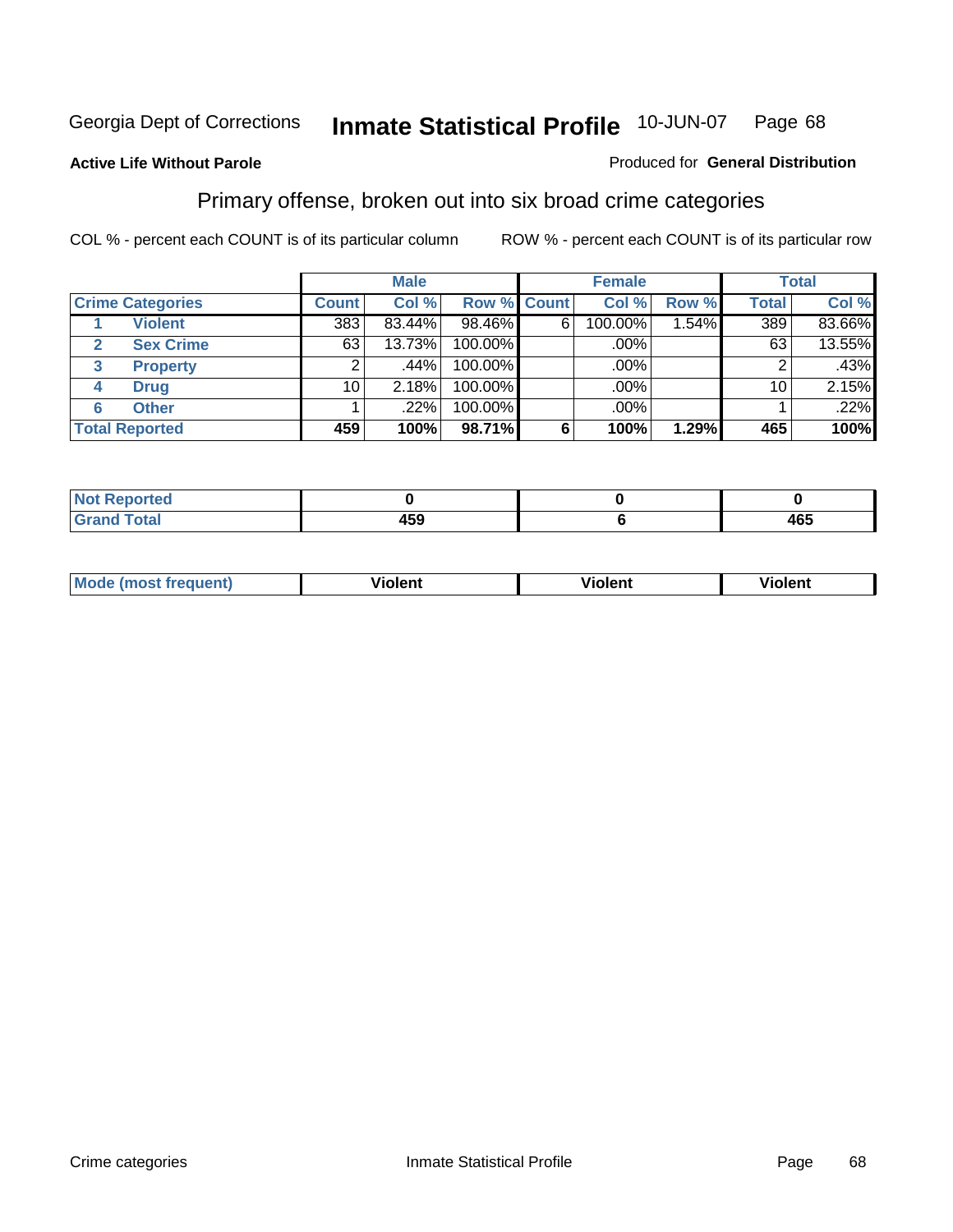### **Active Life Without Parole**

### Produced for **General Distribution**

# Primary offense, detailed offense code

|      |                                 |                | <b>Male</b> |             |   | <b>Female</b> |       |              | <b>Total</b> |
|------|---------------------------------|----------------|-------------|-------------|---|---------------|-------|--------------|--------------|
|      | <b>Primary Offense</b>          | <b>Count</b>   | Col %       | Row % Count |   | Col %         | Row % | <b>Total</b> | Col %        |
| 1101 | <b>Murder</b>                   | 269            | 58.61%      | 97.82%      | 6 | 100.00%       | 2.18% | 275          | 59.14%       |
| 1311 | <b>Kidnapping</b>               | 51             | 11.11%      | 100.00%     |   |               |       | 51           | 10.97%       |
| 1601 | <b>Burglary</b>                 | 2              | .44%        | 100.00%     |   |               |       | 2            | .43%         |
| 1902 | <b>Armed Robbery</b>            | 62             | 13.51%      | 100.00%     |   |               |       | 62           | 13.33%       |
| 1911 | <b>Hijacking Motor Vehicle</b>  |                | .22%        | 100.00%     |   |               |       |              | .22%         |
| 2001 | Rape                            | 47             | 10.24%      | 100.00%     |   |               |       | 47           | 10.11%       |
| 2003 | <b>Aggrav Sodomy</b>            | 2              | .44%        | 100.00%     |   |               |       | 2            | .43%         |
| 2009 | <b>Aggrav Sexual Battery</b>    | 3              | .65%        | 100.00%     |   |               |       | 3            | .65%         |
| 2019 | <b>Child Molestation</b>        | $\overline{2}$ | .44%        | 100.00%     |   |               |       | 2            | .43%         |
| 2021 | <b>Aggrav Child Molestation</b> | 9              | 1.96%       | 100.00%     |   |               |       | 9            | 1.94%        |
| 2912 | <b>Poss Of Certain</b>          |                | .22%        | 100.00%     |   |               |       |              | .22%         |
|      | <b>Weapons</b>                  |                |             |             |   |               |       |              |              |
| 4012 | <b>Viol Ga Cntrl Sbst Act</b>   |                | .22%        | 100.00%     |   |               |       |              | .22%         |
| 4018 | <b>S/D Cont Sub School</b>      | 1              | .22%        | 100.00%     |   |               |       |              | .22%         |
| 4021 | <b>S/D Cocaine</b>              | 3              | .65%        | 100.00%     |   |               |       | 3            | .65%         |
| 4022 | <b>Poss Of Cocaine</b>          | 4              | .87%        | 100.00%     |   |               |       | 4            | .86%         |
| 4134 | <b>Att/Consprcy Commt</b>       | 1              | .22%        | 100.00%     |   |               |       | 1            | .22%         |
|      | C/S/Of                          |                |             |             |   |               |       |              |              |
|      | <b>Total Rported</b>            | 459            | 100%        | 98.71%      | 6 | 100%          | 1.29% | 465          | 100%         |

| Reported     |      |       |
|--------------|------|-------|
| <b>Fotal</b> | . רמ | 1 e E |
| $\sim$       | 439  | 40J   |

| Mode (most frequent) | 1101 Murder | 1101 Murder | 1101 Murder |
|----------------------|-------------|-------------|-------------|
|----------------------|-------------|-------------|-------------|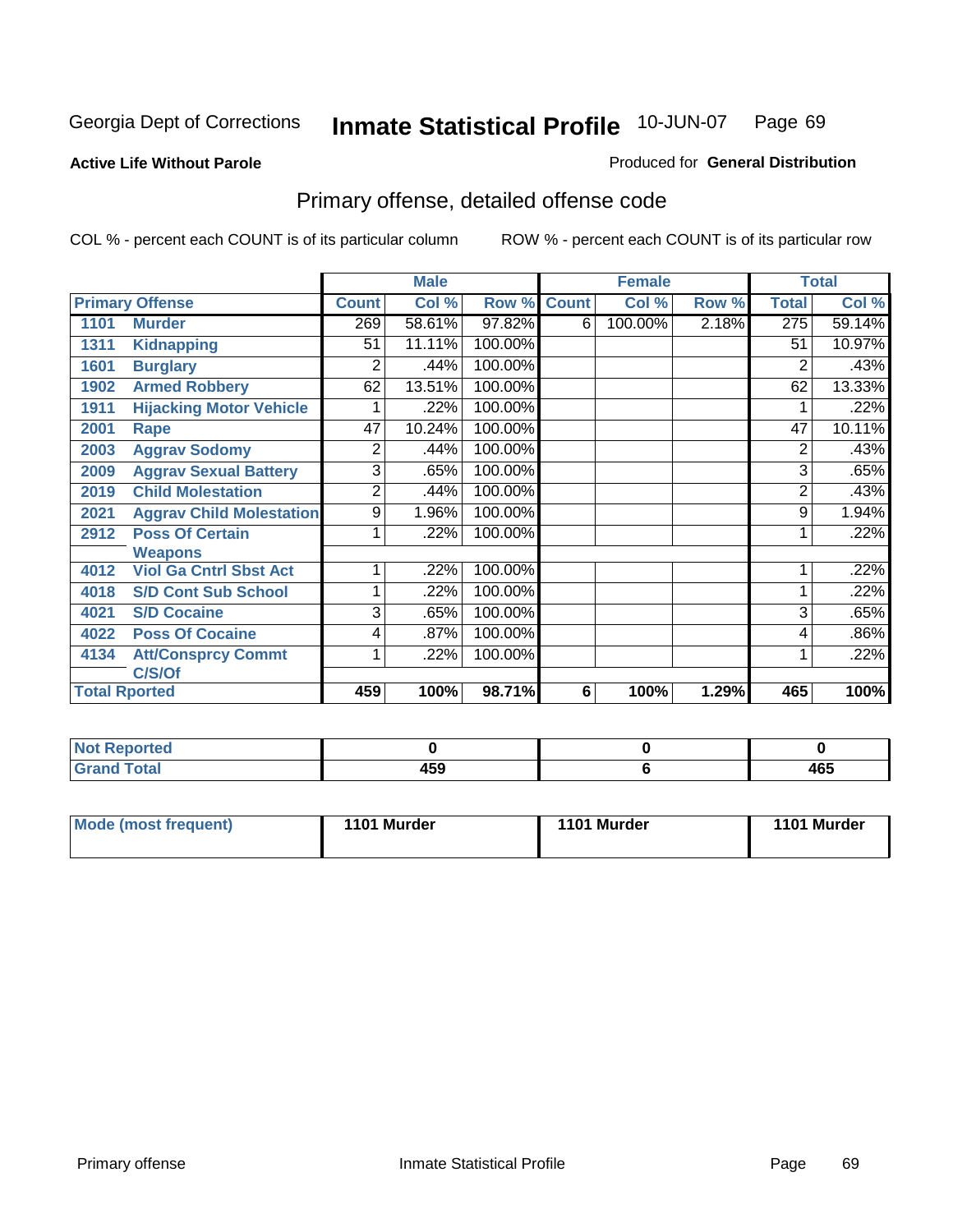### **Active Life Without Parole**

### Produced for **General Distribution**

# County of conviction of primary offense

|                         |                             |                 | <b>Male</b> |         |                | <b>Female</b> |       |                 | <b>Total</b>               |
|-------------------------|-----------------------------|-----------------|-------------|---------|----------------|---------------|-------|-----------------|----------------------------|
|                         | <b>County of Conviction</b> | <b>Count</b>    | Col %       | Row %   | <b>Count</b>   | Col %         | Row % | <b>Total</b>    | $\overline{\text{Col }\%}$ |
| 1                       | <b>Appling</b>              | $\overline{2}$  | .44%        | 100.00% |                |               |       | $\overline{2}$  | .43%                       |
| $\overline{2}$          | <b>Atkinson</b>             | 1               | .22%        | 100.00% |                |               |       | 1               | .22%                       |
| $\overline{\mathbf{3}}$ | <b>Bacon</b>                | 1               | .22%        | 100.00% |                |               |       | 1               | .22%                       |
| 5                       | <b>Baldwin</b>              | $\overline{6}$  | 1.31%       | 100.00% |                |               |       | $\overline{6}$  | 1.29%                      |
| 6                       | <b>Banks</b>                | 2               | .44%        | 100.00% |                |               |       | $\overline{2}$  | .43%                       |
| $\overline{7}$          | <b>Barrow</b>               | $\overline{3}$  | .65%        | 100.00% |                |               |       | $\overline{3}$  | .65%                       |
| 8                       | <b>Bartow</b>               | $\overline{2}$  | .44%        | 100.00% |                |               |       | $\overline{2}$  | .43%                       |
| 9                       | <b>Ben Hill</b>             | $\overline{3}$  | .65%        | 100.00% |                |               |       | $\overline{3}$  | .65%                       |
| 10                      | <b>Berrien</b>              | 1               | .22%        | 100.00% |                |               |       | 1               | .22%                       |
| 11                      | <b>Bibb</b>                 | $\overline{15}$ | 3.27%       | 100.00% |                |               |       | $\overline{15}$ | 3.23%                      |
| 12                      | <b>Bleckley</b>             | 1               | .22%        | 100.00% |                |               |       | $\mathbf 1$     | .22%                       |
| 13                      | <b>Brantley</b>             | 1               | .22%        | 100.00% |                |               |       | $\mathbf{1}$    | .22%                       |
| 14                      | <b>Brooks</b>               | 1               | .22%        | 100.00% |                |               |       | 1               | .22%                       |
| 16                      | <b>Bulloch</b>              | $\overline{2}$  | .44%        | 100.00% |                |               |       | $\overline{2}$  | .43%                       |
| 17                      | <b>Burke</b>                | $\overline{6}$  | 1.31%       | 100.00% |                |               |       | $\overline{6}$  | 1.29%                      |
| 18                      | <b>Butts</b>                | $\overline{3}$  | .65%        | 100.00% |                |               |       | $\overline{3}$  | .65%                       |
| 20                      | <b>Camden</b>               | $\overline{2}$  | .44%        | 100.00% |                |               |       | $\overline{2}$  | .43%                       |
| 22                      | <b>Carroll</b>              | $\overline{2}$  | .44%        | 100.00% |                |               |       | $\overline{2}$  | .43%                       |
| 23                      | <b>Catoosa</b>              | 1               | .22%        | 100.00% |                |               |       | $\mathbf 1$     | .22%                       |
| 24                      | <b>Charlton</b>             | 1               | .22%        | 100.00% |                |               |       | $\mathbf{1}$    | .22%                       |
| 25                      | <b>Chatham</b>              | $\overline{17}$ | 3.70%       | 100.00% |                |               |       | $\overline{17}$ | 3.66%                      |
| 28                      | <b>Cherokee</b>             | $\overline{3}$  | .65%        | 100.00% |                |               |       | $\overline{3}$  | .65%                       |
| 29                      | <b>Clarke</b>               | $\overline{12}$ | 2.61%       | 100.00% |                |               |       | $\overline{12}$ | 2.58%                      |
| 31                      | <b>Clayton</b>              | $\overline{15}$ | 3.27%       | 100.00% |                |               |       | $\overline{15}$ | 3.23%                      |
| 33                      | <b>Cobb</b>                 | $\overline{15}$ | 3.27%       | 100.00% |                |               |       | $\overline{15}$ | 3.23%                      |
| 34                      | <b>Coffee</b>               | $\overline{3}$  | .65%        | 100.00% |                |               |       | $\overline{3}$  | .65%                       |
| 35                      | <b>Colquitt</b>             | $\overline{3}$  | .65%        | 100.00% |                |               |       | $\overline{3}$  | .65%                       |
| 36                      | <b>Columbia</b>             | $\overline{5}$  | 1.09%       | 100.00% |                |               |       | $\overline{5}$  | 1.08%                      |
| 37                      | <b>Cook</b>                 | $\overline{3}$  | .65%        | 100.00% |                |               |       | $\overline{3}$  | .65%                       |
| 38                      | <b>Coweta</b>               | $\overline{2}$  | .44%        | 100.00% |                |               |       | $\overline{2}$  | .43%                       |
| 40                      | <b>Crisp</b>                | 1               | .22%        | 100.00% |                |               |       | 1               | .22%                       |
| 41                      | <b>Dade</b>                 | 1               | .22%        | 100.00% |                |               |       | 1               | .22%                       |
| 43                      | <b>Decatur</b>              | $\overline{2}$  | .44%        | 100.00% |                |               |       | $\overline{2}$  | .43%                       |
| 44                      | <b>Dekalb</b>               | $\overline{39}$ | 8.50%       | 97.50%  | $\mathbf{1}$   | 16.67%        | 2.50% | $\overline{40}$ | 8.60%                      |
| 45                      | <b>Dodge</b>                | 1               | .22%        | 100.00% |                |               |       | 1               | .22%                       |
| 46                      | <b>Dooly</b>                | $\overline{2}$  | .44%        | 100.00% |                |               |       | $\overline{2}$  | .43%                       |
| 47                      | <b>Dougherty</b>            | $\overline{15}$ | 3.27%       | 100.00% |                |               |       | $\overline{15}$ | 3.23%                      |
| 48                      | <b>Douglas</b>              | $\overline{14}$ | 3.05%       | 93.33%  | $\overline{1}$ | 16.67%        | 6.67% | $\overline{15}$ | 3.23%                      |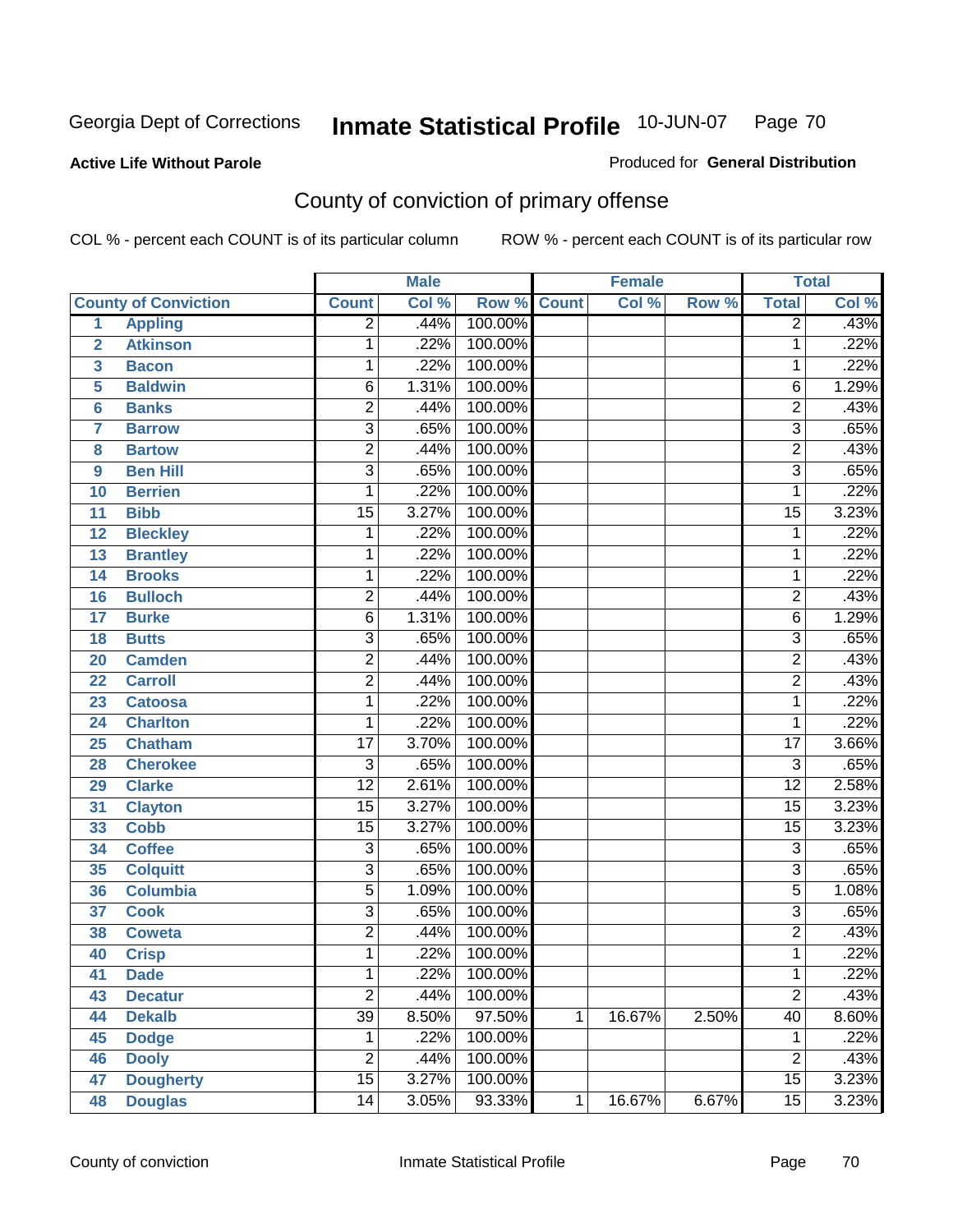### **Active Life Without Parole**

### Produced for **General Distribution**

# County of conviction of primary offense

|     |                             |                 | <b>Male</b> |                    |   | <b>Female</b> |        |                 | <b>Total</b> |
|-----|-----------------------------|-----------------|-------------|--------------------|---|---------------|--------|-----------------|--------------|
|     | <b>County of Conviction</b> | <b>Count</b>    | Col %       | <b>Row % Count</b> |   | Col %         | Row %  | <b>Total</b>    | Col %        |
| 49  | <b>Early</b>                | 1               | .22%        | 100.00%            |   |               |        | 1               | .22%         |
| 51  | <b>Effingham</b>            | $\overline{2}$  | .44%        | 100.00%            |   |               |        | $\overline{2}$  | .43%         |
| 52  | <b>Elbert</b>               | $\overline{2}$  | .44%        | 100.00%            |   |               |        | $\overline{2}$  | .43%         |
| 53  | <b>Emanuel</b>              | 1               | .22%        | 100.00%            |   |               |        | 1               | .22%         |
| 56  | <b>Fayette</b>              | 4               | .87%        | 100.00%            |   |               |        | 4               | .86%         |
| 57  | <b>Floyd</b>                | 4               | .87%        | 100.00%            |   |               |        | 4               | .86%         |
| 58  | <b>Forsyth</b>              | 1               | .22%        | 100.00%            |   |               |        | 1               | .22%         |
| 59  | <b>Franklin</b>             | 1               | .22%        | 100.00%            |   |               |        | 1               | .22%         |
| 60  | <b>Fulton</b>               | $\overline{42}$ | 9.15%       | 100.00%            |   |               |        | $\overline{42}$ | 9.03%        |
| 61  | <b>Gilmer</b>               | 1               | .22%        | 100.00%            |   |               |        | 1               | .22%         |
| 63  | <b>Glynn</b>                | $\overline{12}$ | 2.61%       | 100.00%            |   |               |        | $\overline{12}$ | 2.58%        |
| 65  | <b>Grady</b>                | 1               | .22%        | 100.00%            |   |               |        | 1               | .22%         |
| 66  | Greene                      | 1               | .22%        | 100.00%            |   |               |        | 1               | .22%         |
| 67  | <b>Gwinnett</b>             | $\overline{8}$  | 1.74%       | 100.00%            |   |               |        | 8               | 1.72%        |
| 68  | <b>Habersham</b>            | $\overline{2}$  | .44%        | 100.00%            |   |               |        | $\overline{2}$  | .43%         |
| 69  | <b>Hall</b>                 | $\overline{7}$  | 1.53%       | 100.00%            |   |               |        | 7               | 1.51%        |
| 72  | <b>Harris</b>               | 1               | .22%        | 100.00%            |   |               |        | 1               | .22%         |
| 73  | <b>Hart</b>                 | 4               | .87%        | 100.00%            |   |               |        | 4               | .86%         |
| 75  | <b>Henry</b>                | $\overline{10}$ | 2.18%       | 100.00%            |   |               |        | 10              | 2.15%        |
| 76  | <b>Houston</b>              | 6               | 1.31%       | 100.00%            |   |               |        | 6               | 1.29%        |
| 78  | <b>Jackson</b>              | 8               | 1.74%       | 100.00%            |   |               |        | 8               | 1.72%        |
| 79  | <b>Jasper</b>               | 1               | .22%        | 100.00%            |   |               |        | 1               | .22%         |
| 80  | <b>Jeff Davis</b>           | 1               | .22%        | 100.00%            |   |               |        | 1               | .22%         |
| 84  | <b>Jones</b>                | 1               | .22%        | 100.00%            |   |               |        | 1               | .22%         |
| 87  | <b>Laurens</b>              | $\overline{2}$  | .44%        | 100.00%            |   |               |        | 2               | .43%         |
| 88  | Lee                         | 1               | .22%        | 100.00%            |   |               |        | 1               | .22%         |
| 89  | <b>Liberty</b>              | $\overline{5}$  | 1.09%       | 100.00%            |   |               |        | 5               | 1.08%        |
| 91  | Long                        | $\overline{3}$  | .65%        | 100.00%            |   |               |        | $\overline{3}$  | .65%         |
| 92  | <b>Lowndes</b>              | $\overline{5}$  | 1.09%       | 100.00%            |   |               |        | 5               | 1.08%        |
| 95  | <b>Madison</b>              | 1               | .22%        | 100.00%            |   |               |        | 1               | .22%         |
| 96  | <b>Marion</b>               | 1               | .22%        | 100.00%            |   |               |        | 1               | .22%         |
| 98  | <b>Mcintosh</b>             | 1               | .22%        | 100.00%            |   |               |        | 1               | .22%         |
| 100 | <b>Miller</b>               | 1               | .22%        | 100.00%            |   |               |        | 1               | .22%         |
| 102 | <b>Monroe</b>               | $\overline{3}$  | .65%        | 100.00%            |   |               |        | $\overline{3}$  | .65%         |
| 106 | <b>Muscogee</b>             | $\overline{15}$ | 3.27%       | 100.00%            |   |               |        | $\overline{15}$ | 3.23%        |
| 107 | <b>Newton</b>               | $\overline{3}$  | .65%        | 75.00%             | 1 | 16.67%        | 25.00% | 4               | .86%         |
| 109 | <b>Oglethorpe</b>           | 1               | .22%        | 100.00%            |   |               |        | 1               | .22%         |
| 110 | <b>Paulding</b>             | $\mathbf 1$     | .22%        | 100.00%            |   |               |        | 1               | .22%         |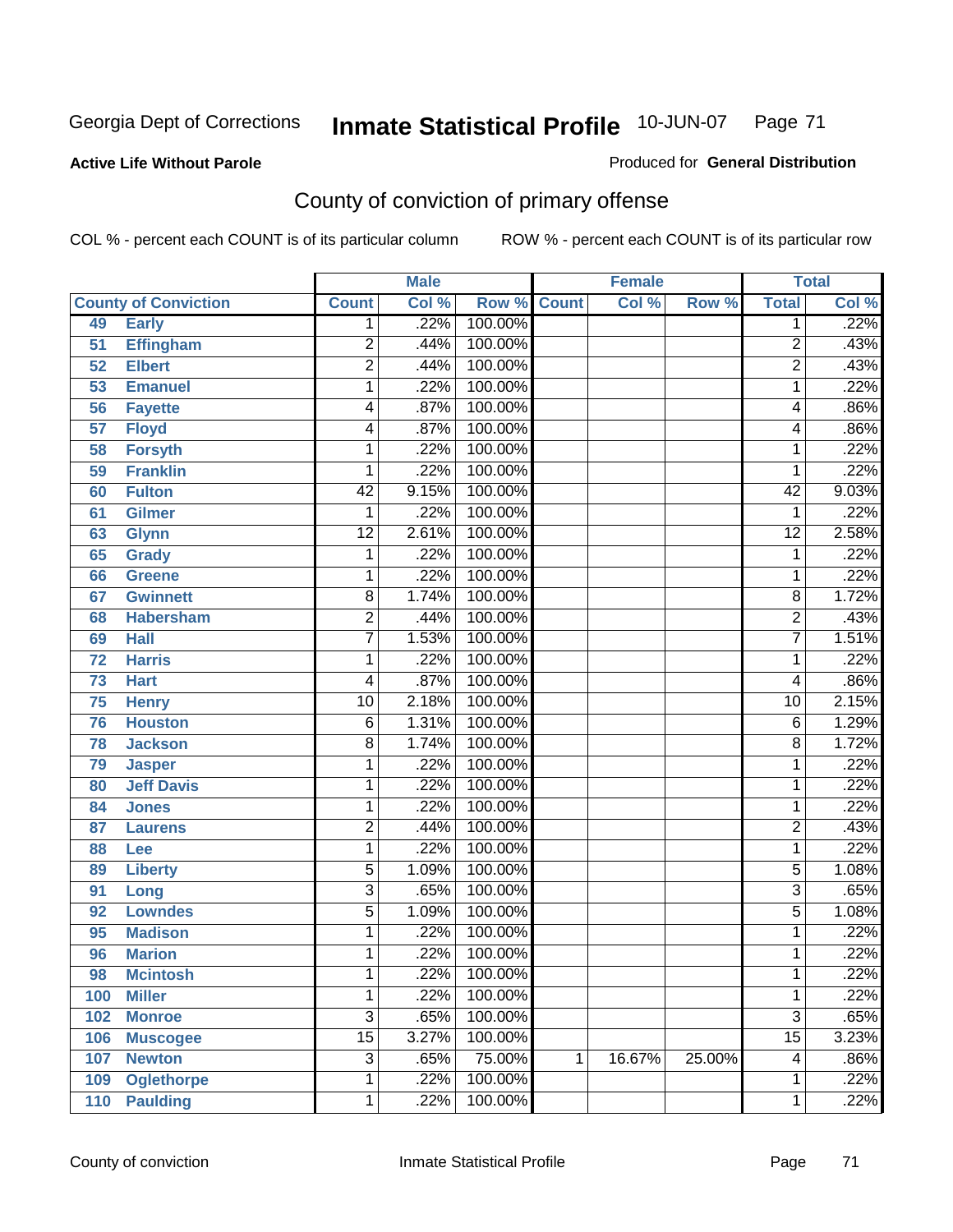### **Active Life Without Parole**

### Produced for **General Distribution**

# County of conviction of primary offense

|                                  |                 | <b>Male</b>                |                    |   | <b>Female</b> |        |                 | <b>Total</b> |
|----------------------------------|-----------------|----------------------------|--------------------|---|---------------|--------|-----------------|--------------|
| <b>County of Conviction</b>      | <b>Count</b>    | $\overline{\text{Col }^9}$ | <b>Row % Count</b> |   | Col %         | Row %  | <b>Total</b>    | Col %        |
| <b>Pierce</b><br>113             | 3               | .65%                       | 100.00%            |   |               |        | 3               | .65%         |
| <b>Pike</b><br>$\frac{114}{114}$ | $\overline{3}$  | .65%                       | 75.00%             | 1 | 16.67%        | 25.00% | 4               | .86%         |
| 115<br><b>Polk</b>               | 1               | .22%                       | 100.00%            |   |               |        | 1               | .22%         |
| 116<br><b>Pulaski</b>            | 1               | .22%                       | 100.00%            |   |               |        | 1               | .22%         |
| 117<br><b>Putnam</b>             | 4               | .87%                       | 100.00%            |   |               |        | 4               | .86%         |
| <b>Rabun</b><br>119              | 1               | .22%                       | 100.00%            |   |               |        | 1               | .22%         |
| <b>Randolph</b><br>120           | 1               | .22%                       | 100.00%            |   |               |        | 1               | .22%         |
| <b>Richmond</b><br>121           | $\overline{20}$ | 4.36%                      | 95.24%             | 1 | 16.67%        | 4.76%  | $\overline{21}$ | 4.52%        |
| <b>Rockdale</b><br>122           | 4               | .87%                       | 100.00%            |   |               |        | 4               | .86%         |
| <b>Spalding</b><br>126           | $\overline{5}$  | 1.09%                      | 100.00%            |   |               |        | $\overline{5}$  | 1.08%        |
| <b>Stephens</b><br>127           | $\overline{2}$  | .44%                       | 100.00%            |   |               |        | $\overline{2}$  | .43%         |
| <b>Sumter</b><br>129             | 1               | .22%                       | 100.00%            |   |               |        | 1               | .22%         |
| 132<br><b>Tattnall</b>           | 1               | .22%                       | 100.00%            |   |               |        | 1               | .22%         |
| <b>Terrell</b><br>135            | 1               | .22%                       | 100.00%            |   |               |        | 1               | .22%         |
| 136<br><b>Thomas</b>             | $\overline{3}$  | .65%                       | 100.00%            |   |               |        | $\overline{3}$  | .65%         |
| <b>Tift</b><br>137               | $\overline{2}$  | .44%                       | 100.00%            |   |               |        | $\overline{2}$  | .43%         |
| <b>Toombs</b><br>138             | $\overline{3}$  | .65%                       | 100.00%            |   |               |        | $\overline{3}$  | .65%         |
| 139<br><b>Towns</b>              | 1               | .22%                       | 100.00%            |   |               |        | 1               | .22%         |
| 141<br><b>Troup</b>              | 1               | .22%                       | 100.00%            |   |               |        | 1               | .22%         |
| 144<br><b>Union</b>              | 1               | .22%                       | 100.00%            |   |               |        | 1               | .22%         |
| 145<br><b>Upson</b>              | 1               | .22%                       | 100.00%            |   |               |        | 1               | .22%         |
| <b>Walker</b><br>146             | $\overline{2}$  | .44%                       | 66.67%             | 1 | 16.67%        | 33.33% | $\overline{3}$  | .65%         |
| <b>Walton</b><br>147             | $\overline{3}$  | .65%                       | 100.00%            |   |               |        | $\overline{3}$  | .65%         |
| <b>Ware</b><br>148               | $\overline{9}$  | 1.96%                      | 100.00%            |   |               |        | 9               | 1.94%        |
| <b>Washington</b><br>150         | $\overline{2}$  | .44%                       | 100.00%            |   |               |        | $\overline{2}$  | .43%         |
| <b>Wayne</b><br>151              | $\overline{2}$  | .44%                       | 100.00%            |   |               |        | $\overline{2}$  | .43%         |
| <b>Whitfield</b><br>155          | $\overline{5}$  | 1.09%                      | 100.00%            |   |               |        | $\overline{5}$  | 1.08%        |
| 157<br><b>Wilkes</b>             | 1               | .22%                       | 100.00%            |   |               |        | 1               | .22%         |
| <b>Worth</b><br>159              | 1               | .22%                       | 100.00%            |   |               |        | 1               | .22%         |
| <b>Total Rported</b>             | 459             | 100%                       | 98.71%             | 6 | 100%          | 1.29%  | 465             | 100%         |

| .cu<br>--- |                |            |
|------------|----------------|------------|
| _____      | .<br>433<br>__ | 10F<br>rv. |

|  | M |  | Malkar | ultoı |
|--|---|--|--------|-------|
|--|---|--|--------|-------|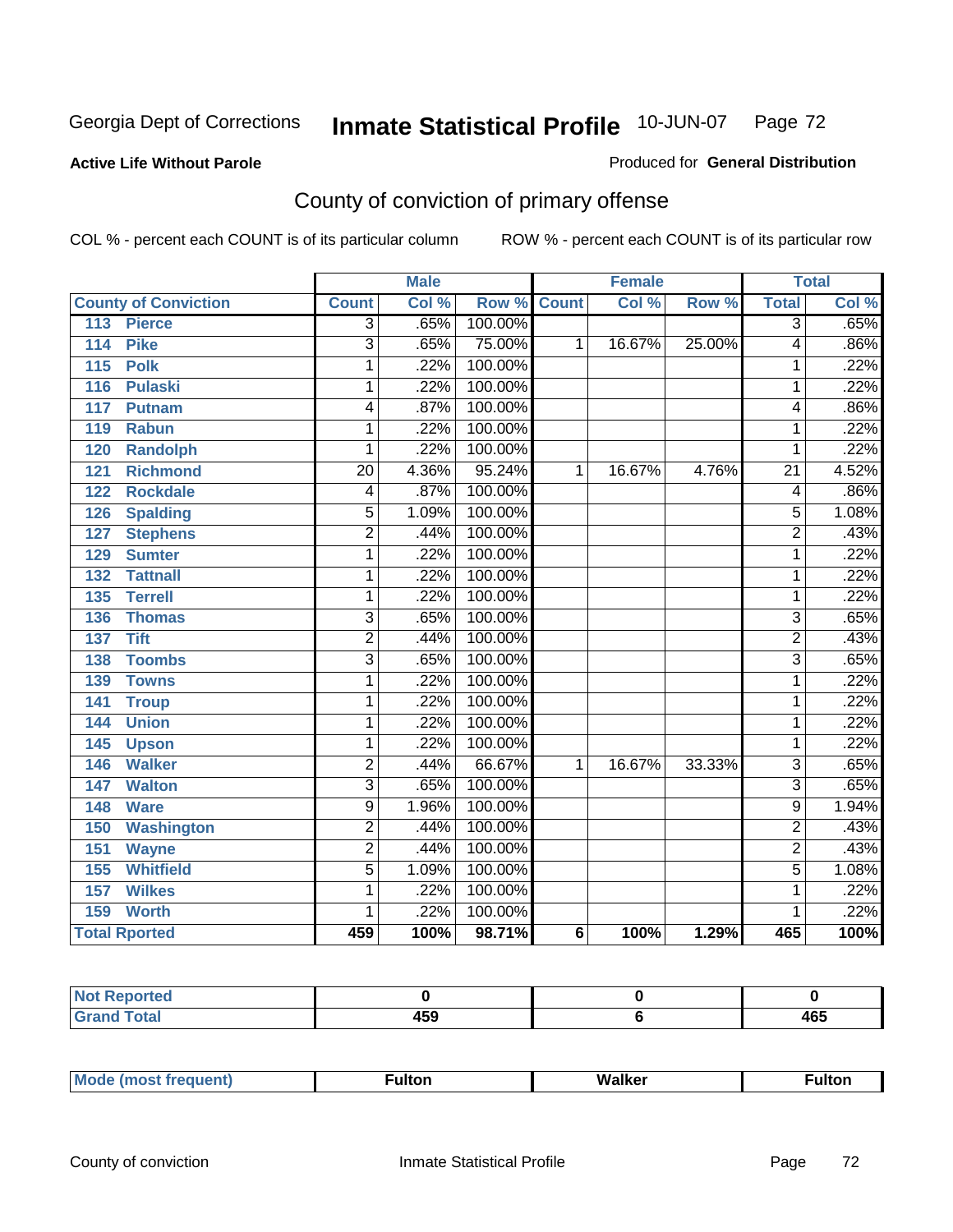### **Active Life Without Parole**

#### Produced for **General Distribution**

# Circuit of conviction of primary offense

|                         |                                 |                 | <b>Male</b> |         | <b>Female</b> |        |        | <b>Total</b>    |       |
|-------------------------|---------------------------------|-----------------|-------------|---------|---------------|--------|--------|-----------------|-------|
|                         | <b>Circuit of Conviction</b>    | <b>Count</b>    | Col %       | Row %   | <b>Count</b>  | Col %  | Row %  | <b>Total</b>    | Col % |
| 1                       | <b>Alapaha Circuit</b>          | $\overline{5}$  | 1.09%       | 100.00% |               |        |        | $\overline{5}$  | 1.08% |
| $\overline{2}$          | <b>Alcovy Circuit</b>           | $\overline{6}$  | 1.31%       | 85.71%  | 1             | 16.67% | 14.29% | $\overline{7}$  | 1.51% |
| $\overline{\mathbf{3}}$ | <b>Atlanta Circuit</b>          | $\overline{42}$ | 9.15%       | 100.00% |               |        |        | $\overline{42}$ | 9.03% |
| 4                       | <b>Atlantic Circuit</b>         | $\overline{10}$ | 2.18%       | 100.00% |               |        |        | 10              | 2.15% |
| 5                       | <b>Augusta Circuit</b>          | $\overline{31}$ | 6.75%       | 96.88%  | 1             | 16.67% | 3.13%  | $\overline{32}$ | 6.88% |
| $6\phantom{a}$          | <b>Blue Ridge Circuit</b>       | $\overline{3}$  | .65%        | 100.00% |               |        |        | $\overline{3}$  | .65%  |
| $\overline{7}$          | <b>Brunswick Circuit</b>        | $\overline{19}$ | 4.14%       | 100.00% |               |        |        | $\overline{19}$ | 4.09% |
| 8                       | <b>Chattahoochee Circuit</b>    | $\overline{17}$ | 3.70%       | 100.00% |               |        |        | $\overline{17}$ | 3.66% |
| 9                       | <b>Cherokee Circuit</b>         | $\overline{2}$  | .44%        | 100.00% |               |        |        | $\overline{2}$  | .43%  |
| 10                      | <b>Clayton Circuit</b>          | $\overline{15}$ | 3.27%       | 100.00% |               |        |        | $\overline{15}$ | 3.23% |
| 11                      | <b>Cobb Circuit</b>             | $\overline{15}$ | 3.27%       | 100.00% |               |        |        | 15              | 3.23% |
| 12                      | <b>Conasauga Circuit</b>        | $\overline{5}$  | 1.09%       | 100.00% |               |        |        | 5               | 1.08% |
| 13                      | <b>Cordele Circuit</b>          | 6               | 1.31%       | 100.00% |               |        |        | 6               | 1.29% |
| 14                      | <b>Coweta Circuit</b>           | $\overline{5}$  | 1.09%       | 100.00% |               |        |        | $\overline{5}$  | 1.08% |
| 15                      | <b>Dougherty Circuit</b>        | $\overline{15}$ | 3.27%       | 100.00% |               |        |        | $\overline{15}$ | 3.23% |
| 16                      | <b>Dublin Circuit</b>           | $\overline{2}$  | .44%        | 100.00% |               |        |        | $\overline{2}$  | .43%  |
| 17                      | <b>Eastern Circuit</b>          | $\overline{17}$ | 3.70%       | 100.00% |               |        |        | $\overline{17}$ | 3.66% |
| 18                      | <b>Flint Circuit</b>            | $\overline{10}$ | 2.18%       | 100.00% |               |        |        | 10              | 2.15% |
| 19                      | <b>Griffin Circuit</b>          | $\overline{13}$ | 2.83%       | 92.86%  | $\mathbf{1}$  | 16.67% | 7.14%  | 14              | 3.01% |
| 20                      | <b>Gwinnett Circuit</b>         | $\overline{8}$  | 1.74%       | 100.00% |               |        |        | 8               | 1.72% |
| 21                      | <b>Houston Circuit</b>          | 6               | 1.31%       | 100.00% |               |        |        | 6               | 1.29% |
| 22                      | <b>Lookout Mountain Circuit</b> | 4               | .87%        | 80.00%  | 1             | 16.67% | 20.00% | 5               | 1.08% |
| 23                      | <b>Macon Circuit</b>            | $\overline{15}$ | 3.27%       | 100.00% |               |        |        | $\overline{15}$ | 3.23% |
| 24                      | <b>Middle Circuit</b>           | $\overline{6}$  | 1.31%       | 100.00% |               |        |        | 6               | 1.29% |
| 25                      | <b>Mountain Circuit</b>         | $\overline{5}$  | 1.09%       | 100.00% |               |        |        | $\overline{5}$  | 1.08% |
| 26                      | <b>Northeastern Circuit</b>     | $\overline{7}$  | 1.53%       | 100.00% |               |        |        | $\overline{7}$  | 1.51% |
| 27                      | <b>Northern Circuit</b>         | 9               | 1.96%       | 100.00% |               |        |        | 9               | 1.94% |
| 28                      | <b>Ocmulgee Circuit</b>         | $\overline{13}$ | 2.83%       | 100.00% |               |        |        | $\overline{13}$ | 2.80% |
| 29                      | <b>Oconee Circuit</b>           | $\overline{3}$  | .65%        | 100.00% |               |        |        | $\overline{3}$  | .65%  |
| 30                      | <b>Ogeechee Circuit</b>         | 4               | .87%        | 100.00% |               |        |        | 4               | .86%  |
| $\overline{31}$         | <b>Pataula Circuit</b>          | 4               | .87%        | 100.00% |               |        |        | 4               | .86%  |
| 32                      | <b>Piedmont Circuit</b>         | 13              | 2.83%       | 100.00% |               |        |        | 13              | 2.80% |
| 33                      | <b>Rome Circuit</b>             | 4               | .87%        | 100.00% |               |        |        | 4               | .86%  |
| 34                      | <b>South Georgia Circuit</b>    | $\overline{3}$  | .65%        | 100.00% |               |        |        | $\overline{3}$  | .65%  |
| 35                      | <b>Southern Circuit</b>         | $\overline{12}$ | 2.61%       | 100.00% |               |        |        | $\overline{12}$ | 2.58% |
| 36                      | <b>Southwestern Circuit</b>     | $\overline{2}$  | .44%        | 100.00% |               |        |        | $\overline{2}$  | .43%  |
| 37                      | <b>Stone Mountain Circuit</b>   | $\overline{39}$ | 8.50%       | 97.50%  | 1             | 16.67% | 2.50%  | 40              | 8.60% |
| 38                      | <b>Tallapoosa Circuit</b>       | $\mathbf 1$     | .22%        | 100.00% |               |        |        | 1               | .22%  |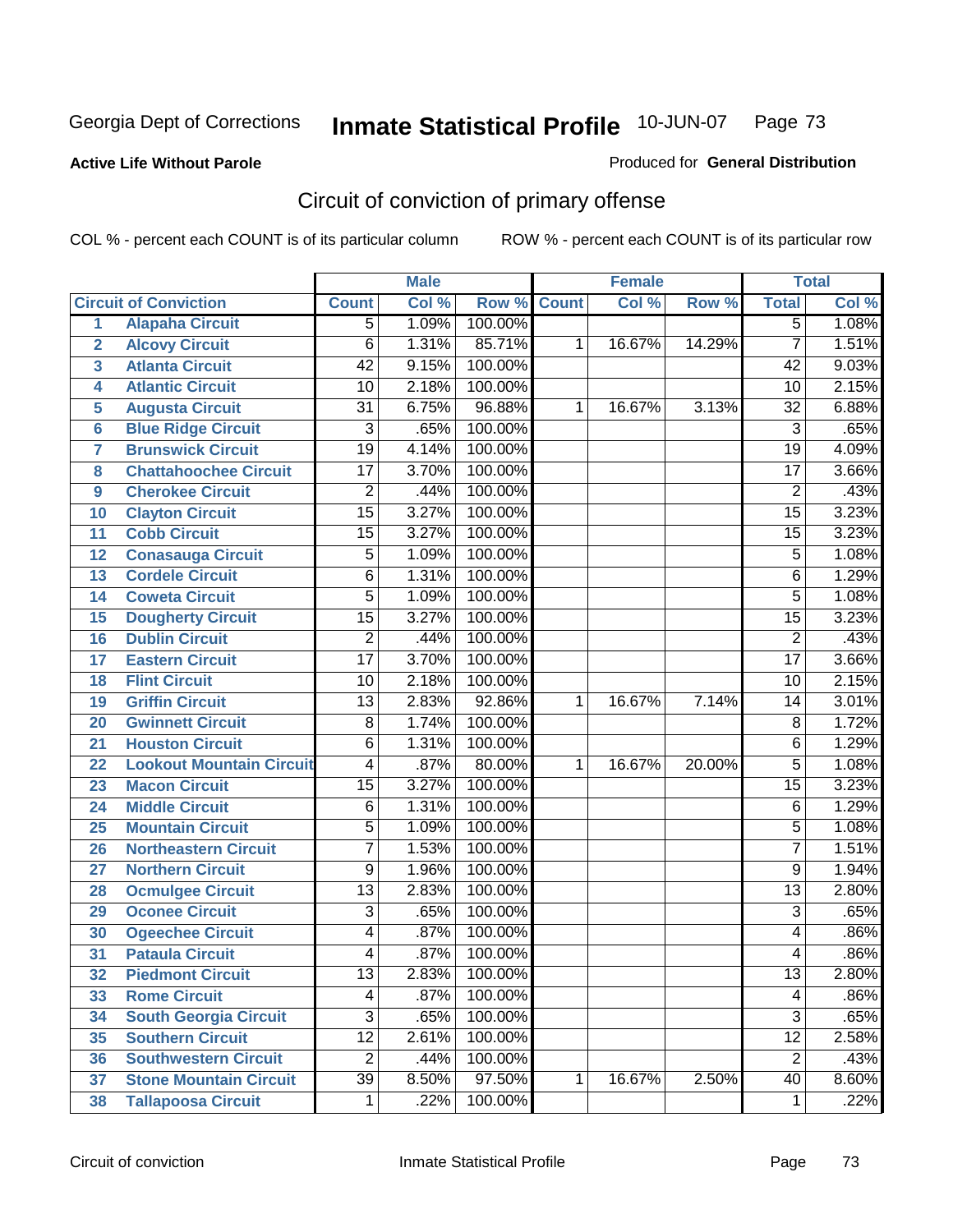**Active Life Without Parole** 

#### Produced for **General Distribution**

# Circuit of conviction of primary offense

|                      |                              |                 | <b>Male</b> |             |   | <b>Female</b> |       |              | <b>Total</b> |  |
|----------------------|------------------------------|-----------------|-------------|-------------|---|---------------|-------|--------------|--------------|--|
|                      | <b>Circuit of Conviction</b> | <b>Count</b>    | Col %       | Row % Count |   | Col %         | Row % | <b>Total</b> | Col %        |  |
| 39                   | <b>Tifton Circuit</b>        | 3               | .65%        | 100.00%     |   |               |       | 3            | .65%         |  |
| 40                   | <b>Toombs Circuit</b>        |                 | .22%        | 100.00%     |   |               |       |              | .22%         |  |
| 41                   | <b>Waycross Circuit</b>      | 18              | 3.92%       | 100.00%     |   |               |       | 18           | 3.87%        |  |
| 42                   | <b>Western Circuit</b>       | 12              | 2.61%       | 100.00%     |   |               |       | 12           | 2.58%        |  |
| 43                   | <b>Rockdale Circuit</b>      | 4               | $.87\%$     | 100.00%     |   |               |       | 4            | .86%         |  |
| 44                   | <b>Douglas Circuit</b>       | 14 <sub>1</sub> | 3.05%       | 93.33%      |   | 16.67%        | 6.67% | 15           | 3.23%        |  |
| 45                   | <b>Appalachian Circuit</b>   |                 | .22%        | 100.00%     |   |               |       |              | .22%         |  |
| 46                   | <b>Enotah Circuit</b>        | 2               | .44%        | 100.00%     |   |               |       | 2            | .43%         |  |
| 47                   | <b>Bell-Forsyth Circuit</b>  |                 | $.22\%$     | 100.00%     |   |               |       |              | .22%         |  |
| 48                   | <b>Towaliga Circuit</b>      | 6               | 1.31%       | 100.00%     |   |               |       | 6            | 1.29%        |  |
| 49                   | <b>Paulding Circuit</b>      |                 | .22%        | 100.00%     |   |               |       |              | .22%         |  |
| <b>Total Rported</b> |                              | 459             | 100%        | 98.71%      | 6 | 100%          | 1.29% | 465          | 100%         |  |

| Reported<br><b>NOT</b>          |     |              |
|---------------------------------|-----|--------------|
| <b>otal</b><br>$\mathbf{v}$ and | 459 | 1 C C<br>4υJ |

| M | *****<br>лш.<br>71 I C | Stone<br>Mountain | .<br>ulo |
|---|------------------------|-------------------|----------|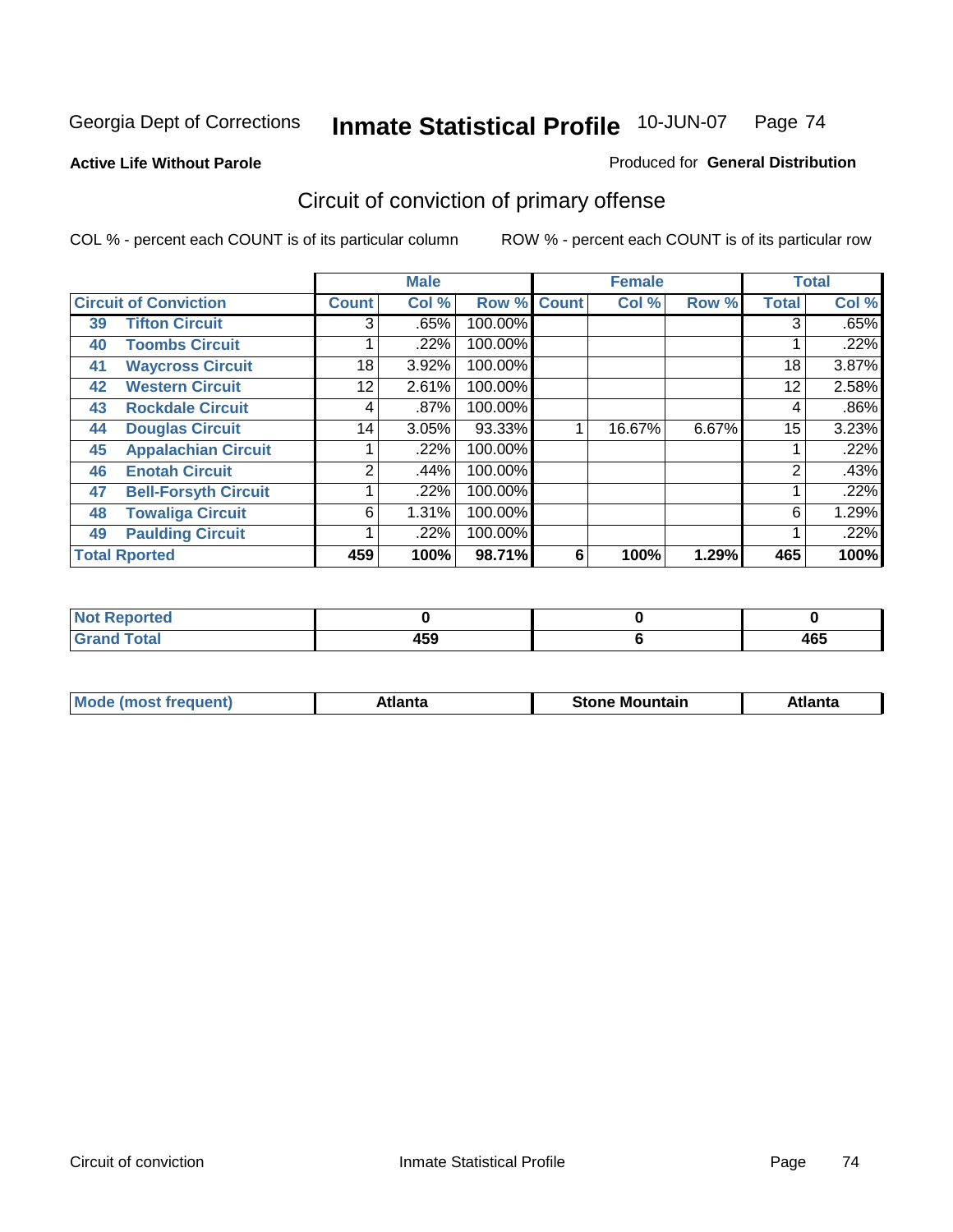### **Active Life Without Parole**

#### Produced for **General Distribution**

## Years served (jail + prison) in this incarceration

|                       |                 | <b>Male</b> |         |              | <b>Female</b> |       | <b>Total</b>    |        |
|-----------------------|-----------------|-------------|---------|--------------|---------------|-------|-----------------|--------|
| <b>Years Served</b>   | <b>Count</b>    | Col %       | Row %   | <b>Count</b> | Col %         | Row % | <b>Total</b>    | Col %  |
| Less than one year    | 4               | 0.88%       | 100.00% |              |               |       | 4               | 0.87%  |
| 1 to 1.99 years       | 12              | 2.63%       | 100.00% |              |               |       | $\overline{12}$ | 2.60%  |
| 2 to 2.99 years       | $\overline{21}$ | 4.61%       | 100.00% |              |               |       | $\overline{21}$ | 4.55%  |
| 3 to 3.99 years       | $\overline{29}$ | 6.36%       | 100.00% |              |               |       | $\overline{29}$ | 6.28%  |
| 4 to 4.99 years       | $\overline{38}$ | 8.33%       | 92.68%  | 3            | 50.00%        | 7.32% | 41              | 8.87%  |
| 5 to 5.99 years       | 35              | 7.68%       | 97.22%  | 1            | 16.67%        | 2.78% | $\overline{36}$ | 7.79%  |
| 6 to 6.99 years       | 46              | 10.09%      | 100.00% |              |               |       | 46              | 9.96%  |
| 7 to 7.99 years       | 45              | 9.87%       | 100.00% |              |               |       | 45              | 9.74%  |
| 8 to 8.99 years       | 30              | 6.58%       | 96.77%  | 1            | 16.67%        | 3.23% | $\overline{31}$ | 6.71%  |
| 9 to 9.99 years       | 45              | 9.87%       | 100.00% |              |               |       | 45              | 9.74%  |
| 10 to 10.99 years     | 46              | 10.09%      | 97.87%  | 1            | 16.67%        | 2.13% | $\overline{47}$ | 10.17% |
| 11 to 11.99 years     | $\overline{30}$ | 6.58%       | 100.00% |              |               |       | 30              | 6.49%  |
| 12 to 12.99 years     | $\overline{22}$ | 4.82%       | 100.00% |              |               |       | $\overline{22}$ | 4.76%  |
| 13 to 13.99 years     | $\overline{17}$ | 3.73%       | 100.00% |              |               |       | $\overline{17}$ | 3.68%  |
| 14 to 14.99 years     | 11              | 2.41%       | 100.00% |              |               |       | 11              | 2.38%  |
| 15 to 15.99 years     | 4               | 0.88%       | 100.00% |              |               |       | $\overline{4}$  | 0.87%  |
| 16 to 16.99 years     | 5               | 1.10%       | 100.00% |              |               |       | $\overline{5}$  | 1.08%  |
| 17 to 17.99 years     | 2               | 0.44%       | 100.00% |              |               |       | $\overline{2}$  | 0.43%  |
| 18 to 18.99 years     | 4               | 0.88%       | 100.00% |              |               |       | 4               | 0.87%  |
| 19 to 19.99 years     | $\overline{2}$  | 0.44%       | 100.00% |              |               |       | $\overline{2}$  | 0.43%  |
| 20 to 20.99 years     | 2               | 0.44%       | 100.00% |              |               |       | $\overline{2}$  | 0.43%  |
| 23 to 23.99 years     | 1               | 0.22%       | 100.00% |              |               |       | 1               | 0.22%  |
| 26 to 26.99 years     | 1               | 0.22%       | 100.00% |              |               |       | 1               | 0.22%  |
| 29 to 29.99 years     | 1               | 0.22%       | 100.00% |              |               |       | 1               | 0.22%  |
| Thirty + years        | $\overline{3}$  | 0.66%       | 100.00% |              |               |       | $\overline{3}$  | 0.65%  |
| <b>Total Reported</b> | 456             | 100%        | 98.70%  | 6            | 100%          | 1.30% | 462             | 100.0% |

| eported      |       |                |
|--------------|-------|----------------|
| <b>Total</b> | 1 F A | $\overline{ }$ |
| $\sim$ .     | 133   | 403            |

| <b>Mean</b><br>(average) | 8.43            | 6.26            | 8.4             |
|--------------------------|-----------------|-----------------|-----------------|
| Median (middle)          | 7.87            | 4.915           | 7.855           |
| Mode (most frequent)     | 4 to 4.99 years | 5 to 5.99 years | 4 to 4.99 years |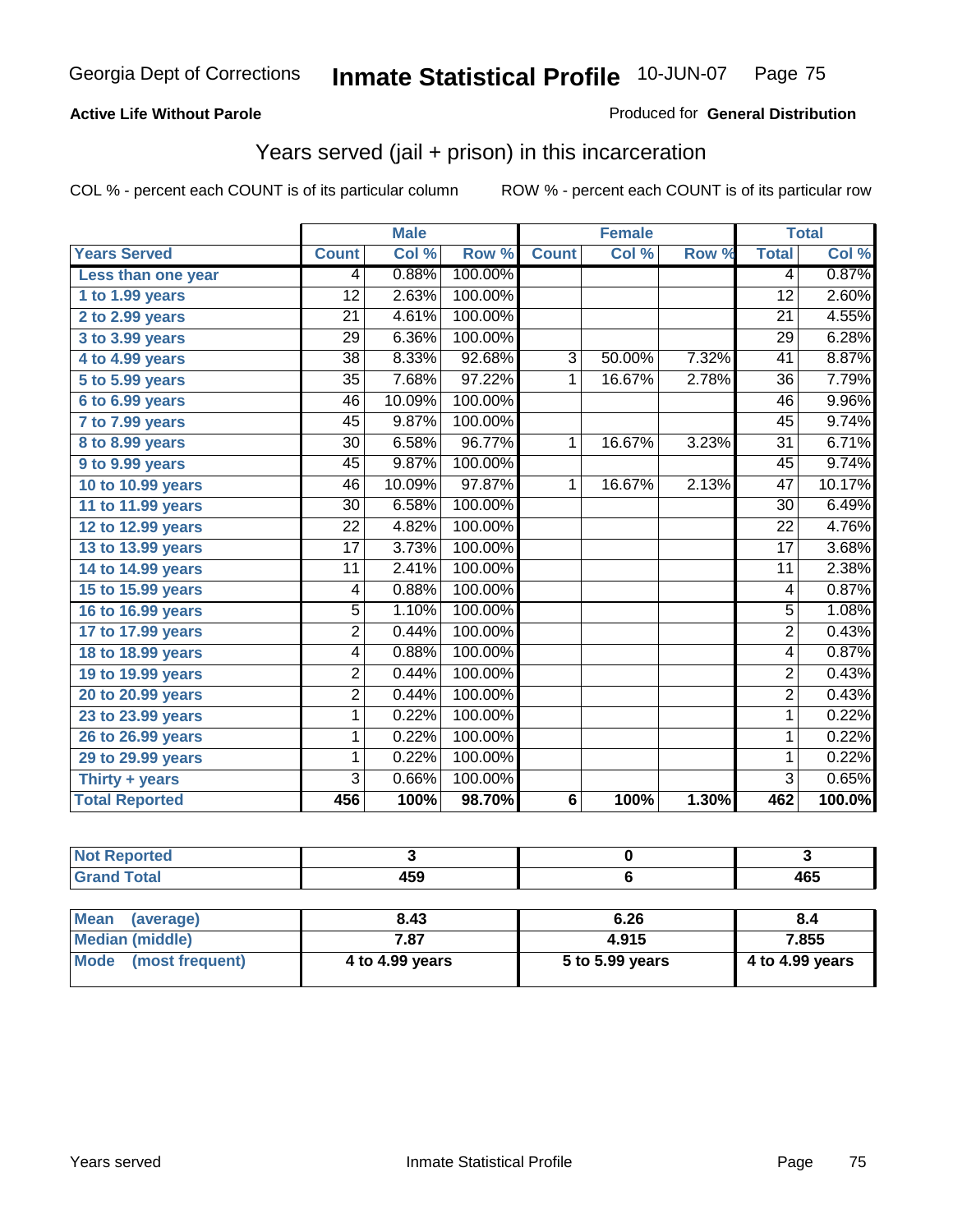### **Active Life Without Parole**

Produced for **General Distribution**

## Results of most recent HIV tests

|                         | <b>Male</b>  |          | <b>Female</b> |              |        | Total  |       |          |
|-------------------------|--------------|----------|---------------|--------------|--------|--------|-------|----------|
| <b>HIV Test Results</b> | <b>Count</b> | Col %    | Row %         | <b>Count</b> | Col %  | Row %  | Total | Col %    |
| <b>Positive</b>         |              | $0.87\%$ | 80.00%        |              | 16.67% | 20.00% |       | $1.08\%$ |
| <b>Negative</b>         | 454          | 99.13%   | 98.91%I       |              | 83.33% | 1.09%  | 459   | 98.92%   |
| <b>Total Reported</b>   | 458          | 100%     | 98.71%        |              | 100%   | 1.29%  | 464   | 100%     |

| <b>Not Reported</b>  |     |     |
|----------------------|-----|-----|
| <b>Fotal</b><br>Gr2r | 459 | 465 |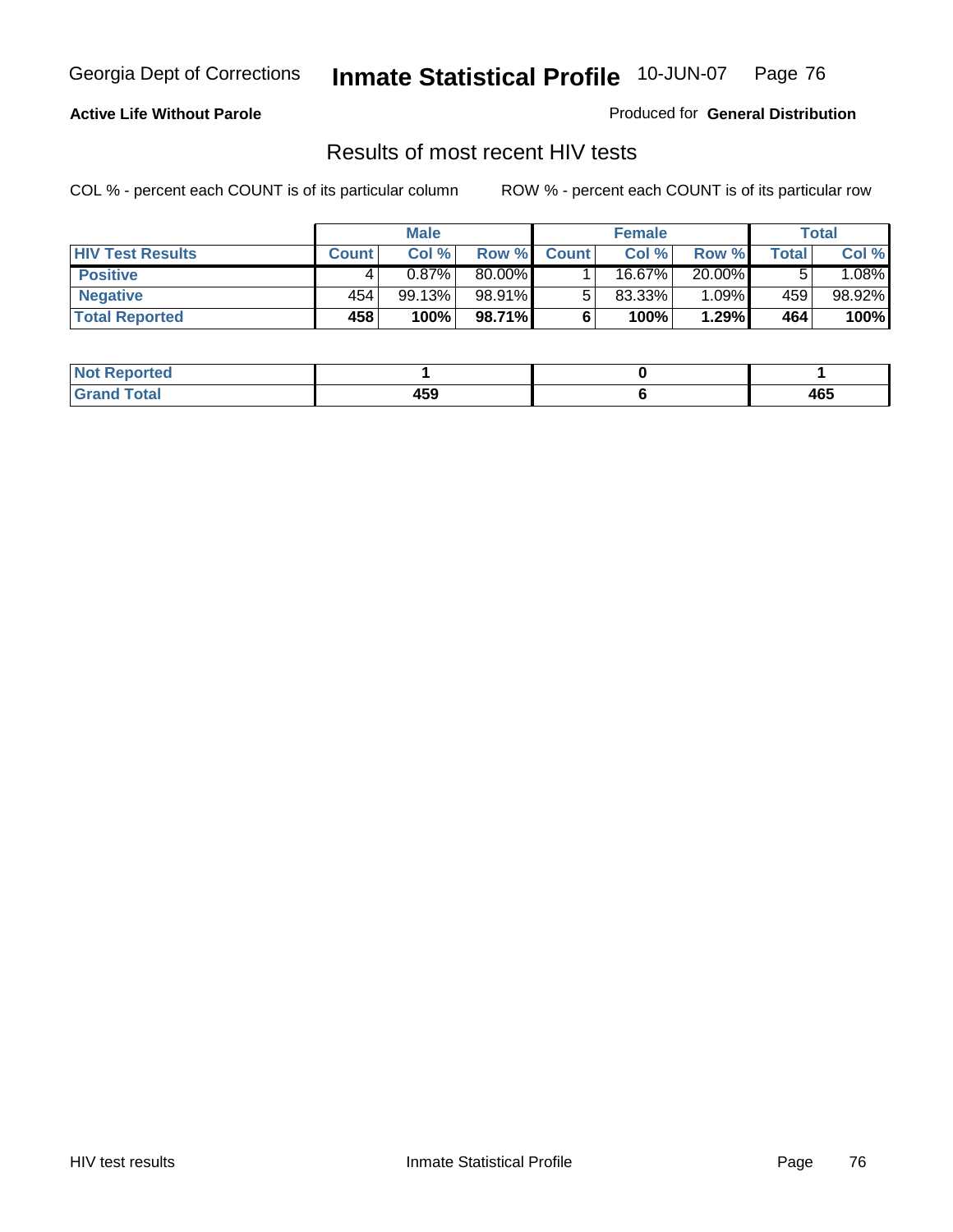### **Active Life Without Parole**

#### Produced for **General Distribution**

## Results of most recent tuberculosis test

|                                  | <b>Male</b>  |           | <b>Female</b> |              |         | Total    |              |        |
|----------------------------------|--------------|-----------|---------------|--------------|---------|----------|--------------|--------|
| <b>Tuberculosis Test Results</b> | <b>Count</b> | Col%      | Row %         | <b>Count</b> | Col%    | Row %    | <b>Total</b> | Col %  |
| <b>Positive on current test</b>  | 22           | 4.84%     | 100.00%       |              |         |          | 22           | 4.77%  |
| <b>Positive on previous test</b> | 87           | $19.12\%$ | 100.00%       |              |         |          | 87           | 18.87% |
| <b>Negative</b>                  | 346          | 76.04%    | 98.30%        |              | 100.00% | $1.70\%$ | 352          | 76.36% |
| <b>Total Reported</b>            | 455          | 100%      | 98.70%I       | 6            | 100%    | $1.30\%$ | 461          | 100%   |

| Reported<br>NOI |     |     |
|-----------------|-----|-----|
| <b>Total</b>    | 459 | 465 |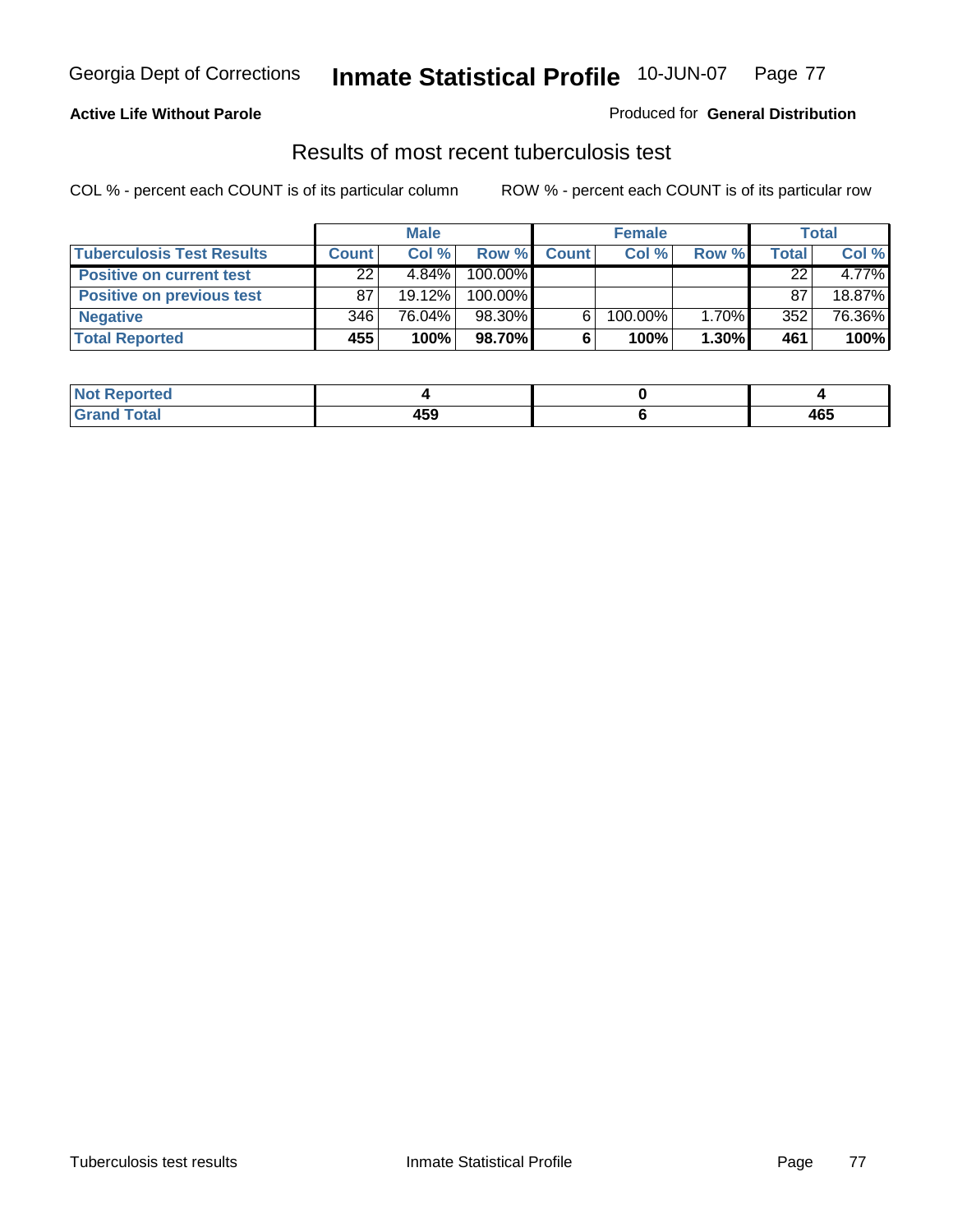### **Active Life Without Parole**

Produced for **General Distribution**

## Results of most recent syphilis test

|                                 | <b>Male</b>     |          | <b>Female</b> |              |            | <b>Total</b> |       |          |
|---------------------------------|-----------------|----------|---------------|--------------|------------|--------------|-------|----------|
| <b>Syphilis Test Results</b>    | <b>Count</b>    | Col%     | Row %         | <b>Count</b> | Col%       | Row %        | Total | Col %    |
| <b>Positive on current test</b> | 14 <sub>1</sub> | $3.09\%$ | 100.00%       |              |            |              | 14    | $3.05\%$ |
| <b>Negative</b>                 | 439'            | 96.91%   | 98.65%        |              | $100.00\%$ | 1.35%        | 445   | 96.95%   |
| <b>Total Reported</b>           | 453             | 100%     | 98.69%        |              | 100%       | $1.31\%$     | 459   | 100%     |

| <b>Not Reported</b> |            |     |
|---------------------|------------|-----|
| <b>Grand Total</b>  | 160<br>433 | 465 |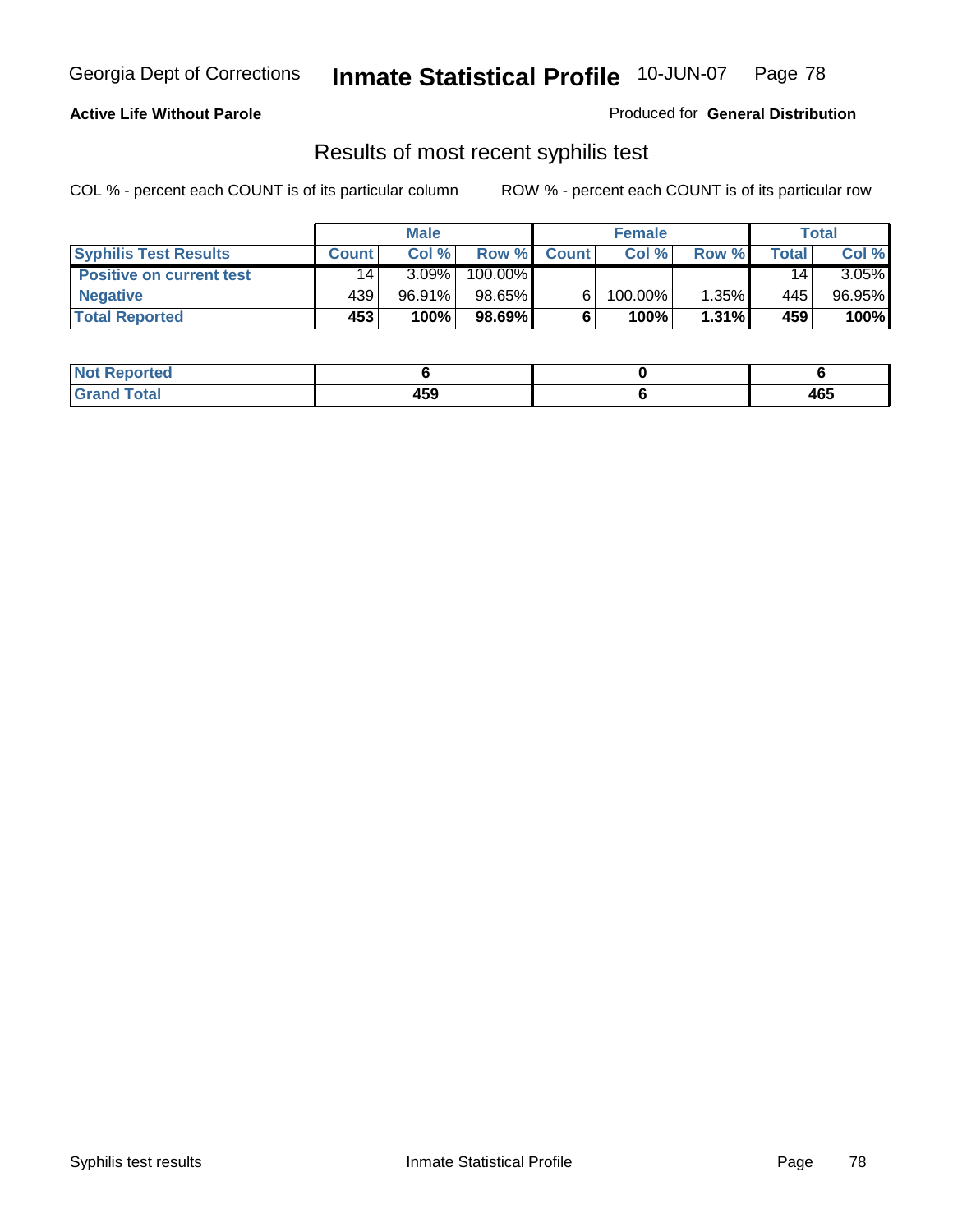### **Active Life Without Parole**

Produced for **General Distribution**

## Results of most recent Hepatitis-C test

|                                 | <b>Male</b>  |           |         | <b>Female</b> |      |          | Total |           |
|---------------------------------|--------------|-----------|---------|---------------|------|----------|-------|-----------|
| <b>Hepatitis-C Test Results</b> | <b>Count</b> | Col%      |         | Row % Count   | Col% | Row %    | Total | Col %     |
| <b>Positive on current test</b> |              | $50.00\%$ | 100.00% |               |      |          |       | $50.00\%$ |
| <b>Negative</b>                 |              | $50.00\%$ | 100.00% |               |      |          |       | $50.00\%$ |
| <b>Total Reported</b>           |              | 100%      | 100.00% |               | %    | $0.00\%$ |       | 100%      |

| $Not$ F<br>Reported  | <b>AEF</b><br>ฯงง | 46٬ |
|----------------------|-------------------|-----|
| <b>cotal</b><br>cdot | 459               | 465 |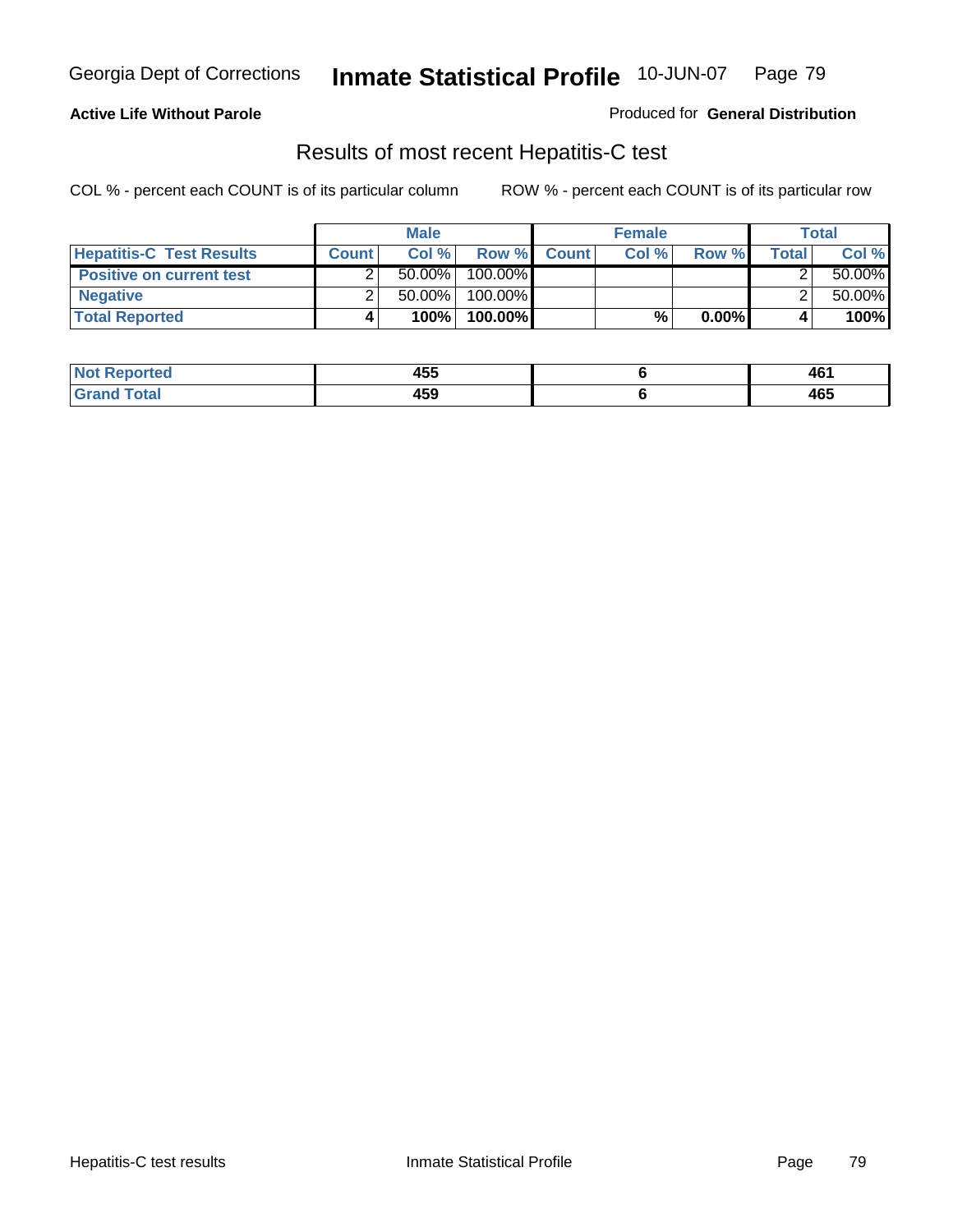**Active Life Without Parole** 

Produced for **General Distribution**

### Results of most recent pregnancy test

|                               | <b>Male</b>  |      |          | <b>Female</b> |         |         | <b>Total</b> |         |
|-------------------------------|--------------|------|----------|---------------|---------|---------|--------------|---------|
| <b>Pregnancy Test Results</b> | <b>Count</b> | Col% | Row %    | <b>Count</b>  | Col %   | Row %   | <b>Total</b> | Col %   |
| <b>Negative</b>               |              |      |          |               | 100.00% | 100.00% |              | 100.00% |
| <b>Total Reported</b>         |              | %    | $0.00\%$ |               | 100%    | 100.00% |              | 100%    |

| Not <b>H</b><br>Reported | 459 | 459 |
|--------------------------|-----|-----|
| <b>Total</b><br>Grand    | 459 | 465 |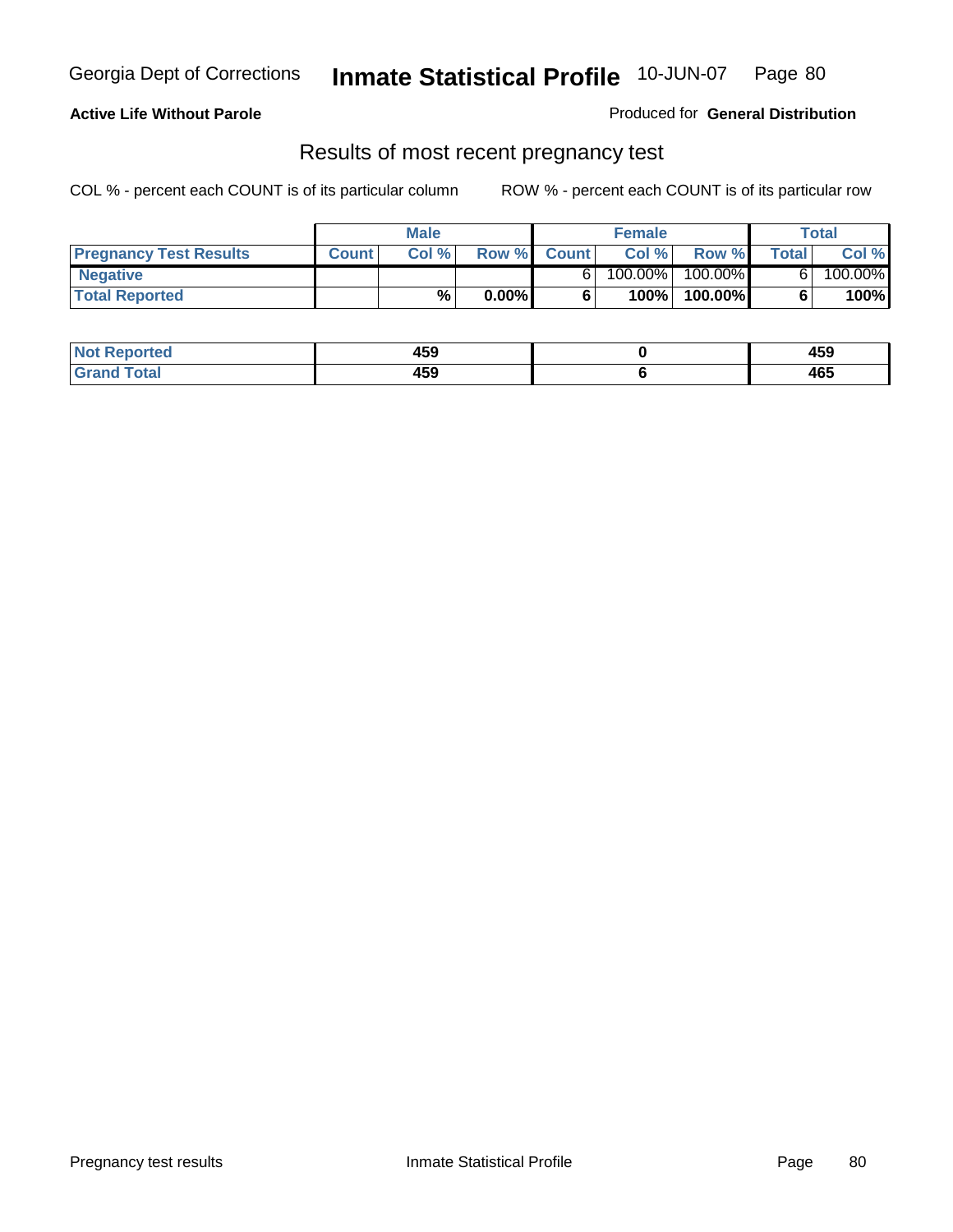### **Active Life Without Parole**

#### Produced for **General Distribution**

## Results of most recent diabetes test

|                                 |              | Male    |            |              | <b>Female</b> |          |              | Total   |
|---------------------------------|--------------|---------|------------|--------------|---------------|----------|--------------|---------|
| Diabetes Test Results           | <b>Count</b> | Col %   | Row %      | <b>Count</b> | Col %         | Row %I   | <b>Total</b> | Col %   |
| <b>Positive on current test</b> |              | 100.00% | $100.00\%$ |              |               |          |              | 100.00% |
| <b>Total Reported</b>           |              | 100%    | 100.00%    |              | %             | $0.00\%$ |              | 100%    |

| .≺eported<br>NOT | ---<br>л н<br>. טד | 463 |
|------------------|--------------------|-----|
| <b>otal</b><br>. | 459                | 465 |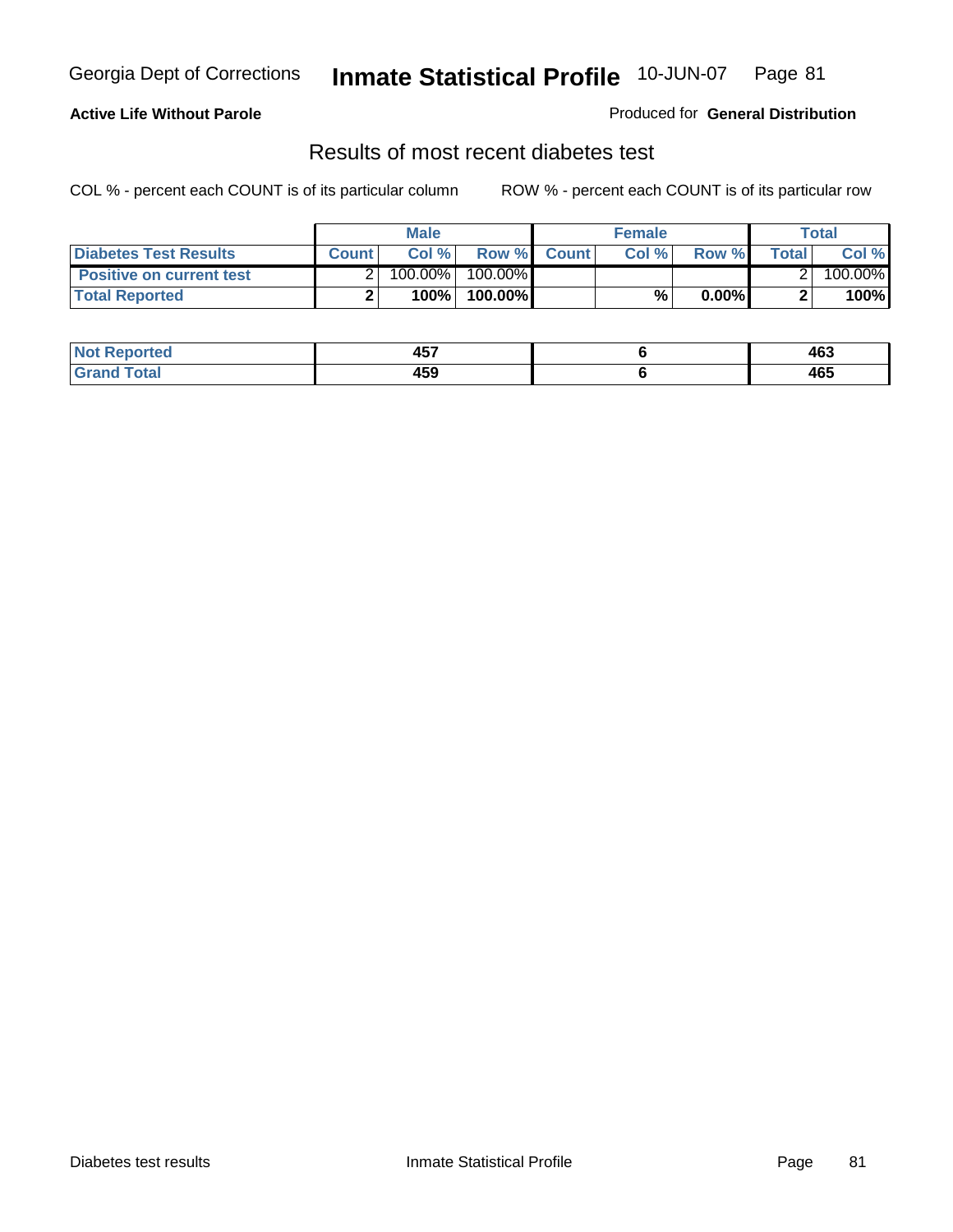### **Active Life Without Parole**

#### Produced for **General Distribution**

### Results of most recent hypertension test

|                                  |              | <b>Male</b> |            |             | <b>Female</b> |          |        | Total   |
|----------------------------------|--------------|-------------|------------|-------------|---------------|----------|--------|---------|
| <b>Hypertension Test Results</b> | <b>Count</b> | Col %       |            | Row % Count | Col%          | Row %    | Totall | Col %   |
| <b>Positive on current test</b>  |              | 100.00%     | $100.00\%$ |             |               |          |        | 100.00% |
| <b>Total Reported</b>            |              | 100%        | 100.00%    |             | %             | $0.00\%$ |        | 100%    |

| रeported         | 452<br>___ | AEC<br>400 |
|------------------|------------|------------|
| <b>otal</b><br>. | 459        | 465        |